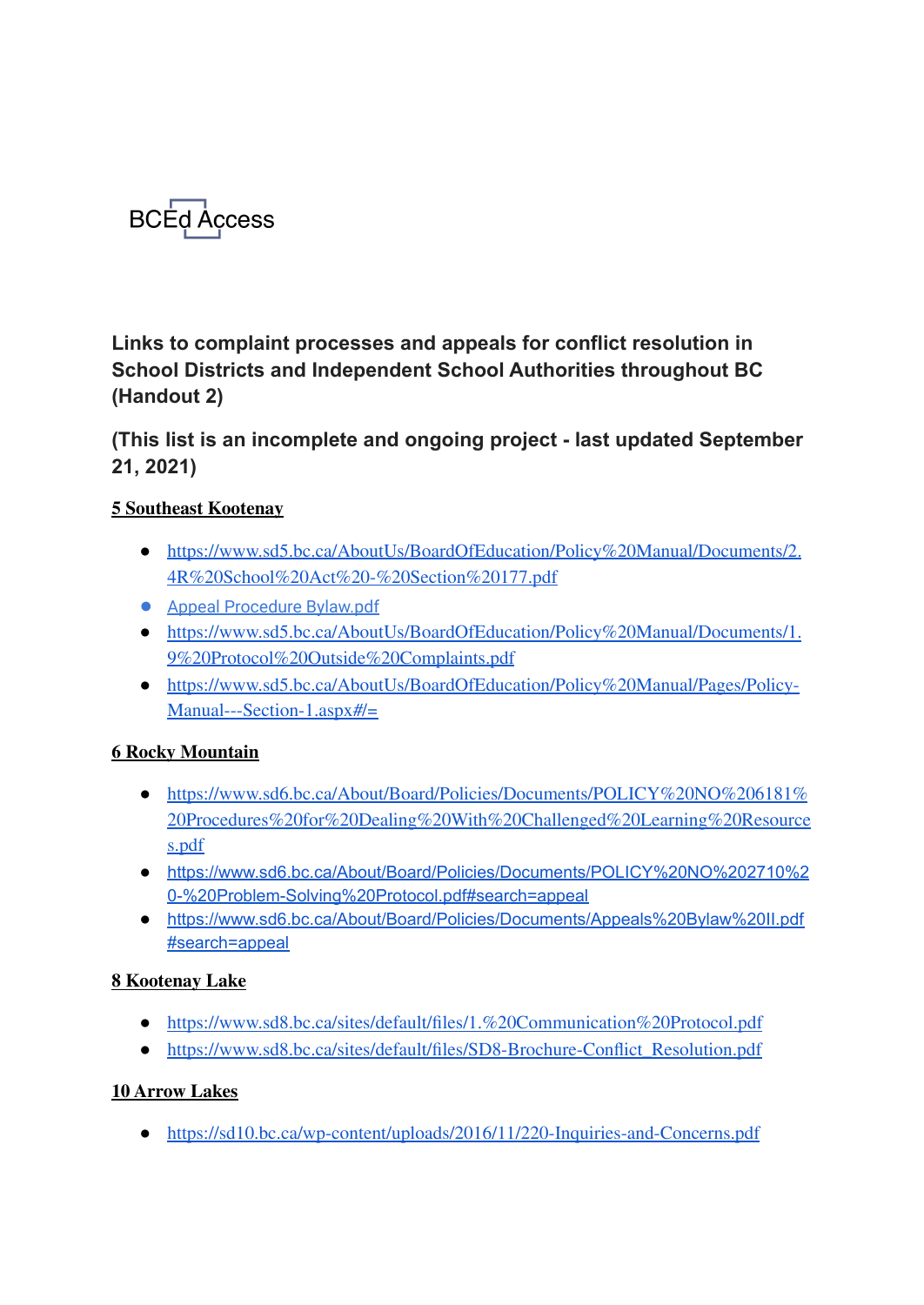● [https://sd10.bc.ca/wp-content/uploads/2015/12/Bylaw-4-Appeal-Bylaw-Under-Sectio](https://sd10.bc.ca/wp-content/uploads/2015/12/Bylaw-4-Appeal-Bylaw-Under-Section-11-of-the-School-Act.pdf) [n-11-of-the-School-Act.pdf](https://sd10.bc.ca/wp-content/uploads/2015/12/Bylaw-4-Appeal-Bylaw-Under-Section-11-of-the-School-Act.pdf)

### **19 [Revelstoke](https://www2.gov.bc.ca/assets/gov/data/geographic/land-use/administrative-boundaries/school-district-boundaries/map_-_sd_19_-_revelstoke.pdf)**

- [https://www.sd19.bc.ca/wp-content/uploads/sites/2/2019/03/2.7-Appeals-Bylaw-revie](https://www.sd19.bc.ca/wp-content/uploads/sites/2/2019/03/2.7-Appeals-Bylaw-reviewed-Jan-2019.pdf) [wed-Jan-2019.pdf](https://www.sd19.bc.ca/wp-content/uploads/sites/2/2019/03/2.7-Appeals-Bylaw-reviewed-Jan-2019.pdf)
- [https://www.sd19.bc.ca/wp-content/uploads/sites/2/2019/08/8.3-Inquiries-Concerns.p](https://www.sd19.bc.ca/wp-content/uploads/sites/2/2019/08/8.3-Inquiries-Concerns.pdf) [df](https://www.sd19.bc.ca/wp-content/uploads/sites/2/2019/08/8.3-Inquiries-Concerns.pdf)

### **20 [Kootenay-Columbia](https://www2.gov.bc.ca/assets/gov/data/geographic/land-use/administrative-boundaries/school-district-boundaries/map_-_sd_20_-_kootenay_columbia.pdf)**

● <https://www.sd20.bc.ca/appeals-process/>

## **22 [Vernon](https://www2.gov.bc.ca/assets/gov/data/geographic/land-use/administrative-boundaries/school-district-boundaries/map_-_sd_22_-_vernon.pdf)**

- <https://sd22.bc.ca/wp-content/uploads/CSL-Parent-Guides-2020.pdf>
- <https://sd22bc.civicweb.net/filepro/documents/3507?preview=3600>

# **23 Central [Okanagan](https://www2.gov.bc.ca/assets/gov/data/geographic/land-use/administrative-boundaries/school-district-boundaries/map_-_sd_23_-_central_okanagan.pdf)**

- [http://www.sd23.bc.ca/Board/Policies/Section%204%20%20Students/460.pdf#search](http://www.sd23.bc.ca/Board/Policies/Section%204%20%20Students/460.pdf#search=concerns%2Fcomplaints) [=concerns%2Fcomplaints](http://www.sd23.bc.ca/Board/Policies/Section%204%20%20Students/460.pdf#search=concerns%2Fcomplaints)
- [http://www.sd23.bc.ca/Board/Policies/Section%203%20%20Staff/351R.pdf#search=c](http://www.sd23.bc.ca/Board/Policies/Section%203%20%20Staff/351R.pdf#search=concerns%2Fcomplaints) [oncerns%2Fcomplaints](http://www.sd23.bc.ca/Board/Policies/Section%203%20%20Staff/351R.pdf#search=concerns%2Fcomplaints)

# **27 [Cariboo-Chilcotin](https://www2.gov.bc.ca/assets/gov/data/geographic/land-use/administrative-boundaries/school-district-boundaries/map_-_sd_27_-_cariboo_chilcotin.pdf)**

- [http://www.sd27.bc.ca/wp-content/uploads/2014/07/Communicating-Effectively-Broc](http://www.sd27.bc.ca/wp-content/uploads/2014/07/Communicating-Effectively-Brochure-April-2016.pdf) [hure-April-2016.pdf](http://www.sd27.bc.ca/wp-content/uploads/2014/07/Communicating-Effectively-Brochure-April-2016.pdf)
- <http://www.sd27.bc.ca/wp-content/uploads/2015/01/1150-Appeal-Procedures.pdf>
- [http://www.sd27.bc.ca/wp-content/uploads/2015/01/1312-Complaints-Other-than-Chil](http://www.sd27.bc.ca/wp-content/uploads/2015/01/1312-Complaints-Other-than-Child-Abuse.pdf) [d-Abuse.pdf](http://www.sd27.bc.ca/wp-content/uploads/2015/01/1312-Complaints-Other-than-Child-Abuse.pdf)
- <http://www.sd27.bc.ca/wp-content/uploads/2015/01/Bylaw-B2706-Appeals.pdf>

# **28 [Quesnel](https://www2.gov.bc.ca/assets/gov/data/geographic/land-use/administrative-boundaries/school-district-boundaries/map_-_sd_28_-_quesnel.pdf)**

- <https://bcsd28.civicweb.net/document/17731>
- <https://bcsd28.civicweb.net/document/17728>
- <https://bcsd28.civicweb.net/document/17729>
- <https://bcsd28.civicweb.net/document/17730>

### **33 [Chilliwack](https://www2.gov.bc.ca/assets/gov/data/geographic/land-use/administrative-boundaries/school-district-boundaries/map_-_sd_33_-_chilliwack.pdf)**

● [https://sd33.bc.ca/sites/sd33.bc.ca/files/2018-01/Bylaw%204%20-%20Appeal%20Pro](https://sd33.bc.ca/sites/sd33.bc.ca/files/2018-01/Bylaw%204%20-%20Appeal%20Procedure.pdf) [cedure.pdf](https://sd33.bc.ca/sites/sd33.bc.ca/files/2018-01/Bylaw%204%20-%20Appeal%20Procedure.pdf)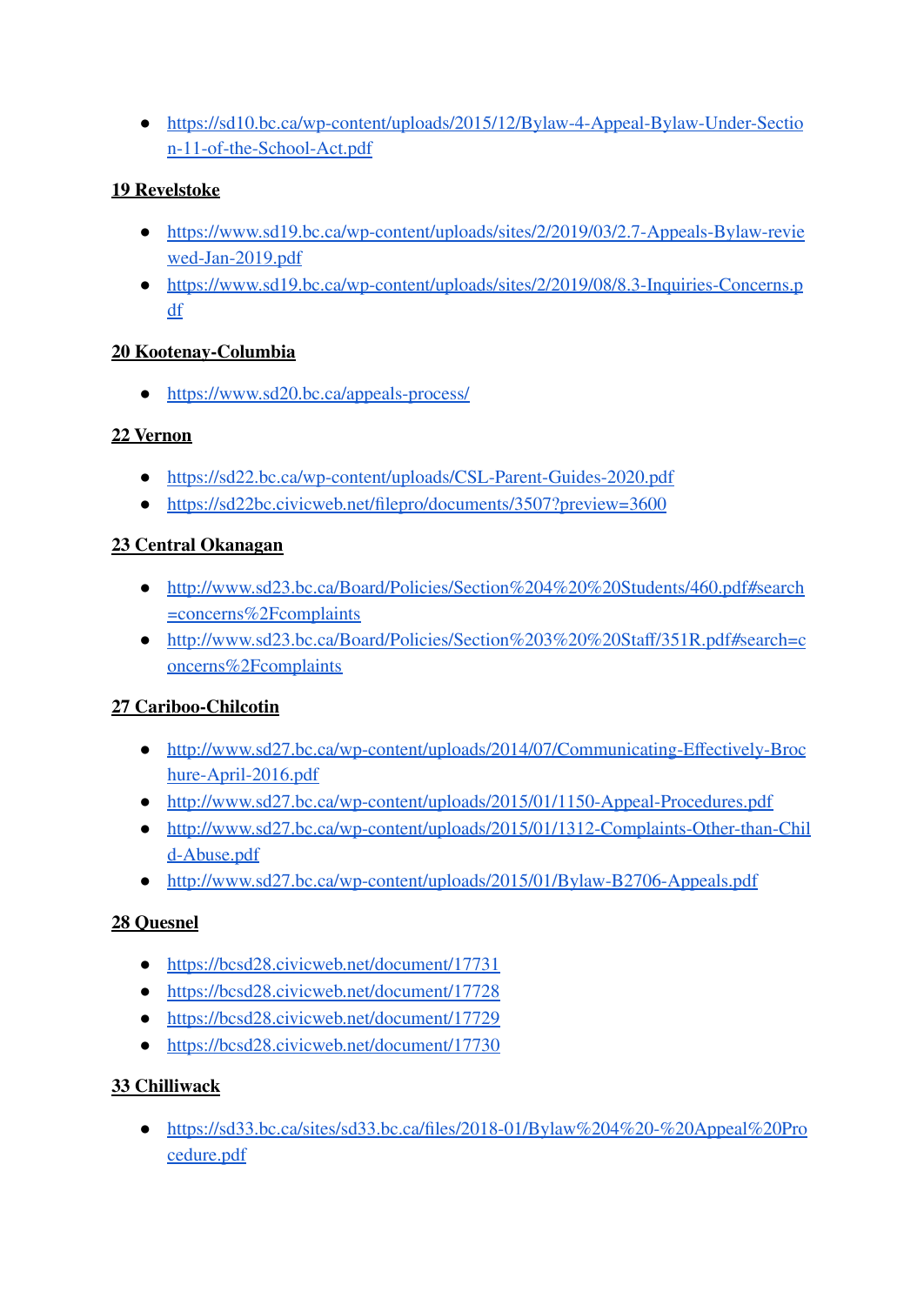- $\bullet$  [https://sd33.bc.ca/sites/sd33.bc.ca/files/2018-05/402.2%20AR%20-%20Respectful%2](https://sd33.bc.ca/sites/sd33.bc.ca/files/2018-05/402.2%20AR%20-%20Respectful%20Workplace%20-%20Reporting%20Investigation%20and%20Resolution%20Procedures.pdf) [0Workplace%20-%20Reporting%20Investigation%20and%20Resolution%20Procedu](https://sd33.bc.ca/sites/sd33.bc.ca/files/2018-05/402.2%20AR%20-%20Respectful%20Workplace%20-%20Reporting%20Investigation%20and%20Resolution%20Procedures.pdf) [res.pdf](https://sd33.bc.ca/sites/sd33.bc.ca/files/2018-05/402.2%20AR%20-%20Respectful%20Workplace%20-%20Reporting%20Investigation%20and%20Resolution%20Procedures.pdf)
- <https://sd33.bc.ca/communication-home-and-school>

# **34 [Abbotsford](https://www2.gov.bc.ca/assets/gov/data/geographic/land-use/administrative-boundaries/school-district-boundaries/map_-_sd_34_-_abbotsford.pdf)**

- [https://www.abbyschools.ca/sites/default/files/Board%20Policy%2014%20-%20Appe](https://www.abbyschools.ca/sites/default/files/Board%20Policy%2014%20-%20Appeals%20Process%20%28Bylaw%2018%29_0.pdf) [als%20Process%20%28Bylaw%2018%29\\_0.pdf](https://www.abbyschools.ca/sites/default/files/Board%20Policy%2014%20-%20Appeals%20Process%20%28Bylaw%2018%29_0.pdf)
- [https://uppersumas.abbyschools.ca/sites/default/files/Communication%20with%20Yo](https://uppersumas.abbyschools.ca/sites/default/files/Communication%20with%20Your%20School%20FINAL-Sept2015_0.pdf) [ur%20School%20FINAL-Sept2015\\_0.pdf](https://uppersumas.abbyschools.ca/sites/default/files/Communication%20with%20Your%20School%20FINAL-Sept2015_0.pdf)
- <https://princecharles.abbyschools.ca/parents-students/school-communication>
- [https://www.abbyschools.ca/sites/default/files/2019%20-%20ABBY%20-%20Commu](https://www.abbyschools.ca/sites/default/files/2019%20-%20ABBY%20-%20Communicating%20With%20Your%20School%20-%20Brochure.pdf) [nicating%20With%20Your%20School%20-%20Brochure.pdf](https://www.abbyschools.ca/sites/default/files/2019%20-%20ABBY%20-%20Communicating%20With%20Your%20School%20-%20Brochure.pdf)
- [https://clearbrook.abbyschools.ca/sites/default/files/Communicating%20with%20your](https://clearbrook.abbyschools.ca/sites/default/files/Communicating%20with%20your%20school%20Brochure%202013.pdf) [%20school%20Brochure%202013.pdf](https://clearbrook.abbyschools.ca/sites/default/files/Communicating%20with%20your%20school%20Brochure%202013.pdf)

# **35 [Langley](https://www2.gov.bc.ca/assets/gov/data/geographic/land-use/administrative-boundaries/school-district-boundaries/map_-_sd_35_-_langley.pdf)**

- [https://www.sd35.bc.ca/wp-content/uploads/sites/2/2016/11/Communicating-With-Yo](https://www.sd35.bc.ca/wp-content/uploads/sites/2/2016/11/Communicating-With-Your-School-Brochure-Updated-for-November-2016.pdf) [ur-School-Brochure-Updated-for-November-2016.pdf](https://www.sd35.bc.ca/wp-content/uploads/sites/2/2016/11/Communicating-With-Your-School-Brochure-Updated-for-November-2016.pdf)
- [https://www.sd35.bc.ca/students-parents/parent-involvement/communicating-with-sch](https://www.sd35.bc.ca/students-parents/parent-involvement/communicating-with-schools/) [ools/](https://www.sd35.bc.ca/students-parents/parent-involvement/communicating-with-schools/)
- <https://www.sd35.bc.ca/wp-content/uploads/sites/2/2015/07/Policy-1205.pdf>

# **36 [Surrey](https://www2.gov.bc.ca/assets/gov/data/geographic/land-use/administrative-boundaries/school-district-boundaries/map_-_sd_36_-_surrey.pdf)**

- https://www.surreyschools.ca/departments/SECT/PoliciesRegulations/section 9000/D [ocuments/9902%20Policy.pdf](https://www.surreyschools.ca/departments/SECT/PoliciesRegulations/section_9000/Documents/9902%20Policy.pdf)
- https://www.surreyschools.ca/departments/SECT/PoliciesRegulations/section 9000/D [ocuments/9902.1-1%20Appendix.pdf](https://www.surreyschools.ca/departments/SECT/PoliciesRegulations/section_9000/Documents/9902.1-1%20Appendix.pdf)
- [https://www.surreyschools.ca/ParentServices/ParentInfoBrochures/Documents/Comm](https://www.surreyschools.ca/ParentServices/ParentInfoBrochures/Documents/Communicating%20Your%20Concerns-English%20rev.pdf) [unicating%20Your%20Concerns-English%20rev.pdf](https://www.surreyschools.ca/ParentServices/ParentInfoBrochures/Documents/Communicating%20Your%20Concerns-English%20rev.pdf)
- [https://www.surreyschools.ca/schools/coastmeridian/Documents/Communicatingwith](https://www.surreyschools.ca/schools/coastmeridian/Documents/CommunicatingwithyourSchool.pdf) [yourSchool.pdf](https://www.surreyschools.ca/schools/coastmeridian/Documents/CommunicatingwithyourSchool.pdf)

# **38 [Richmond](https://www2.gov.bc.ca/assets/gov/data/geographic/land-use/administrative-boundaries/school-district-boundaries/map_-_sd_38_-_richmond.pdf)**

- [https://www.sd38.bc.ca/sites/default/files/2019-12/policy\\_103-rb\\_complaints\\_and\\_ap](https://www.sd38.bc.ca/sites/default/files/2019-12/policy_103-rb_complaints_and_appeals_by_staff.pdf) [peals\\_by\\_staff.pdf](https://www.sd38.bc.ca/sites/default/files/2019-12/policy_103-rb_complaints_and_appeals_by_staff.pdf)
- https://www.sd38.bc.ca/sites/default/files/2019-12/policy 103 bylaw complaints by students parents and public.pdf

# **39 [Vancouver](https://www2.gov.bc.ca/assets/gov/data/geographic/land-use/administrative-boundaries/school-district-boundaries/map_-_sd_39_-_vancouver.pdf)**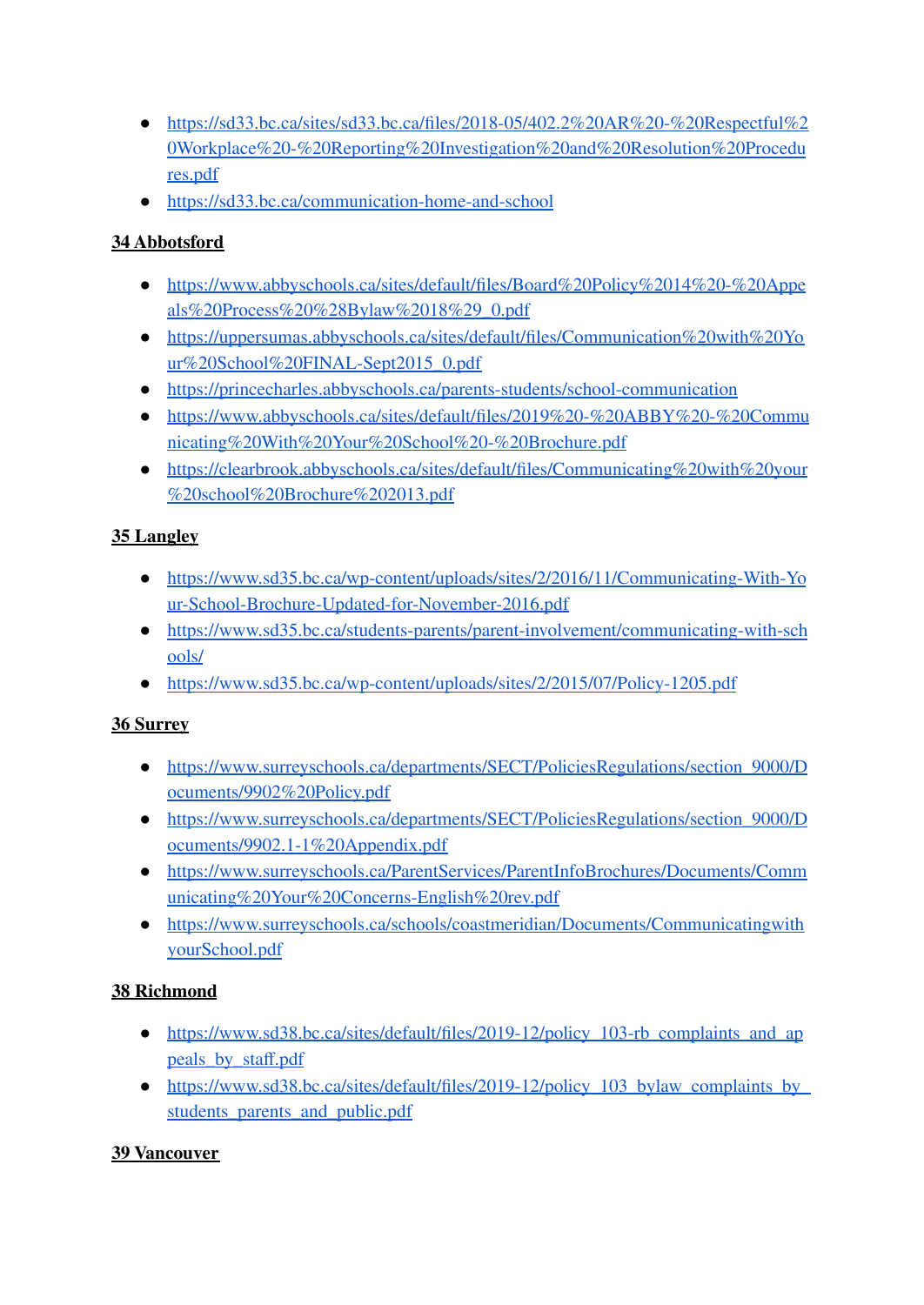● [https://www.vsb.bc.ca/District/Board-of-Education/District\\_By\\_Laws/Pages/By-law-](https://www.vsb.bc.ca/District/Board-of-Education/District_By_Laws/Pages/By-law-No.-2---Section-11-Appeal-Procedure.aspx)[No.-2---Section-11-Appeal-Procedure.aspx](https://www.vsb.bc.ca/District/Board-of-Education/District_By_Laws/Pages/By-law-No.-2---Section-11-Appeal-Procedure.aspx)

### **40 New [Westminster](https://www2.gov.bc.ca/assets/gov/data/geographic/land-use/administrative-boundaries/school-district-boundaries/map_-_sd_40_-_new_westminster.pdf)**

- <https://newwestschools.ca/wp-content/uploads/2019/09/Appeals-Bylaw-170530.pdf>
- <https://newwestschools.ca/wp-content/uploads/2017/11/Parent-Advisory-Council.pdf>
- [https://newwestschools.ca/wp-content/uploads/2017/11/Communication-and-Involve](https://newwestschools.ca/wp-content/uploads/2017/11/Communication-and-Involvement.pdf) [ment.pdf](https://newwestschools.ca/wp-content/uploads/2017/11/Communication-and-Involvement.pdf)

## **41 [Burnaby](https://www2.gov.bc.ca/assets/gov/data/geographic/land-use/administrative-boundaries/school-district-boundaries/map_-_sd_41_-_burnaby.pdf)**

- <https://burnabyschools.ca/resolving-concerns-complaints-and-issues/>
- [https://burnabyschools.ca/wp-content/uploads/2019/06/WorkingTogether\\_ToResolveC](https://burnabyschools.ca/wp-content/uploads/2019/06/WorkingTogether_ToResolveConcerns_Pamphlet_19.05.23_web.pdf) [oncerns\\_Pamphlet\\_19.05.23\\_web.pdf](https://burnabyschools.ca/wp-content/uploads/2019/06/WorkingTogether_ToResolveConcerns_Pamphlet_19.05.23_web.pdf)
- [https://burnabyschools.ca/wp-content/uploads/2019/06/WorkingTogether\\_StepsToApp](https://burnabyschools.ca/wp-content/uploads/2019/06/WorkingTogether_StepsToAppeal_Pamphlet_19.05.31_web.pdf) [eal\\_Pamphlet\\_19.05.31\\_web.pdf](https://burnabyschools.ca/wp-content/uploads/2019/06/WorkingTogether_StepsToAppeal_Pamphlet_19.05.31_web.pdf)
- <https://burnabyschools.ca/wp-content/uploads/2014/08/12000.pdf>

# **42 Maple [Ridge-Pit](https://www2.gov.bc.ca/assets/gov/data/geographic/land-use/administrative-boundaries/school-district-boundaries/map_-_sd_42_-_maple_ridge-pitt_meadows.pdf) Meadows**

- <https://www.sd42.ca/appeal-process/>
- <https://www.sd42.ca/assets/media/SD42-Steps-for-Problem-Solving-2020.pdf>
- <https://www.sd42.ca/assets/media/SD42-Dispute-Resolution-Process.pdf>
- <https://www.sd42.ca/assets/media/SD42-Notice-of-Appeal.pdf>

# **43 [Coquitlam](https://www2.gov.bc.ca/assets/gov/data/geographic/land-use/administrative-boundaries/school-district-boundaries/map_-_sd_43_-_coquitlam.pdf)**

- [https://www.sd43.bc.ca/Board/Policies/Policies/POLICY%2013%20-%20Appeals%2](https://www.sd43.bc.ca/Board/Policies/Policies/POLICY%2013%20-%20Appeals%20Regarding%20Student%20Matters.pdf) [0Regarding%20Student%20Matters.pdf](https://www.sd43.bc.ca/Board/Policies/Policies/POLICY%2013%20-%20Appeals%20Regarding%20Student%20Matters.pdf)
- <https://www.sd43.bc.ca/Board/Policies/Administrative%20Procedures/AP%20380.pdf>
- [https://www.sd43.bc.ca/Board/Policies/Administrative%20Procedures/AP%20380.pdf](https://www.sd43.bc.ca/Board/Policies/Administrative%20Procedures/AP%20380.pdf#search=concerns) [#search=concerns](https://www.sd43.bc.ca/Board/Policies/Administrative%20Procedures/AP%20380.pdf#search=concerns)

# **44 North [Vancouver](https://www2.gov.bc.ca/assets/gov/data/geographic/land-use/administrative-boundaries/school-district-boundaries/map_-_sd_44_-_north_vancouver.pdf)**

- [https://www.sd44.ca/Board/PoliciesProcedures/Series400/Policy406/Documents/Polic](https://www.sd44.ca/Board/PoliciesProcedures/Series400/Policy406/Documents/Policy406AP20200106.pdf) [y406AP20200106.pdf](https://www.sd44.ca/Board/PoliciesProcedures/Series400/Policy406/Documents/Policy406AP20200106.pdf)
- [https://www.sd44.ca/Board/PoliciesProcedures/Series900/Bylaw906/Pages/default.asp](https://www.sd44.ca/Board/PoliciesProcedures/Series900/Bylaw906/Pages/default.aspx#/=)  $x#$ /=

# **45 West [Vancouver](https://www2.gov.bc.ca/assets/gov/data/geographic/land-use/administrative-boundaries/school-district-boundaries/map_-_sd_45_-_west_vancouver.pdf)**

● <https://westvancouverschools.ca/wp-content/uploads/2015/07/Policy13.pdf>

### **46 [Sunshine](https://www2.gov.bc.ca/assets/gov/data/geographic/land-use/administrative-boundaries/school-district-boundaries/map_-_sd_46_-_sunshine_coast.pdf) Coast**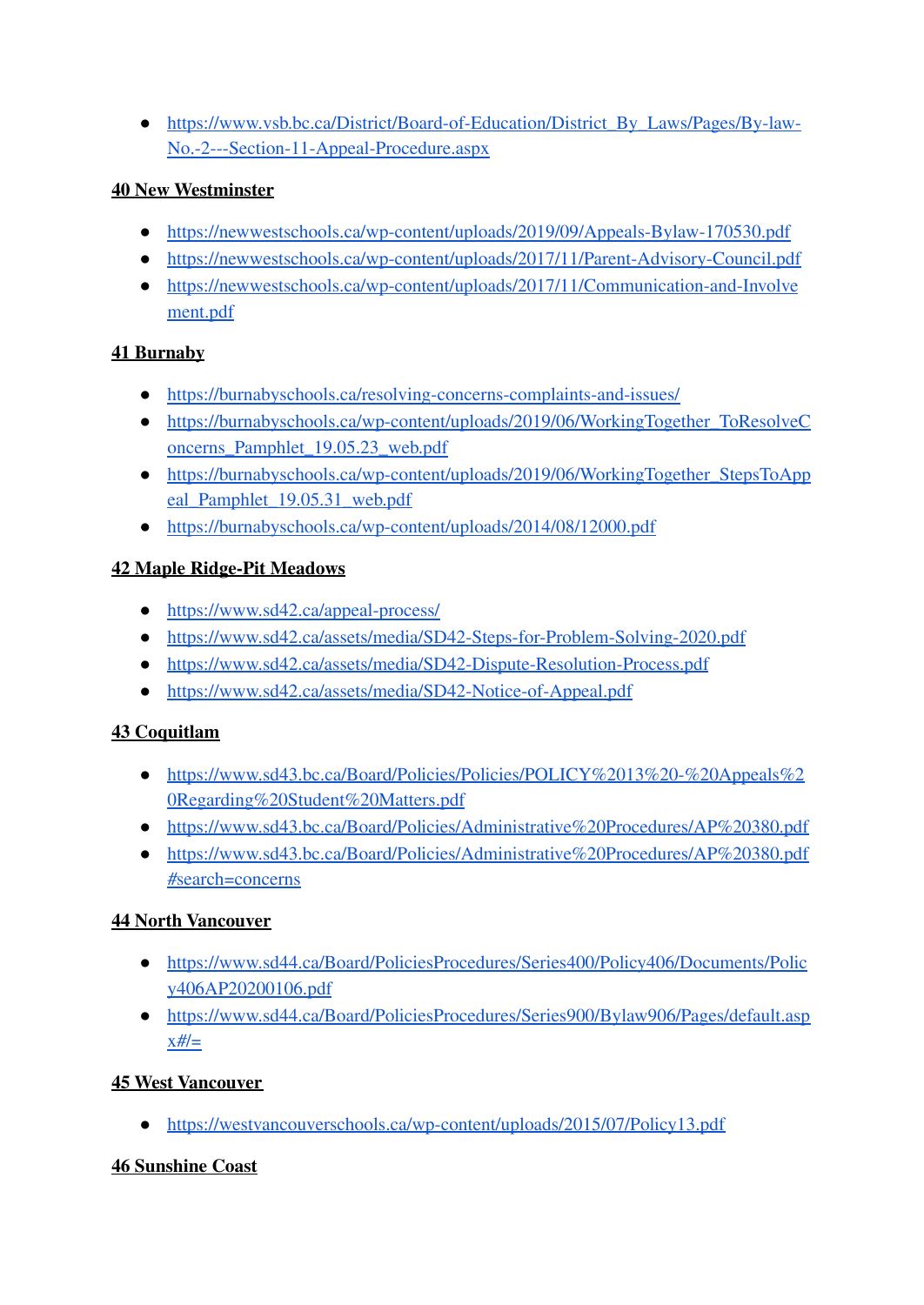- <https://sd46.bc.ca/families-and-students/communication-engagement/>
- https://sd46.bc.ca/wp-content/uploads/70 appeals bylaw.pdf

## **47 [Powell](https://www2.gov.bc.ca/assets/gov/data/geographic/land-use/administrative-boundaries/school-district-boundaries/map_-_sd_47_-_powell_river.pdf) River**

- [https://www.sd47.bc.ca/Board/Policies/boardpolicy/POLICY%2011%20-%20Appeals](https://www.sd47.bc.ca/Board/Policies/boardpolicy/POLICY%2011%20-%20Appeals.pdf) [.pdf](https://www.sd47.bc.ca/Board/Policies/boardpolicy/POLICY%2011%20-%20Appeals.pdf)
- [https://www.sd47.bc.ca/Board/procedures/AdministrativeProcedures/AP130%20-%20](https://www.sd47.bc.ca/Board/procedures/AdministrativeProcedures/AP130%20-%20Complaints.pdf#search=complaint%20procedure) [Complaints.pdf#search=complaint%20procedure](https://www.sd47.bc.ca/Board/procedures/AdministrativeProcedures/AP130%20-%20Complaints.pdf#search=complaint%20procedure)

### **48 Howe [Sound](https://www2.gov.bc.ca/assets/gov/data/geographic/land-use/administrative-boundaries/school-district-boundaries/map_-_sd_48_-_sea_to_sky.pdf)**

● [https://docs.google.com/document/d/1OfC3grjDKgCrf3K9yFdmUhhi5845i2rMhD2cj](https://docs.google.com/document/d/1OfC3grjDKgCrf3K9yFdmUhhi5845i2rMhD2cj0mb0Zo/edit) [0mb0Zo/edit](https://docs.google.com/document/d/1OfC3grjDKgCrf3K9yFdmUhhi5845i2rMhD2cj0mb0Zo/edit)

## **49 [Central](https://www2.gov.bc.ca/assets/gov/data/geographic/land-use/administrative-boundaries/school-district-boundaries/map_-_sd_49_-_central_coast.pdf) Coast**

- <http://www.sd49.bc.ca/images/admin/bylaws/PROCEDURAL-BYLAW-No.-2.pdf>
- [https://www2.gov.bc.ca/gov/content/education-training/k-12/support/student-disputes](https://www2.gov.bc.ca/gov/content/education-training/k-12/support/student-disputes-and-appeals)[and-appeals](https://www2.gov.bc.ca/gov/content/education-training/k-12/support/student-disputes-and-appeals)

## **50 Haida [Gwaii/Queen](https://www2.gov.bc.ca/assets/gov/data/geographic/land-use/administrative-boundaries/school-district-boundaries/map_-_sd_50_-_haida_gwaii.pdf) Charlotte**

- <https://sd50.bc.ca/wp-content/uploads/2020/08/G.1-Appeal-Procedure-.pdf>
- <https://sd50.bc.ca/wp-content/uploads/2020/08/Communication-Protocol.pdf>
- <https://sd50.bc.ca/forms/> -the last link at the bottom of the page under "OTHER". Bottom link under this section outlines the protocol after communication protocol is exhausted.

### **51 [Boundary](https://www2.gov.bc.ca/assets/gov/data/geographic/land-use/administrative-boundaries/school-district-boundaries/map_-_sd_51_-_boundary.pdf)**

- [https://www.sd51.bc.ca/wp-content/district/policies/governance-and-communications/](https://www.sd51.bc.ca/wp-content/district/policies/governance-and-communications/SD51-Policy-1120-Concerns-and-Complaints-Reviewed-2018.pdf) [SD51-Policy-1120-Concerns-and-Complaints-Reviewed-2018.pdf](https://www.sd51.bc.ca/wp-content/district/policies/governance-and-communications/SD51-Policy-1120-Concerns-and-Complaints-Reviewed-2018.pdf)
- [https://www.sd51.bc.ca/wp-content/district/policies/governance-and-communications/](https://www.sd51.bc.ca/wp-content/district/policies/governance-and-communications/SD51-Policy-Bylaw-1-Appeal-Procedure-Bylaw.pdf) [SD51-Policy-Bylaw-1-Appeal-Procedure-Bylaw.pdf](https://www.sd51.bc.ca/wp-content/district/policies/governance-and-communications/SD51-Policy-Bylaw-1-Appeal-Procedure-Bylaw.pdf)
- [https://www.sd51.bc.ca/wp-content/district/policies/governance-and-communications/](https://www.sd51.bc.ca/wp-content/district/policies/governance-and-communications/SD51-Policy-1140-Appeal-Process-Amended-2008.pdf) [SD51-Policy-1140-Appeal-Process-Amended-2008.pdf](https://www.sd51.bc.ca/wp-content/district/policies/governance-and-communications/SD51-Policy-1140-Appeal-Process-Amended-2008.pdf)
- [https://www.sd51.bc.ca/wp-content/district/policies/governance-and-communications/](https://www.sd51.bc.ca/wp-content/district/policies/governance-and-communications/SD51-Policy-1130-Steps-for-Addressing-Concerns-and-Conflicts-Amended-2016.pdf) [SD51-Policy-1130-Steps-for-Addressing-Concerns-and-Conflicts-Amended-2016.pdf](https://www.sd51.bc.ca/wp-content/district/policies/governance-and-communications/SD51-Policy-1130-Steps-for-Addressing-Concerns-and-Conflicts-Amended-2016.pdf)

# **52 Prince [Rupert](https://www2.gov.bc.ca/assets/gov/data/geographic/land-use/administrative-boundaries/school-district-boundaries/map_-_sd_52_-_prince_rupert.pdf)**

- [http://sd52policy.com/index.php/policies-regulations-and-forms/regulations/procedure](http://sd52policy.com/index.php/policies-regulations-and-forms/regulations/procedures-for-appeal-meetings) [s-for-appeal-meetings](http://sd52policy.com/index.php/policies-regulations-and-forms/regulations/procedures-for-appeal-meetings)
- [http://sd52policy.com/index.php/policies-regulations-and-forms/bylaws/student-and-o](http://sd52policy.com/index.php/policies-regulations-and-forms/bylaws/student-and-or-parent-appeal-bylaw) [r-parent-appeal-bylaw](http://sd52policy.com/index.php/policies-regulations-and-forms/bylaws/student-and-or-parent-appeal-bylaw)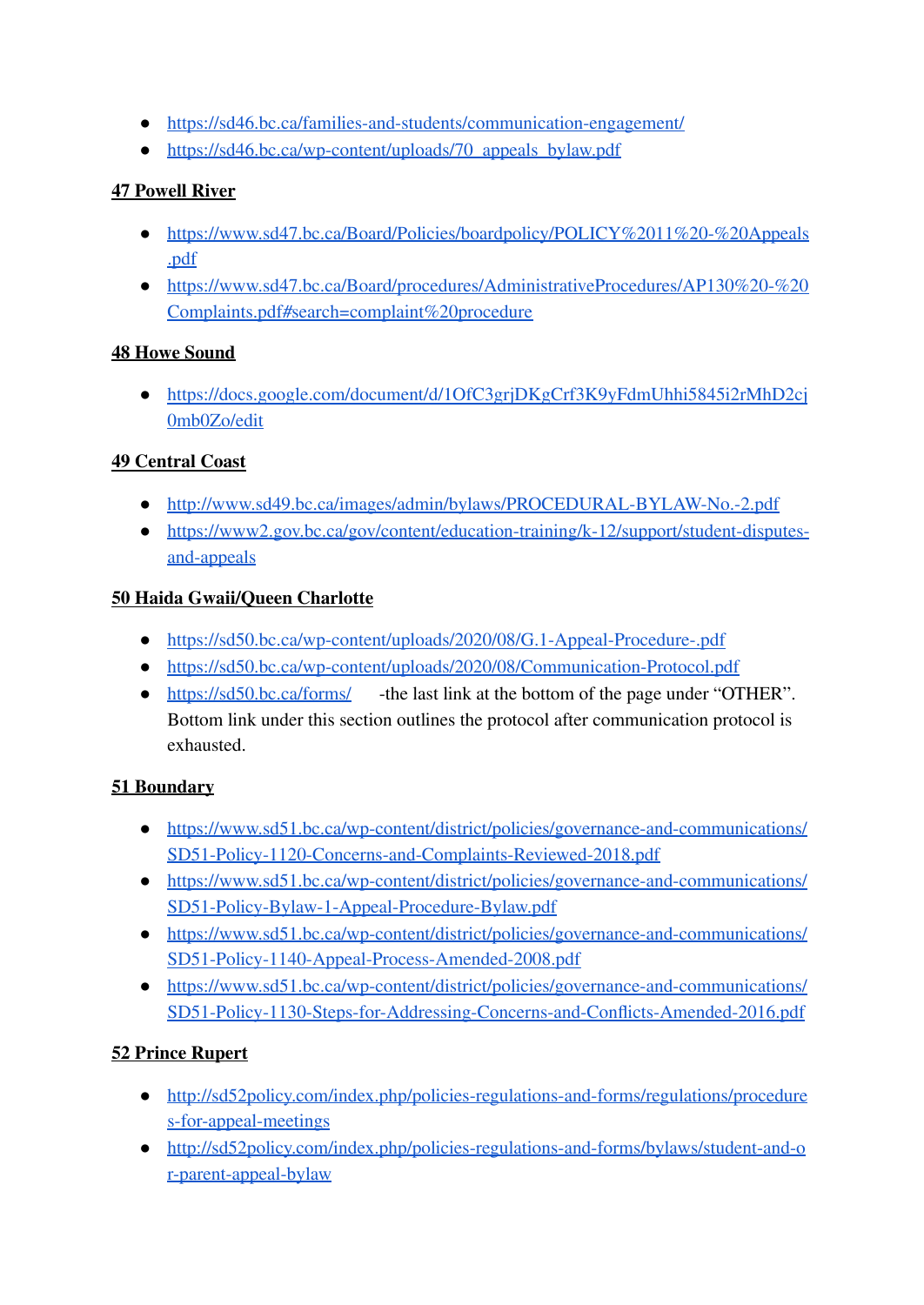• http://cms51.bcwebinc.com/~sdpolicy/images/uploads/documents/1510-10A Student [\\_and\\_or\\_Parent\\_Appeal\\_Form\\_Fillable.pdf](http://cms51.bcwebinc.com/~sdpolicy/images/uploads/documents/1510-10A_Student_and_or_Parent_Appeal_Form_Fillable.pdf)

### **53 Okanagan [Similkameen](https://www2.gov.bc.ca/assets/gov/data/geographic/land-use/administrative-boundaries/school-district-boundaries/map_-_sd_53_-_okanagan_similkameen.pdf)**

● [https://24.files.edl.io/h6ZZ67EBN1fQqJS71R5f5VPOiMJ7Wt8rpStirsdi2bD14eN6.pd](https://24.files.edl.io/h6ZZ67EBN1fQqJS71R5f5VPOiMJ7Wt8rpStirsdi2bD14eN6.pdf) [f](https://24.files.edl.io/h6ZZ67EBN1fQqJS71R5f5VPOiMJ7Wt8rpStirsdi2bD14eN6.pdf)

## **54 [Bulkley](https://www2.gov.bc.ca/assets/gov/data/geographic/land-use/administrative-boundaries/school-district-boundaries/map_-_sd_54_-_bulkley_valley.pdf) Valley**

- [https://22.files.edl.io/832b/02/06/19/180928-697ef6f0-407c-4a21-966f-07824ead0222](https://22.files.edl.io/832b/02/06/19/180928-697ef6f0-407c-4a21-966f-07824ead0222.pdf) [.pdf](https://22.files.edl.io/832b/02/06/19/180928-697ef6f0-407c-4a21-966f-07824ead0222.pdf)
- [https://22.files.edl.io/96bb/02/06/19/175126-42a8c402-837a-4e92-90e6-a801db34990](https://22.files.edl.io/96bb/02/06/19/175126-42a8c402-837a-4e92-90e6-a801db349903.pdf) [3.pdf](https://22.files.edl.io/96bb/02/06/19/175126-42a8c402-837a-4e92-90e6-a801db349903.pdf)

# **57 Prince [George](https://www2.gov.bc.ca/assets/gov/data/geographic/land-use/administrative-boundaries/school-district-boundaries/map_-_sd_57_-_prince_george.pdf)**

- [https://www.sd57.bc.ca/Board/Policies/Policylisting/Documents/4116.2%20Respectfu](https://www.sd57.bc.ca/Board/Policies/Policylisting/Documents/4116.2%20Respectful%20Workplace%20.pdf) [l%20Workplace%20.pdf](https://www.sd57.bc.ca/Board/Policies/Policylisting/Documents/4116.2%20Respectful%20Workplace%20.pdf)
- [https://www.sd57.bc.ca/Board/Documents/Appendix%20A%20-%20Guidelines%20f](https://www.sd57.bc.ca/Board/Documents/Appendix%20A%20-%20Guidelines%20for%20Resolving%20Problems%20or%20Concerns.pdf) [or%20Resolving%20Problems%20or%20Concerns.pdf](https://www.sd57.bc.ca/Board/Documents/Appendix%20A%20-%20Guidelines%20for%20Resolving%20Problems%20or%20Concerns.pdf)
- [https://www.sd57.bc.ca/Board/Policies/Policylisting/Documents/Bylaw%20No.%204.](https://www.sd57.bc.ca/Board/Policies/Policylisting/Documents/Bylaw%20No.%204.pdf) [pdf](https://www.sd57.bc.ca/Board/Policies/Policylisting/Documents/Bylaw%20No.%204.pdf)

### **58 [Nicola-Similkameen](https://www2.gov.bc.ca/assets/gov/data/geographic/land-use/administrative-boundaries/school-district-boundaries/map_-_sd_58_-_nicola-similkameen.pdf)**

- [https://www.sd58.bc.ca/wp-content/uploads/2015/02/500.2-PARENTAL-GUARDIAN](https://www.sd58.bc.ca/wp-content/uploads/2015/02/500.2-PARENTAL-GUARDIAN-COMPLAINTS.pdf) [-COMPLAINTS.pdf](https://www.sd58.bc.ca/wp-content/uploads/2015/02/500.2-PARENTAL-GUARDIAN-COMPLAINTS.pdf)
- [https://www.sd58.bc.ca/wp-content/uploads/2015/02/500.0-APPEAL-PROCEDURE-](https://www.sd58.bc.ca/wp-content/uploads/2015/02/500.0-APPEAL-PROCEDURE-BYLAW1.pdf)[BYLAW1.pdf](https://www.sd58.bc.ca/wp-content/uploads/2015/02/500.0-APPEAL-PROCEDURE-BYLAW1.pdf)

### **59 Peace River [South](https://www2.gov.bc.ca/assets/gov/data/geographic/land-use/administrative-boundaries/school-district-boundaries/map_-_sd_59_-_peace_river_south.pdf)**

- [https://docs.google.com/viewerng/viewer?url=https://www.sd59.bc.ca/sites/default/fil](https://docs.google.com/viewerng/viewer?url=https://www.sd59.bc.ca/sites/default/files/2020-04/Bylaw+3-08+Student+Appeal+Procedure+-Mar2020.pdf) [es/2020-04/Bylaw+3-08+Student+Appeal+Procedure+-Mar2020.pdf](https://docs.google.com/viewerng/viewer?url=https://www.sd59.bc.ca/sites/default/files/2020-04/Bylaw+3-08+Student+Appeal+Procedure+-Mar2020.pdf)
- [https://www.sd59.bc.ca/sites/default/files/2020-04/Bylaw%203-08%20Student%20Ap](https://www.sd59.bc.ca/sites/default/files/2020-04/Bylaw%203-08%20Student%20Appeal%20Procedure%20-Mar2020.pdf) [peal%20Procedure%20-Mar2020.pdf](https://www.sd59.bc.ca/sites/default/files/2020-04/Bylaw%203-08%20Student%20Appeal%20Procedure%20-Mar2020.pdf)

### **60 Peace River [North](https://www2.gov.bc.ca/assets/gov/data/geographic/land-use/administrative-boundaries/school-district-boundaries/map_-_sd_60_-_peace_river_north.pdf)**

- https://www.prn.bc.ca/wp-content/uploads/sites/2/2020/10/Family School Communi [cation.pdf](https://www.prn.bc.ca/wp-content/uploads/sites/2/2020/10/Family_School_Communication.pdf)
- [https://policy.prn.bc.ca/board\\_policy/bylaw-291-appeal-procedure/](https://policy.prn.bc.ca/board_policy/bylaw-291-appeal-procedure/)

# **61 Greater [Victoria](https://www2.gov.bc.ca/assets/gov/data/geographic/land-use/administrative-boundaries/school-district-boundaries/map_-_sd_61_-_greater_victoria.pdf)**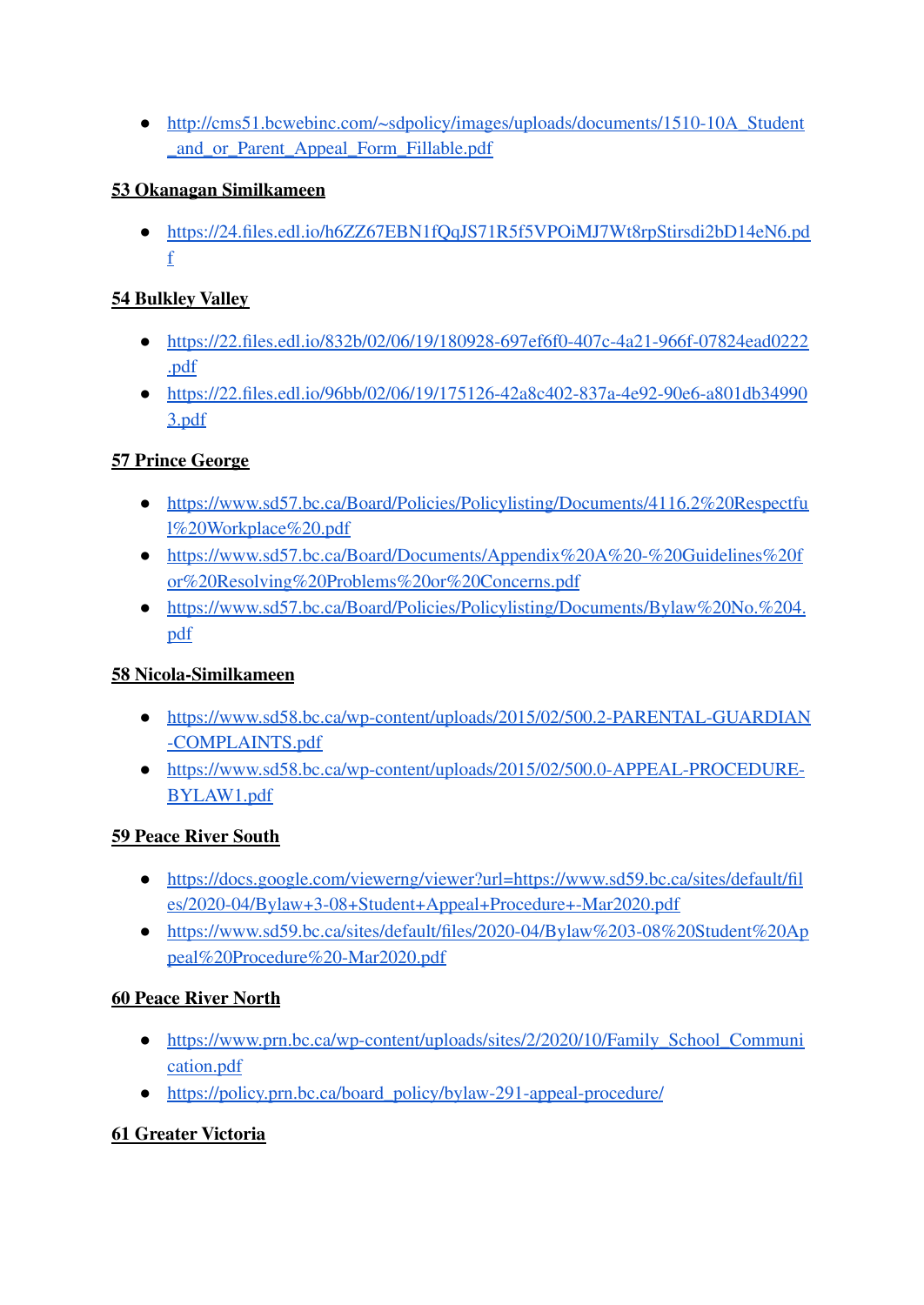- [https://www.sd61.bc.ca/wp-content/uploads/sites/91/2014/08/Policy-1155-Complaint-](https://www.sd61.bc.ca/wp-content/uploads/sites/91/2014/08/Policy-1155-Complaint-Process-for-a-Resolution-of-Concerns.pdf)[Process-for-a-Resolution-of-Concerns.pdf](https://www.sd61.bc.ca/wp-content/uploads/sites/91/2014/08/Policy-1155-Complaint-Process-for-a-Resolution-of-Concerns.pdf)
- [https://www.sd61.bc.ca/wp-content/uploads/sites/91/2014/08/Regulation-1155-Compl](https://www.sd61.bc.ca/wp-content/uploads/sites/91/2014/08/Regulation-1155-Complaint-Process-for-a-Resolution-of-Concerns-.pdf) [aint-Process-for-a-Resolution-of-Concerns-.pdf](https://www.sd61.bc.ca/wp-content/uploads/sites/91/2014/08/Regulation-1155-Complaint-Process-for-a-Resolution-of-Concerns-.pdf)
- <https://www.sd61.bc.ca/wp-content/uploads/sites/91/2014/12/bylaw9330.1attach.pdf>
- [https://www.sd61.bc.ca/wp-content/uploads/sites/91/2014/08/Bylaw-9330.1-Appeal-P](https://www.sd61.bc.ca/wp-content/uploads/sites/91/2014/08/Bylaw-9330.1-Appeal-Process.pdf) [rocess.pdf](https://www.sd61.bc.ca/wp-content/uploads/sites/91/2014/08/Bylaw-9330.1-Appeal-Process.pdf)

## **62 [Sooke](https://www2.gov.bc.ca/assets/gov/data/geographic/land-use/administrative-boundaries/school-district-boundaries/map_-_sd_62_-_sooke.pdf)**

- [https://www.sd62.bc.ca/sites/default/files/2020-09/C-350%20Policy%20-%20Appeals](https://www.sd62.bc.ca/sites/default/files/2020-09/C-350%20Policy%20-%20Appeals.pdf) [.pdf](https://www.sd62.bc.ca/sites/default/files/2020-09/C-350%20Policy%20-%20Appeals.pdf)
- [https://www.sd62.bc.ca/sites/default/files/2020-09/By-law%20-%20Parent-Student%2](https://www.sd62.bc.ca/sites/default/files/2020-09/By-law%20-%20Parent-Student%20Appeals_0.pdf) [0Appeals\\_0.pdf](https://www.sd62.bc.ca/sites/default/files/2020-09/By-law%20-%20Parent-Student%20Appeals_0.pdf)
- [https://www.sd62.bc.ca/sites/default/files/2020-01/A-355%20Regulations%20-%20Co](https://www.sd62.bc.ca/sites/default/files/2020-01/A-355%20Regulations%20-%20Complaints%20Regarding%20Individual%20Trustees.pdf) [mplaints%20Regarding%20Individual%20Trustees.pdf](https://www.sd62.bc.ca/sites/default/files/2020-01/A-355%20Regulations%20-%20Complaints%20Regarding%20Individual%20Trustees.pdf)
- [https://www.sd62.bc.ca/sites/default/files/2020-10/By-law%20-%20Parent-Student%2](https://www.sd62.bc.ca/sites/default/files/2020-10/By-law%20-%20Parent-Student%20Appeals.pdf) [0Appeals.pdf](https://www.sd62.bc.ca/sites/default/files/2020-10/By-law%20-%20Parent-Student%20Appeals.pdf)

## **63 [Saanich](https://www2.gov.bc.ca/assets/gov/data/geographic/land-use/administrative-boundaries/school-district-boundaries/map_-_sd_63_-_saanich.pdf)**

- <https://www.sd63.bc.ca/leadership-and-governance/complaints-and-concerns>
- <https://www.sd63.bc.ca/administrative-procedure-152>
- <https://www.sd63.bc.ca/policy-16>

### **64 Gulf [Islands](https://www2.gov.bc.ca/assets/gov/data/geographic/land-use/administrative-boundaries/school-district-boundaries/map_-_sd_64_-_gulf_islands.pdf)**

- <https://sd64.bc.ca/wp-content/uploads/2018/08/policy-133-180801.pdf>
- <https://sd64.bc.ca/wp-content/uploads/2018/10/procedure-133-181011pdf.pdf>
- <https://sd64.bc.ca/wp-content/uploads/2018/08/procedure-133-1-from-180801.pdf>

# **67 [Okanagan](https://www2.gov.bc.ca/assets/gov/data/geographic/land-use/administrative-boundaries/school-district-boundaries/map_-_sd_67_-_okanagan_skaha.pdf) Skaha**

- [http://www.sd67.bc.ca/Board/PolicyandAP/Policies%20by%20Number/By%20Numb](http://www.sd67.bc.ca/Board/PolicyandAP/Policies%20by%20Number/By%20Number/Policy%2013%20-%20Appeals%20Bylaw.pdf) [er/Policy%2013%20-%20Appeals%20Bylaw.pdf](http://www.sd67.bc.ca/Board/PolicyandAP/Policies%20by%20Number/By%20Number/Policy%2013%20-%20Appeals%20Bylaw.pdf)
- [https://www2.gov.bc.ca/gov/content/education-training/k-12/support/student-disputes](https://www2.gov.bc.ca/gov/content/education-training/k-12/support/student-disputes-and-appeals)[and-appeals](https://www2.gov.bc.ca/gov/content/education-training/k-12/support/student-disputes-and-appeals)

# **68 [Nanaimo-Ladysmith](https://www2.gov.bc.ca/assets/gov/data/geographic/land-use/administrative-boundaries/school-district-boundaries/map_-_sd_68_-_nanaimo-ladysmith.pdf)**

- [https://www.sd68.bc.ca/wp-content/uploads/Administrative-Procedures/300/AP-325-F](https://www.sd68.bc.ca/wp-content/uploads/Administrative-Procedures/300/AP-325-Formal-Complains-and-Appeals-1.pdf) [ormal-Complains-and-Appeals-1.pdf](https://www.sd68.bc.ca/wp-content/uploads/Administrative-Procedures/300/AP-325-Formal-Complains-and-Appeals-1.pdf)
- [https://www.sd68.bc.ca/wp-content/uploads/Administrative-Procedures/400/AP-424-](https://www.sd68.bc.ca/wp-content/uploads/Administrative-Procedures/400/AP-424-Addressing-Parent-Complaints.pdf) [Addressing-Parent-Complaints.pdf](https://www.sd68.bc.ca/wp-content/uploads/Administrative-Procedures/400/AP-424-Addressing-Parent-Complaints.pdf)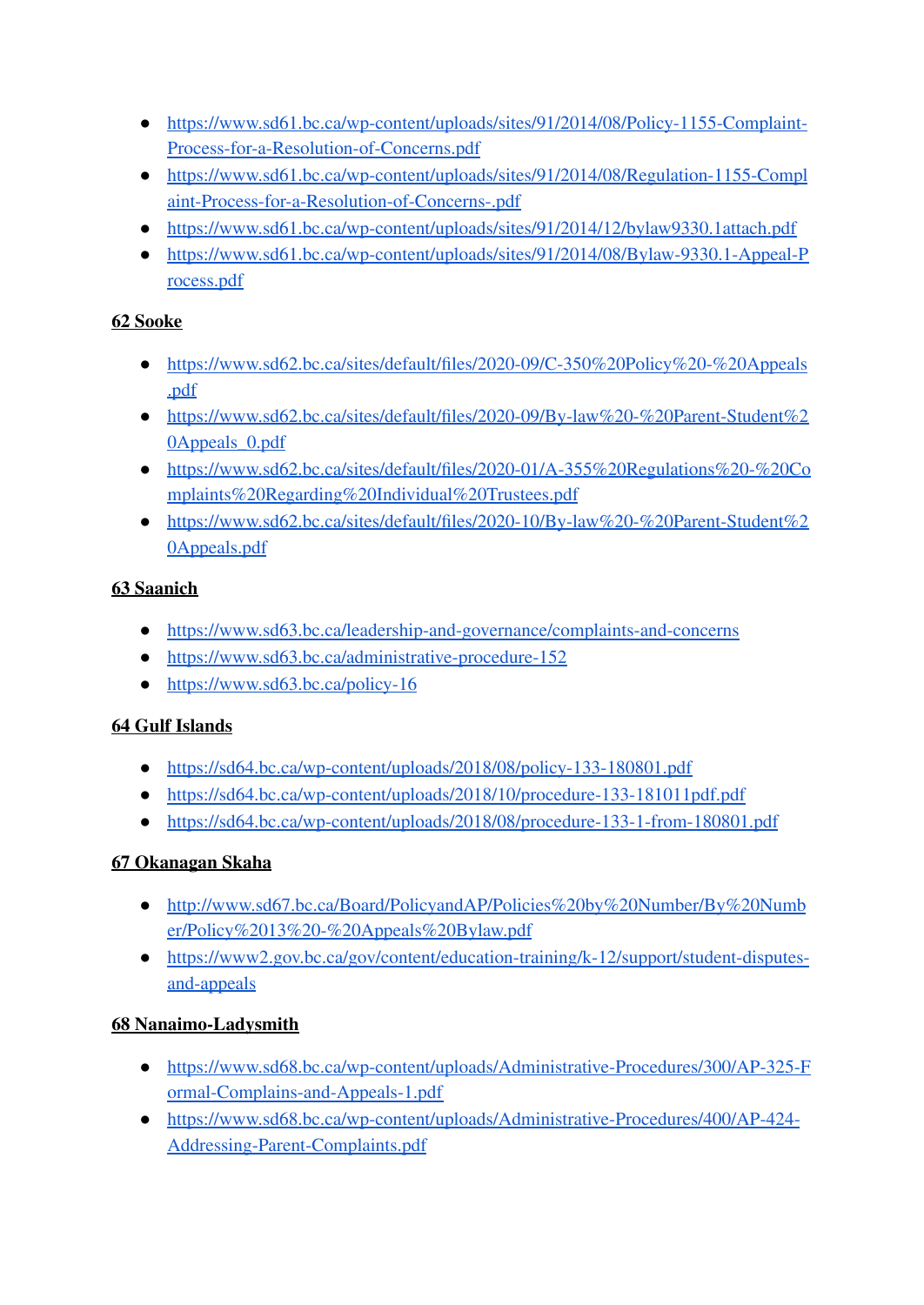● [https://www.sd68.bc.ca/wp-content/uploads//Policy/4.0/4.1-Parent-Student-Appeals-B](https://www.sd68.bc.ca/wp-content/uploads//Policy/4.0/4.1-Parent-Student-Appeals-Bylaw-No.-2.pdf) [ylaw-No.-2.pdf](https://www.sd68.bc.ca/wp-content/uploads//Policy/4.0/4.1-Parent-Student-Appeals-Bylaw-No.-2.pdf)

### **69 [Qualicum](https://www2.gov.bc.ca/assets/gov/data/geographic/land-use/administrative-boundaries/school-district-boundaries/map_-_sd_69_-_qualicum.pdf)**

- [https://www.sd69.bc.ca/Board/Policies-and-Bylaws/Documents/Resolution%20of%20](https://www.sd69.bc.ca/Board/Policies-and-Bylaws/Documents/Resolution%20of%20Complaints%20-%20Administrative%20Procedures.pdf) [Complaints%20-%20Administrative%20Procedures.pdf](https://www.sd69.bc.ca/Board/Policies-and-Bylaws/Documents/Resolution%20of%20Complaints%20-%20Administrative%20Procedures.pdf)
- <https://www.sd69.bc.ca/Parent/Pages/ResolvingConcerns.aspx#/=>
- [https://www.sd69.bc.ca/Board/Policies-and-Bylaws/Documents/Resolution%20of%20](https://www.sd69.bc.ca/Board/Policies-and-Bylaws/Documents/Resolution%20of%20Complaints.pdf) [Complaints.pdf](https://www.sd69.bc.ca/Board/Policies-and-Bylaws/Documents/Resolution%20of%20Complaints.pdf)
- [https://www.sd69.bc.ca/Board/Policies-and-Bylaws/Bylaws-Policies-and-Administrati](https://www.sd69.bc.ca/Board/Policies-and-Bylaws/Bylaws-Policies-and-Administrative-Procedures/0000%20Bylaws/0005AP%20%20Parent%20Student%20Appeals%20to%20the%20Board%20of%20Education.pdf) [ve-Procedures/0000%20Bylaws/0005AP%20%20Parent%20Student%20Appeals%20](https://www.sd69.bc.ca/Board/Policies-and-Bylaws/Bylaws-Policies-and-Administrative-Procedures/0000%20Bylaws/0005AP%20%20Parent%20Student%20Appeals%20to%20the%20Board%20of%20Education.pdf) [to%20the%20Board%20of%20Education.pdf](https://www.sd69.bc.ca/Board/Policies-and-Bylaws/Bylaws-Policies-and-Administrative-Procedures/0000%20Bylaws/0005AP%20%20Parent%20Student%20Appeals%20to%20the%20Board%20of%20Education.pdf)

### **70 [Alberni](https://www2.gov.bc.ca/assets/gov/data/geographic/land-use/administrative-boundaries/school-district-boundaries/map_-_sd_70_-_alberni.pdf)**

- [https://22.files.edl.io/c535/07/06/20/181228-2cd4ce1d-b52d-42db-ac50-bd60e52357d](https://22.files.edl.io/c535/07/06/20/181228-2cd4ce1d-b52d-42db-ac50-bd60e52357df.pdf) [f.pdf](https://22.files.edl.io/c535/07/06/20/181228-2cd4ce1d-b52d-42db-ac50-bd60e52357df.pdf)
- [https://22.files.edl.io/50e4/07/06/20/180040-8f2fecde-5861-44eb-a6b4-dacedafb29b2.](https://22.files.edl.io/50e4/07/06/20/180040-8f2fecde-5861-44eb-a6b4-dacedafb29b2.pdf) [pdf](https://22.files.edl.io/50e4/07/06/20/180040-8f2fecde-5861-44eb-a6b4-dacedafb29b2.pdf)

## **71 [Comox](https://www2.gov.bc.ca/assets/gov/data/geographic/land-use/administrative-boundaries/school-district-boundaries/map_-_sd_71_-_comox_valley.pdf) Valley**

● [https://22.files.edl.io/cc54/11/05/18/041613-ed698841-78b6-41c2-96ac-c50073ae382](https://22.files.edl.io/cc54/11/05/18/041613-ed698841-78b6-41c2-96ac-c50073ae382c.pdf) [c.pdf](https://22.files.edl.io/cc54/11/05/18/041613-ed698841-78b6-41c2-96ac-c50073ae382c.pdf)

# **72 [Campbell](https://www2.gov.bc.ca/assets/gov/data/geographic/land-use/administrative-boundaries/school-district-boundaries/map_-_sd_72_-_campbell_river.pdf) River**

- [https://www.sd72.bc.ca/studentsparents/parentresources/problemsolving/Pages/default](https://www.sd72.bc.ca/studentsparents/parentresources/problemsolving/Pages/default.aspx#/=)  $.$ aspx $\frac{H}{=}$
- [https://www.sd72.bc.ca/about/operationalprocedures/Operational%20Procedures/OP](https://www.sd72.bc.ca/about/operationalprocedures/Operational%20Procedures/OP%20108%20Process%20for%20Addressing%20Parental%20and%20Public%20Concerns.pdf) [%20108%20Process%20for%20Addressing%20Parental%20and%20Public%20Conc](https://www.sd72.bc.ca/about/operationalprocedures/Operational%20Procedures/OP%20108%20Process%20for%20Addressing%20Parental%20and%20Public%20Concerns.pdf) [erns.pdf](https://www.sd72.bc.ca/about/operationalprocedures/Operational%20Procedures/OP%20108%20Process%20for%20Addressing%20Parental%20and%20Public%20Concerns.pdf)
- [https://www.sd72.bc.ca/Board/policiesbylaws/Governance%20Policies/Appeals%20to](https://www.sd72.bc.ca/Board/policiesbylaws/Governance%20Policies/Appeals%20to%20the%20Board%20of%20Education.pdf) [%20the%20Board%20of%20Education.pdf](https://www.sd72.bc.ca/Board/policiesbylaws/Governance%20Policies/Appeals%20to%20the%20Board%20of%20Education.pdf)

# **73 [Kamloops/Thompson](https://www2.gov.bc.ca/assets/gov/data/geographic/land-use/administrative-boundaries/school-district-boundaries/map_-_sd_73_-_kamloopsthompson.pdf)**

- https://www.sd73.bc.ca/en/community-parents-and-students/talking-to-your-school c [opy.aspx](https://www.sd73.bc.ca/en/community-parents-and-students/talking-to-your-school_copy.aspx)
- <https://bcsd73.civicweb.net/filepro/documents/94153?preview=95898>

# **74 [Gold](https://www2.gov.bc.ca/assets/gov/data/geographic/land-use/administrative-boundaries/school-district-boundaries/map_-_sd_74_-_gold_trail.pdf) Trail**

● [http://www.sd74.bc.ca/Reports/OP/Documents/Procedure%20for%20Registering%20](http://www.sd74.bc.ca/Reports/OP/Documents/Procedure%20for%20Registering%20a%20Concern%20OP%204.975.pdf) [a%20Concern%20OP%204.975.pdf](http://www.sd74.bc.ca/Reports/OP/Documents/Procedure%20for%20Registering%20a%20Concern%20OP%204.975.pdf)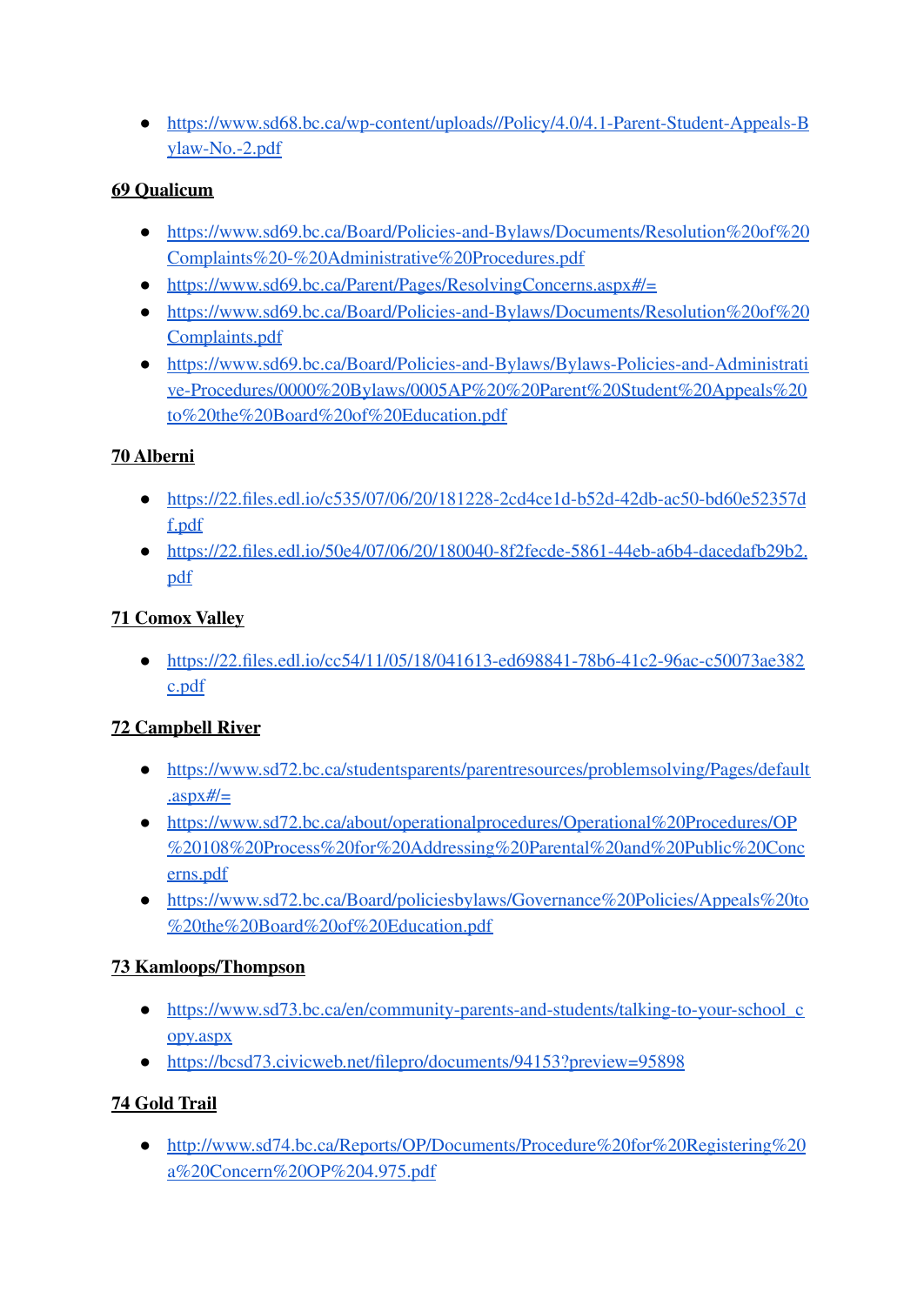- <https://www.sd74.bc.ca/Documents/AddressingParentConcerns.pdf#search=appeals>
- [https://www.sd74.bc.ca/Parents/Documents/Procedure%20for%20Registering%20a%](https://www.sd74.bc.ca/Parents/Documents/Procedure%20for%20Registering%20a%20Concern%20OP%204.975.pdf#search=appeals) [20Concern%20OP%204.975.pdf#search=appeals](https://www.sd74.bc.ca/Parents/Documents/Procedure%20for%20Registering%20a%20Concern%20OP%204.975.pdf#search=appeals)
- <https://sd74.civicweb.net/filepro/documents/9?preview=72512>

## **75 [Mission](https://www2.gov.bc.ca/assets/gov/data/geographic/land-use/administrative-boundaries/school-district-boundaries/map_-_sd_75_-_mission.pdf)**

- [https://www.mpsd.ca/Board/Policies/Board%20Policy%20and%20Procedures/Policy](https://www.mpsd.ca/Board/Policies/Board%20Policy%20and%20Procedures/Policy%2013%20-%20Student%20Appeals%20Bylaw%204.pdf) [%2013%20-%20Student%20Appeals%20Bylaw%204.pdf](https://www.mpsd.ca/Board/Policies/Board%20Policy%20and%20Procedures/Policy%2013%20-%20Student%20Appeals%20Bylaw%204.pdf)
- [https://www.mpsd.ca/Board/Policies/Board%20Policy%20and%20Procedures/Policy](https://www.mpsd.ca/Board/Policies/Board%20Policy%20and%20Procedures/Policy%2014%20-%20Concerns%20and%20Complaints.pdf) [%2014%20-%20Concerns%20and%20Complaints.pdf](https://www.mpsd.ca/Board/Policies/Board%20Policy%20and%20Procedures/Policy%2014%20-%20Concerns%20and%20Complaints.pdf)
- [https://www.mpsd.ca/Board/Policies/Board%20Policy%20and%20Procedures/Policy](https://www.mpsd.ca/Board/Policies/Board%20Policy%20and%20Procedures/Policy%2014%20-%20Concerns%20and%20Complaints.pdf#search=complaints) [%2014%20-%20Concerns%20and%20Complaints.pdf#search=complaints](https://www.mpsd.ca/Board/Policies/Board%20Policy%20and%20Procedures/Policy%2014%20-%20Concerns%20and%20Complaints.pdf#search=complaints)

## **78 [Fraser-Cascade](https://www2.gov.bc.ca/assets/gov/data/geographic/land-use/administrative-boundaries/school-district-boundaries/map_-_sd_78_-_fraser-cascade.pdf)**

- file:///C:/Users/lundk/Dropbox/My%20PC%20(DESKTOP-OCGCB6S)/Downloads/B ylaw%2021%20Student%20Appeals.pdf
- ftp:/[/ftp.sd78.bc.ca/downloads/public/Bylaws-Policy/Bylaws/Bylaw%2021%20Studen](http://ftp.sd78.bc.ca/downloads/public/Bylaws-Policy/Bylaws/Bylaw%2021%20Student%20Appeals.pdf) [t%20Appeals.pdf](http://ftp.sd78.bc.ca/downloads/public/Bylaws-Policy/Bylaws/Bylaw%2021%20Student%20Appeals.pdf)

## **79 [Cowichan](https://www2.gov.bc.ca/assets/gov/data/geographic/land-use/administrative-boundaries/school-district-boundaries/map_-_sd_79_-_cowichan_valley.pdf) Valley**

- <https://sd79.bc.ca/documents/2018/10/communication-with-your-school.pdf/>
- <https://sd79.bc.ca/documents/2018/05/policy-13-appeals-procedure-bylaw.pdf/>

### **82 Coast [Mountains](https://www2.gov.bc.ca/assets/gov/data/geographic/land-use/administrative-boundaries/school-district-boundaries/map_-_sd_82_-_coast_mountains.pdf)**

● [http://cmsd.bc.ca/wp-content/uploads/2011/08/CMSD82-Policy-5080-Appeal-Bylaw.](http://cmsd.bc.ca/wp-content/uploads/2011/08/CMSD82-Policy-5080-Appeal-Bylaw.pdf) [pdf](http://cmsd.bc.ca/wp-content/uploads/2011/08/CMSD82-Policy-5080-Appeal-Bylaw.pdf)

### **83 North [Okanagan-Shuswap](https://www2.gov.bc.ca/assets/gov/data/geographic/land-use/administrative-boundaries/school-district-boundaries/map_-_sd_83_-_north_okanagan-shuswap.pdf)**

- <https://sd83.bc.ca/problem-solving-steps/>
- <https://sd83.bc.ca/wp-content/uploads/2018/03/problem-solving-broch.pdf>
- [https://sd83bcca.sharepoint.com/Shared%20on%20Website/Forms/AllItems.aspx?id=](https://sd83bcca.sharepoint.com/Shared%20on%20Website/Forms/AllItems.aspx?id=%2FShared%20on%20Website%2FPolicy%2FSection%20200%20%2D%20Communications%20and%20Community%20Relations%2F220%20Inquiries%20and%20Concerns%20%2Epdf&parent=%2FShared%20on%20Website%2FPolicy%2FSection%20200%20%2D%20Communications%20and%20Community%20Relations&p=true&originalPath=aHR0cHM6Ly9zZDgzYmNjYS5zaGFyZXBvaW50LmNvbS86YjovZy9FZlliNlNKZnQyTkl0c3NFNEZlREpXMEJHbEJUREE4Wm1DRzlPcnk2UUoyZlhBP3J0aW1lPUhiSzhLWlI3MkVn) [%2FShared%20on%20Website%2FPolicy%2FSection%20200%20%2D%20Commun](https://sd83bcca.sharepoint.com/Shared%20on%20Website/Forms/AllItems.aspx?id=%2FShared%20on%20Website%2FPolicy%2FSection%20200%20%2D%20Communications%20and%20Community%20Relations%2F220%20Inquiries%20and%20Concerns%20%2Epdf&parent=%2FShared%20on%20Website%2FPolicy%2FSection%20200%20%2D%20Communications%20and%20Community%20Relations&p=true&originalPath=aHR0cHM6Ly9zZDgzYmNjYS5zaGFyZXBvaW50LmNvbS86YjovZy9FZlliNlNKZnQyTkl0c3NFNEZlREpXMEJHbEJUREE4Wm1DRzlPcnk2UUoyZlhBP3J0aW1lPUhiSzhLWlI3MkVn) [ications%20and%20Community%20Relations%2F220%20Inquiries%20and%20Conc](https://sd83bcca.sharepoint.com/Shared%20on%20Website/Forms/AllItems.aspx?id=%2FShared%20on%20Website%2FPolicy%2FSection%20200%20%2D%20Communications%20and%20Community%20Relations%2F220%20Inquiries%20and%20Concerns%20%2Epdf&parent=%2FShared%20on%20Website%2FPolicy%2FSection%20200%20%2D%20Communications%20and%20Community%20Relations&p=true&originalPath=aHR0cHM6Ly9zZDgzYmNjYS5zaGFyZXBvaW50LmNvbS86YjovZy9FZlliNlNKZnQyTkl0c3NFNEZlREpXMEJHbEJUREE4Wm1DRzlPcnk2UUoyZlhBP3J0aW1lPUhiSzhLWlI3MkVn) [erns%20%2Epdf&parent=%2FShared%20on%20Website%2FPolicy%2FSection%20](https://sd83bcca.sharepoint.com/Shared%20on%20Website/Forms/AllItems.aspx?id=%2FShared%20on%20Website%2FPolicy%2FSection%20200%20%2D%20Communications%20and%20Community%20Relations%2F220%20Inquiries%20and%20Concerns%20%2Epdf&parent=%2FShared%20on%20Website%2FPolicy%2FSection%20200%20%2D%20Communications%20and%20Community%20Relations&p=true&originalPath=aHR0cHM6Ly9zZDgzYmNjYS5zaGFyZXBvaW50LmNvbS86YjovZy9FZlliNlNKZnQyTkl0c3NFNEZlREpXMEJHbEJUREE4Wm1DRzlPcnk2UUoyZlhBP3J0aW1lPUhiSzhLWlI3MkVn) [200%20%2D%20Communications%20and%20Community%20Relations&p=true&or](https://sd83bcca.sharepoint.com/Shared%20on%20Website/Forms/AllItems.aspx?id=%2FShared%20on%20Website%2FPolicy%2FSection%20200%20%2D%20Communications%20and%20Community%20Relations%2F220%20Inquiries%20and%20Concerns%20%2Epdf&parent=%2FShared%20on%20Website%2FPolicy%2FSection%20200%20%2D%20Communications%20and%20Community%20Relations&p=true&originalPath=aHR0cHM6Ly9zZDgzYmNjYS5zaGFyZXBvaW50LmNvbS86YjovZy9FZlliNlNKZnQyTkl0c3NFNEZlREpXMEJHbEJUREE4Wm1DRzlPcnk2UUoyZlhBP3J0aW1lPUhiSzhLWlI3MkVn) [iginalPath=aHR0cHM6Ly9zZDgzYmNjYS5zaGFyZXBvaW50LmNvbS86YjovZy9F](https://sd83bcca.sharepoint.com/Shared%20on%20Website/Forms/AllItems.aspx?id=%2FShared%20on%20Website%2FPolicy%2FSection%20200%20%2D%20Communications%20and%20Community%20Relations%2F220%20Inquiries%20and%20Concerns%20%2Epdf&parent=%2FShared%20on%20Website%2FPolicy%2FSection%20200%20%2D%20Communications%20and%20Community%20Relations&p=true&originalPath=aHR0cHM6Ly9zZDgzYmNjYS5zaGFyZXBvaW50LmNvbS86YjovZy9FZlliNlNKZnQyTkl0c3NFNEZlREpXMEJHbEJUREE4Wm1DRzlPcnk2UUoyZlhBP3J0aW1lPUhiSzhLWlI3MkVn) [Zlli](https://sd83bcca.sharepoint.com/Shared%20on%20Website/Forms/AllItems.aspx?id=%2FShared%20on%20Website%2FPolicy%2FSection%20200%20%2D%20Communications%20and%20Community%20Relations%2F220%20Inquiries%20and%20Concerns%20%2Epdf&parent=%2FShared%20on%20Website%2FPolicy%2FSection%20200%20%2D%20Communications%20and%20Community%20Relations&p=true&originalPath=aHR0cHM6Ly9zZDgzYmNjYS5zaGFyZXBvaW50LmNvbS86YjovZy9FZlliNlNKZnQyTkl0c3NFNEZlREpXMEJHbEJUREE4Wm1DRzlPcnk2UUoyZlhBP3J0aW1lPUhiSzhLWlI3MkVn)
- [NlNKZnQyTkl0c3NFNEZlREpXMEJHbEJUREE4Wm1DRzlPcnk2UUoyZlhBP3J0a](https://sd83bcca.sharepoint.com/Shared%20on%20Website/Forms/AllItems.aspx?id=%2FShared%20on%20Website%2FPolicy%2FSection%20200%20%2D%20Communications%20and%20Community%20Relations%2F220%20Inquiries%20and%20Concerns%20%2Epdf&parent=%2FShared%20on%20Website%2FPolicy%2FSection%20200%20%2D%20Communications%20and%20Community%20Relations&p=true&originalPath=aHR0cHM6Ly9zZDgzYmNjYS5zaGFyZXBvaW50LmNvbS86YjovZy9FZlliNlNKZnQyTkl0c3NFNEZlREpXMEJHbEJUREE4Wm1DRzlPcnk2UUoyZlhBP3J0aW1lPUhiSzhLWlI3MkVn) [W1lPUhiSzhLWlI3MkVn](https://sd83bcca.sharepoint.com/Shared%20on%20Website/Forms/AllItems.aspx?id=%2FShared%20on%20Website%2FPolicy%2FSection%20200%20%2D%20Communications%20and%20Community%20Relations%2F220%20Inquiries%20and%20Concerns%20%2Epdf&parent=%2FShared%20on%20Website%2FPolicy%2FSection%20200%20%2D%20Communications%20and%20Community%20Relations&p=true&originalPath=aHR0cHM6Ly9zZDgzYmNjYS5zaGFyZXBvaW50LmNvbS86YjovZy9FZlliNlNKZnQyTkl0c3NFNEZlREpXMEJHbEJUREE4Wm1DRzlPcnk2UUoyZlhBP3J0aW1lPUhiSzhLWlI3MkVn)

### **84 [Vancouver](https://www2.gov.bc.ca/assets/gov/data/geographic/land-use/administrative-boundaries/school-district-boundaries/map_-_sd_84_-_vancouver_island_west.pdf) Island West**

● <https://sd84.charlie.chameleonhosting.com/wp-content/uploads/2020/08/D.1.pdf>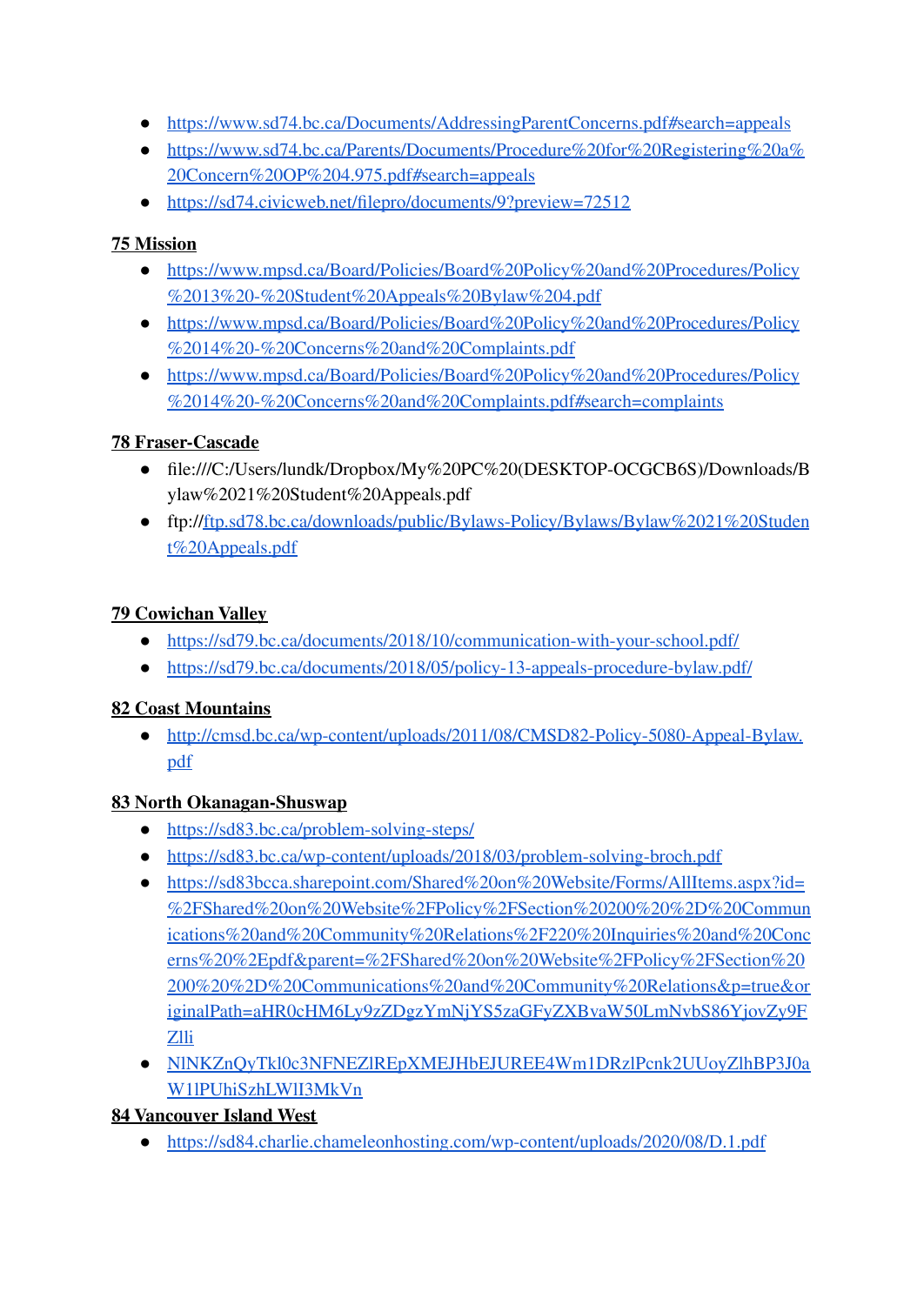● [https://sd84.charlie.chameleonhosting.com/wp-content/uploads/2020/08/E.48-Appeals](https://sd84.charlie.chameleonhosting.com/wp-content/uploads/2020/08/E.48-Appeals-Reviewed-April-8-2019.pdf) [-Reviewed-April-8-2019.pdf](https://sd84.charlie.chameleonhosting.com/wp-content/uploads/2020/08/E.48-Appeals-Reviewed-April-8-2019.pdf)

#### **85 [Vancouver](https://www2.gov.bc.ca/assets/gov/data/geographic/land-use/administrative-boundaries/school-district-boundaries/map_-_sd_85_-_vancouver_island_north.pdf) Island North**

- <http://www.sd85.bc.ca/wordpress/wp-content/uploads/2019/05/1-12.pdf>
- <http://www.sd85.bc.ca/wordpress/wp-content/uploads/2019/10/BYLAW-2.pdf>
- <http://www.sd85.bc.ca/wordpress/wp-content/uploads/2019/10/BYLAW-2.pdf>

#### **87 [Stikine](https://www2.gov.bc.ca/assets/gov/data/geographic/land-use/administrative-boundaries/school-district-boundaries/map_-_sd_87_-_stikine.pdf)**

- <https://sd87.civicweb.net/document/124>
- <https://sd87.civicweb.net/filepro/documents/119?preview=124>

#### **91 [Nechako](https://www2.gov.bc.ca/assets/gov/data/geographic/land-use/administrative-boundaries/school-district-boundaries/map_-_sd_91_-_nechako_lakes.pdf) Lakes**

- [https://sd91.civicweb.net/filepro/documents/22628&splitscreen=true?preview=22630](https://sd91.civicweb.net/filepro/documents/22628&splitscreen=true?preview=22630&splitscreen=true&attachmenturl=%2Fdocument%2F22998) [&splitscreen=true&attachmenturl=%2Fdocument%2F22998](https://sd91.civicweb.net/filepro/documents/22628&splitscreen=true?preview=22630&splitscreen=true&attachmenturl=%2Fdocument%2F22998)
- [https://sd91.civicweb.net/filepro/documents/22628&splitscreen=true?preview=22630](https://sd91.civicweb.net/filepro/documents/22628&splitscreen=true?preview=22630&splitscreen=true&attachmenturl=%2Fdocument%2F22999) [&splitscreen=true&attachmenturl=%2Fdocument%2F22999](https://sd91.civicweb.net/filepro/documents/22628&splitscreen=true?preview=22630&splitscreen=true&attachmenturl=%2Fdocument%2F22999)
- [https://sd91.civicweb.net/filepro/documents/22628&splitscreen=true?preview=22630](https://sd91.civicweb.net/filepro/documents/22628&splitscreen=true?preview=22630&splitscreen=true&attachmenturl=%2Fdocument%2F23131) [&splitscreen=true&attachmenturl=%2Fdocument%2F23131](https://sd91.civicweb.net/filepro/documents/22628&splitscreen=true?preview=22630&splitscreen=true&attachmenturl=%2Fdocument%2F23131)
- [https://sd91.civicweb.net/filepro/documents/22628&splitscreen=true?preview=22630](https://sd91.civicweb.net/filepro/documents/22628&splitscreen=true?preview=22630&splitscreen=true&attachmenturl=%2Fdocument%2F23132) [&splitscreen=true&attachmenturl=%2Fdocument%2F23132](https://sd91.civicweb.net/filepro/documents/22628&splitscreen=true?preview=22630&splitscreen=true&attachmenturl=%2Fdocument%2F23132)

#### **92 [Nisga'a](https://www2.gov.bc.ca/assets/gov/data/geographic/land-use/administrative-boundaries/school-district-boundaries/map_-_sd_92_-_nisgaa.pdf)**

**Group 2**

- [https://www.nisgaa.bc.ca/links/Bylaw%20No.%203.Appeal%20Bylaw%20Under%20](https://www.nisgaa.bc.ca/links/Bylaw%20No.%203.Appeal%20Bylaw%20Under%20Section%2011%20of%20the%20School%20Act.pdf) [Section%2011%20of%20the%20School%20Act.pdf](https://www.nisgaa.bc.ca/links/Bylaw%20No.%203.Appeal%20Bylaw%20Under%20Section%2011%20of%20the%20School%20Act.pdf)
- <https://www.nisgaa.bc.ca/links/305-R%20Appeal%20Procedures.pdf>

# **Independent Schools in BC**

| 'Na Aksa Gyilak'yoo - 08297024                    |              |                           |
|---------------------------------------------------|--------------|---------------------------|
| PO Box 544 STN Main, Terrace, BC, V8G 4B5         |              |                           |
| Principal - Mr Pier De Paola                      | <b>Phone</b> | 250 615-2844              |
| <b>Authority Number - 655</b>                     | <b>Fax</b>   | 250 615-2833              |
| <b>Authority - Chief &amp; Councillors of the</b> | Email        | principal@kitsumkalum.com |
| <b>Kitsumkalum</b>                                |              |                           |
| Enrolment as of September 30 2019 - 63            |              |                           |
| Grades K-12                                       |              |                           |

#### **NO COMPLAINTS PROCESS FOUND**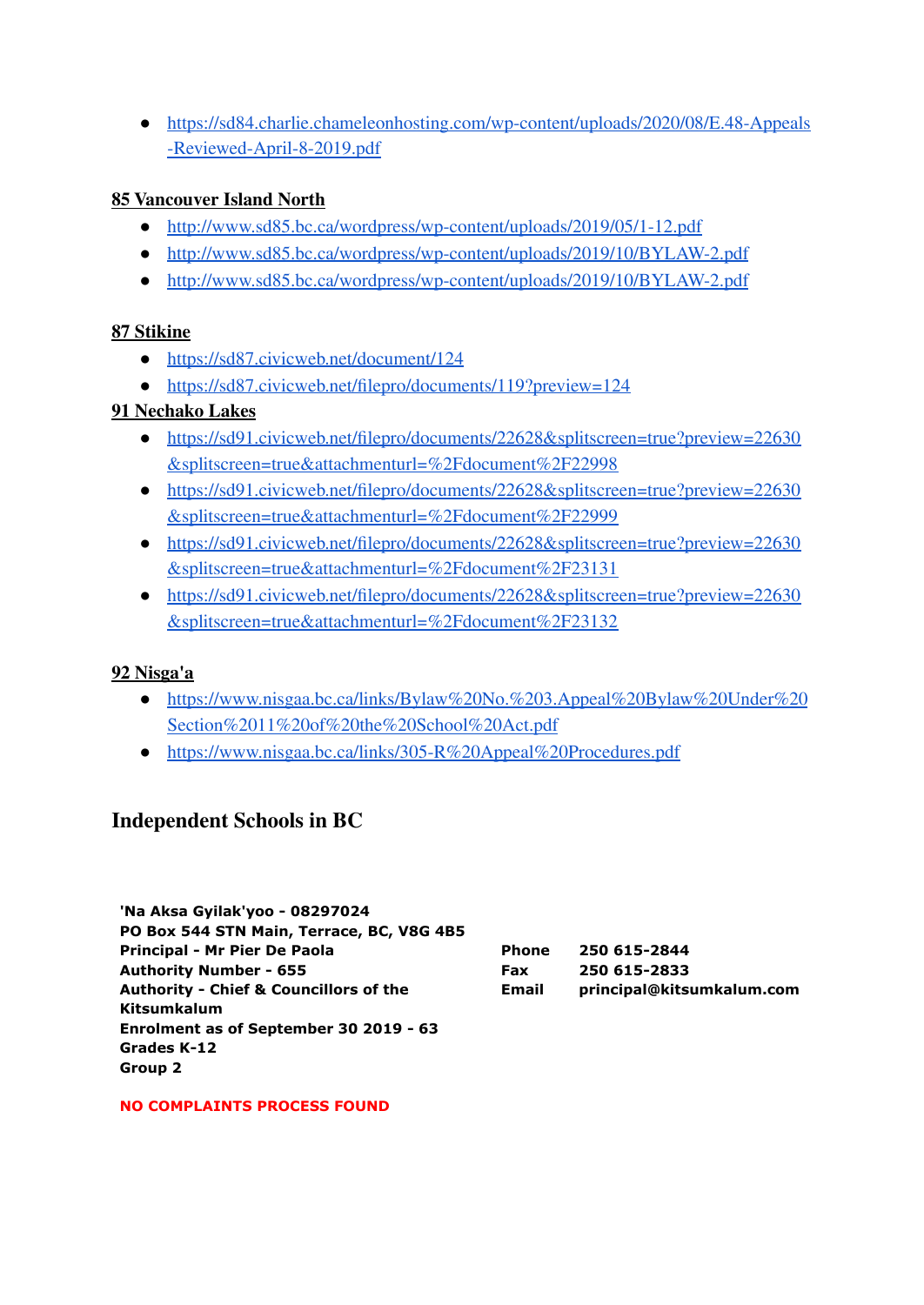| ?A'q'amnik Primary School - 00597007             |              |                  |
|--------------------------------------------------|--------------|------------------|
| 7500 Mission Rd, Cranbrook, BC, V1C 7E5          | <b>Phone</b> | 250 489-5183     |
| <b>Principal - Mrs Eryn Geddes</b>               | <b>Fax</b>   | 250 489-5455     |
| <b>Authority Number - 480</b>                    | <b>Email</b> | egeddes@agam.net |
| <b>Authority - St Mary's Kitikcamnam Society</b> |              |                  |
| Enrolment as of September 30 2019 - 53           |              |                  |
| Grades K-6                                       |              |                  |
| Group 2                                          |              |                  |

#### **NO COMPLAINTS PROCESS FOUND**

| <b>ASCEND Online Distributed Learning Prg. -</b>   |              |                       |
|----------------------------------------------------|--------------|-----------------------|
| 07396838                                           | <b>Phone</b> | 888 599-5775          |
| 635a Tranguille Rd, Kamloops, BC, V2B 3H5          | <b>Fax</b>   | 604 357-1844          |
| <b>Principal - Mrs Lynn Hale</b>                   | <b>Email</b> | admin@ascendonline.ca |
| <b>Authority Number - 114</b>                      |              |                       |
| <b>Authority - Catholic Indep Schools Kamloops</b> |              |                       |
| <b>Diocese</b>                                     |              |                       |
| Enrolment as of September 30 2019 - 408            |              |                       |
| Grades K-12                                        |              |                       |
| Group 1                                            |              |                       |

#### **NO COMPLAINTS PROCESS FOUND**

| Aatse Davie School - 08797074                           |              |                  |
|---------------------------------------------------------|--------------|------------------|
| PO Box 79, Fort Ware, BC, V0J 3B0                       | <b>Phone</b> | 250 471-2002     |
| Principal - Mr Andreas Rohrbach                         | <b>Fax</b>   | 250 471-2080     |
| <b>Authority Number - 450</b>                           | Email        | aatse@pris.bc.ca |
| <b>Authority - Chief &amp; Council Fort Ware Indian</b> |              |                  |
| <b>Band</b>                                             |              |                  |
| Enrolment as of September 30 2019 - 86                  |              |                  |
| Grades K-12                                             |              |                  |
| Group 2                                                 |              |                  |

**NO COMPLAINTS PROCESS FOUND -contact through phone for all inquiries, posted on their website (250) 471- 2002**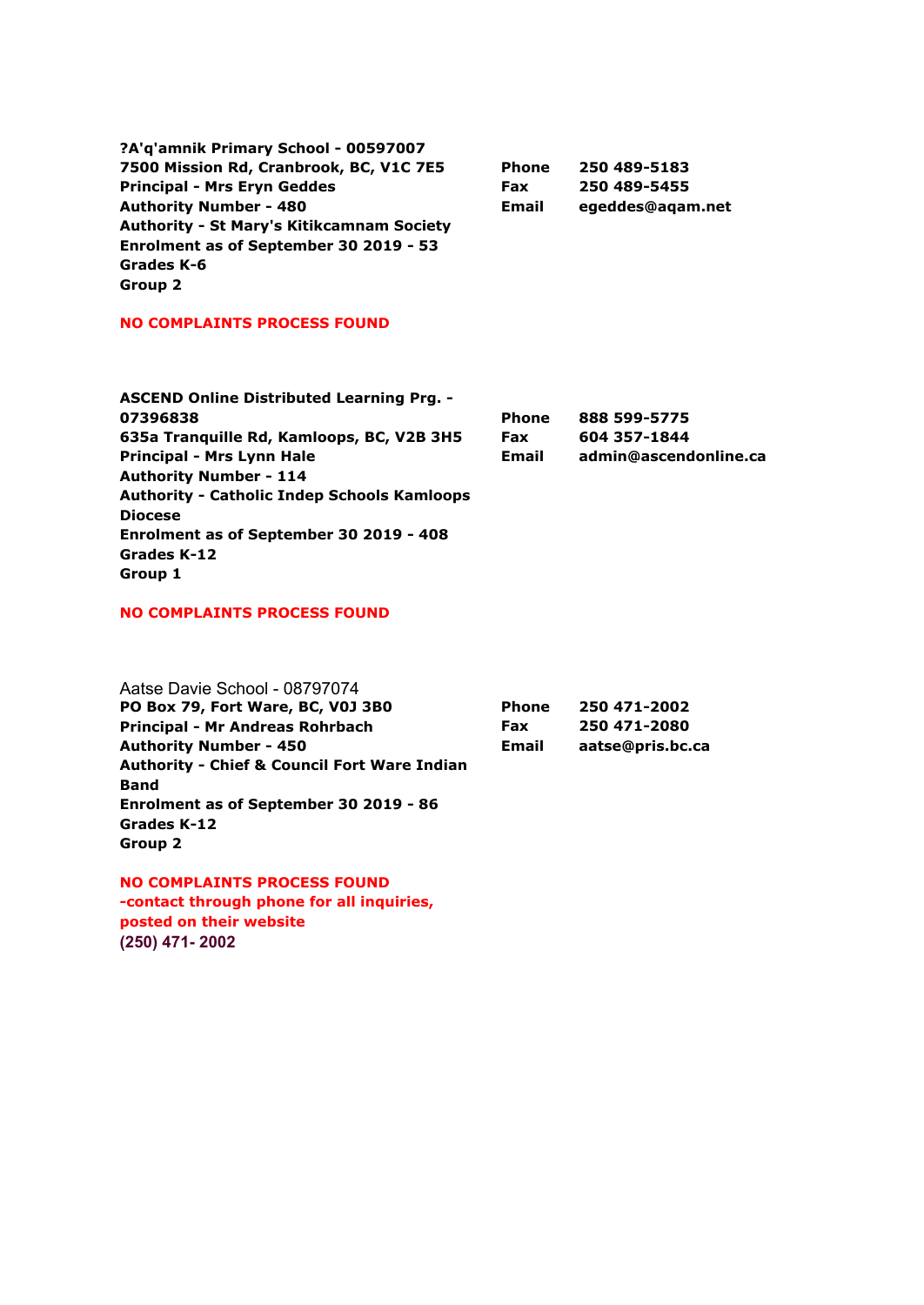**Abbotsford Christian School - 03496069 35011 Old Clayburn Rd, Abbotsford, BC, V2S 7L7 Principal - Mr Julius Siebenga Authority Number - 100 Authority - Abbotsford Christian School Society Enrolment as of September 30 2019 - 1104 Grades K-12 Group 1 Phone Fax Email 604 755-1891 604 859-2240 jsiebenga@abbotsfordchris tian.com**

**NO COMPLAINTS PROCESS FOUND**

| Aberdeen Hall Preparatory School - 02396689         |              |                           |
|-----------------------------------------------------|--------------|---------------------------|
| 950 Academy Way, Kelowna, BC, V1V 3A4               | <b>Phone</b> | 250 491-1270              |
| <b>Principal - Mr Christopher Grieve</b>            | <b>Fax</b>   | 250 491-1289              |
| <b>Authority Number - 481</b>                       | <b>Email</b> | christopher.grieve@aberde |
| <b>Authority - Aberdeen Hall Preparatory School</b> |              | enhall.com                |
| <b>Society</b>                                      |              |                           |
| Enrolment as of September 30 2019 - 275             |              |                           |
| Grades K-5                                          |              |                           |
| Group 2                                             |              |                           |
| https://www.aberdeenhall.com/files/<br>$\bullet$    |              |                           |
| <b>Procedural Fairness and Appeals Pol</b>          |              |                           |

**[icy\\_2019\\_2020.pdf](https://www.aberdeenhall.com/files/Procedural_Fairness_and_Appeals_Policy_2019_2020.pdf)**

#### **[\[Top\]](http://www.bced.gov.bc.ca/apps/imcl/imclWeb/IndSchool.do?school_category=Independent%20School#top)**

| Aberdeen Hall Senior - 02396825                  |              |                           |
|--------------------------------------------------|--------------|---------------------------|
| 890 Academy Way, Kelowna, BC, V1V 3A4            | <b>Phone</b> | 250 491-1270              |
| <b>Principal - Mr Christopher Grieve</b>         | <b>Fax</b>   | 250 491-1289              |
| <b>Authority Number - 585</b>                    | <b>Email</b> | christopher.grieve@aberde |
| <b>Authority - Aberdeen Hall Senior School</b>   |              | enhall.com                |
| <b>Society</b>                                   |              |                           |
| Enrolment as of September 30 2019 - 369          |              |                           |
| Grades 6-12                                      |              |                           |
| Group 2                                          |              |                           |
| httns://www.aherdeenhall.com/files/<br>$\bullet$ |              |                           |

**● [https://www.aberdeenhall.com/files/](https://www.aberdeenhall.com/files/Procedural_Fairness_and_Appeals_Policy_2019_2020.pdf) [Procedural\\_Fairness\\_and\\_Appeals\\_Pol](https://www.aberdeenhall.com/files/Procedural_Fairness_and_Appeals_Policy_2019_2020.pdf) [icy\\_2019\\_2020.pdf](https://www.aberdeenhall.com/files/Procedural_Fairness_and_Appeals_Policy_2019_2020.pdf)**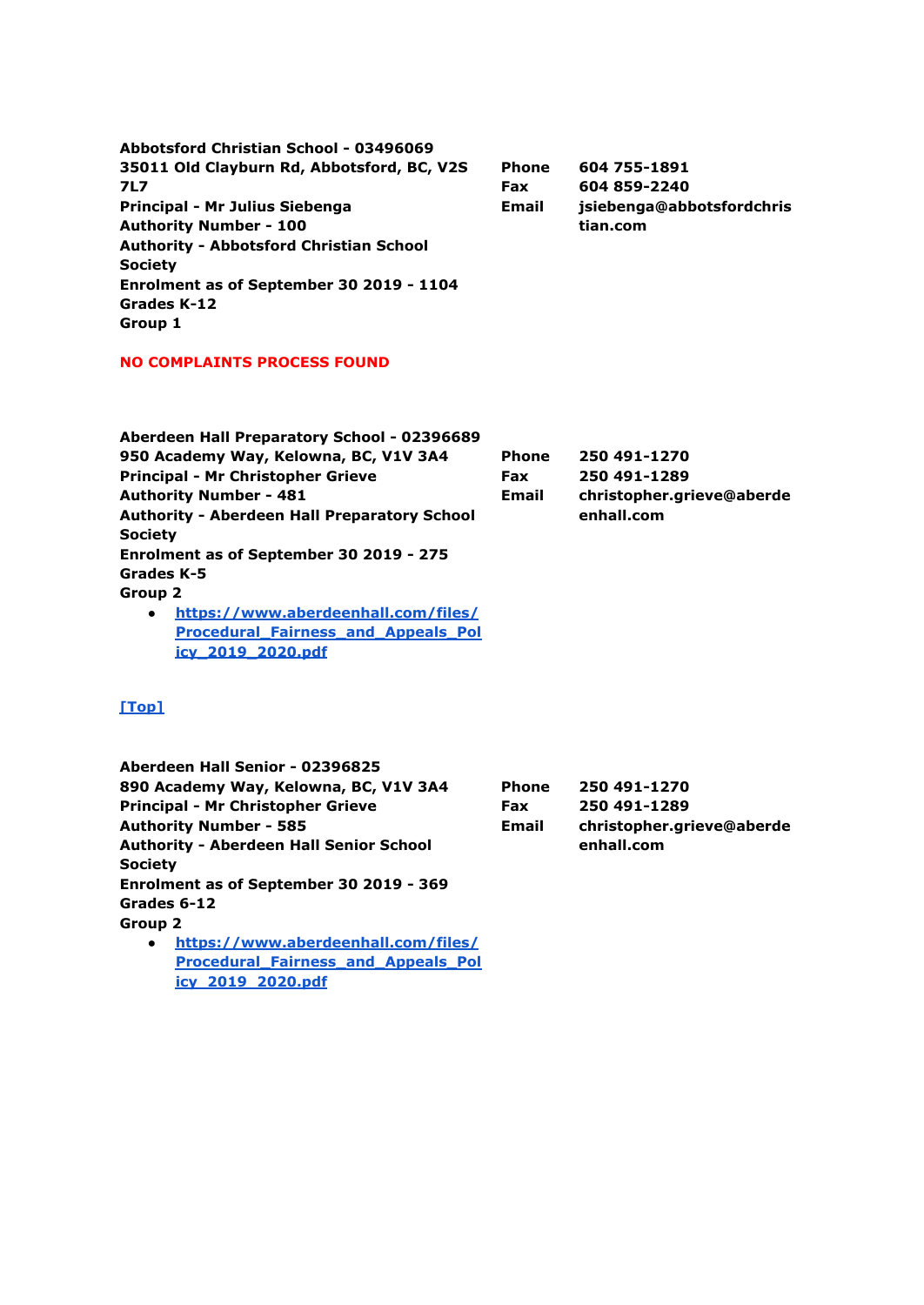**Acwsalcta Band School - 04997170 PO Box 778, Bella Coola, BC, V0T 1C0 Principal - Ms Brittany Hughes Authority Number - 550 Authority - Nuxalk Acwsalcmalslayc Society Enrolment as of September 30 2019 - 184 Grades K-12 Group 2**

**Phone Fax Email 250 799-5911 250 799-5576 principal@acwsalcta.ca**

**<https://www.acwsalcta.ca/family-handbook>**

| Agassiz Christian School - 07896105                 |              |                           |
|-----------------------------------------------------|--------------|---------------------------|
| 7571 Morrow Rd, Agassiz, BC, V0M 1A2                | <b>Phone</b> | 604 796-9310              |
| Principal - Mrs Judy De Waal                        | <b>Fax</b>   | 855 299-0940              |
| <b>Authority Number - 101</b>                       | Email        | jdewaal@agassizchristians |
| <b>Authority - Agassiz Christian School Society</b> |              | chool.com                 |
| Enrolment as of September 30 2019 - 65              |              |                           |
| Grades K-7                                          |              |                           |
| Group 1                                             |              |                           |

#### **NO COMPLAINTS PROCESS FOUND**

| Al-Hidayah School - 04096747                        |              |                          |
|-----------------------------------------------------|--------------|--------------------------|
| 7 - 6th St, New Westminster, BC, V3L 2Y7            | <b>Phone</b> | 604 524-2752             |
| <b>Principal - Mr Mazen Turk</b>                    | <b>Fax</b>   | 604 524-2757             |
| <b>Authority Number - 683</b>                       | <b>Email</b> | admin@alhidayahschool.ca |
| <b>Authority - Multicultural Vancouver Projects</b> |              |                          |
| <b>Society</b>                                      |              |                          |
| Enrolment as of September 30 2019 - 51              |              |                          |
| Grades K-7                                          |              |                          |
| Group 3                                             |              |                          |
|                                                     |              |                          |

#### **NO COMPLAINTS PROCESS FOUND**

| Aldergrove Christian Academy - 03596573      |              |                   |
|----------------------------------------------|--------------|-------------------|
| 26245 28th Ave, Aldergrove, BC, V4W 2W3      | <b>Phone</b> | 604 856-2577      |
| <b>Principal - Mr Justin Poehlke</b>         | <b>Fax</b>   | 604 857-0088      |
| <b>Authority Number - 361</b>                | Email        | academy@rosbc.com |
| <b>Authority - Rose of Sharon Ministries</b> |              |                   |
| Enrolment as of September 30 2019 - 23       |              |                   |
| Grades K-11                                  |              |                   |
| Group 3                                      |              |                   |

**NO COMPLAINTS PROCESS FOUND**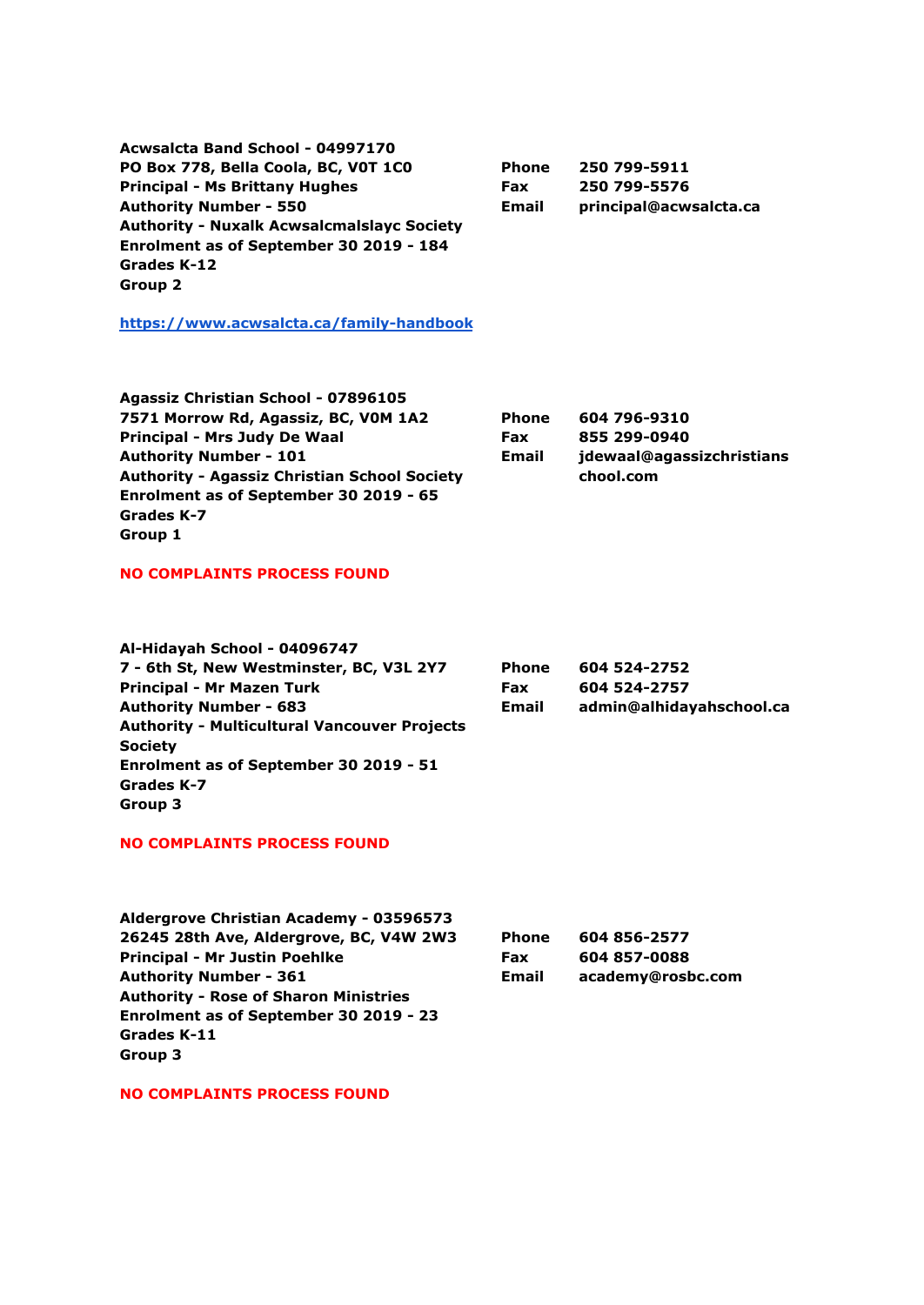| Alexander Academy - 03996870                     |              |                           |
|--------------------------------------------------|--------------|---------------------------|
| 688 Hastings St W Suite 200, Vancouver, BC,      | <b>Phone</b> | 604 687-8832              |
| <b>V6B 1P1</b>                                   | <b>Fax</b>   | 604 687-8872              |
| <b>Principal - Mr Spencer Todd</b>               | Email        | s.todd@alexanderacademy.c |
| <b>Authority Number - 624</b>                    |              | а                         |
| <b>Authority - Alexander Academy Corporation</b> |              |                           |
| Enrolment as of September 30 2019 - 97           |              |                           |
| Grades 9-12, SU                                  |              |                           |
| Group 4                                          |              |                           |

#### **NO COMPLAINTS PROCESS FOUND**

| <b>Phone</b> | 250 832-2754   |
|--------------|----------------|
| <b>Fax</b>   | 250 832-4379   |
| Email        | anchor@ark.net |
|              |                |
|              |                |
|              |                |
|              |                |
|              |                |

#### **NO COMPLAINTS PROCESS FOUND**

| Anchor Point Montessori - 03996693               |              |                           |
|--------------------------------------------------|--------------|---------------------------|
| PO Box 32138, Richmond, BC, V6X 3R9              | <b>Phone</b> | 604 677-1958              |
| Principal - Ms Riza Weinstein                    | <b>Fax</b>   |                           |
| <b>Authority Number - 484</b>                    | Email        | Riza.w@lionsgatemontessor |
| <b>Authority - Lions Gate Montessori Society</b> |              | i.org                     |
| Enrolment as of September 30 2019 - 42           |              |                           |
| Grades K-7                                       |              |                           |
| Group 1                                          |              |                           |

#### **NO COMPLAINTS PROCESS FOUND**

| <b>Annunciation School - 05296122</b>               |              |                    |
|-----------------------------------------------------|--------------|--------------------|
| 627 5th Ave W, Prince Rupert, BC, V8J 1V1           | <b>Phone</b> | 250 624-5873       |
| <b>Principal - Mrs Tina Mcdonald</b>                | <b>Fax</b>   | 250 627-4486       |
| <b>Authority Number - 116</b>                       | <b>Email</b> | tmcdonald@cispq.ca |
| <b>Authority - Catholic Indep School Diocese of</b> |              |                    |
| P.G.                                                |              |                    |
| Enrolment as of September 30 2019 - 216             |              |                    |
| Grades K-8                                          |              |                    |
| Group 1                                             |              |                    |
| <b>NO COMPLAINTS PROCESS FOUND</b>                  |              |                    |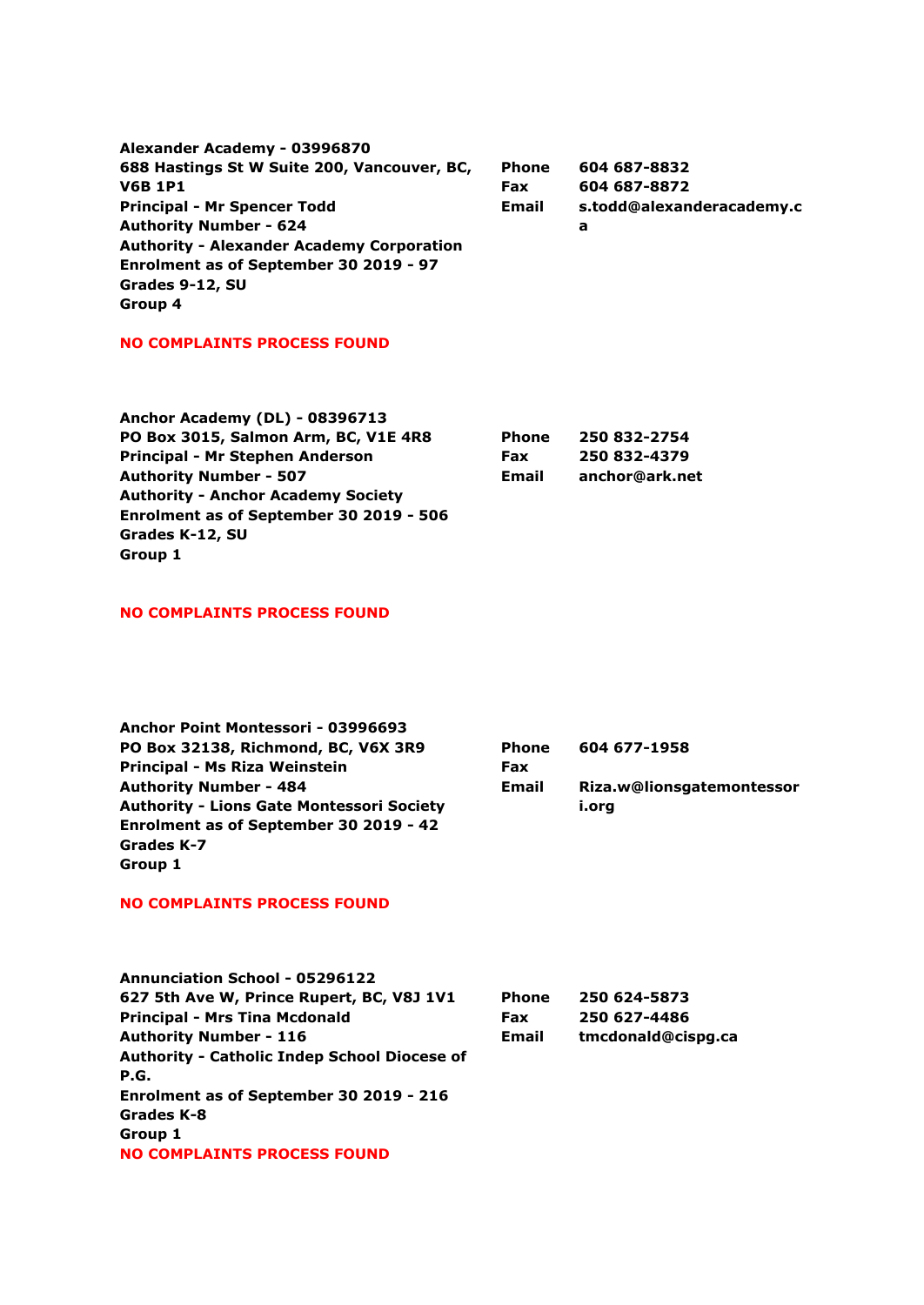**Archbishop Carney Regional Secondary - 04396629 1335 Dominion Ave, Port Coquitlam, BC, V3B 8G7 Principal - Mr Len De Julius Authority Number - 117 Authority - CIS of Vancouver Archdiocese Enrolment as of September 30 2019 - 588 Grades 8-12, SU Group 1 NO COMPLAINTS PROCESS FOUND Phone Fax Email 604 768-8189 604 942-5289 ldejulius@acrss.org**

| Ark Elementary - 03896781                  |              |               |
|--------------------------------------------|--------------|---------------|
| 502-14 Begbie St, New Westminster, BC, V3M | <b>Phone</b> | 778 990-3520  |
| 0C4                                        | <b>Fax</b>   |               |
| Principal - Ms Adina Priel                 | <b>Email</b> | adipri@me.com |
| <b>Authority Number - 567</b>              |              |               |
| <b>Authority - OSOBRAVO! CATERING INC</b>  |              |               |
| Enrolment as of September 30 2019 - 25     |              |               |
| Grades K-3                                 |              |               |
| Group 3                                    |              |               |
| <b>NO COMPLAINTS PROCESS FOUND</b>         |              |               |
|                                            |              |               |

| Arrowsmith Independent School - 06996656         |              |                           |
|--------------------------------------------------|--------------|---------------------------|
| 861 Hilliers Rd, Qualicum Beach, BC, V9K 1X5     | <b>Phone</b> | 250 752-2722              |
| <b>Principal - Mrs Leslie Bremner</b>            | <b>Fax</b>   | 250 752-8558              |
| <b>Authority Number - 443</b>                    | <b>Email</b> | leslie@arrowsmithlearning |
| <b>Authority - Arrowsmith Independent School</b> |              | .ca                       |
| <b>Society</b>                                   |              |                           |
| Enrolment as of September 30 2019 - 46           |              |                           |
| Grades K-7                                       |              |                           |
| Group 1                                          |              |                           |
| <b>NO COMPLAINTS PROCESS FOUND</b>               |              |                           |

| <b>Artemis Place Secondary - 06196827</b> |              |                      |
|-------------------------------------------|--------------|----------------------|
| 3020 Richmond Rd, Victoria, BC, V8R 4V1   | <b>Phone</b> | 250 598-5183         |
| <b>Principal - Ms Rachel Calder</b>       | <b>Fax</b>   | 250 388-9153         |
| <b>Authority Number - 587</b>             | <b>Email</b> | artemisplace@shaw.ca |
| <b>Authority - Artemis Place Society</b>  |              |                      |
| Enrolment as of September 30 2019 - 45    |              |                      |
| Grades 10-12                              |              |                      |
| Group 1                                   |              |                      |
| <b>NO COMPLAINTS PROCESS FOUND</b>        |              |                      |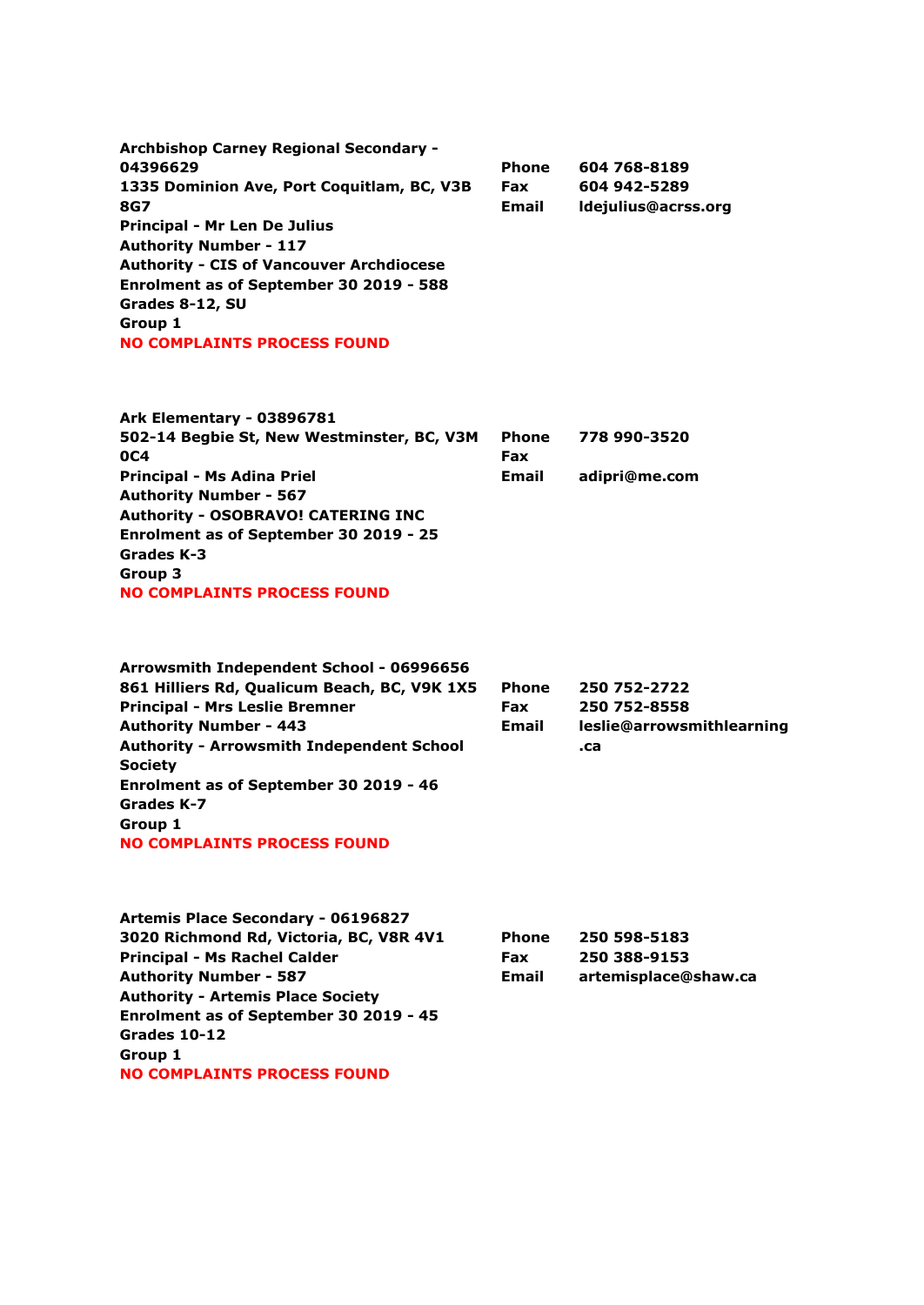| <b>Phone</b> | 250 382-3533        |
|--------------|---------------------|
| <b>Fax</b>   | 866 857-6295        |
| Email        | info@artscalibre.ca |
|              |                     |
|              |                     |
|              |                     |
|              |                     |
|              |                     |

**Aspengrove School - 06896730 7660 Clark Dr RR 2, Lantzville, BC, V0R 2H0 Principal - Mr David Thompson Authority Number - 521 Authority - Central Island Independent Sch Society Enrolment as of September 30 2019 - 268 Grades K-12 Group 2 Phone Fax Email**

| <b>Assumption School - 04796088</b>             |
|-------------------------------------------------|
| 7091 Glacier St, Powell River, BC, V8A 1R8      |
| Principal - Mrs Lisa Berg                       |
| <b>Authority Number - 117</b>                   |
| <b>Authority - CIS of Vancouver Archdiocese</b> |
| Enrolment as of September 30 2019 - 136         |
| Grades K-9                                      |
| Group 1                                         |
|                                                 |

| <b>Phone</b> | 604 485-9894             |
|--------------|--------------------------|
| <b>Fax</b>   | 604 485-7984             |
| Email        | assump.principal@shaw.ca |

**250 390-2201 250 390-2281**

**oo l.com**

**dthompson@aspengrovesch**

| <b>Avalon Adventist Christian Academy -</b>   |              |                     |
|-----------------------------------------------|--------------|---------------------|
| 08596190                                      | <b>Phone</b> | 250 949-8243        |
| PO Box 974, Port Hardy, BC, VON 2PO           | <b>Fax</b>   | 250 949-6770        |
| <b>Principal - Mr Andrew Savenye</b>          | <b>Email</b> | principal@aacaph.ca |
| <b>Authority Number - 109</b>                 |              |                     |
| <b>Authority - SDA Church - BC Conference</b> |              |                     |
| Enrolment as of September 30 2019 - 65        |              |                     |
| Grades K-9                                    |              |                     |
| Group 1                                       |              |                     |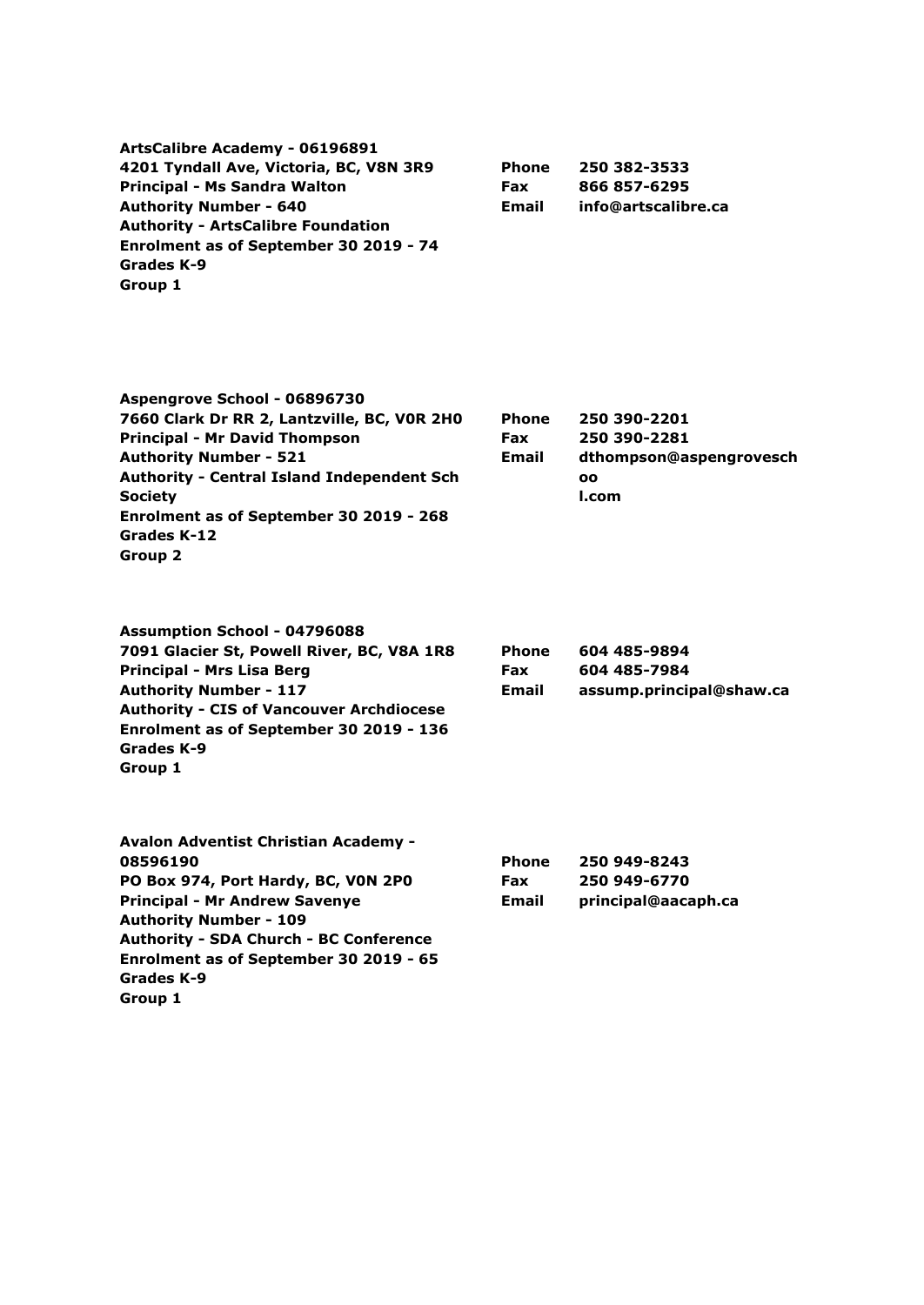| Az-Zahraa Islamic Academy - 03896729<br>8580 No. 5 Rd, Richmond, BC, V6Y 2V4<br><b>Principal - Mr Oscar Pozzolo</b><br><b>Authority Number - 520</b><br><b>Authority - Shia Muslim Community of BC</b><br>Enrolment as of September 30 2019 - 162<br>Grades K-7<br>Group 1                           | <b>Phone</b><br><b>Fax</b><br>Email | 604 274-7861<br>604 274-7862<br>info@azia.ca                       |
|------------------------------------------------------------------------------------------------------------------------------------------------------------------------------------------------------------------------------------------------------------------------------------------------------|-------------------------------------|--------------------------------------------------------------------|
| <b>BC Muslim School - 03896399</b><br>12300 Blundell Rd, Richmond, BC, V6W 1B3<br><b>Principal - Mr Syed Ahmed</b><br><b>Authority Number - 274</b><br><b>Authority - BC Muslim Association</b><br>Enrolment as of September 30 2019 - 223<br>Grades K-7<br>Group 1                                  | <b>Phone</b><br>Fax<br><b>Email</b> | 604 270-2511<br>604 270-2679<br>bcmsprincipal@bcmaschools<br>.ca   |
| <b>Beachcombers Academy - 07196822</b><br>7375 Island Highway, Fanny Bay, BC, VOR<br>1W <sub>0</sub><br><b>Principal - Ms Cathy Bertram</b><br><b>Authority Number - 578</b><br><b>Authority - Beachcombers Education Society</b><br>Enrolment as of September 30 2019 - 34<br>Grades K-7<br>Group 1 | <b>Phone</b><br>Fax<br><b>Email</b> | 778 427-4007<br>778 427-4007<br>principal.beachcombers@sh<br>aw.ca |
| Bella Bella Community School - 04997012<br>General Delivery, Bella Bella, BC, V0T 1Z0<br>Principal - Mr Haydn George<br><b>Authority Number - 437</b><br><b>Authority - Bella Bella Community School</b><br><b>Society</b><br>Enrolment as of September 30 2019 - 217<br>Grades K-12, SU<br>Group 2  | <b>Phone</b><br>Fax<br><b>Email</b> | 250 957-2391<br>250 957-2691<br>hgeorge@bellabella.ca              |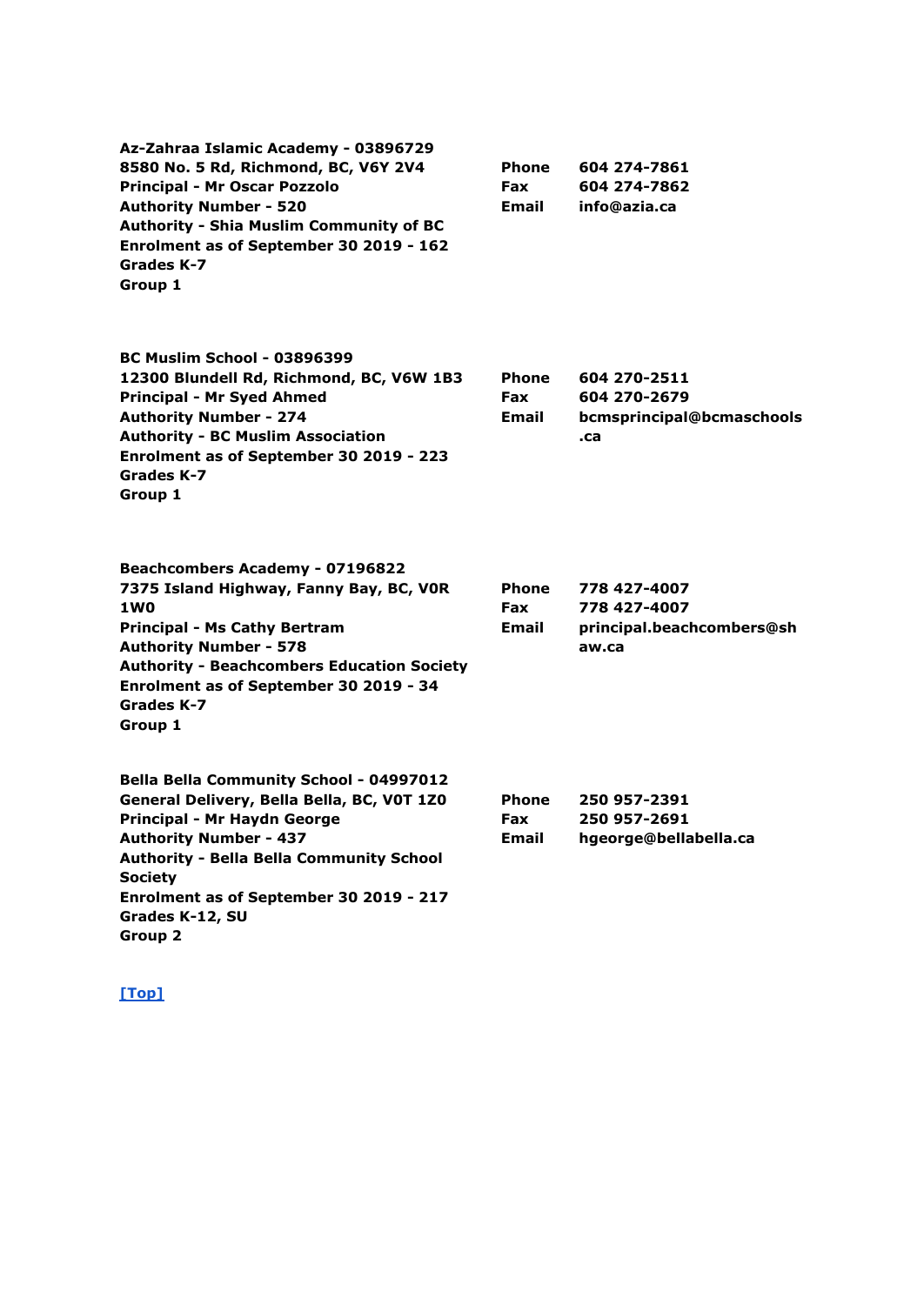**Bibleway Christian Academy - 03696602 18657 60 Ave, Surrey, BC, V3S 7P4 Principal - Mr Kim Dingwall Authority Number - 391 Authority - Bibleway Christian Academy Foundation Enrolment as of September 30 2019 - 80 Grades K-12 Group 1**

**Phone Fax Email 604 576-8188 604 576-1370 secretary@biblewayacadem y .org**

> **604 876-7211 604 876-7280**

**admin@ess.vancouver.bc.ca**

| <b>Blessed Sacrament School - 03996070</b>      |              |
|-------------------------------------------------|--------------|
| 3020 Heather St, Vancouver, BC, V5Z 3K3         | <b>Phone</b> |
| <b>Principal - Mrs Reine Mykyte</b>             | Fax          |
| <b>Authority Number - 117</b>                   | <b>Email</b> |
| <b>Authority - CIS of Vancouver Archdiocese</b> |              |
| Enrolment as of September 30 2019 - 202         |              |
| Grades K-7                                      |              |
| Group 1                                         |              |

**Bodwell High School - 04496551 955 Harbourside Dr, North Vancouver, BC, V7P 3S4 Principal - Mr Stephen Goobie Authority Number - 332 Authority - Bodwell High School Inc. Enrolment as of September 30 2019 - 560 Grades 8-12 Group 4 Phone Fax Email 604 998-1000 604 998-1150 sgoobie@bodwell.edu**

| Boundary Bay Montessori House - 03796535            |              |                          |
|-----------------------------------------------------|--------------|--------------------------|
| 3800 72 St, Delta, BC, V4K 3N2                      | <b>Phone</b> | 604 946-9814             |
| <b>Principal - Mrs Sharee Proudfoot</b>             | <b>Fax</b>   |                          |
| <b>Authority Number - 310</b>                       | Email        | academicdirector@bbmscho |
| <b>Authority - Mind Montessori in Delta Society</b> |              | $\mathbf o$              |
| Enrolment as of September 30 2019 - 41              |              | I.ca                     |
| Grades K-7                                          |              |                          |
| Group 1                                             |              |                          |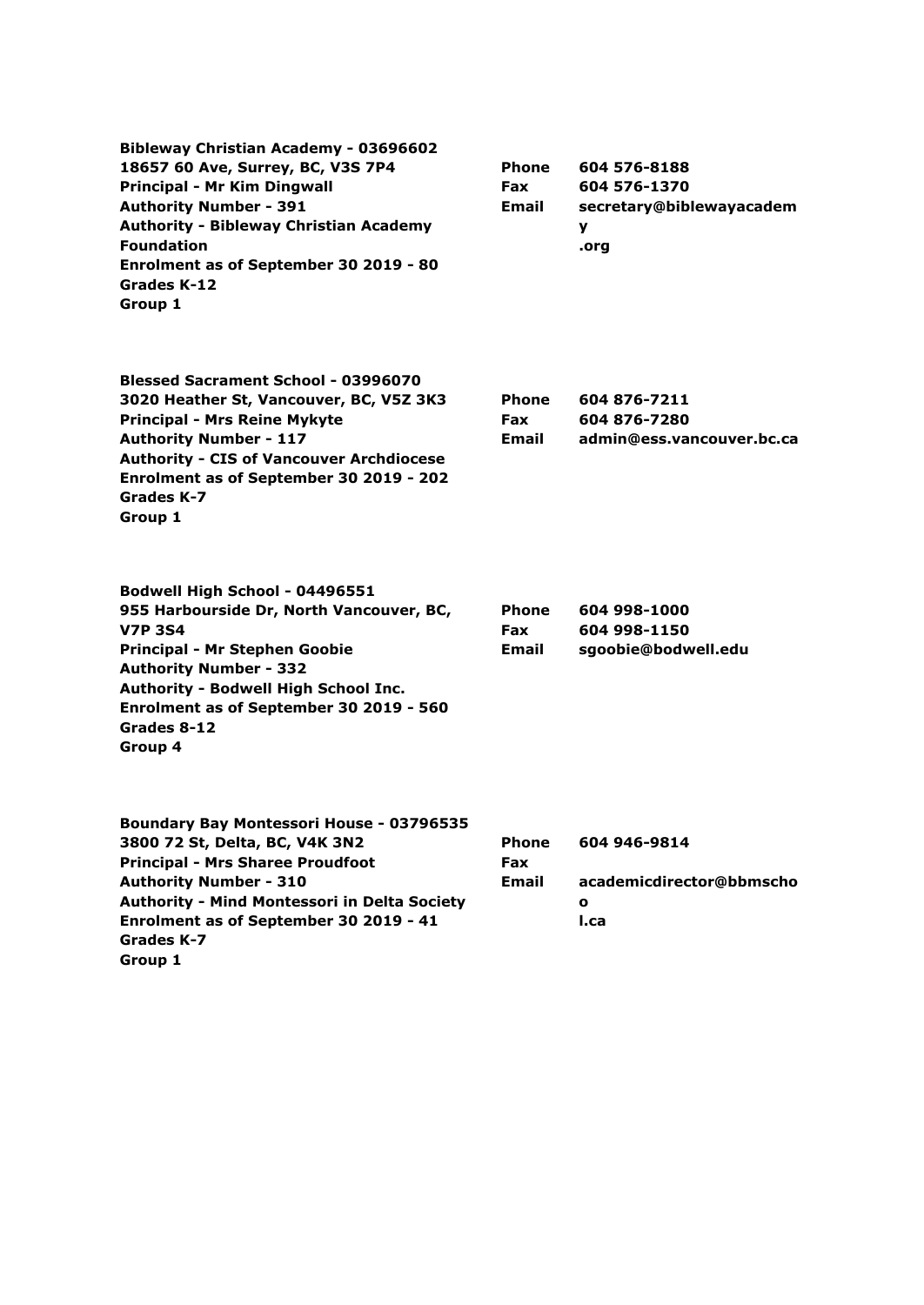| Brentwood College - 07996005<br>2735 Mt Baker Rd, Mill Bay, BC, VOR 2P1<br><b>Principal - Mr Bud Patel</b><br><b>Authority Number - 108</b><br><b>Authority - Brentwood College Association</b><br>Enrolment as of September 30 2019 - 554<br>Grades 8-12<br>Group 2                                             | Phone<br><b>Fax</b><br>Email | 250 743-5521<br>250 743-2911<br>bud.patel@brentwood.bc.ca |
|------------------------------------------------------------------------------------------------------------------------------------------------------------------------------------------------------------------------------------------------------------------------------------------------------------------|------------------------------|-----------------------------------------------------------|
| <b>British Columbia Christian Academy -</b><br>04396579<br>1019 Fernwood Ave, Port Coquitlam, BC, V3B<br><b>5A8</b><br><b>Principal - Mr Ian Jarvie</b><br><b>Authority Number - 367</b><br><b>Authority - BC Christian Academy Society</b><br>Enrolment as of September 30 2019 - 367<br>Grades K-12<br>Group 1 | Phone<br><b>Fax</b><br>Email | 604 941-8426<br>604 945-6455<br>ijarvie@bccaschool.ca     |
| <b>Brockton Preparatory School - 04496739</b><br>3467 Duval Rd, North Vancouver, BC, V7J 3E8<br>Principal - Ms Karen Mcculla<br><b>Authority Number - 532</b><br><b>Authority - Brockton Preparatory School</b><br><b>Society</b><br>Enrolment as of September 30 2019 - 271<br>Grades K-12<br>Group 2<br>$Top1$ | Phone<br><b>Fax</b><br>Email | 604 929-9201<br>604 929-9501<br>info@brocktonschool.com   |
| Brookes Westshore - 06296945<br>1939 Sooke Rd, Victoria, BC, V9B 1W2<br>Principal - Mr Gines (Jerry) Salvador<br><b>Authority Number - 692</b><br><b>Authority - Brookes Westshore School Society</b><br>Enrolment as of September 30 2019 - 198<br>Grades 6-12, SU                                              | <b>Phone</b><br>Fax<br>Email | 250 929-0506<br>jsalvador@westshore.brook<br>es.org       |

**Group 4**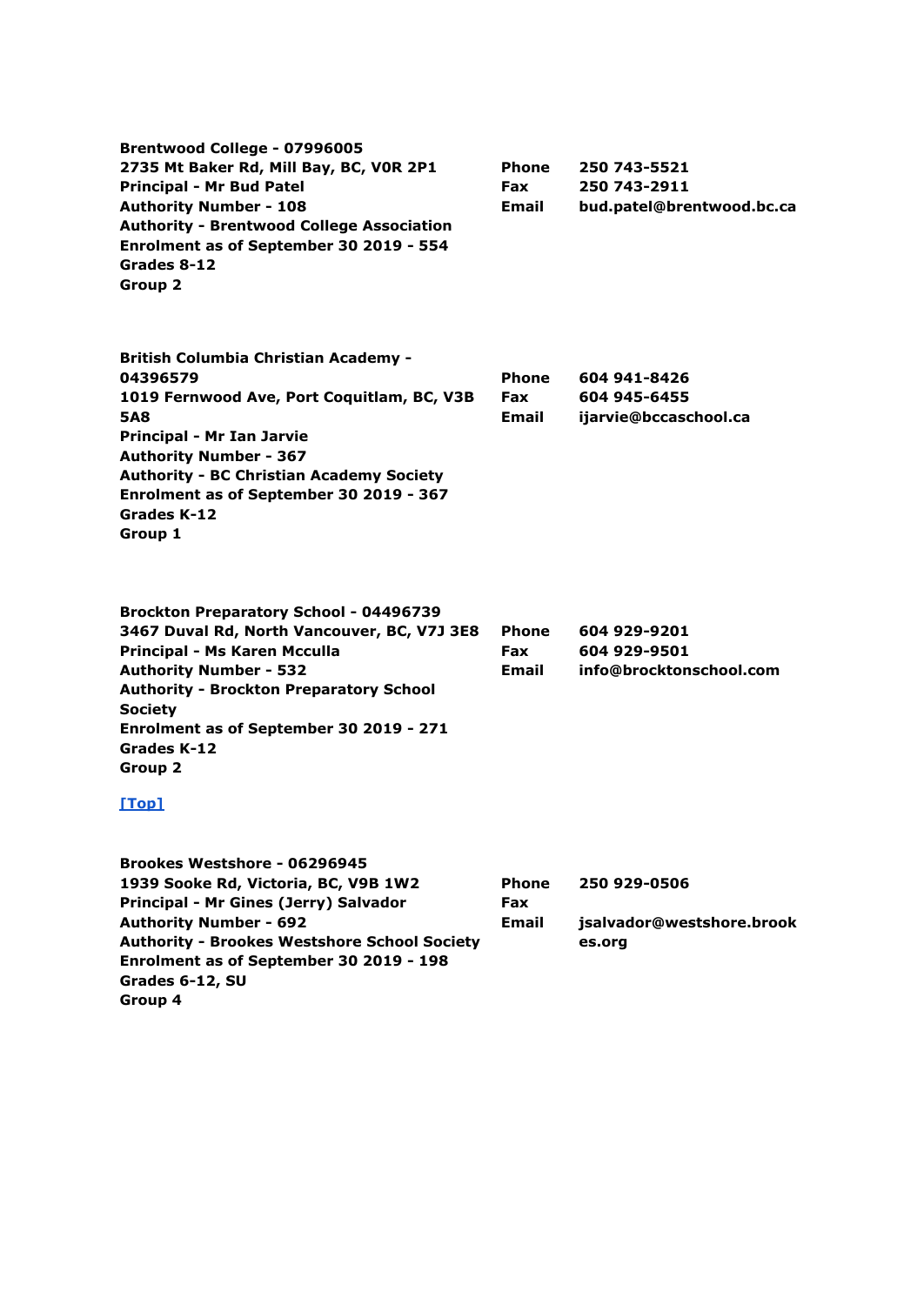| <b>Bulkley Valley Christian Distributed Lrn -</b>  |              |                     |
|----------------------------------------------------|--------------|---------------------|
| 05496782                                           | <b>Phone</b> | 250 847-4238        |
| <b>PO Box 3635, Smithers, BC, V0J 2N0</b>          | <b>Fax</b>   | 250 847-3564        |
| <b>Principal - Mrs Monique Vanderwart</b>          | <b>Email</b> | mvanderwart@bycs.ca |
| <b>Authority Number - 123</b>                      |              |                     |
| <b>Authority - Bulkley Valley Christian School</b> |              |                     |
| <b>Society</b>                                     |              |                     |
| Enrolment as of September 30 2019 - 42             |              |                     |
| Grades K-12, SU                                    |              |                     |
| Group 1                                            |              |                     |

| <b>Bulkley Valley Christian School - 05496124</b>  |            |               |
|----------------------------------------------------|------------|---------------|
| PO Box 3635, Smithers, BC, V0J 2N0                 | Phone      | 250 847-4238  |
| Principal - Mr Christopher Steenhof                | <b>Fax</b> | 250 847-3564  |
| <b>Authority Number - 123</b>                      | Email      | admin@bycs.ca |
| <b>Authority - Bulkley Valley Christian School</b> |            |               |
| <b>Society</b>                                     |            |               |
| Enrolment as of September 30 2019 - 206            |            |               |
| Grades K-12, EU, SU                                |            |               |
| Group 1                                            |            |               |
|                                                    |            |               |

| <b>Burnaby Montessori School - 04196636</b>       |              |                          |
|---------------------------------------------------|--------------|--------------------------|
| 3905 Norland Ave, Burnaby, BC, V5G 4T8            | <b>Phone</b> | 604 298-1661             |
| Principal - Ms Jacqueline (Jackie) Vink           | <b>Fax</b>   | 604 298-2252             |
| <b>Authority Number - 423</b>                     | Email        | admin@burnabymontessori. |
| <b>Authority - Burnaby Montessori Elem School</b> |              | c                        |
| <b>Society</b>                                    |              | om                       |
| Enrolment as of September 30 2019 - 11            |              |                          |
| Grades K-1                                        |              |                          |
| Group 1                                           |              |                          |

| CHEK-ABC - 00896749                                |              |                   |
|----------------------------------------------------|--------------|-------------------|
| 810 Tenth St, Nelson, BC, V1L 3C7                  | <b>Phone</b> | 250 352-0526      |
| Principal - Mr Kevin Bernhardt                     | <b>Fax</b>   | 250 352-0546      |
| <b>Authority Number - 502</b>                      | Email        | office@chekabc.ca |
| <b>Authority - Nelson Christian School Society</b> |              |                   |
| Enrolment as of September 30 2019 - 172            |              |                   |
| Grades K-12                                        |              |                   |
| Group 1                                            |              |                   |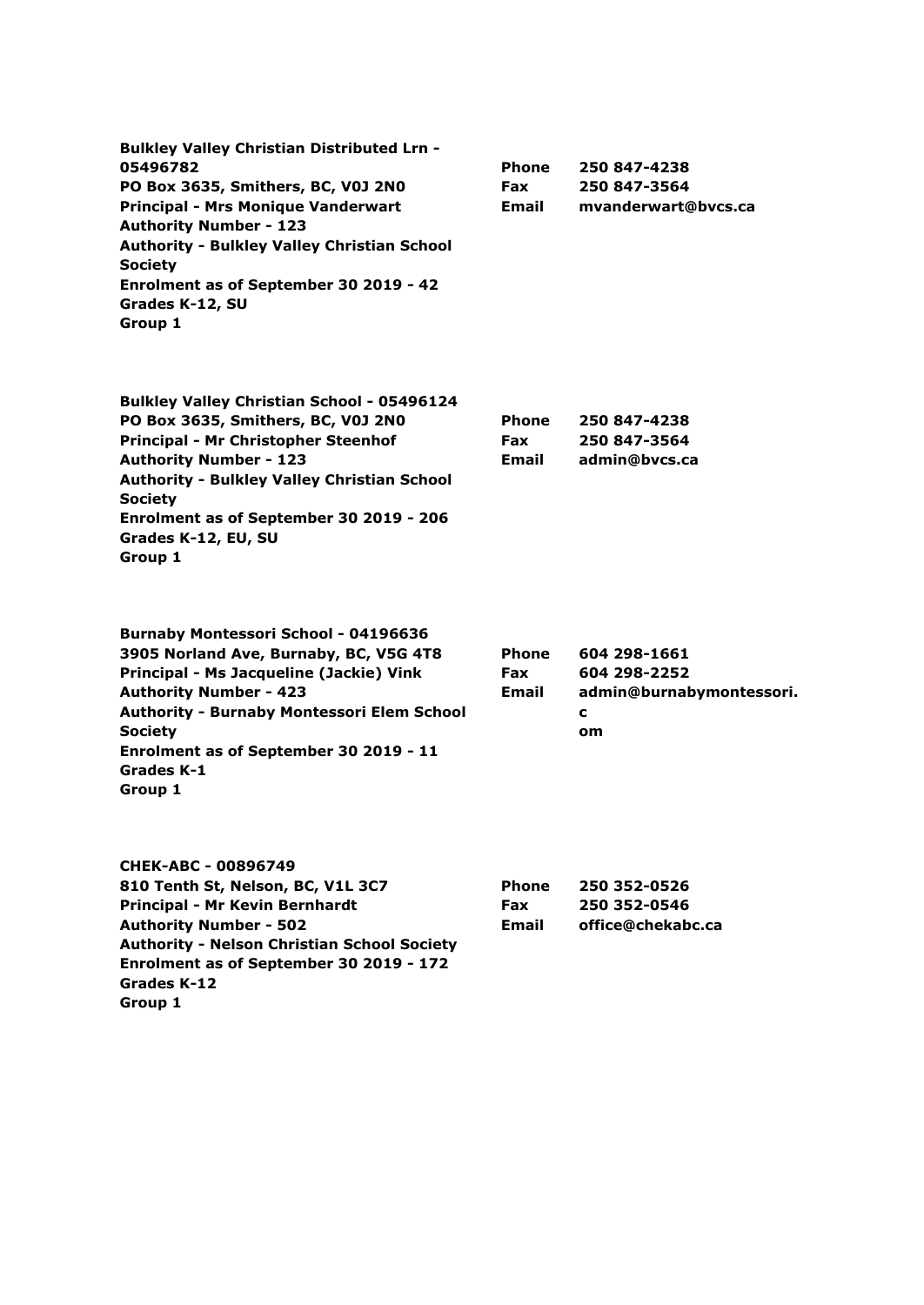| Campbell River Christian School - 07296335         |              |                   |
|----------------------------------------------------|--------------|-------------------|
| 250 South Dogwood St, Campbell River, BC,          | <b>Phone</b> | 250 287-4266      |
| <b>V9W 6Y7</b>                                     | <b>Fax</b>   | 250 287-3130      |
| <b>Principal - Mrs Cheryl Lloyd</b>                | <b>Email</b> | office@crcs.bc.ca |
| <b>Authority Number - 181</b>                      |              |                   |
| <b>Authority - Campbell River Christian School</b> |              |                   |
| <b>Society</b>                                     |              |                   |
| Enrolment as of September 30 2019 - 260            |              |                   |
| Grades K-12                                        |              |                   |
| Group 1                                            |              |                   |

| Canada Royal Arts High School - 03996925 |              |                          |
|------------------------------------------|--------------|--------------------------|
| 896 West 8th Ave, Vancouver, BC, V5Z 3Y1 | <b>Phone</b> | 604 423-2400             |
| <b>Principal - Mr David Darling</b>      | <b>Fax</b>   |                          |
| <b>Authority Number - 675</b>            | <b>Email</b> | d.darling@ciraschool.com |
| <b>Authority - CIRA High School Inc.</b> |              |                          |
| Enrolment as of September 30 2019 - 27   |              |                          |
| Grades 10-12                             |              |                          |
| Group 4                                  |              |                          |

| Canada Star Secondary School - 03896909  |              |                           |
|------------------------------------------|--------------|---------------------------|
| 11295 Mellis Dr, Richmond, BC, V6X 1L8   | <b>Phone</b> | 604 285-7766              |
| <b>Principal - Mr Robert Anstey</b>      | <b>Fax</b>   | 604 285-7766              |
| <b>Authority Number - 660</b>            | <b>Email</b> | robert@canstarlearning.co |
| <b>Authority - Can-Star Academy Inc.</b> |              | m                         |
| Enrolment as of September 30 2019 - 86   |              |                           |
| Grades 9-12, SU                          |              |                           |
| Group 4                                  |              |                           |
|                                          |              |                           |
|                                          |              |                           |
|                                          |              |                           |

| Cariboo Adventist Academy - 02796177          |              |                         |
|-----------------------------------------------|--------------|-------------------------|
| 1405 South Lakeside Dr, Williams Lake, BC,    | <b>Phone</b> | 250 392-7558            |
| <b>V2G 3A7</b>                                | <b>Fax</b>   | 250 392-6583            |
| <b>Principal - Mr Warren Friesen</b>          | Email        | warren.friesen@yahoo.ca |
| <b>Authority Number - 109</b>                 |              |                         |
| <b>Authority - SDA Church - BC Conference</b> |              |                         |
| Enrolment as of September 30 2019 - 84        |              |                         |
| Grades K-12                                   |              |                         |
| Group 1                                       |              |                         |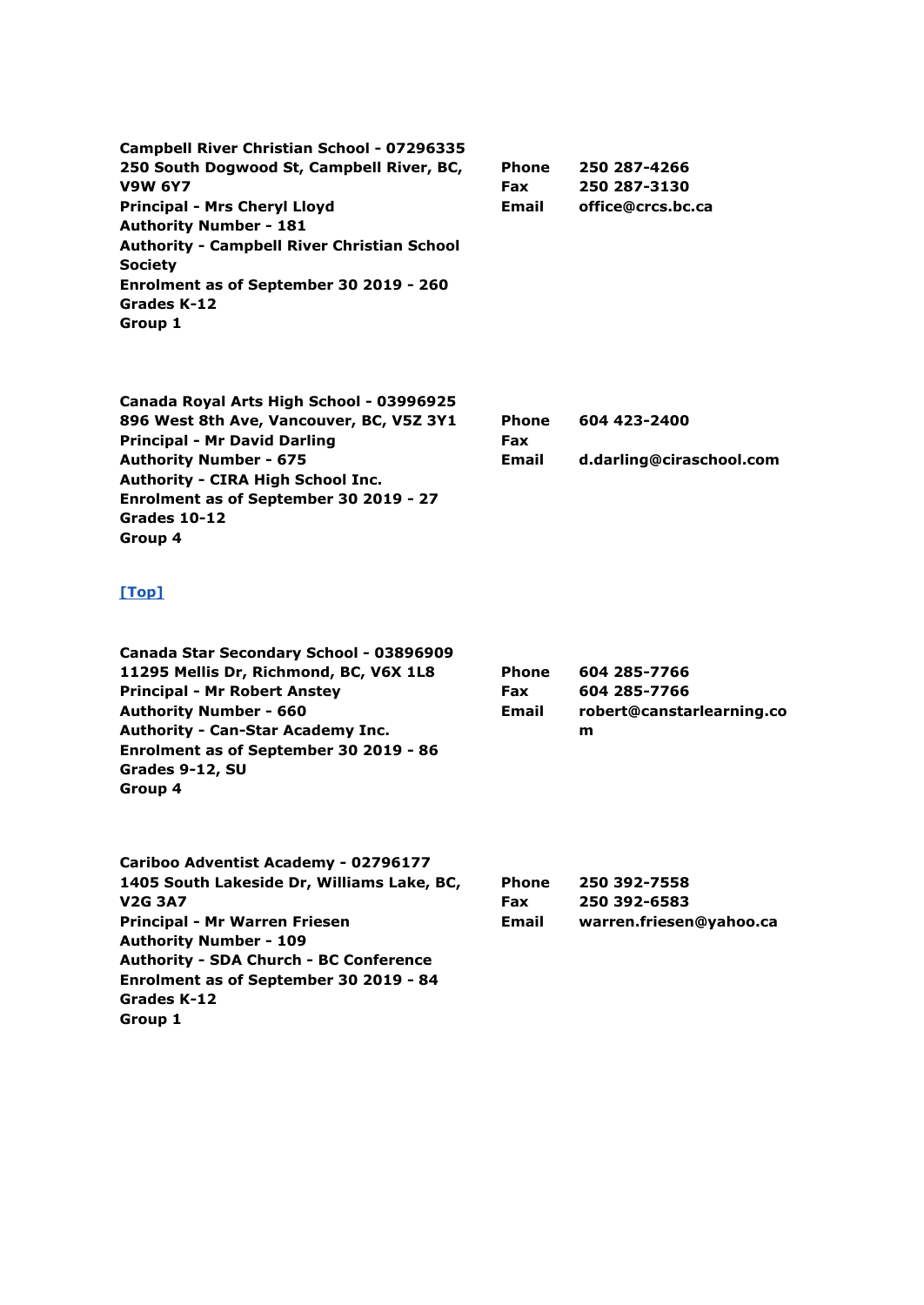| Cascade Christian School - 03396824<br>45657 Yale Road, Chilliwack, BC, V2P 2N1<br>Principal - Mr Ryan Morrow<br><b>Authority Number - 580</b><br><b>Authority - Cascade Christian School Society</b><br>Enrolment as of September 30 2019 - 142<br>Grades K-9<br>Group 1                           | <b>Phone</b><br><b>Fax</b><br><b>Email</b> | 604 793-7997<br>604 793-7991<br>office@cascadechristian.c<br>a     |
|-----------------------------------------------------------------------------------------------------------------------------------------------------------------------------------------------------------------------------------------------------------------------------------------------------|--------------------------------------------|--------------------------------------------------------------------|
| Cedars Christian School - 05796230<br>600 Preston Road, Prince George, BC, V2K<br>1A8<br><b>Principal - Mr Shane Nelson</b><br><b>Authority Number - 104</b><br><b>Authority - Cedars Christian School</b><br>Enrolment as of September 30 2019 - 356<br>Grades K-12<br>Group 1                     | <b>Phone</b><br><b>Fax</b><br><b>Email</b> | 250 564-0707<br>250 564-0729<br>shanen@cedars.bc.ca                |
| <b>Centennial Christian School - 08296183</b><br>3608 Sparks St, Terrace, BC, V8G 2V6<br>Principal - Mr Edgar Veldman<br><b>Authority Number - 167</b><br><b>Authority - Terrace Calvin Christian School</b><br><b>Society</b><br>Enrolment as of September 30 2019 - 178<br>Grades K-12<br>Group 1 | <b>Phone</b><br>Fax<br>Email               | 250 635-6173<br>250 635-9385<br>office@centennialchristia<br>n.ca  |
| Century High School - 03996659<br>1788 Broadway W Unit 200, Vancouver, BC,<br><b>V6J 1Y1</b><br><b>Principal - Mr Kris Hansen</b><br><b>Authority Number - 446</b><br>Authority - Century High School (2003) Ltd<br>Enrolment as of September 30 2019 - 113<br>Grades 10-12<br>Group 4              | <b>Phone</b><br>Fax<br><b>Email</b>        | 604 730-8138<br>604 731-9542<br>admission@centuryhighscho<br>ol.ca |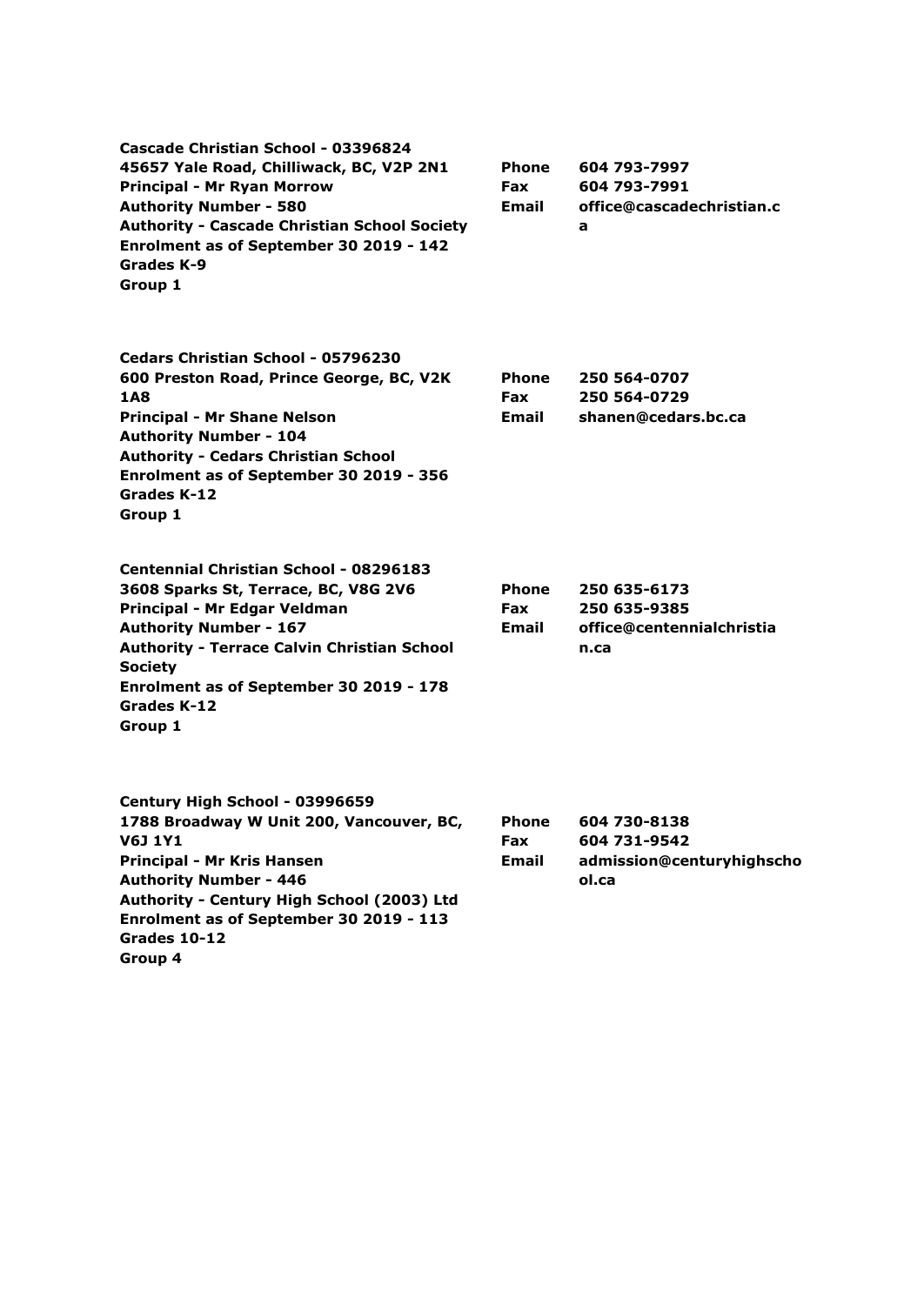**Chalo School - 08197137 RR 1 Mile 293 Alaska Hwy, Fort Nelson, BC, V0C 1R0 Principal - Mrs Amanda Mercer Authority Number - 393 Authority - Chalo Independent School Society Enrolment as of September 30 2019 - 124 Grades K-12 Group 2 Phone Fax Email 250 774-7651 250 774-7655 amanda.mercer@chaloschoo l .bc.ca**

| <b>Children of Integrity Montessori - 04396806</b>  |              |                           |
|-----------------------------------------------------|--------------|---------------------------|
| 2541 Quay Pl, Coquitlam, BC, V3H 3S7                | <b>Phone</b> | 604 461-1223              |
| Principal - Mrs Lisa Milad                          | <b>Fax</b>   | 604 461-1228              |
| <b>Authority Number - 565</b>                       | Email        | admin@childrenofintegrity |
| <b>Authority - Children of Integrity Montessori</b> |              | .com                      |
| Academy                                             |              |                           |
| Enrolment as of September 30 2019 - 57              |              |                           |
| Grades K-7                                          |              |                           |
| Group 1                                             |              |                           |
|                                                     |              |                           |

| <b>Children's Hearing and Speech Centre BC -</b>   |              |                           |
|----------------------------------------------------|--------------|---------------------------|
| 03996216                                           | <b>Phone</b> | 604 437-0255              |
| 3575 Kaslo St, Vancouver, BC, V5M 3H4              | <b>Fax</b>   | 604 437-0260              |
| Principal - Ms Loretta Richardson                  | <b>Email</b> | Irichardson@childrenshear |
| <b>Authority Number - 171</b>                      |              | ing.ca                    |
| <b>Authority - Children's Hearing &amp; Speech</b> |              |                           |
| <b>Centre of BC</b>                                |              |                           |
| Enrolment as of September 30 2019 - 10             |              |                           |
| Grades K-1                                         |              |                           |
| Group 1                                            |              |                           |

| <b>Chilliwack Adventist Christian School -</b> |              |                        |
|------------------------------------------------|--------------|------------------------|
| 03396641                                       | <b>Phone</b> | 604 792-8344           |
| 46018 Riverside Dr, Chilliwack, BC, V2P 3K8    | <b>Fax</b>   |                        |
| Principal - Ms Lorenna Pardy                   | <b>Email</b> | principal@cacschool.ca |
| <b>Authority Number - 109</b>                  |              |                        |
| <b>Authority - SDA Church - BC Conference</b>  |              |                        |
| Enrolment as of September 30 2019 - 19         |              |                        |
| Grades K-7                                     |              |                        |
| Group 1                                        |              |                        |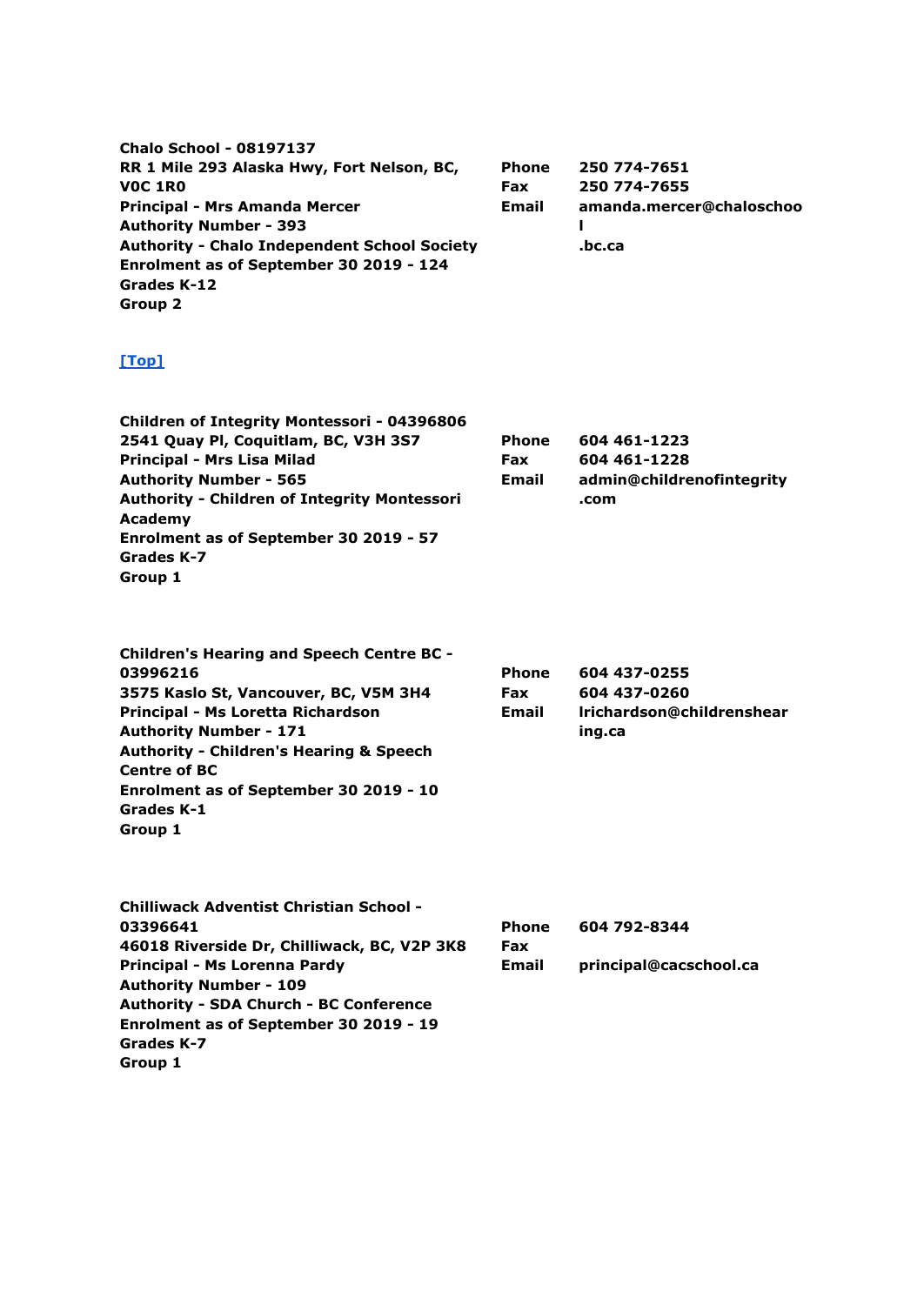| <b>Choice School For Gifted Children - 03896403</b><br>20451 Westminster Hwy, Richmond, BC, V6V<br>1B3<br><b>Principal - Ms Lynn Chartres</b><br><b>Authority Number - 220</b><br><b>Authority - Choice School for Gifted Children</b><br>Enrolment as of September 30 2019 - 73<br><b>Grades EU</b><br>Group 2 | Phone<br>Fax<br>Email               | 604 273-2418<br>604 273-2419<br>office@choiceschool.org                |
|-----------------------------------------------------------------------------------------------------------------------------------------------------------------------------------------------------------------------------------------------------------------------------------------------------------------|-------------------------------------|------------------------------------------------------------------------|
| <b>Christ Church Cathedral School - 06196520</b><br>912 Vancouver St, Victoria, BC, V8V 3V7<br><b>Principal - Mr Stuart Hall</b><br><b>Authority Number - 309</b><br><b>Authority - Christ Church Cathedral Ed Society</b><br>Enrolment as of September 30 2019 - 192<br>Grades K-8<br>Group 1                  | <b>Phone</b><br><b>Fax</b><br>Email | 250 383-5125<br>250 383-5128<br>cathedralschool@cathedral<br>school.ca |
| <b>Christian Homelearners eStreams - 08396714</b><br>PO Box 162, Grindrod, BC, VOE 1Y0<br><b>Principal - Ms Holly Mitchell</b><br><b>Authority Number - 508</b><br><b>Authority - Christian Home e-School Society</b><br>Enrolment as of September 30 2019 - 285<br>Grades K-12<br>Group 1                      | <b>Phone</b><br><b>Fax</b><br>Email | 877 777-1547<br>877 777-1547<br>principal@estreams.ca                  |
| Christian Life School - 06096473<br>8923 112 Ave, Fort St John, BC, V1J 6G2<br><b>Principal - Mr Garry Jones</b><br><b>Authority Number - 230</b><br><b>Authority - Christian Life Centre of Fort St</b><br><b>John</b><br>Enrolment as of September 30 2019 - 144<br>Grades K-12<br>Group 1                    | Phone<br>Fax<br><b>Email</b>        | 250 785-1437<br>250 785-4852<br>principal@christianlifesc<br>hool.ca   |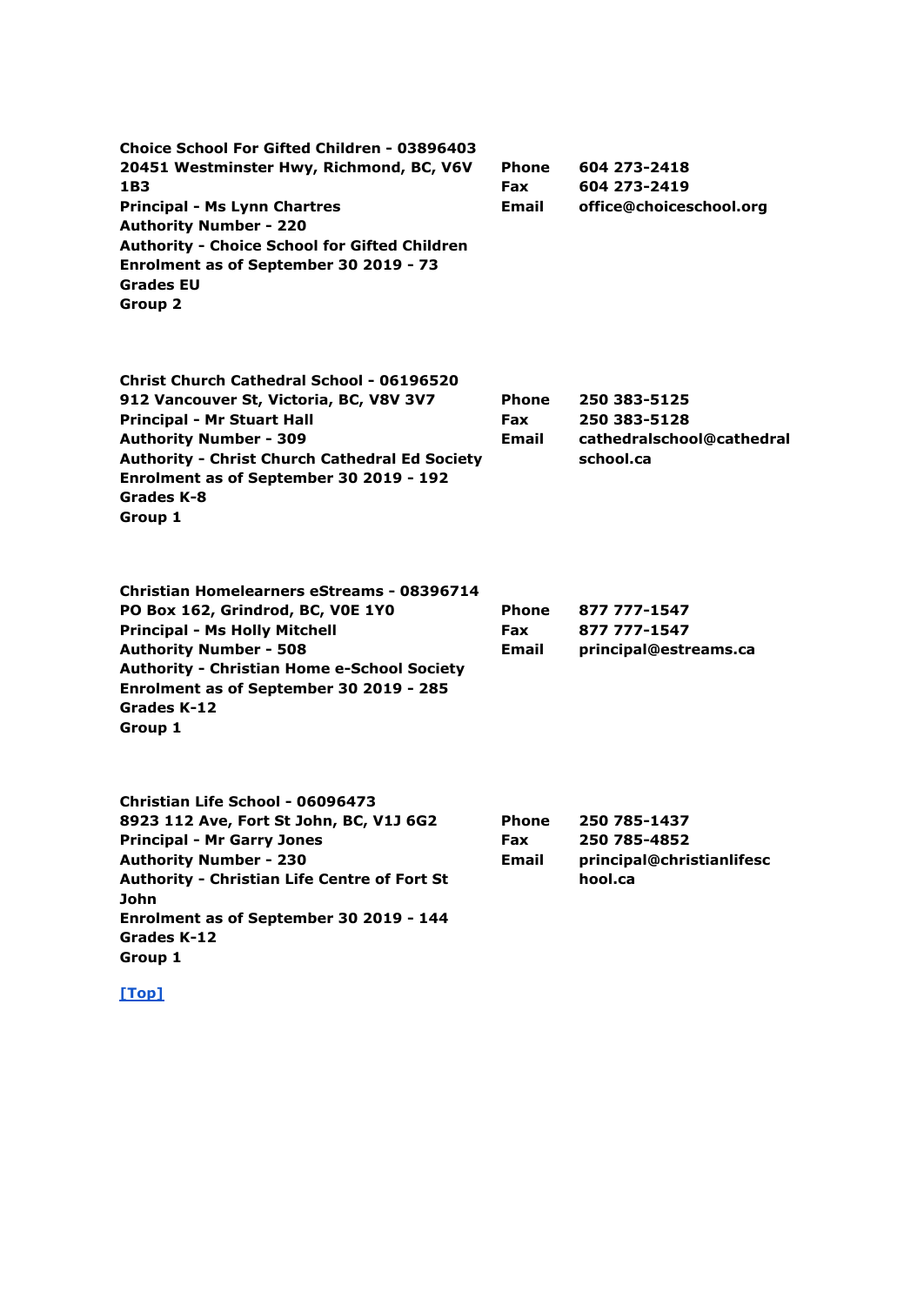**City Vancouver Academy - 03896889 8766 McKim Way Unit 2165, Richmond, BC, V6X 4G4 Principal - Mr Adrian Lou Authority Number - 638 Authority - City Vancouver Academy Inc. Enrolment as of September 30 2019 - 57 Grades 10-12 Group 4**

**Phone Fax Email 604 278-6811 admin@cityvanacademy.ca**

| Claren Academy - 03996930                 |
|-------------------------------------------|
| 1035 Cambie St, Vancouver, BC, V6B 5L7    |
| <b>Principal - Ms Tracy Gates</b>         |
| <b>Authority Number - 678</b>             |
| <b>Authority - Claren Academy Society</b> |
| Enrolment as of September 30 2019 - 33    |
| Grades K-4                                |
| Group 2                                   |

**Cloverdale Catholic School - 03696117 17511 59 Ave, Surrey, BC, V3S 1P3**

**Authority - CIS of Vancouver Archdiocese Enrolment as of September 30 2019 - 320**

**Principal - Mr Clive Heah Authority Number - 117**

**Grades K-7 Group 1**

| Phone | 604 428-6694              |
|-------|---------------------------|
| Fax   |                           |
| Email | information@clarenacademy |
|       | .ora                      |

**Phone Fax Email 604 773-9743 604 574-5160 cheah@cisva.bc.ca**

| Coast Mountain Academy - 04896871                 |              |                           |
|---------------------------------------------------|--------------|---------------------------|
| 3295 Mamquam Rd, Squamish, BC, V8B 0T8            | <b>Phone</b> | 604 390-3262              |
| Principal - Mr Brett Logan                        | <b>Fax</b>   | 604 390-3263              |
| <b>Authority Number - 625</b>                     | <b>Email</b> | brett.logan@coastmountain |
| <b>Authority - Coast Mountain Academy Society</b> |              | academy.ca                |
| Enrolment as of September 30 2019 - 89            |              |                           |
| Grades 7-12                                       |              |                           |
| Group 2                                           |              |                           |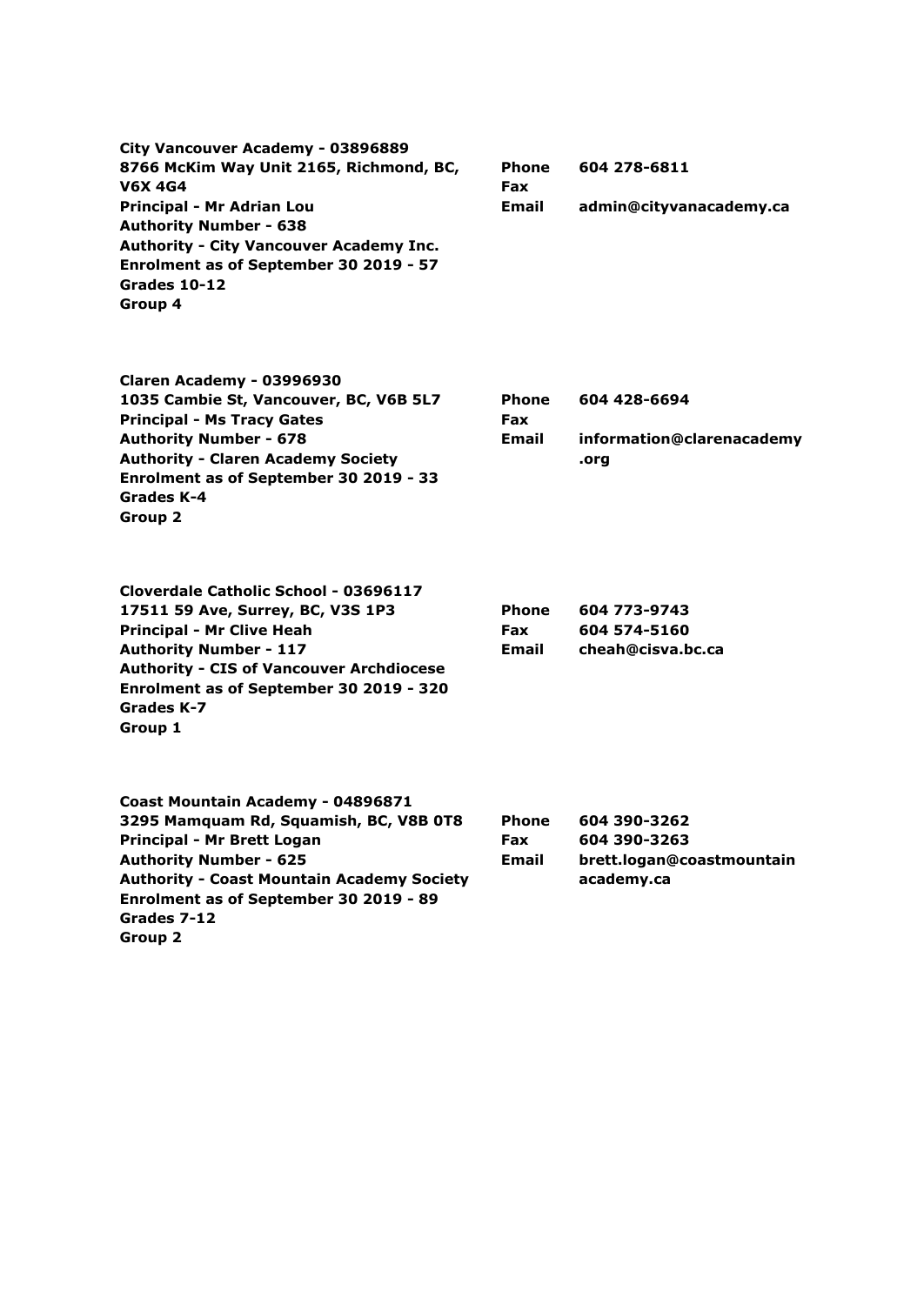**Coast Tsimshian Academy - 05297028 1600 Legaic St, Lax Kw'Alaams, BC, V0V 1H0 Principal - Mr Ernest Mitchell Authority Number - 506 Authority - Coast Tsimshian Academy of Lax Kw'alaams Enrolment as of September 30 2019 - 146 Grades K-12 Group 2 Phone Fax Email 250 625-3207 250 625-3425 skye.mitchell@tsimshianac ademy.com**

**Collingwood School - 04596367 70 Morven Dr, West Vancouver, BC, V7S 1B2 Principal - Ms Lisa Evans Authority Number - 211 Authority - Collingwood School Society Enrolment as of September 30 2019 - 1225 Grades K-12 Group 2 Phone Fax Email 604 925-3331 604 925-3862 lisa.evans@collingwood.or g**

**Columbia Academy - 03996895 400-570 Dunsmuir St, Vancouver, BC, V6B 1Y1 Principal - Mr Ryan Premack Authority Number - 646 Authority - Columbia Academy Inc. Enrolment as of September 30 2019 - 127 Grades 10-12 Group 4 Phone Fax Email 778 379-6811 778 379-6833 info@columbiaacademy.ca**

#### **[\[Top\]](http://www.bced.gov.bc.ca/apps/imcl/imclWeb/IndSchool.do?school_category=Independent%20School#top)**

**Columbia College - 03996319 438 Terminal Ave, Vancouver, BC, V6A 0C1 Principal - Ms Sarah Scali Authority Number - 704 Authority - Columbia College Ltd. Enrolment as of September 30 2019 - 129 Grades 10-12 Group 4 Phone Fax Email 604 683-8360 604 682-7191 admin@columbiacollege.ca**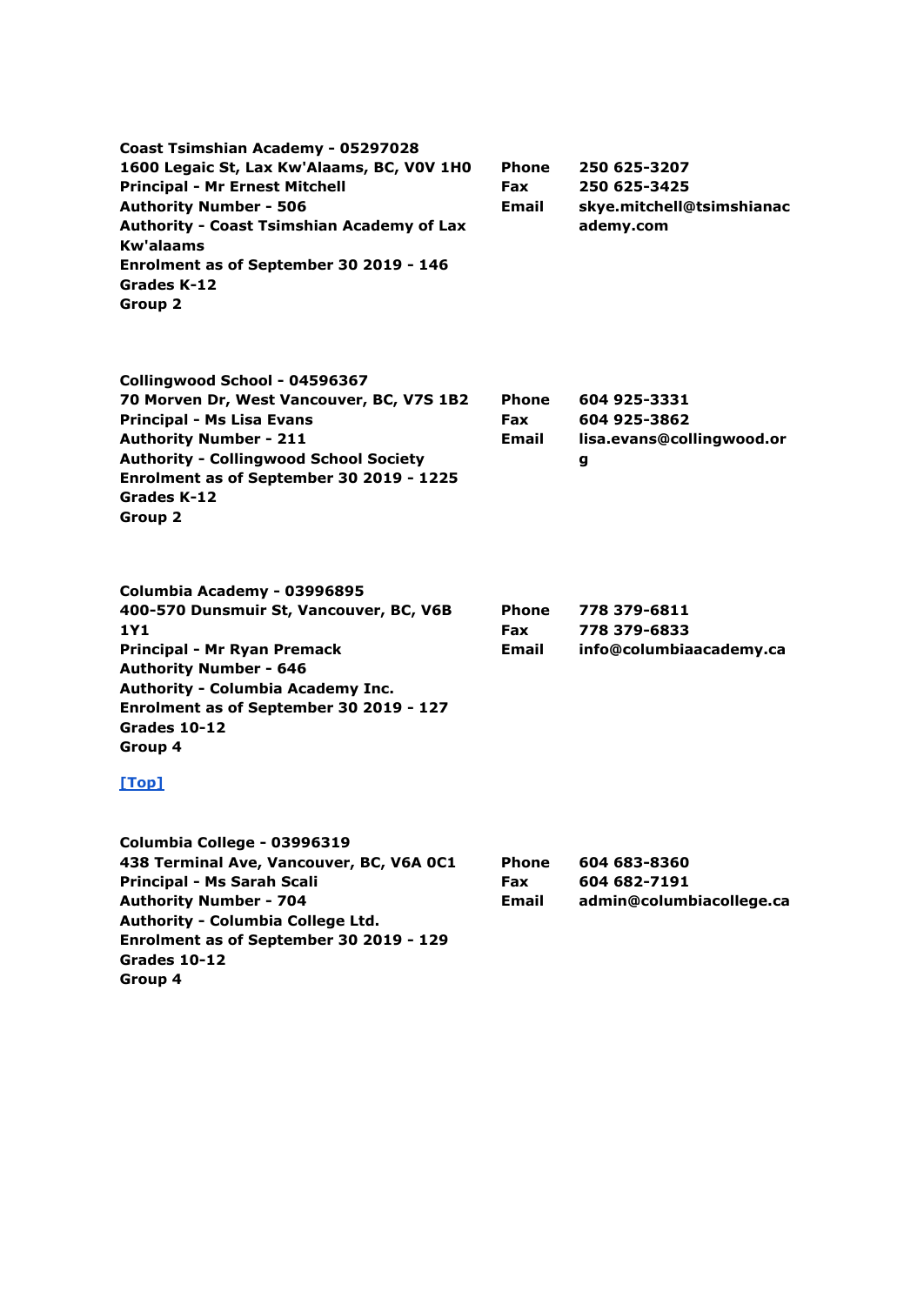| Concordia Lutheran School - 06796643<br>2800 South Main St, Penticton, BC, V2A 6W3<br><b>Principal - Mrs Angela Westcott</b><br><b>Authority Number - 427</b><br>Authority - Concordia Lutheran Church of<br><b>Penticton</b><br>Enrolment as of September 30 2019 - 38<br>Grades K-5<br>Group 1 | <b>Phone</b><br><b>Fax</b><br>Email | 250 492-5902<br>250 493-2074<br>school@concordialive.ca            |
|--------------------------------------------------------------------------------------------------------------------------------------------------------------------------------------------------------------------------------------------------------------------------------------------------|-------------------------------------|--------------------------------------------------------------------|
| Coquitlam College - Brookmere Secondary -<br>04396349<br>516 Brookmere Ave, Coquitlam, BC, V3J 1W9<br>Principal - Mr William Eckford<br><b>Authority Number - 282</b><br><b>Authority - Coquitlam College Inc</b><br>Enrolment as of September 30 2019 - 87<br>Grades 10-12<br>Group 4           | <b>Phone</b><br><b>Fax</b><br>Email | 604 939-6633<br>604 939-0336<br>jhebeler@coquitlamcollege<br>.com  |
| <b>Cornerstone Christian Academy - 03896625</b><br>7890 No. 5 Rd, Richmond, BC, V6Y 2V2<br>Principal - Mrs Leila Chin<br><b>Authority Number - 456</b><br><b>Authority - Cornerstone Evangelical Baptist</b><br>Church<br>Enrolment as of September 30 2019 - 252<br>Grades K-7<br>Group 1       | <b>Phone</b><br><b>Fax</b><br>Email | 604 303-9181<br>604 303-9187<br>cca@cebccanada.com                 |
| <b>Cornerstone Christian School - 03496320</b><br>PO Box 520 STN Main, Abbotsford, BC, V2T<br>6Z7<br><b>Principal - Mrs Cori Richard</b><br><b>Authority Number - 180</b><br><b>Authority - Christian Outreach of Canada</b><br>Enrolment as of September 30 2019 - 200<br>Grades K-9            | <b>Phone</b><br><b>Fax</b><br>Email | 604 859-7867<br>604 859-7860<br>principal@cornerstonescho<br>ol.ca |

**Group 1**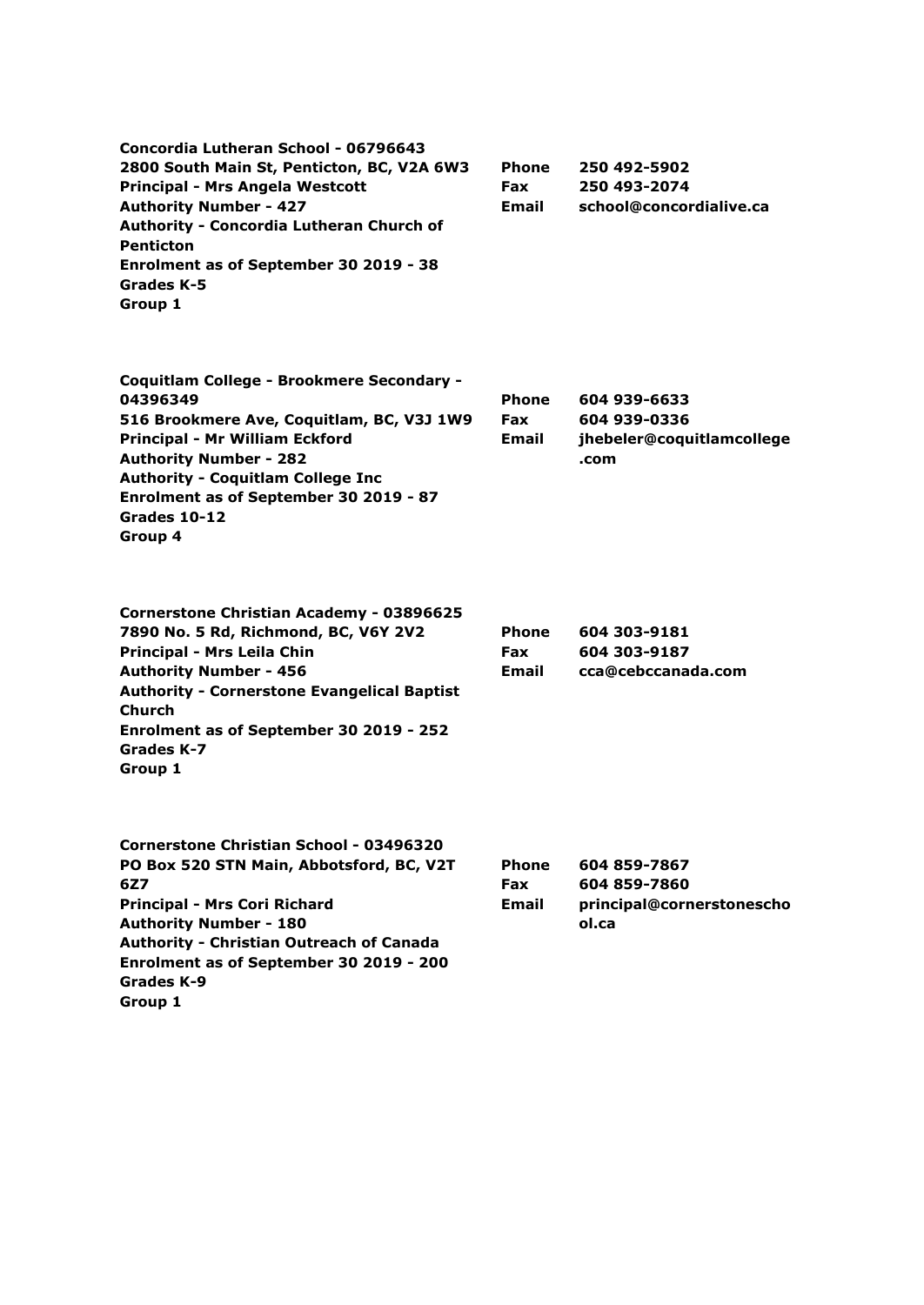**Cornerstone Montessori School - 03696596 14724 84 Ave, Surrey, BC, V3S 2M5 Principal - Mrs Rita Gausman Authority Number - 384 Authority - Cornerstone Montessori School Society Enrolment as of September 30 2019 - 119 Grades K-7 Group 1 Phone Fax Email**

**Corpus Christi School - 03996113 6344 Nanaimo St, Vancouver, BC, V5P 4K7 Principal - Ms Rosa Natola Authority Number - 117 Authority - CIS of Vancouver Archdiocese Enrolment as of September 30 2019 - 355 Grades K-7 Group 1 Phone Fax Email 604 321-1117 604 321-1410 office@cchristi.ca**

#### **[\[Top\]](http://www.bced.gov.bc.ca/apps/imcl/imclWeb/IndSchool.do?school_category=Independent%20School#top)**

**Cousteau L'Ecole Francaise Interna'le - 04496638 3657 Fromme Rd, North Vancouver, BC, V7K 2E6 Principal - M Cecile Dione Authority Number - 457 Authority - L'ecole Francaise Int'l de Vancouver Enrolment as of September 30 2019 - 166 Grades K-9 Group 2 Phone Fax Email 604 924-2457 604 924-4483 head@cousteauschool.org**

**604 599-9918 604 597-0468**

**CORSTONE@telus.net**

| Credo Christian Schools - 03596289             |            |                        |
|------------------------------------------------|------------|------------------------|
| 21846 52 Ave, Langley, BC, V2Y 2M7             | Phone      | 604 530-5396           |
| Principal - Mr Kent Dykstra                    | <b>Fax</b> | 604 530-8965           |
| <b>Authority Number - 416</b>                  | Email      | principal@credochs.com |
| <b>Authority - Canadian Reformed School of</b> |            |                        |
| Langley                                        |            |                        |
| Enrolment as of September 30 2019 - 512        |            |                        |
| Grades K-12                                    |            |                        |
| Group 1                                        |            |                        |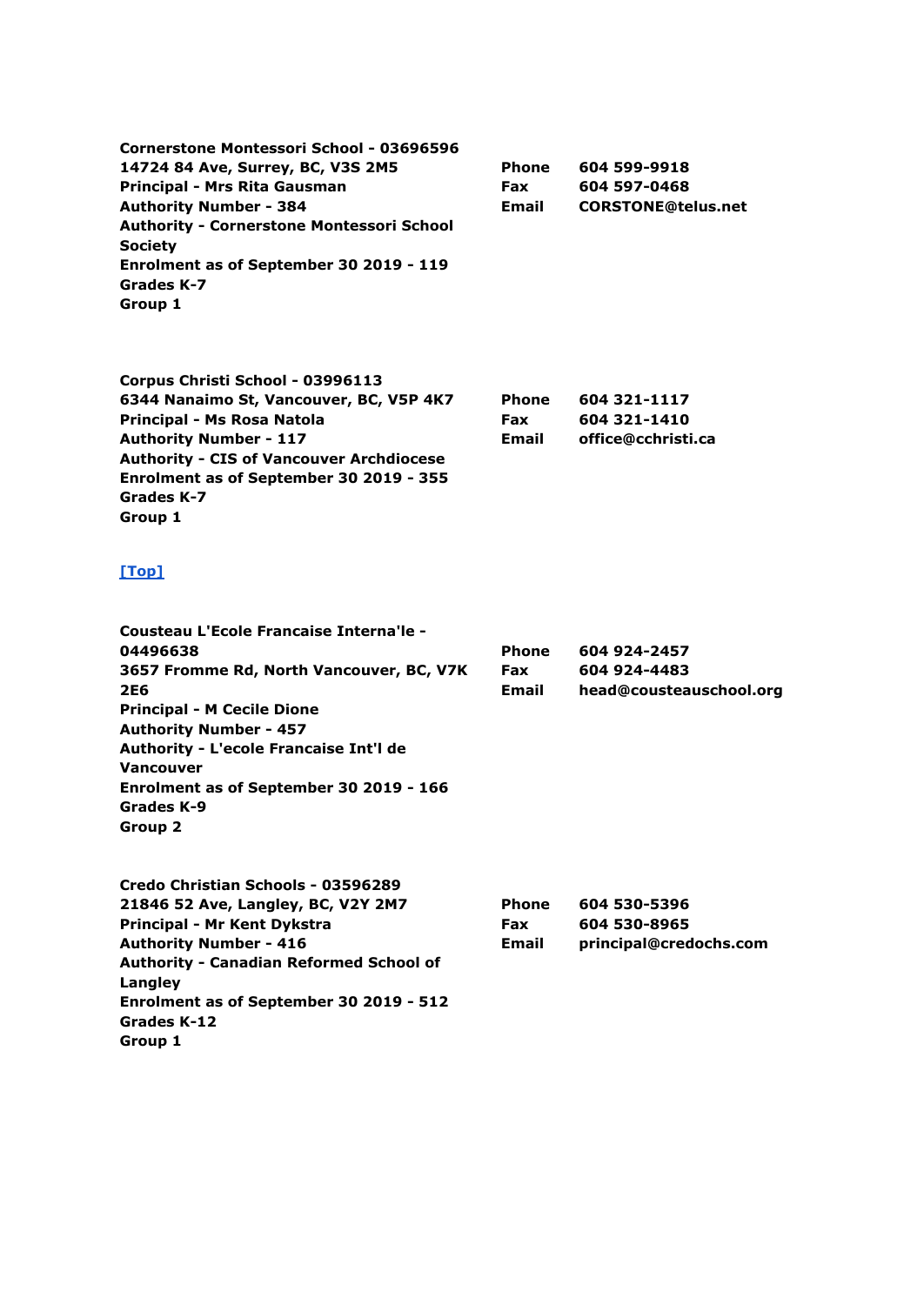| <b>Crofton House - 03996004</b><br>3200 West 41st Avenue, Vancouver, BC, V6N<br>3E1<br><b>Principal - Mrs Ena Harrop</b><br><b>Authority Number - 127</b><br><b>Authority - Crofton House School Society</b><br>Enrolment as of September 30 2019 - 882<br>Grades K-12<br>Group 2                       | Phone<br><b>Fax</b><br>Email        | 604 263-3255<br>604 263-4941<br>eharrop@croftonhouse.ca               |
|---------------------------------------------------------------------------------------------------------------------------------------------------------------------------------------------------------------------------------------------------------------------------------------------------------|-------------------------------------|-----------------------------------------------------------------------|
| Danskin Mennonite School - 09196532<br>47932 Olson Rd, Burns Lake, BC, V0J 1E4<br>Principal - Mr Dan Martin<br><b>Authority Number - 325</b><br><b>Authority - Members of Danskin Mennonite</b><br><b>Church</b><br>Enrolment as of September 30 2019 - 17<br>Grades 1-10<br>Group 3                    | <b>Phone</b><br><b>Fax</b><br>Email | 250 694-3777<br>250 694-3686<br>danandloretta@norcell.us              |
| Dasmesh Punjabi School - 03496425<br>5930 Riverside St, Abbotsford, BC, V4X 1T8<br>Principal - Mr Jaspal Dhaliwal<br><b>Authority Number - 212</b><br>Authority - Dasmesh Punjabi Educational<br><b>Association</b><br>Enrolment as of September 30 2019 - 719<br>Grades K-12<br>Group 1                | <b>Phone</b><br><b>Fax</b><br>Email | 604 826-1666<br>604 820-8924<br>jaspal.dhaliwal@dasmeshsc<br>hool.com |
| Decker Lake Mennonite School - 09196415<br>310 Osatuik Rd, Burns Lake, BC, V0J 1E2<br>Principal - Mr Daniel Burkholder<br><b>Authority Number - 326</b><br><b>Authority - Members of Decker Lake</b><br><b>Mennonite Church</b><br>Enrolment as of September 30 2019 - 17<br>Grades 1-10, SU<br>Group 3 | <b>Phone</b><br>Fax<br><b>Email</b> | 250 692-0715<br>250 692-3775<br>smcarpenter@emypeople.ne<br>t         |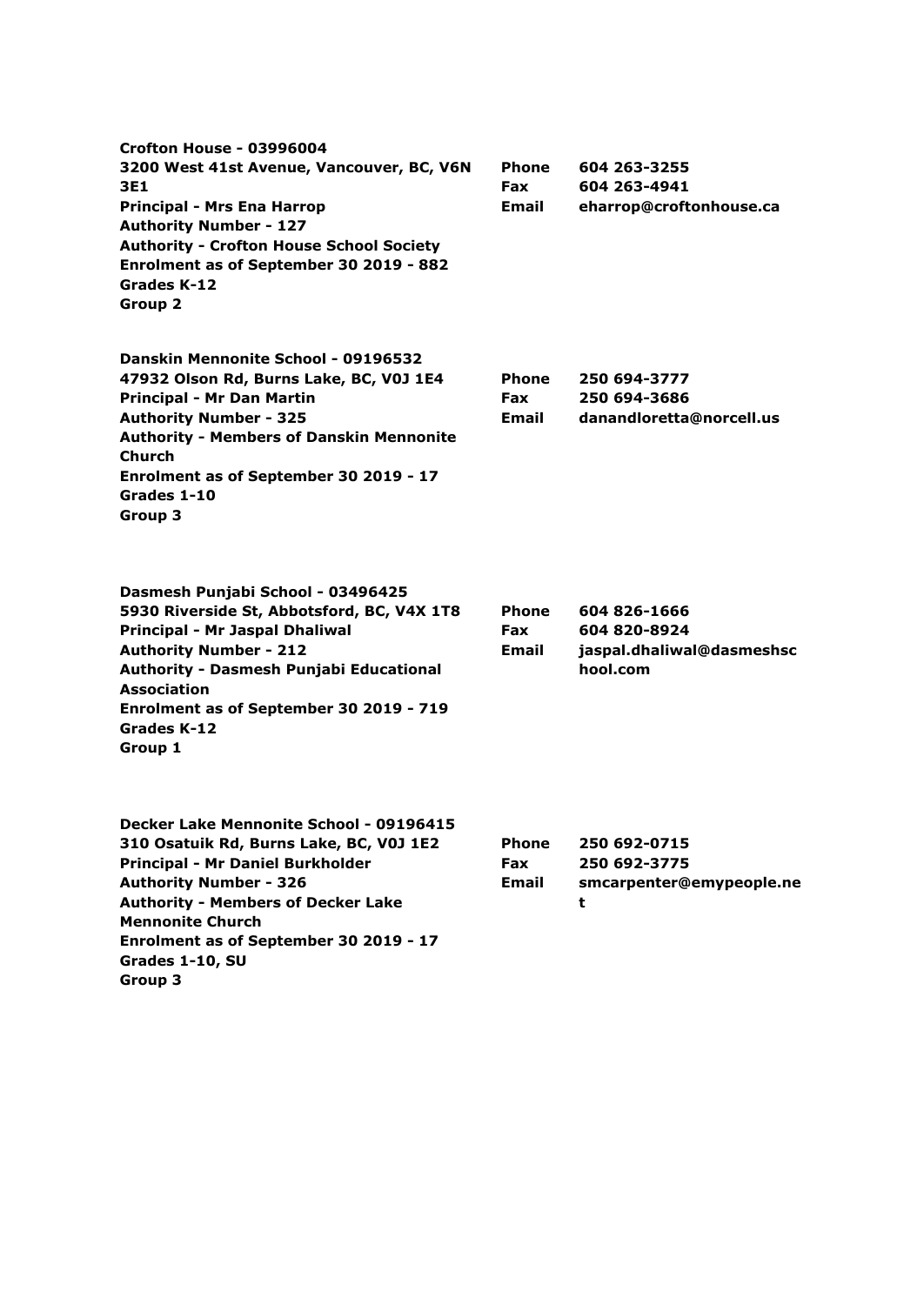**Deer Lake SDA School - 04196169 5550 Gilpin St, Burnaby, BC, V5G 2H6 Principal - Mrs Emily Brousson Authority Number - 109 Authority - SDA Church - BC Conference Enrolment as of September 30 2019 - 294 Grades K-12 Group 1**

**Phone Fax Email 604 434-5844 604 434-5845 admin@deerlakeschool.ca**

#### **[\[Top\]](http://www.bced.gov.bc.ca/apps/imcl/imclWeb/IndSchool.do?school_category=Independent%20School#top)**

| Delta Christian School - 03796132                 |              |                           |
|---------------------------------------------------|--------------|---------------------------|
| 4789 53 St, Delta, BC, V4K 2Y9                    | <b>Phone</b> | 604 946-2514              |
| Principal - Mr Bryan Young                        | <b>Fax</b>   |                           |
| <b>Authority Number - 140</b>                     | Email        | principal@deltachristians |
| <b>Authority - Delta Christian School Society</b> |              | chool.org                 |
| Enrolment as of September 30 2019 - 170           |              |                           |
| Grades K-7                                        |              |                           |
| Group 1                                           |              |                           |

**Diamond School - 03696048 18620 56 Ave, Surrey, BC, V3S 1G1 Principal - Ms Galyna Volyanska Authority Number - 701 Authority - Diamond Schools Society Enrolment as of September 30 2019 - 241 Grades K-10, EU Group 1**

| <b>Phone</b><br>Fax | 604 576-1146<br>604 576-9746 |
|---------------------|------------------------------|
| Email               | principal@diamondschool.c    |
|                     | а                            |

| Discover Montessori School - 06896229          |   |
|------------------------------------------------|---|
| 1111 Dufferin Cr, Nanaimo, BC, V9S 2B5         |   |
| Principal - Ms Cynthia Dyer                    |   |
| <b>Authority Number - 201</b>                  | в |
| <b>Authority - Discover Montessori Society</b> |   |
| Enrolment as of September 30 2019 - 71         |   |
| Grades K, EU                                   |   |
| Group 1                                        |   |

| Phone | 250 760-0615        |
|-------|---------------------|
| Fax   | 250 753-0163        |
| Email | office@dm-school.ca |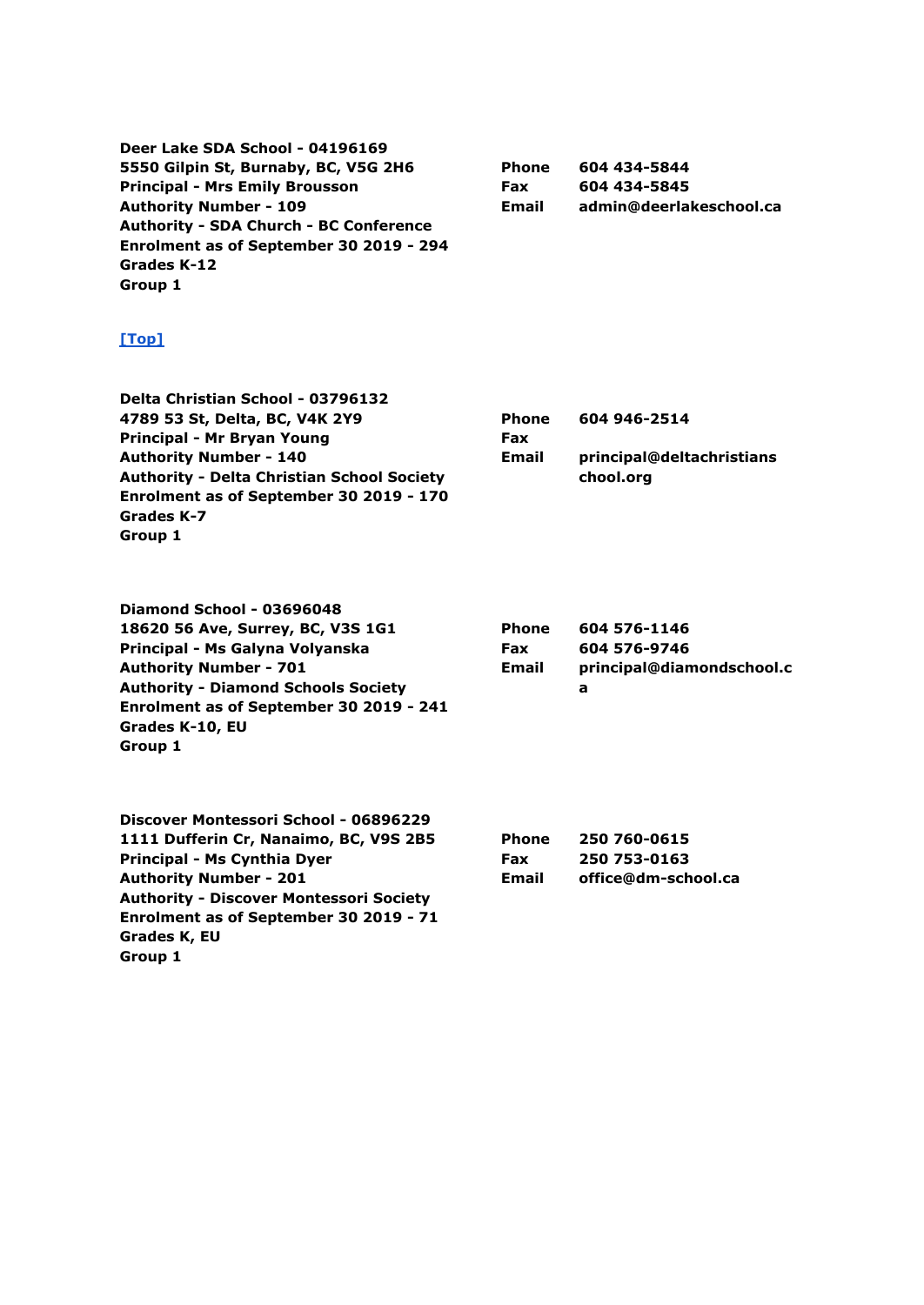| Discovery School - 06196265<br>4052 Wilkinson Rd, Victoria, BC, V8Z 5A5<br>Principal - Mrs Sherri Ko<br><b>Authority Number - 128</b><br><b>Authority - Discovery School Society</b><br>Enrolment as of September 30 2019 - 78<br>Grades 3-12<br>Group 1                                                     | <b>Phone</b><br><b>Fax</b><br>Email | 250 595-7765<br>250 595-7712<br>principal@discoveryschool<br>.ca         |
|--------------------------------------------------------------------------------------------------------------------------------------------------------------------------------------------------------------------------------------------------------------------------------------------------------------|-------------------------------------|--------------------------------------------------------------------------|
| Dogwood School - 03496607<br>33886 Pine St, Abbotsford, BC, V2S 2P3<br>Principal - Mr Mark Sullivan<br><b>Authority Number - 395</b><br><b>Authority - Dogwood Independent School</b><br><b>Society</b><br>Enrolment as of September 30 2019 - 46<br>Grades 3-12<br>Group 1                                  | <b>Phone</b><br>Fax<br>Email        | 604 851-5922<br>604 851-5933<br>mark.sullivan@na.oneschoo<br>Iglobal.com |
| Duncan Christian School - 07996086<br>495 Beech Ave, Duncan, BC, V9L 3J8<br>Principal - Mr Peter Terpstra<br><b>Authority Number - 129</b><br><b>Authority - Duncan Christian School</b><br><b>Association</b><br>Enrolment as of September 30 2019 - 369<br>Grades K-12<br>Group 1                          | <b>Phone</b><br>Fax<br>Email        | 250 746-3654<br>250 746-3615<br>pterpstra@duncanchristian<br>.com        |
| Eaton Arrowsmith School - 03996764<br>204-6190 Agronomy Rd, Vancouver, BC, V6T<br>1Z3<br><b>Principal - Mr Rafael Croisetiere</b><br><b>Authority Number - 548</b><br><b>Authority - Eaton Arrowsmith School</b><br><b>Vancouver Ltd</b><br>Enrolment as of September 30 2019 - 53<br>Grades 2-11<br>Group 3 | Phone<br>Fax<br><b>Email</b>        | 604 264-8327<br>604 222-8327<br>rcroisetiere@eatonarrowsm<br>ith.com     |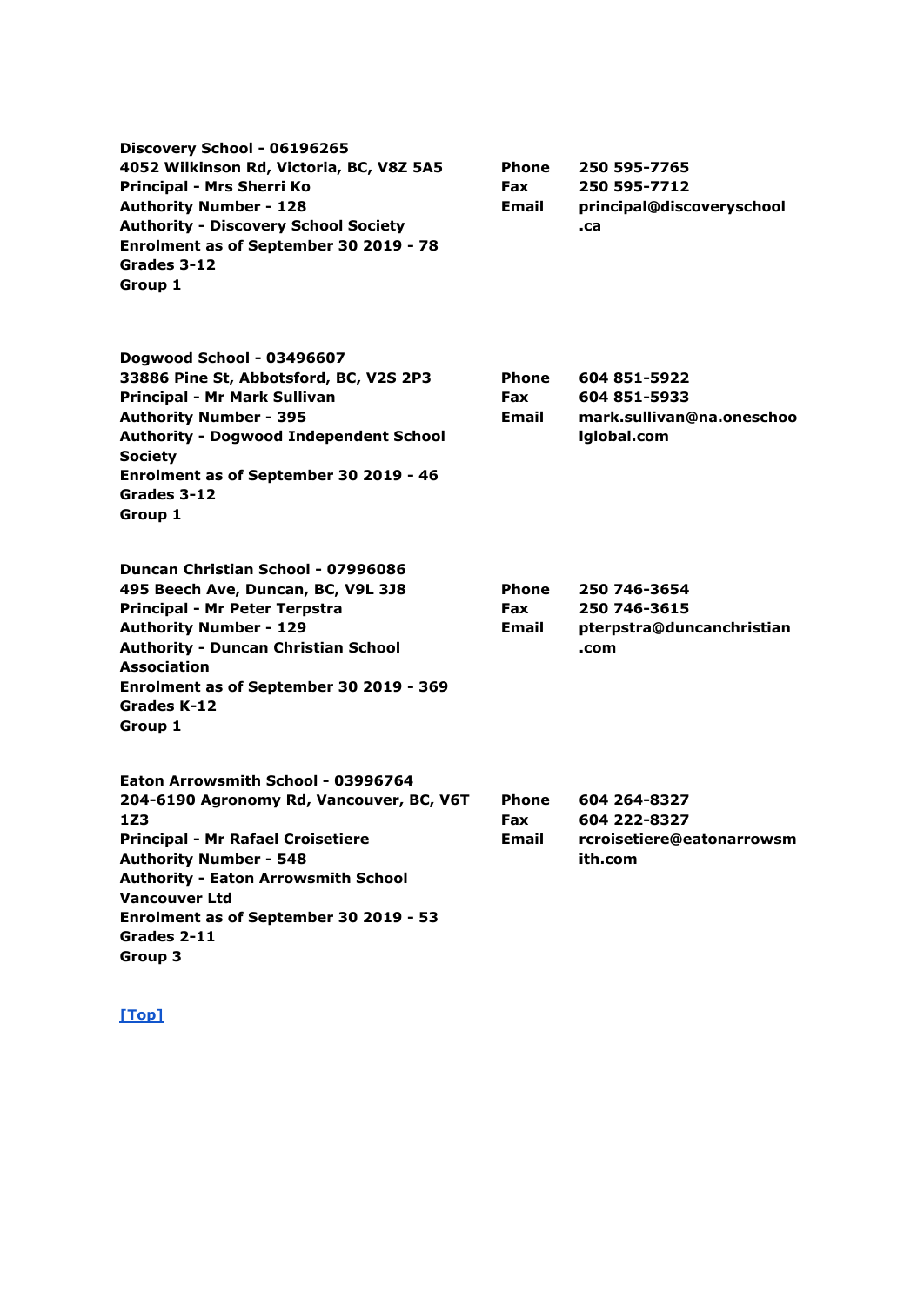| <b>Phone</b> | 604 538-1710             |
|--------------|--------------------------|
| <b>Fax</b>   | 604 538-1709             |
| <b>Email</b> | khanna@eatonarrowsmith.c |
|              | $\mathbf o$              |
|              | m                        |
|              |                          |
|              |                          |
|              |                          |
|              |                          |
|              |                          |

| <b>Ebenezer Canadian Reformed School -</b>      |              |                           |
|-------------------------------------------------|--------------|---------------------------|
| 05496064                                        | <b>Phone</b> | 250 847-3492              |
| PO Box 3700, Smithers, BC, V0J 2N0              | <b>Fax</b>   |                           |
| <b>Principal - Mr Derek Stoffels</b>            | Email        | office@ebenezerschool.com |
| <b>Authority Number - 187</b>                   |              |                           |
| <b>Authority - Cdn Reformed School Assoc of</b> |              |                           |
| <b>Smithers</b>                                 |              |                           |
| Enrolment as of September 30 2019 - 247         |              |                           |
| Grades K-12                                     |              |                           |
| Group 1                                         |              |                           |

| Evergreen Independent School - 07996446         |              |                           |
|-------------------------------------------------|--------------|---------------------------|
| PO Box 166, Cobble Hill, BC, VOR 1LO            | <b>Phone</b> | 250 743-2433              |
| Principal - Mr Alexander Gallacher              | <b>Fax</b>   | 250 743-2570              |
| <b>Authority Number - 213</b>                   | <b>Email</b> | evergreen@evergreenbc.net |
| <b>Authority - Evergreen Independent School</b> |              |                           |
| <b>Society</b>                                  |              |                           |
| Enrolment as of September 30 2019 - 64          |              |                           |
| Grades K-8                                      |              |                           |
| Group 1                                         |              |                           |
|                                                 |              |                           |

| Family Montessori School - 03996390                 |              |                           |
|-----------------------------------------------------|--------------|---------------------------|
| 4196 4th Ave W, Vancouver, BC, V6R 4J5              | <b>Phone</b> | 604 224-2643              |
| <b>Principal - Mrs Rocio Montenegro</b>             | <b>Fax</b>   | 604 224-2638              |
| <b>Authority Number - 477</b>                       | Email        | principal@familymontessor |
| <b>Authority - Family Montessori School Society</b> |              | i.com                     |
| Enrolment as of September 30 2019 - 12              |              |                           |
| <b>Grades K</b>                                     |              |                           |
| Group 2                                             |              |                           |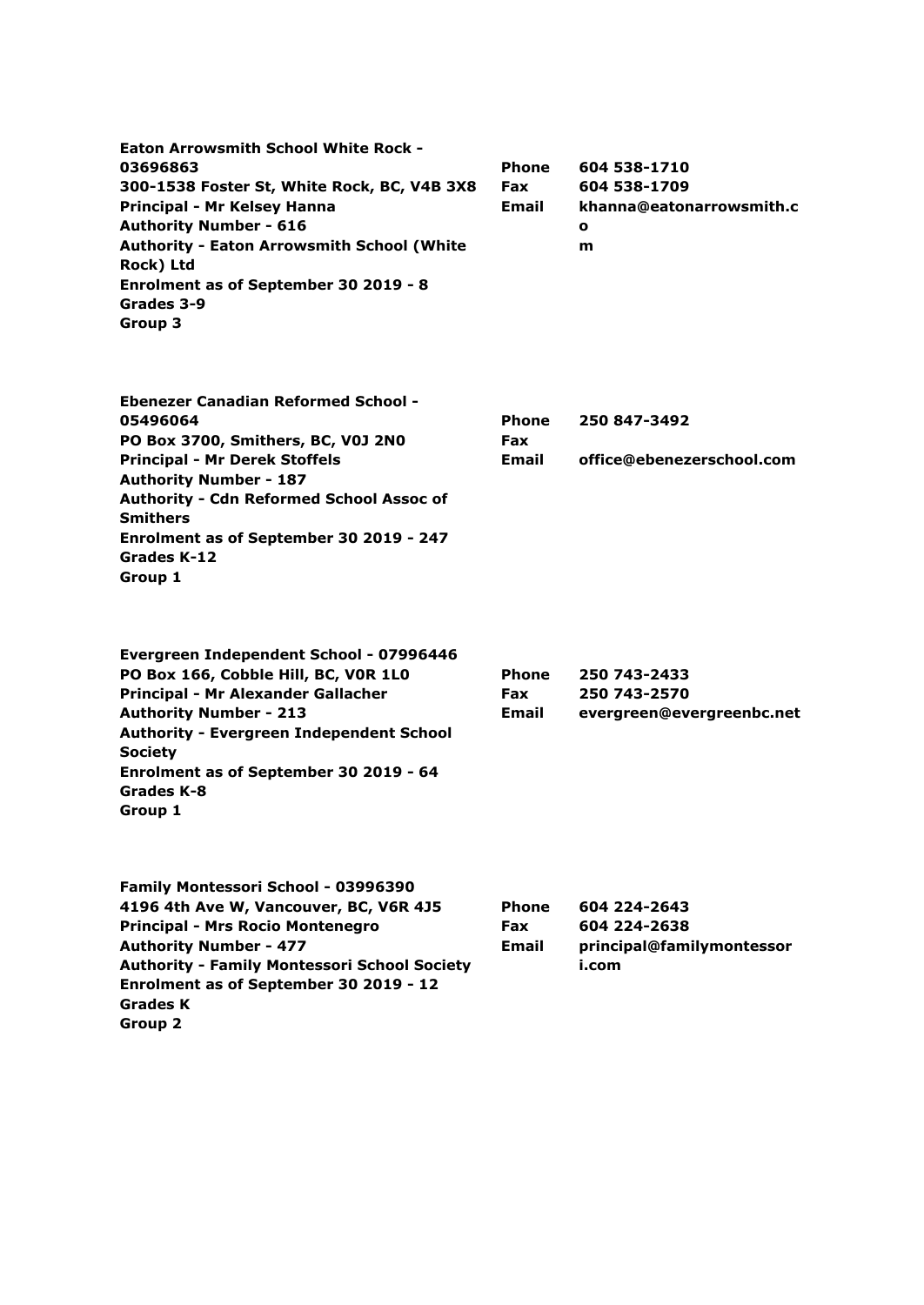| Fawkes Academy - 04196910<br>103-4181 Hastings St, Burnaby, BC, V5C 2J3<br>Principal - Ms Leslie Van Dusen<br><b>Authority Number - 598</b><br><b>Authority - Group ABA Children's Society</b><br>Enrolment as of September 30 2019 - 42<br>Grades K, EU, SU<br>Group 1                                         | Phone<br><b>Fax</b><br>Email | 604 261-8782<br>604 232-9515<br>fawkesacademy@abacentre.<br>c<br>a |
|-----------------------------------------------------------------------------------------------------------------------------------------------------------------------------------------------------------------------------------------------------------------------------------------------------------------|------------------------------|--------------------------------------------------------------------|
| Fawkes Academy DL - 03896843<br>1110-6900 Graybar Rd, Richmond, BC, V6W<br>0A5<br>Principal - Ms Leslie Van Dusen<br><b>Authority Number - 598</b><br><b>Authority - Group ABA Children's Society</b><br>Enrolment as of September 30 2019 - 54<br>Grades K-7, EU, SU<br>Group 1                                | Phone<br><b>Fax</b><br>Email | 604 261-8782<br>604 232-9515<br>leslie@abacentre.ca                |
| <b>First Baptist Academy of Kamloops -</b><br>07396939<br>454 Columbia St, Kamloops, BC, V2C 2T5<br>Principal - Mrs Kyla Bleyenberg<br><b>Authority Number - 686</b><br>Authority - The First Baptist Church,<br><b>Kamloops BC</b><br>Enrolment as of September 30 2019 - 25<br>Grades K-6<br>Group 3<br>[Top] | <b>Phone</b><br>Fax<br>Email | 250 828-6222<br>kyla@firstbaptistkamloops<br>.org                  |
| Fountainview Academy - 07496333<br>PO Box 500, Lillooet, BC, VOK 1VO<br>Principal - Mr Baird Corrigan<br><b>Authority Number - 296</b><br><b>Authority - Fountainview Academy</b><br><b>Association</b><br>Enrolment as of September 30 2019 - 81<br>Grades 10-12                                               | Phone<br><b>Fax</b><br>Email | 250 256-5400<br>250 256-5499<br>bcorrigan@fountainview.ca          |

**Group 4**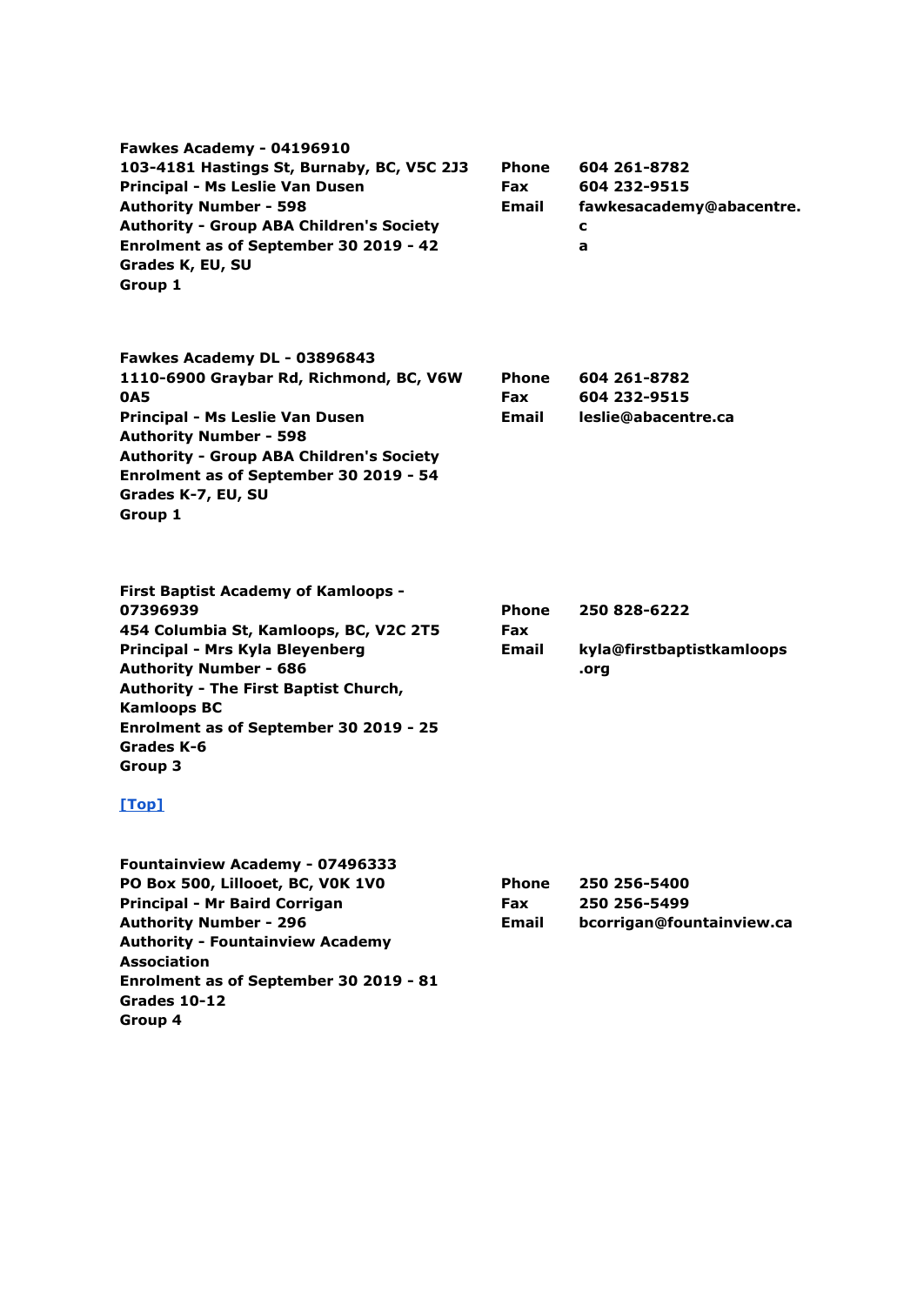| Franklin School - 03996958<br>530 Hornby St - 2nd Floor, Vancouver, BC,<br><b>V6C 2E7</b><br>Principal - Mr Stephen Fuerderer<br><b>Authority Number - 699</b><br><b>Authority - Franklin School Inc.</b><br>Enrolment as of September 30 2019 - 10<br><b>Grades 10-12, SU</b><br>Group 4 | <b>Phone</b><br>Fax<br>Email               | 604 876-8812<br>stephen.fuerderer@frankli<br>nschool.ca            |
|-------------------------------------------------------------------------------------------------------------------------------------------------------------------------------------------------------------------------------------------------------------------------------------------|--------------------------------------------|--------------------------------------------------------------------|
| Fraser Academy - 03996332<br>2294 10th Ave W, Vancouver, BC, V6K 2H8<br>Principal - Mrs Maureen Steltman<br><b>Authority Number - 199</b><br><b>Authority - Fraser Academy Association</b><br>Enrolment as of September 30 2019 - 256<br>Grades 2-12<br>Group 1                           | <b>Phone</b><br><b>Fax</b><br><b>Email</b> | 604 736-5575<br>604 736-5578<br>msteltman@fraseracademy.<br>c<br>a |
| Fraser River Christian School - 02896902<br>8250 Hwy 97 S, Quesnel, BC, V2J 6M4<br><b>Principal - Mr Sterling Reimer</b><br><b>Authority Number - 656</b><br><b>Authority - Cariboo Country Congregation</b><br>Enrolment as of September 30 2019 - 24<br>Grades 1-9<br>Group 3           | <b>Phone</b><br><b>Fax</b><br><b>Email</b> | 250 747-3343<br>frcs.principal@outlook.co<br>m                     |
| Fraser Valley Adventist Academy - 03596061<br>26026 48th Ave, Aldergrove, BC, V4W 1J2<br><b>Principal - Mrs Linda King</b><br><b>Authority Number - 109</b><br><b>Authority - SDA Church - BC Conference</b><br>Enrolment as of September 30 2019 - 238<br>Grades K-12<br>Group 1         | <b>Phone</b><br><b>Fax</b><br>Email        | 604 607-3822<br>604 856-1002<br>fvaa@fvaa.net                      |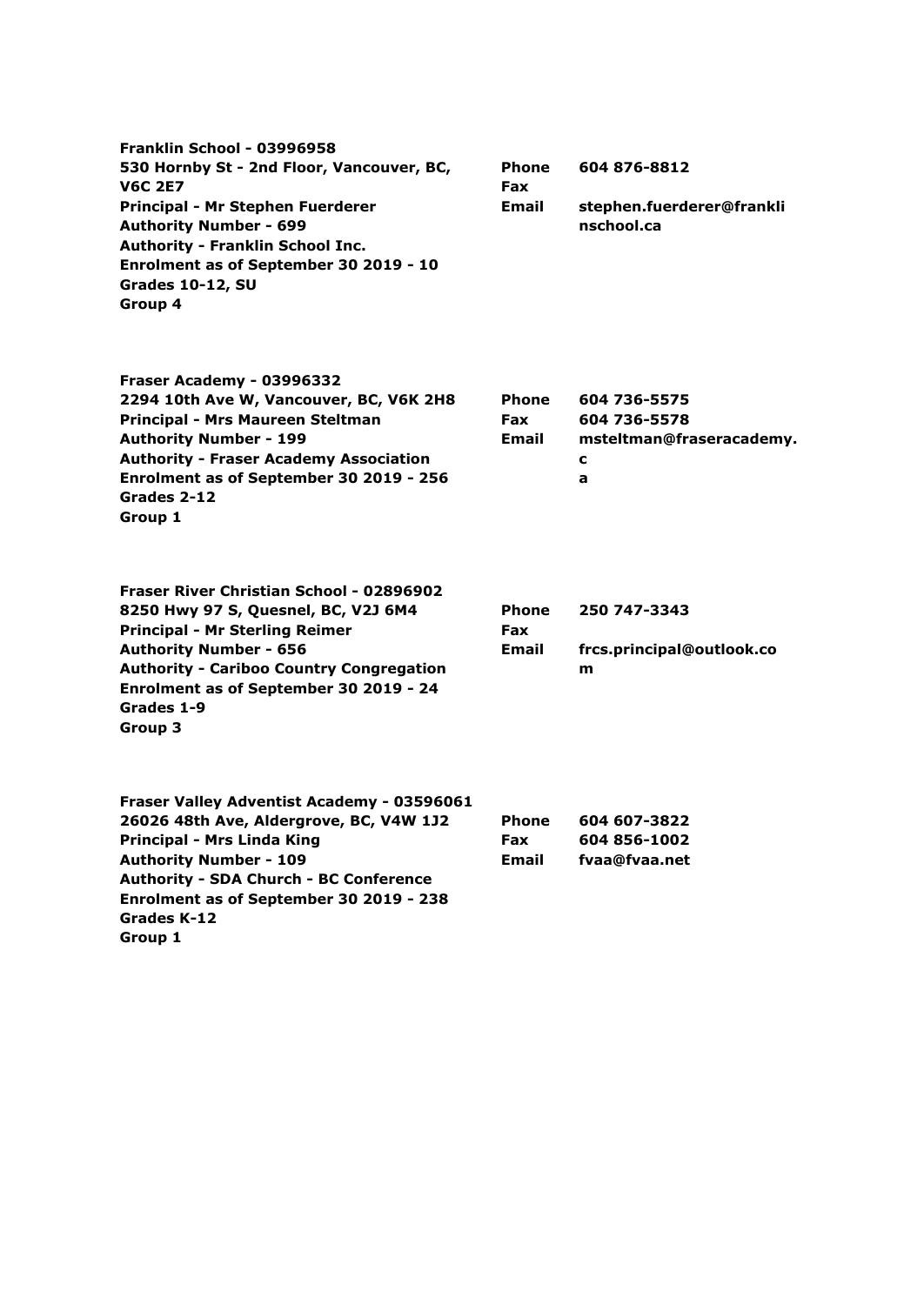**Fraser Valley School - 03596796 19533 64 Avenue, Surrey, BC, V3S 4J3 Principal - Mrs Laurel Middelaer Authority Number - 568 Authority - Fraser Valley Elementary School Society Enrolment as of September 30 2019 - 164 Grades K-7 Group 1 Phone Fax Email 604 427-2282 604 427-4073 info@fves.bc.ca**

| Freedom Thinkers Education - 06096911             |            |                  |
|---------------------------------------------------|------------|------------------|
| 5730 Baldonnel Rd, Baldonnel, BC, VOC 1C6         | Phone      | 250 789-3369     |
| Principal - Mrs Sandra Cushway                    | <b>Fax</b> |                  |
| <b>Authority Number - 661</b>                     | Email      | scushway@pris.ca |
| <b>Authority - Freedom Thinkers Education PBL</b> |            |                  |
| <b>Society</b>                                    |            |                  |
| Enrolment as of September 30 2019 - 63            |            |                  |
| Grades 4-9                                        |            |                  |
| Group 1                                           |            |                  |

#### **[\[Top\]](http://www.bced.gov.bc.ca/apps/imcl/imclWeb/IndSchool.do?school_category=Independent%20School#top)**

| G.A.D. Elementary School - 03696814        |              |                         |
|--------------------------------------------|--------------|-------------------------|
| 13479 77 Ave, Surrey, BC, V3W 6Y1          | <b>Phone</b> | 604 595-0888            |
| Principal - Mr Manjit Aulakh               | <b>Fax</b>   | 604 595-0889            |
| <b>Authority Number - 576</b>              | Email        | principal@gadschool.com |
| <b>Authority - PALS Society of Canada</b>  |              |                         |
| Enrolment as of September 30 2019 - 617    |              |                         |
| Grades K-9                                 |              |                         |
| Group 1                                    |              |                         |
| <b>Genuine Learning Academy - 03596955</b> |              |                         |
| 24687 56 Ave, Langley, BC, V2Z 1B9         | <b>Phone</b> | 604 857-2870            |

**Principal - Ms Laurie Bell Authority Number - 696 Authority - Genuine Learning Academy Foundation Enrolment as of September 30 2019 - 10 Grades 6-9 Group 4 Fax Email Gla.principal.lbell@gmail .com**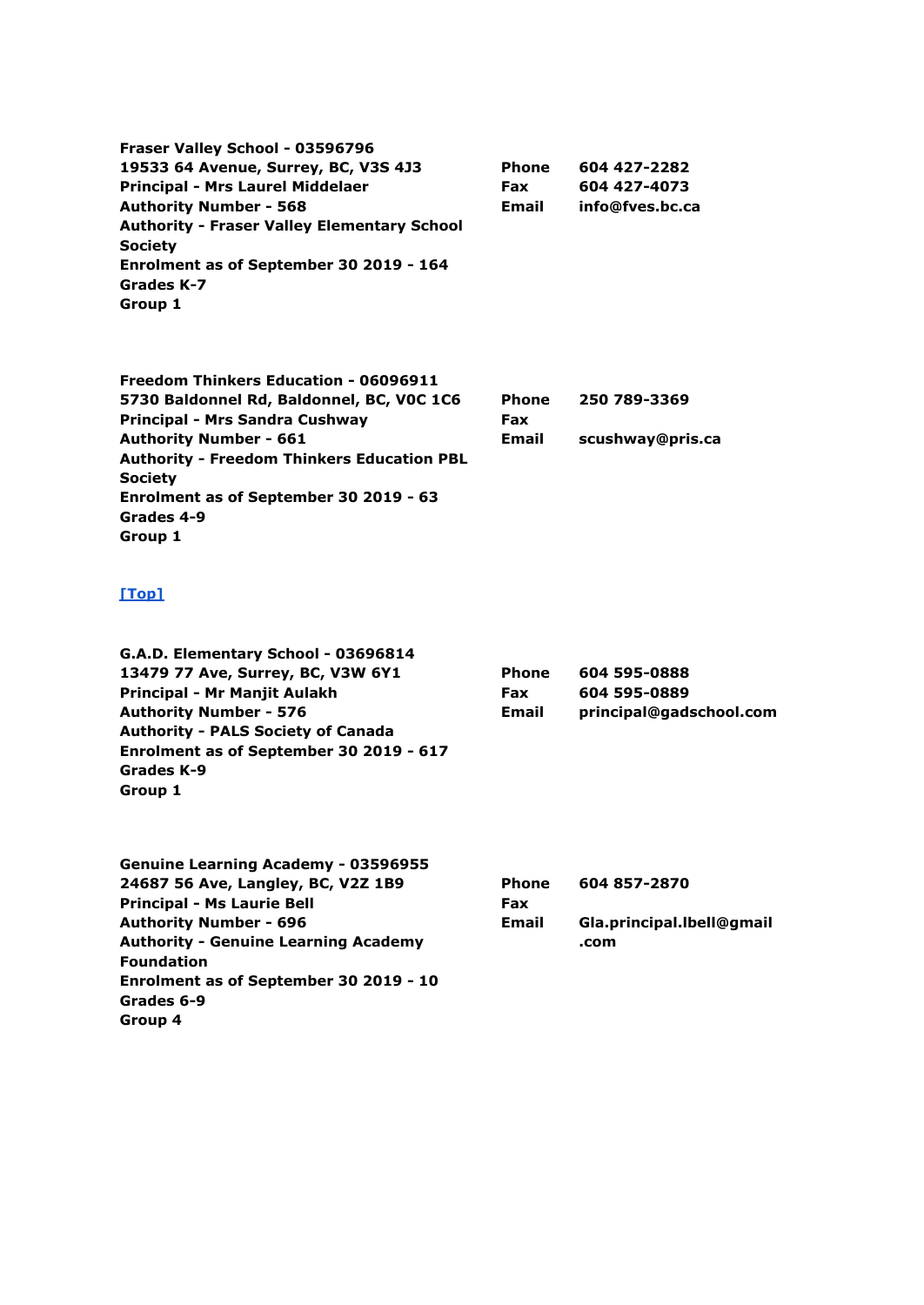**Gitsegukla Elementary School - 08297020 305 Park Dr, Gitsegukla, BC, V0J 2J3 Principal - Mrs Louise Ormerod Authority Number - 471 Authority - Gitsegukla Community Education Develop. Enrolment as of September 30 2019 - 39 Grades K-5 Group 2 Phone Fax Email 250 849-5739 250 849-5276 lormerod@geschool.ca Glarea Elevated Learning - 03696969 15000 54A Ave, Surrey, BC, V3S 5X7 Principal - Mrs Traci Baillie Authority Number - 712 Authority - Glarea School Ltd Group 3 Phone Fax Email 604 372-3725 Rita@glareaschool.com Glenlyon Norfolk School - 06196021 801 Bank St, Victoria, BC, V8S 4A8 Principal - Dr Chad Holtum Authority Number - 197 Authority - Glenlyon Norfolk School Society Enrolment as of September 30 2019 - 674 Grades K-12 Group 2 Phone Fax Email 250 370-6845 250 370-6811 choltum@mygns.ca Gobind Sarvar School - 03696912 8820 168 St, Surrey, BC, V4N 6G7 Principal - Mr Jasbir Bhatia Authority Number - 662 Authority - Gobind Marg Charitable Trust Society Enrolment as of September 30 2019 - 257 Grades K-10 Group 1 Phone Fax Email 604 897-3838 604 497-1122 bhatia.jasbir@gobindsarva r.ca Greater Heights Learning Academy - 04396727 550 Thompson Ave, Coquitlam, BC, V3J 3Z8 Principal - Ms Kathleen Jeffrey Authority Number - 518 Authority - MLE Training and Research Society Enrolment as of September 30 2019 - 70 Grades K-12 Group 1 Phone Fax Email 604 937-3641 604 931-5155 info@ghla.ca**

```
[Top]
```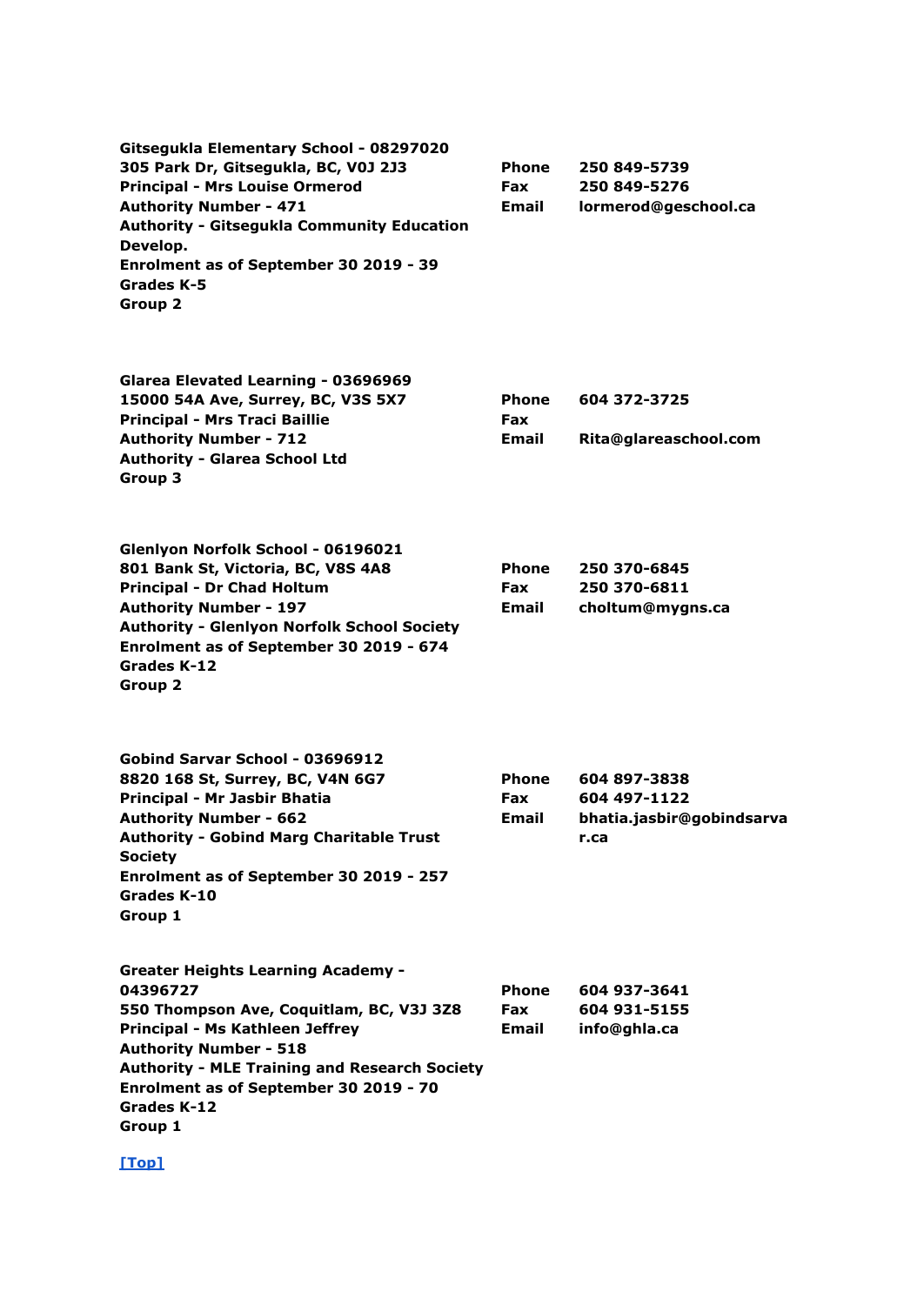| Gwa'sala-'Nakwaxda'xw School - 08597142   |
|-------------------------------------------|
| PO Box 1799, Port Hardy, BC, VON 2PO      |
| <b>Principal - Mr Reed Allen</b>          |
| <b>Authority Number - 358</b>             |
| <b>Authority - Chief &amp; Council of</b> |
| Gwa'sala-'Nakwaxda'xw                     |
| Enrolment as of September 30 2019 - 112   |
| Grades K-7                                |
| Group 2                                   |

| <b>Phone</b> | 250 949-7743        |
|--------------|---------------------|
| Fax          | 250 949-7422        |
| Email        | rallen@gwanak.bc.ca |

| Haahuupayak School - 07097093            |
|------------------------------------------|
| 6000 Santu Dr, Port Alberni, BC, V9Y 8X9 |
| <b>Principal - Mr Gio Mussato</b>        |
| <b>Authority Number - 136</b>            |
| <b>Authority - Haahuupayak Society</b>   |
| Enrolment as of September 30 2019 - 140  |
| Grades K-7                               |
| Group 2                                  |

| Phone      | 250 724-5542             |
|------------|--------------------------|
| <b>Fax</b> | 250 724-7335             |
| Email      | principal@haahuupayak.co |
|            | m                        |

| <b>Heritage Christian Online School (DL) -</b>      |              |                           |
|-----------------------------------------------------|--------------|---------------------------|
| 02396738                                            | <b>Phone</b> | 250 862-2376              |
| 905 Badke Rd, Kelowna, BC, V1X 5Z5                  | Fax          | 250 762-9277              |
| Principal - Mrs Sara Kraushar                       | Email        | skraushar@onlineschool.ca |
| <b>Authority Number - 238</b>                       |              |                           |
| <b>Authority - Kelowna Christian Centre Society</b> |              |                           |
| Enrolment as of September 30 2019 - 3979            |              |                           |
| Grades K-12, SU                                     |              |                           |
| Group 1                                             |              |                           |
|                                                     |              |                           |

| Heritage Christian School - 02396479                |              |                           |
|-----------------------------------------------------|--------------|---------------------------|
| 907 Badke Rd, Kelowna, BC, V1X 5Z5                  | <b>Phone</b> | 250 862-2377              |
| <b>Principal - Mr Paul Kelly</b>                    | <b>Fax</b>   | 250 862-4943              |
| <b>Authority Number - 238</b>                       | Email        | pkelly@heritagechristian. |
| <b>Authority - Kelowna Christian Centre Society</b> |              | ca                        |
| Enrolment as of September 30 2019 - 308             |              |                           |
| Grades K-12                                         |              |                           |
| Group 1                                             |              |                           |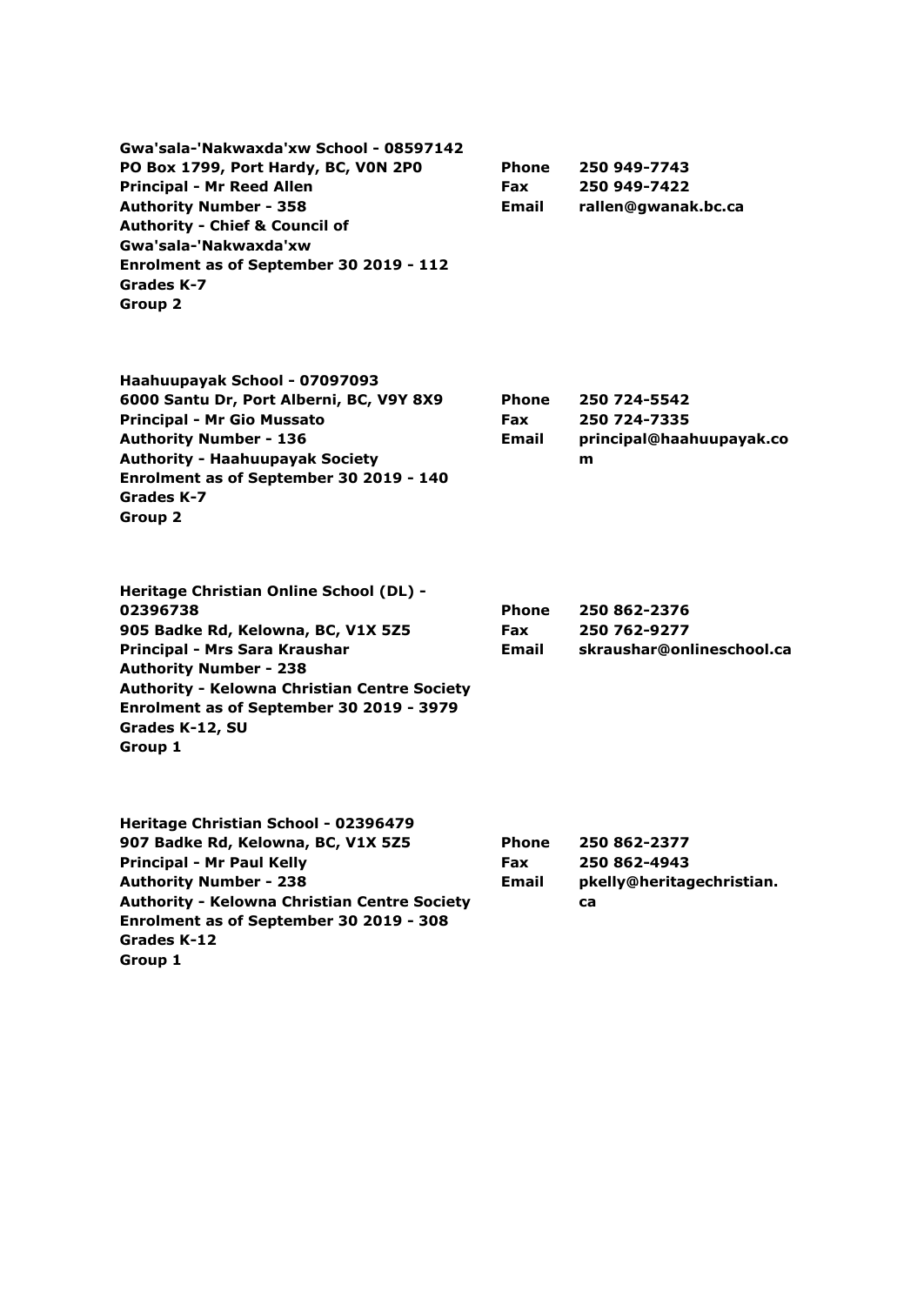| Highroad Academy - 03396251<br>46641 Chilliwack Central Rd, Chilliwack, BC,<br><b>V2P 1K3</b><br><b>Principal - Mr Stuart Morris</b><br><b>Authority Number - 206</b><br><b>Authority - City Life Church</b><br>Enrolment as of September 30 2019 - 437<br>Grades K-12<br>Group 1       | <b>Phone</b><br><b>Fax</b><br>Email        | 604 792-4680<br>604 792-2465<br>smorris@highroadacademy.<br>c<br>om |
|-----------------------------------------------------------------------------------------------------------------------------------------------------------------------------------------------------------------------------------------------------------------------------------------|--------------------------------------------|---------------------------------------------------------------------|
| Holy Cross Elementary School - 04196072<br>1450 Delta Ave, Burnaby, BC, V5B 3G2<br>Principal - Mr Dino Alberti<br><b>Authority Number - 117</b><br><b>Authority - CIS of Vancouver Archdiocese</b><br>Enrolment as of September 30 2019 - 250<br>Grades K-7<br>Group 1                  | <b>Phone</b><br><b>Fax</b><br><b>Email</b> | 604 299-3530<br>604 299-3534<br>dinohc@telus.net                    |
| Holy Cross Regional High School - 03696166<br>16193 88 Ave, Surrey, BC, V4N 1G3<br><b>Principal - Mr Chris Blesch</b><br><b>Authority Number - 117</b><br><b>Authority - CIS of Vancouver Archdiocese</b><br>Enrolment as of September 30 2019 - 814<br>Grades 8-12<br>Group 1<br>[Top] | <b>Phone</b><br><b>Fax</b><br>Email        | 604 581-3023<br>604 583-4795<br>cblesch@holycross.bc.ca             |
| Holy Cross School - 06796080<br>1298 Main St, Penticton, BC, V2A 5G2<br><b>Principal - Mr Shawn Campbell</b>                                                                                                                                                                            | <b>Phone</b><br><b>Fax</b>                 | 250 492-4480<br>250 490-4602                                        |

**Authority Number - 115 Authority - Catholic Indep Schools of Nelson Diocese Enrolment as of September 30 2019 - 210 Grades K-8 Group 1**

| <b>Phone</b> | 250 492-4480          |
|--------------|-----------------------|
| <b>Fax</b>   | 250 490-4602          |
| Email        | HCPPrincipal@cisnd.ca |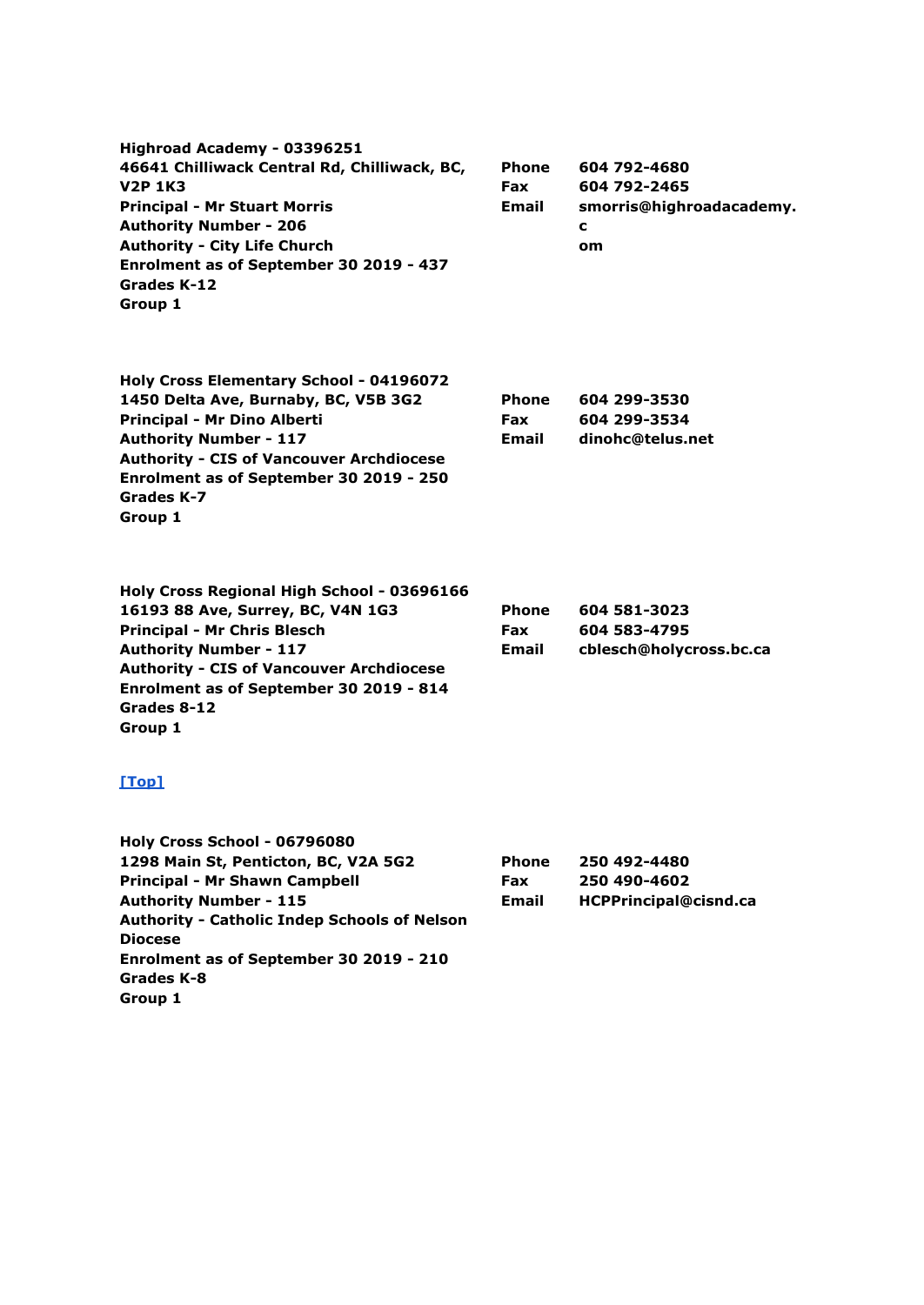| Holy Trinity School - 04496120<br>128 27th St W, North Vancouver, BC, V7N 2H1<br><b>Principal - Mr Kevin Smith</b><br><b>Authority Number - 117</b><br><b>Authority - CIS of Vancouver Archdiocese</b><br>Enrolment as of September 30 2019 - 224<br>Grades K-7<br>Group 1                                      | <b>Phone</b><br><b>Fax</b><br>Email | 604 987-4454<br>kevin.smith@holytrinitysc<br>hool.ca |
|-----------------------------------------------------------------------------------------------------------------------------------------------------------------------------------------------------------------------------------------------------------------------------------------------------------------|-------------------------------------|------------------------------------------------------|
| Honour Secondary School - 03696900<br>10453 whalley blvd, Surrey, BC, V3T 5B1<br>Principal - Mrs Zlatina Radomirova<br><b>Authority Number - 650</b><br><b>Authority - Pacific Community Resources</b><br><b>Society</b><br>Enrolment as of September 30 2019 - 17<br>Grades 9-12<br>Group 1                    | Phone<br><b>Fax</b><br>Email        | 604 587-8100<br>604 951-4882<br>zradomirova@pcrs.ca  |
| Hope Lutheran Christian - Pitt Meadows -<br>04296940<br>18477 Old Dewdney Trunk Rd, Pitt Meadows,<br><b>BC, V3Y 2R9</b><br>Principal - Mr John Lok<br><b>Authority Number - 424</b><br>Authority - Hope Lutheran Church of Port<br>Coquitlam<br>Enrolment as of September 30 2019 - 60<br>Grades 6-8<br>Group 2 | <b>Phone</b><br>Fax<br>Email        | 604 457-4673<br>jlok@hopelcs.ca                      |
| Hope Lutheran Christian School - 04396635<br>3151 York St, Port Coquitlam, BC, V3B 4A7<br>Principal - Mr John Lok<br><b>Authority Number - 424</b><br>Authority - Hope Lutheran Church of Port<br>Coquitlam<br>Enrolment as of September 30 2019 - 243<br>Grades K-5<br>Group 1                                 | Phone<br><b>Fax</b><br>Email        | 604 942-5322<br>604 942-5311<br>jlok@hopelcs.ca      |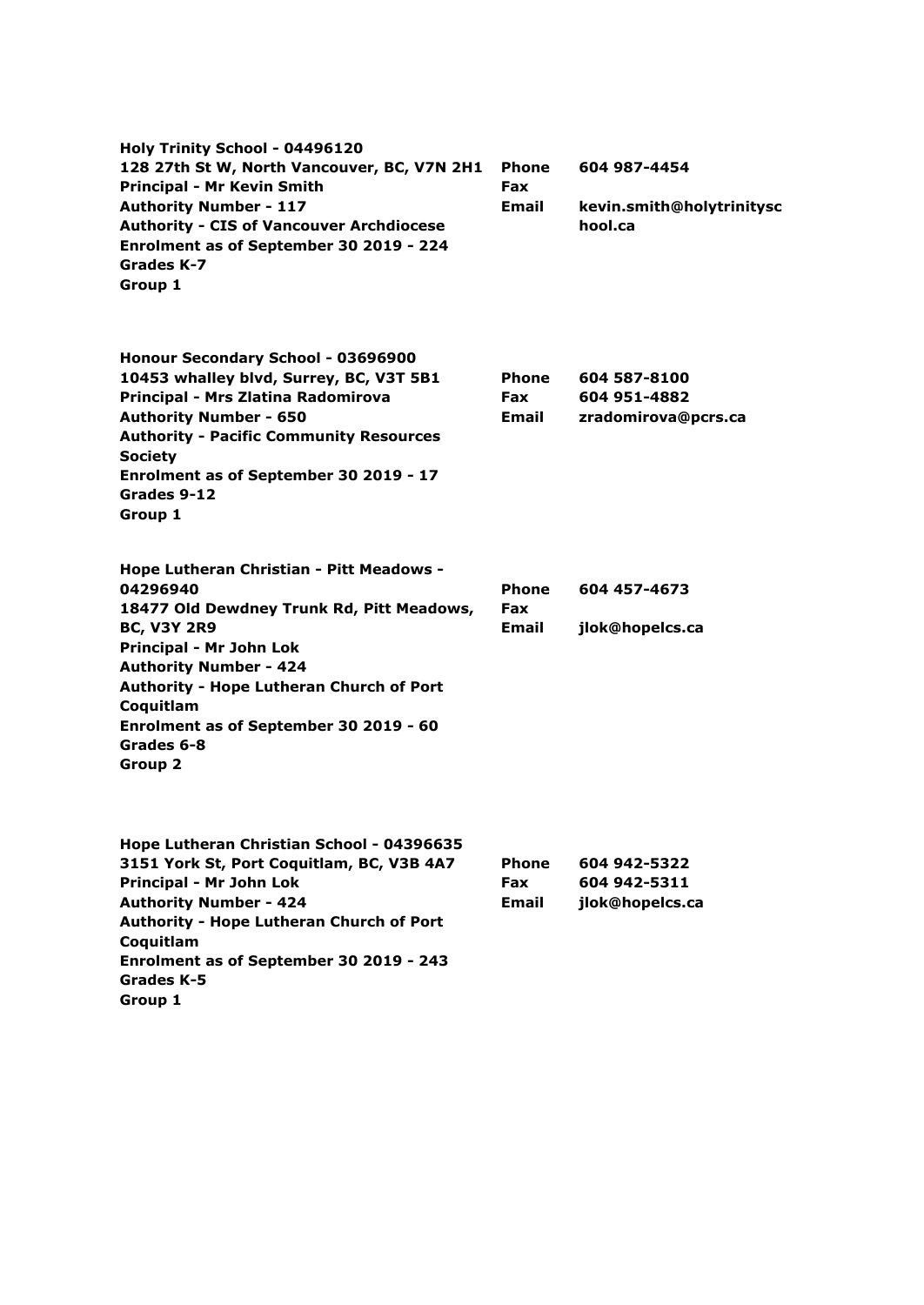**Houston Christian School - 05496091 PO Box 237, Houston, BC, V0J 1Z0 Principal - Mr Marshall Duzan Authority Number - 122 Authority - Christian School Society of Houston Enrolment as of September 30 2019 - 162 Grades K-12 Group 1 Phone Fax Email 250 845-7736 kim.vanb@houstonchristian school.ca**

**Immaculata Regional High School - 02396013 1493 K.L.O. Rd, Kelowna, BC, V1W 3N8 Principal - Mr Robert Plaxton Authority Number - 115 Authority - Catholic Indep Schools of Nelson Diocese Enrolment as of September 30 2019 - 242 Grades 8-12 Group 1 Phone Fax Email 250 762-2730 irhs.principal@cisnd.ca**

### **[\[Top\]](http://www.bced.gov.bc.ca/apps/imcl/imclWeb/IndSchool.do?school_category=Independent%20School#top)**

**Group 1**

| <b>Immaculate Conception - 05796310</b>             |       |                    |
|-----------------------------------------------------|-------|--------------------|
| 3285 Cathedral Ave, Prince George, BC, V2N          | Phone | 250 964-4362       |
| 5R <sub>2</sub>                                     | Fax   | 250 964-9465       |
| Principal - Mrs Kathleen Barth                      | Email | kbarth@cispg.ca    |
| <b>Authority Number - 116</b>                       |       |                    |
| <b>Authority - Catholic Indep School Diocese of</b> |       |                    |
| P.G.                                                |       |                    |
| Enrolment as of September 30 2019 - 191             |       |                    |
| Grades K-7                                          |       |                    |
| Group 1                                             |       |                    |
| <b>Immaculate Conception School - 03796130</b>      |       |                    |
| 8840 119 St, Delta, BC, V4C 6M4                     | Phone | 604 596-6116       |
| <b>Principal - Mr Maurice Jacob</b>                 | Fax   | 604 596-4338       |
| <b>Authority Number - 117</b>                       | Email | mjacob@cisva.bc.ca |
| <b>Authority - CIS of Vancouver Archdiocese</b>     |       |                    |
| Enrolment as of September 30 2019 - 453             |       |                    |
| Grades K-7                                          |       |                    |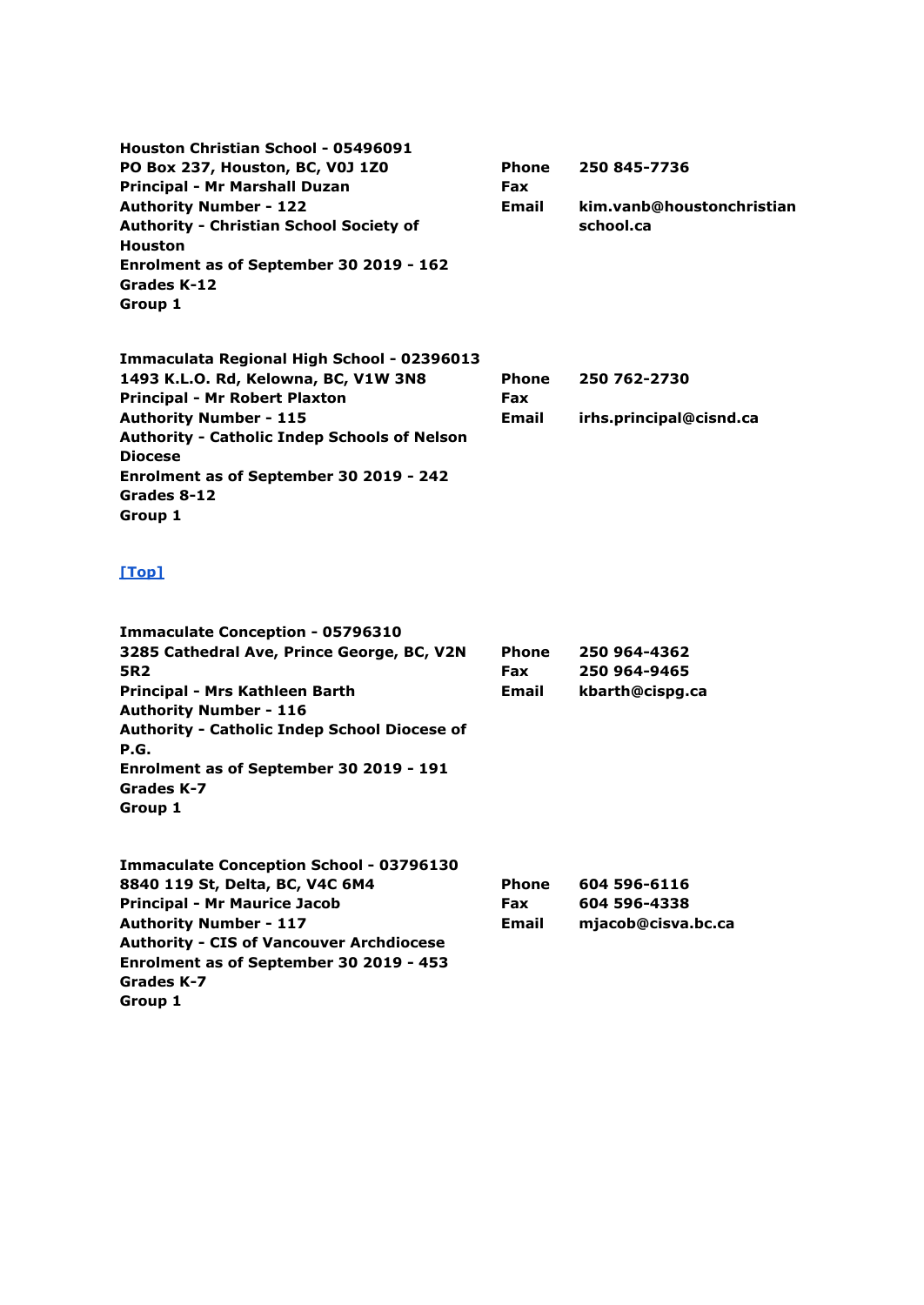**Immaculate Conception School - 03996129 3745 West 28th Ave, Vancouver, BC, V6S 1S5 Principal - Ms Colette Foran Authority Number - 117 Authority - CIS of Vancouver Archdiocese Enrolment as of September 30 2019 - 198 Grades K-7 Group 1 Phone Fax Email 604 224-5012 604 224-3721 cforan@cisva.bc.ca Iqra School - 03696667 14590 116A Ave, Surrey, BC, V3R 2V1 Principal - Mrs Randa El-Khatib Authority Number - 461 Authority - Iqra Education Society Enrolment as of September 30 2019 - 474 Grades K-7, EU Group 1 Phone Fax Email 604 583-7530 604 583-7510 principal@iqraschool.com Island Pacific School - 04596639 671 Carter Road Box 128, Bowen Island, BC, V0N 1G0 Principal - Mr Scott Herrington Authority Number - 419 Authority - Island Pacific School Society Enrolment as of September 30 2019 - 62 Grades 6-9 Group 2 Phone Fax Email 604 947-9311 604 947-9366 scott.herrington@go.islan dpacific.org James Cameron School - 04296369 PO Box 157 STN Del Ctr, Maple Ridge, BC, V2X 7G1 Principal - Mr Bob Parsons Authority Number - 185 Authority - Fraser Valley Society Enrolment as of September 30 2019 - 38 Grades 3-7 Group 1 Phone Fax Email 604 465-8444 604 465-4561 jcsofficeadmin@jcs.bc.ca**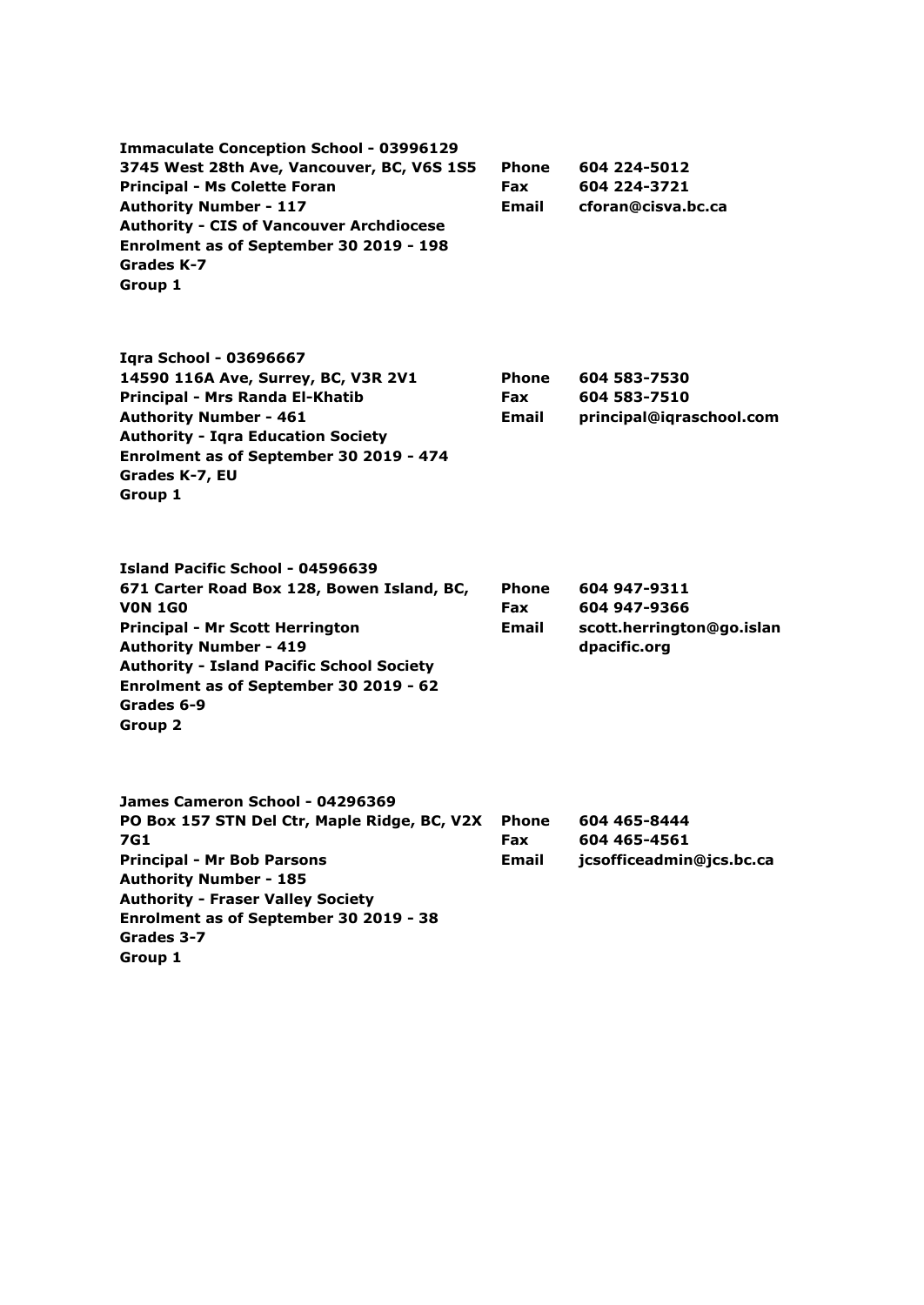| <b>Phone</b> | 604 823-6814   |
|--------------|----------------|
| <b>Fax</b>   | 604 823-6791   |
| <b>Email</b> | office@jcss.ca |
|              |                |
|              |                |
|              |                |
|              |                |
|              |                |

| <b>Phone</b> | 604 522-1410              |
|--------------|---------------------------|
| <b>Fax</b>   | 604 522-4606              |
| <b>Email</b> | ptigchelaar@johnknoxbc.or |
|              | g                         |
|              |                           |
|              |                           |
|              |                           |
|              |                           |
|              |                           |

| John Knox Christian - Secondary Campus -      |              |                           |
|-----------------------------------------------|--------------|---------------------------|
| 04096766                                      | <b>Phone</b> | 604 523-1580              |
| 260 12th Street, New Westminster, BC, V3M     | <b>Fax</b>   | 604 523-9646              |
| 4H <sub>2</sub>                               | <b>Email</b> | ptigchelaar@johnknoxbc.or |
| Principal - Mr Paul Tigchelaar                |              | g                         |
| <b>Authority Number - 121</b>                 |              |                           |
| <b>Authority - John Knox Christian School</b> |              |                           |
| Association                                   |              |                           |
| Enrolment as of September 30 2019 - 243       |              |                           |
| Grades 7-12                                   |              |                           |
| Group 1                                       |              |                           |

| John Paul II Catholic School - 07096763              |              |                     |
|------------------------------------------------------|--------------|---------------------|
| 4006 8th Ave, Port Alberni, BC, V9Y 4S4              | <b>Phone</b> | 250 723-0637        |
| Principal - Mrs Rachelle Warman                      | <b>Fax</b>   | 250 720-0379        |
| <b>Authority Number - 118</b>                        | <b>Email</b> | rwarman@cisdv.bc.ca |
| <b>Authority - Catholic Indep Schools of Diocese</b> |              |                     |
| of Vic                                               |              |                     |
| Enrolment as of September 30 2019 - 106              |              |                     |
| Grades K-7                                           |              |                     |
| Group 1                                              |              |                     |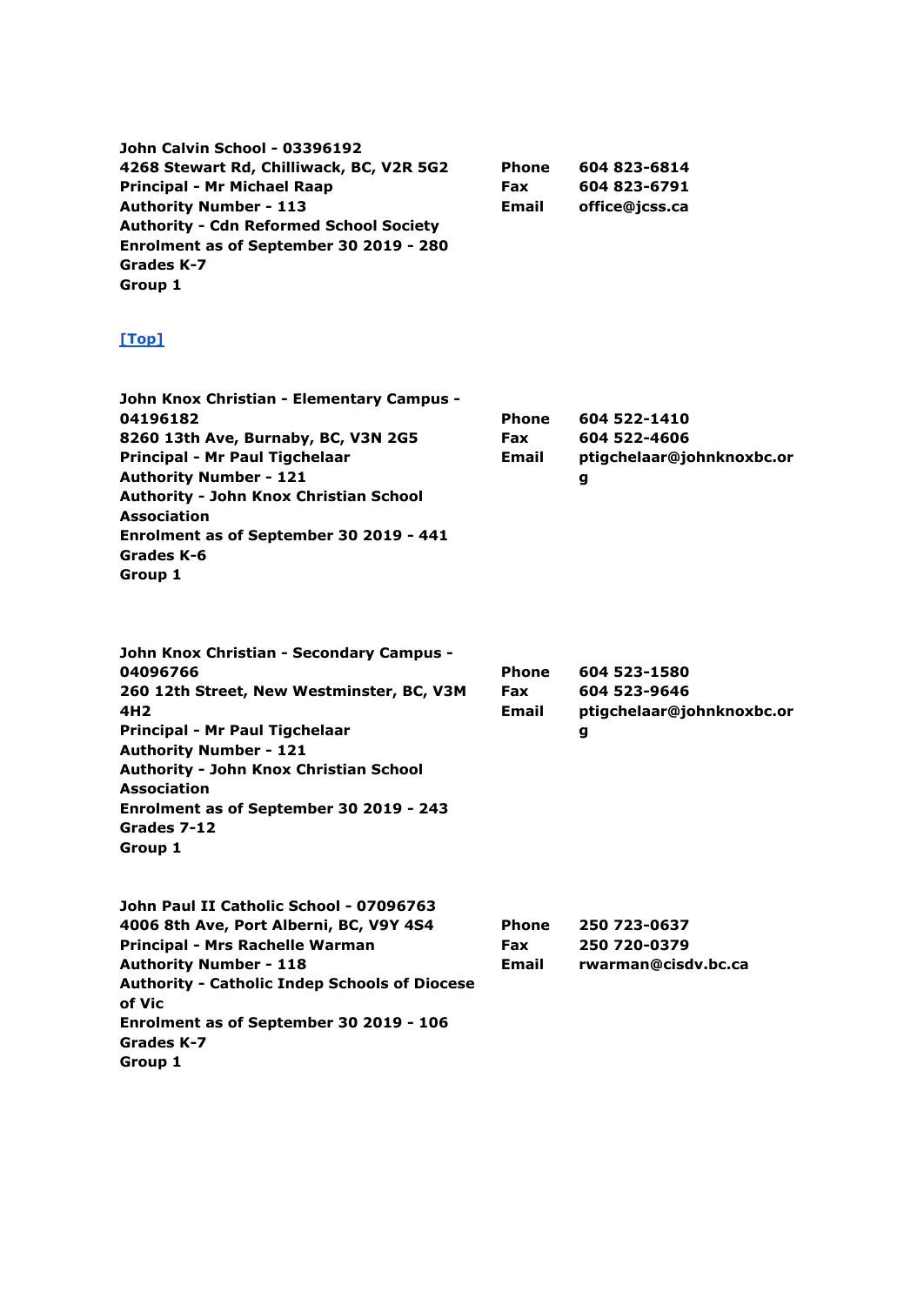| Johnathan Academy - 03996964<br>3513 18th Ave W, Vancouver, BC, V6S 1A9<br>Principal - Mr Angelo Morelli<br><b>Authority Number - 708</b><br><b>Authority - Johnathan Academy Incorporated</b><br>Group 3                                                                                              | <b>Phone</b><br>Fax<br>Email               | 778 893-8566<br>zhu3588@hotmail.com                       |
|--------------------------------------------------------------------------------------------------------------------------------------------------------------------------------------------------------------------------------------------------------------------------------------------------------|--------------------------------------------|-----------------------------------------------------------|
| KLEOS Open Learning (DL) - 02396719<br>205-251 Lawrence Ave, Kelowna, BC, V1Y 6L2<br>Principal - Mrs Laura Mcewan<br><b>Authority Number - 577</b><br><b>Authority - Independent Magnet Schools</b><br><b>Society</b><br>Enrolment as of September 30 2019 - 290<br>Grades K-12<br>Group 1             | <b>Phone</b><br>Fax<br>Email               | 877 866-1667<br>778 478-7564<br>principal@kleos.ca        |
| Kamloops Christian School - 07396280<br>750 Cottonwood Ave, Kamloops, BC, V2B 3X2<br><b>Principal - Mr Sandro Cuzzetto</b><br><b>Authority Number - 110</b><br><b>Authority - Kamloops Christian School</b><br><b>Association</b><br>Enrolment as of September 30 2019 - 295<br>Grades K-12<br>Group 1 | <b>Phone</b><br><b>Fax</b><br><b>Email</b> | 250 376-6900<br>250 376-6904<br>sandroc@kamcs.org         |
| Kelowna Christian School - 02396281<br>2870 Benvoulin Rd, Kelowna, BC, V1W 2E3<br><b>Principal - Mr Mike Campbell</b><br><b>Authority Number - 139</b>                                                                                                                                                 | <b>Phone</b><br><b>Fax</b><br><b>Email</b> | 250 861-3238<br>250 861-4844<br>mike.campbell@kcschool.ca |

**Grades K-12 Group 1**

**Authority - Kelowna Christian School Enrolment as of September 30 2019 - 760**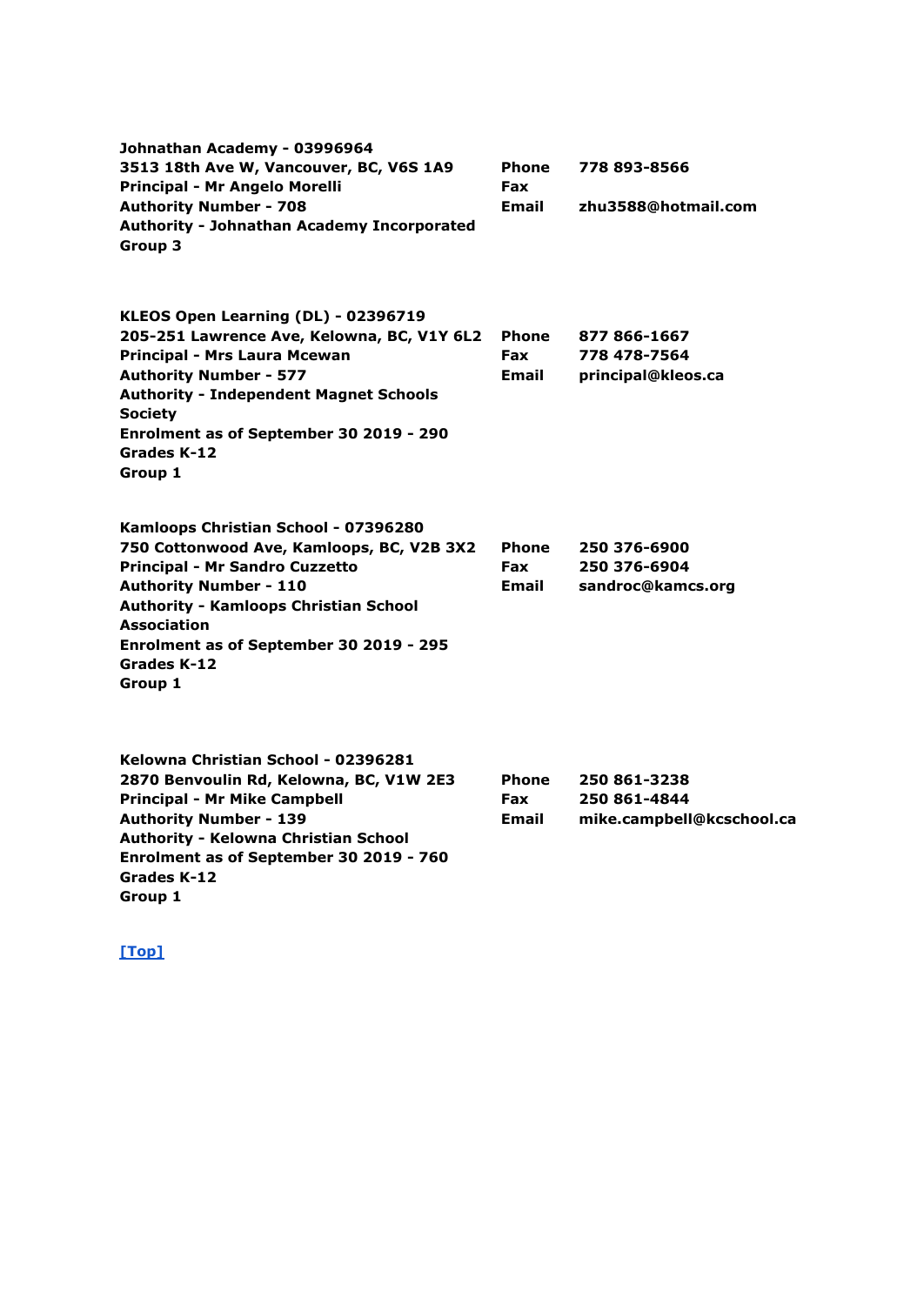| Kenneth Gordon - 04496204<br>420 Seymour River Pl, North Vancouver, BC,<br><b>V7H 1S8</b><br>Principal - Dr Jim Christopher<br><b>Authority Number - 166</b><br>Authority - Society for Children with<br><b>Disabilities</b><br>Enrolment as of September 30 2019 - 179<br>Grades 1-12, SU<br>Group 1 | Phone<br><b>Fax</b><br>Email        | 604 985-5224<br>604 985-4562<br>jchristopher@kgms.ca            |
|-------------------------------------------------------------------------------------------------------------------------------------------------------------------------------------------------------------------------------------------------------------------------------------------------------|-------------------------------------|-----------------------------------------------------------------|
| Khalsa School Newton - 03696948<br>6933 124 St, Surrey, BC, V3W 3W6<br>Principal - Ms Pabo Corazon<br><b>Authority Number - 221</b><br><b>Authority - Satnam Education Society of BC</b><br>Enrolment as of September 30 2019 - 1102<br>Grades K-7<br>Group 1                                         | <b>Phone</b><br><b>Fax</b><br>Email | 604 591-2248<br>604 591-3396<br>cpabo@khalsaschool.ca           |
| Khalsa School Old Yale Road - 03696947<br>10677 124 St, Surrey, BC, V3V 0B1<br>Principal - Mrs Kamal Preet Baga<br><b>Authority Number - 221</b><br><b>Authority - Satnam Education Society of BC</b><br>Enrolment as of September 30 2019 - 823<br>Grades K-7<br>Group 1                             | <b>Phone</b><br><b>Fax</b><br>Email | 604 951-2333<br>604 951-2336<br>kkbaga@khalsaschool.ca          |
| Khalsa School of the Fraser Valley - 03596926<br>26345 62 Ave, Langley, BC, V4W 1L8<br>Principal - Mr Japnaam Malik<br><b>Authority Number - 221</b><br><b>Authority - Satnam Education Society of BC</b><br>Enrolment as of September 30 2019 - 123<br><b>Grades K-8</b><br>Group 1                  | <b>Phone</b><br>Fax<br><b>Email</b> | 604 856-1177<br>604 856-1197<br>japnaamsingh@khalsaschoo<br>.ca |
| Khalsa Secondary School (Surrey) - 03696585<br>10589 124 St, Surrey, BC, V3V 0B1<br><b>Principal - Ms Gurminder Malik</b><br><b>Authority Number - 221</b><br><b>Authority - Satnam Education Society of BC</b><br>Enrolment as of September 30 2019 - 383<br>Grades 8-12<br>Group 1                  | <b>Phone</b><br><b>Fax</b><br>Email | 604 585-8200<br>604 588-3210<br>gkmalik@khalsaschool.ca         |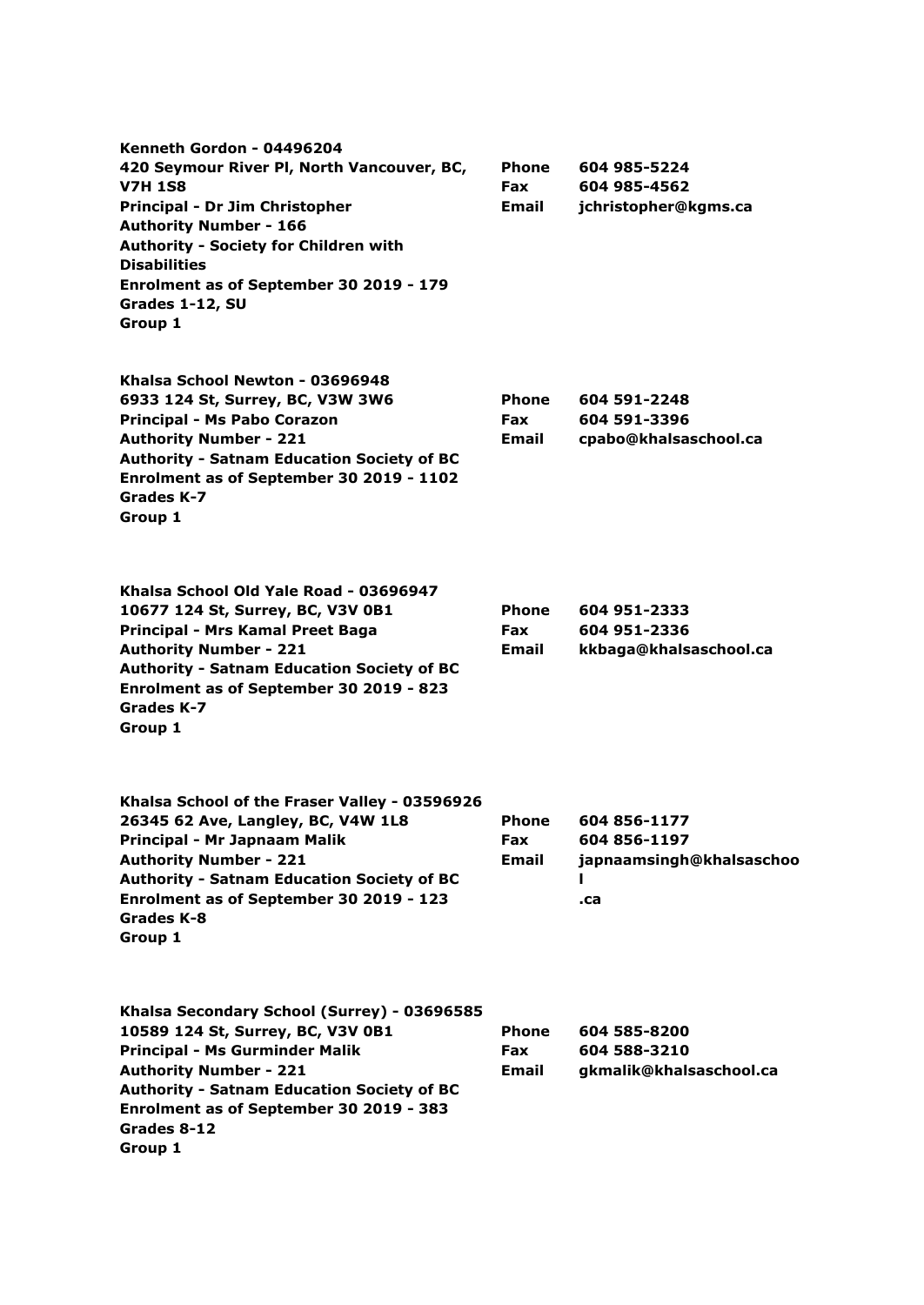**Kimberley Independent School - 00696795 73 101 Ave, Kimberley, BC, V1A 1A5 Principal - Mrs Kari Johnston Authority Number - 551 Authority - Kimberley Independent School Society Enrolment as of September 30 2019 - 62 Grades K-6 Group 1**

**Phone Fax Email 250 427-1779 250 427-1789 principal@kis.ca**

> **604 263-9700 604 263-4848 rklein@kdhs.org**

| King David High School - 03996451            |              |
|----------------------------------------------|--------------|
| 5718 Willow St, Vancouver, BC, V5Z 4S9       | <b>Phone</b> |
| Principal - Mr Russ Klein                    | <b>Fax</b>   |
| <b>Authority Number - 215</b>                | <b>Email</b> |
| <b>Authority - Maimonides School Society</b> |              |
| Enrolment as of September 30 2019 - 227      |              |
| Grades 8-12                                  |              |
| Group 1                                      |              |

### **[\[Top\]](http://www.bced.gov.bc.ca/apps/imcl/imclWeb/IndSchool.do?school_category=Independent%20School#top)**

| King's Christian School - 08396240             |              |                           |
|------------------------------------------------|--------------|---------------------------|
| 350B 30 St NE, Salmon Arm, BC, V1E 1J2         | <b>Phone</b> | 250 833-5200              |
| Principal - Mr Mel Brandsma                    | <b>Fax</b>   | 250 833-5201              |
| <b>Authority Number - 130</b>                  | <b>Email</b> | info@kingschristianschool |
| <b>Authority - Shuswap Christian Education</b> |              | .com                      |
| <b>Society</b>                                 |              |                           |
| Enrolment as of September 30 2019 - 302        |              |                           |
| Grades K-12                                    |              |                           |
| Group 1                                        |              |                           |
| King's School - 03596376                       |              |                           |
| PO Box 28 Stn Milner, Langley, BC, V2Y 0W9     | <b>Phone</b> | 604 888-0969              |
| <b>Principal - Mr Timothy Ireland</b>          | Fax          | 604 888-0977              |
| <b>Authority Number - 193</b>                  | <b>Email</b> | school@tkc.com            |

**Authority Number - 193 Authority - The King's Christian School Society Enrolment as of September 30 2019 - 130 Grades K-12**

**Group 1**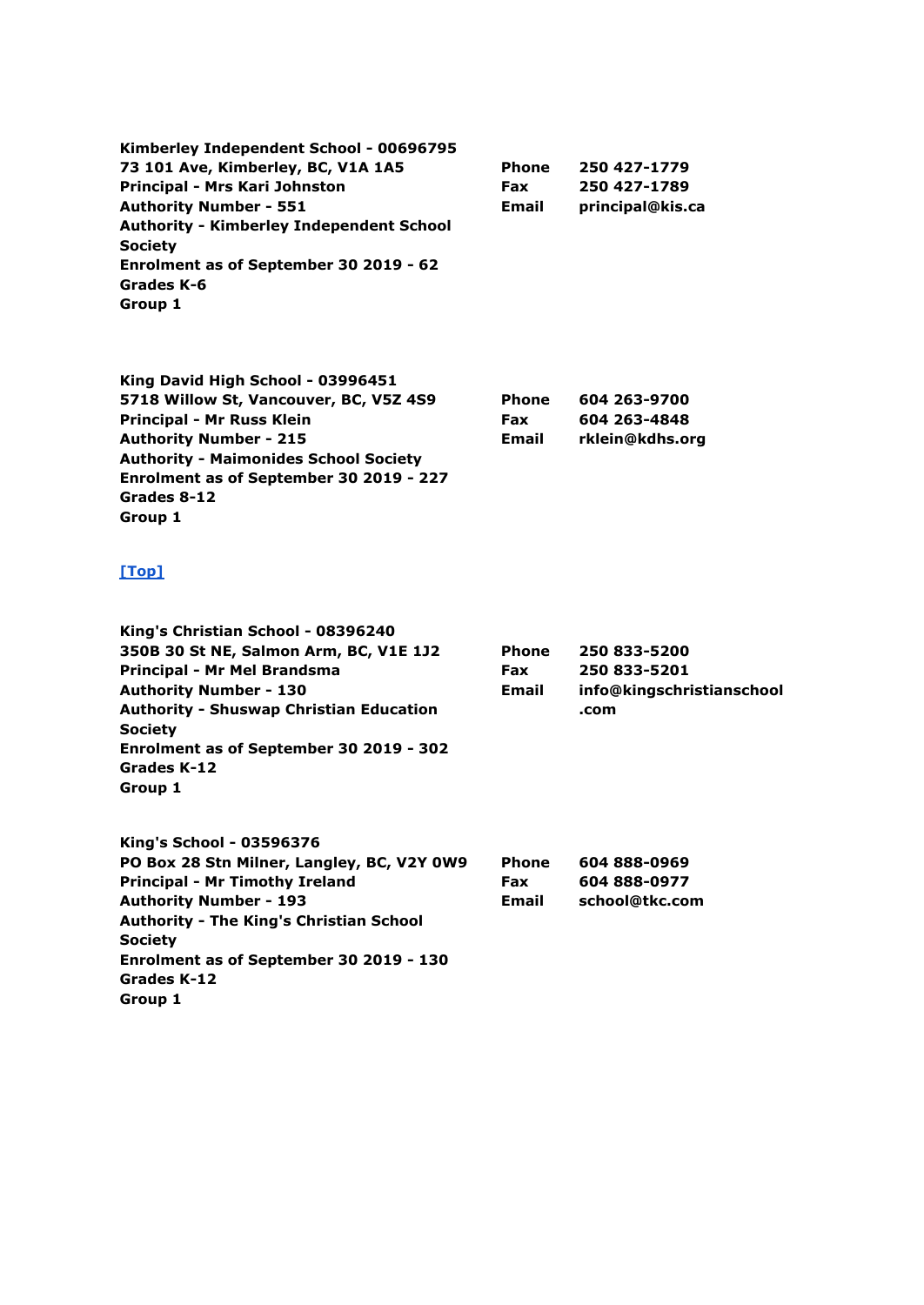| Kispiox Community School - 08297051<br>1439 Mary Blackwater Dr, Kispiox, BC, V0J<br>1Y4<br>Principal - Mr Brian Muldon<br><b>Authority Number - 103</b><br><b>Authority - Anspayaxw School Society</b><br>Enrolment as of September 30 2019 - 107<br>Grades K-6<br>Group 2                         | Phone<br><b>Fax</b><br><b>Email</b>        | 250 842-6148<br>250 842-5799<br>bmuldon@kispioxschool.ca |
|----------------------------------------------------------------------------------------------------------------------------------------------------------------------------------------------------------------------------------------------------------------------------------------------------|--------------------------------------------|----------------------------------------------------------|
| Klappan Independent Day School - 08797088<br>PO Box 60, Iskut, BC, V0J 1K0<br><b>Principal - Daryl Wilson</b><br><b>Authority Number - 357</b><br><b>Authority - Chief &amp; Councillors of the Iskut</b><br><b>Band</b><br>Enrolment as of September 30 2019 - 39<br>Grades K-7<br>Group 2        | <b>Phone</b><br><b>Fax</b><br><b>Email</b> | 250 234-3561<br>250 234-3563<br>principal@iskut.org      |
| Kootenay Christian Academy - 00596640<br>1200 Kootenay St N, Cranbrook, BC, V1C 5X1<br><b>Principal - Mrs Wendy Zurrin</b><br><b>Authority Number - 426</b><br><b>Authority - Cranbrook Christian School</b><br><b>Society</b><br>Enrolment as of September 30 2019 - 159<br>Grades K-9<br>Group 1 | <b>Phone</b><br><b>Fax</b><br>Email        | 250 426-0166<br>250 426-0186<br>wzurrin@kcacademy.ca     |
| Kootenay Valley Christian School - 00896864<br>1152 21 Hwy N, Creston, BC, V0B 1G6<br><b>Principal - Mr Quinton Hiebert</b><br><b>Authority Number - 617</b><br>Authority - The Church of God in Christ<br>(Mennonite)<br>Enrolment as of September 30 2019 - 29<br>Grades 1-9<br>Group 3          | <b>Phone</b><br><b>Fax</b><br><b>Email</b> | 250 428-9079<br>250 428-9078<br>kvcs9079@gmail.com       |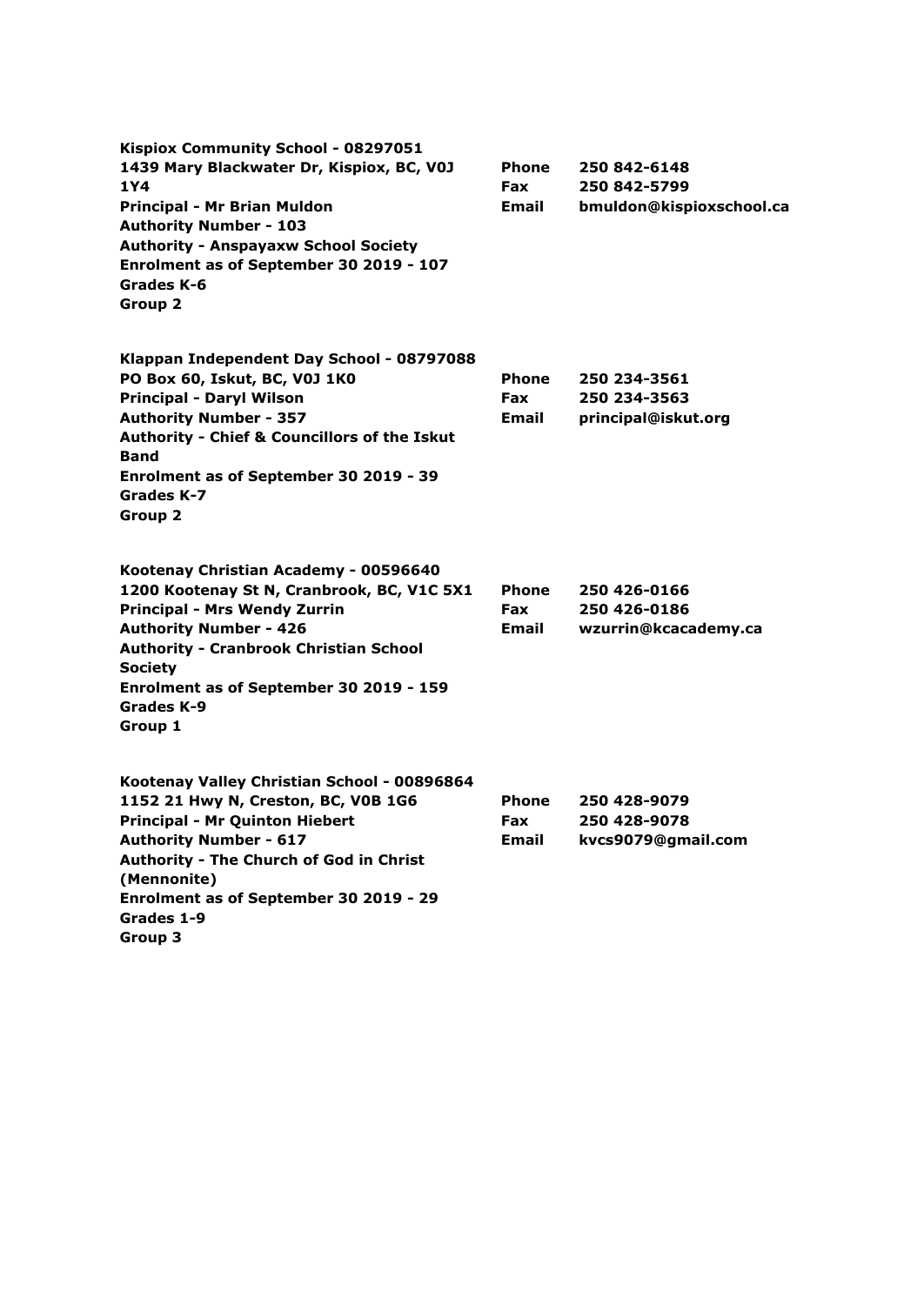| LaSalle College Vancouver High School -          |              |                           |
|--------------------------------------------------|--------------|---------------------------|
| 03996952                                         | <b>Phone</b> | 604 355-1626              |
| 2665 Renfrew St, Vancouver, BC, V5M 0A7          | <b>Fax</b>   |                           |
| <b>Principal - Mr Paul Cohee</b>                 | <b>Email</b> | pcohee@lasallecollegevanc |
| <b>Authority Number - 693</b>                    |              | ouver.com                 |
| <b>Authority - LaSalle College Vancouver Inc</b> |              |                           |
| Enrolment as of September 30 2019 - 14           |              |                           |
| Grades 10-12                                     |              |                           |
| Group 4                                          |              |                           |

| <b>Lach Klan School - 05297072</b>                 |              |                       |
|----------------------------------------------------|--------------|-----------------------|
| PO Box 148, Kitkatla, BC, VOV 1CO                  | <b>Phone</b> | 250 848-2281          |
| <b>Principal - Ms Janice Beardsley</b>             | <b>Fax</b>   | 250 848-2284          |
| <b>Authority Number - 626</b>                      | <b>Email</b> | principal@lachklan.ca |
| <b>Authority - Gitxaala Training and Education</b> |              |                       |
| <b>Society</b>                                     |              |                       |
| Enrolment as of September 30 2019 - 85             |              |                       |
| Grades K-12                                        |              |                       |
| Group 2                                            |              |                       |
|                                                    |              |                       |

| Lakeside School Kelowna - 02396360                 |              |                           |
|----------------------------------------------------|--------------|---------------------------|
| 429 Collett Rd, Kelowna, BC, V1W 1K6               | <b>Phone</b> | 250 764-4130              |
| <b>Principal - Ms Evelynn Debusschere</b>          | <b>Fax</b>   |                           |
| <b>Authority Number - 196</b>                      | <b>Email</b> | evelynn@lakesideschool.ca |
| <b>Authority - Lakeside Educational Society of</b> |              |                           |
| Kelowna                                            |              |                           |
| Enrolment as of September 30 2019 - 27             |              |                           |
| Grades K-7                                         |              |                           |
| Group 2                                            |              |                           |
|                                                    |              |                           |

| Lakeview Christian School - 06396127          |              |                         |
|-----------------------------------------------|--------------|-------------------------|
| 729 Cordova Bay Rd, Victoria, BC, V8Y 1P7     | <b>Phone</b> | 250 658-5082            |
| <b>Principal - Mr Scott Bastien</b>           | Fax          | 250 658-5072            |
| <b>Authority Number - 109</b>                 | Email        | sbastien@lcsvictoria.ca |
| <b>Authority - SDA Church - BC Conference</b> |              |                         |
| Enrolment as of September 30 2019 - 65        |              |                         |
| Grades K-9                                    |              |                         |
| Group 2                                       |              |                         |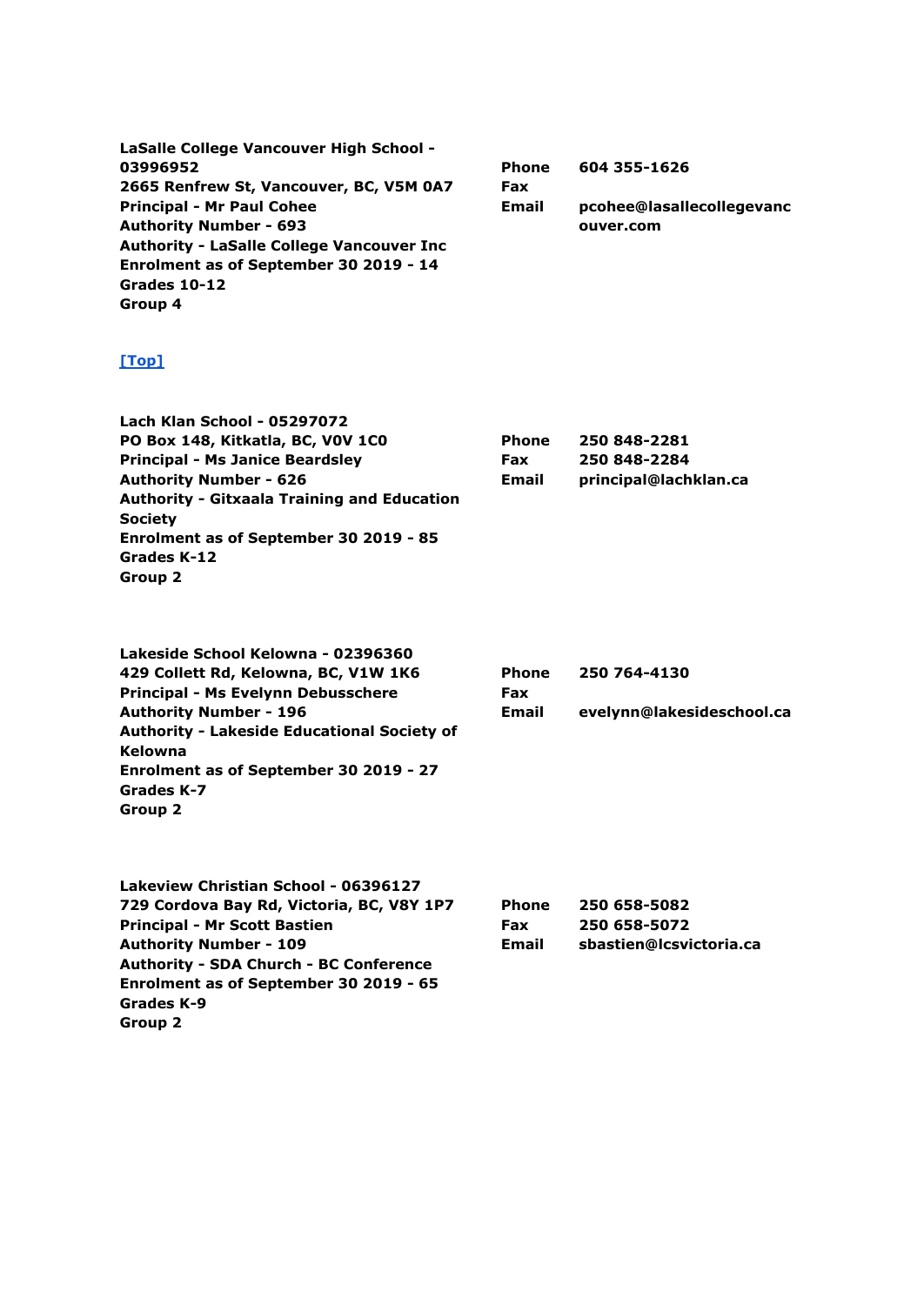| Langley Christian - 03596311<br>22930 48 Ave, Langley, BC, V2Z 2T7<br><b>Principal - Mr Adam Woelders</b><br><b>Authority Number - 141</b><br><b>Authority - Langley Christian School Society</b><br>Enrolment as of September 30 2019 - 1173<br>Grades K-12<br>Group 1                                        | <b>Phone</b><br><b>Fax</b><br>Email        | 604 533-2118<br>604 533-0839<br>headofschool@langleychris<br>tian.com   |
|----------------------------------------------------------------------------------------------------------------------------------------------------------------------------------------------------------------------------------------------------------------------------------------------------------------|--------------------------------------------|-------------------------------------------------------------------------|
| Lighthouse Christian Academy - 06296461<br>1289 Parkdale Dr, Victoria, BC, V9B 4G9<br><b>Principal - Mrs Karen Daniels</b><br><b>Authority Number - 250</b><br><b>Authority - Lighthouse Christian Academy</b><br><b>Society</b><br>Enrolment as of September 30 2019 - 102<br>Grades K-12<br>Group 1          | <b>Phone</b><br><b>Fax</b><br><b>Email</b> | 250 474-5311<br>250 474-5021<br>info@lighthousechristiana<br>cademy.com |
| Lions Gate Christian Academy - 04496606<br>919 Tollcross Rd, North Vancouver, BC, V7H<br><b>2G3</b><br>Principal - Mr Adam Reid<br><b>Authority Number - 394</b><br><b>Authority - Lions Gate Christian Academy</b><br><b>Association</b><br>Enrolment as of September 30 2019 - 340<br>Grades K-12<br>Group 1 | <b>Phone</b><br><b>Fax</b><br>Email        | 604 984-8226<br>604 984-8254<br>office@lgca.ca                          |
| Little Flower Academy - 03996019<br>4195 Alexandra St, Vancouver, BC, V6J 4C6<br><b>Principal - Mrs Diane Little</b><br><b>Authority Number - 165</b><br><b>Authority - Jane Rowan Society</b><br>Enrolment as of September 30 2019 - 479<br>Grades 8-12<br>Group 1                                            | Phone<br><b>Fax</b><br>Email               | 604 738-9016<br>604 738-5749<br>principal@lfabc.org                     |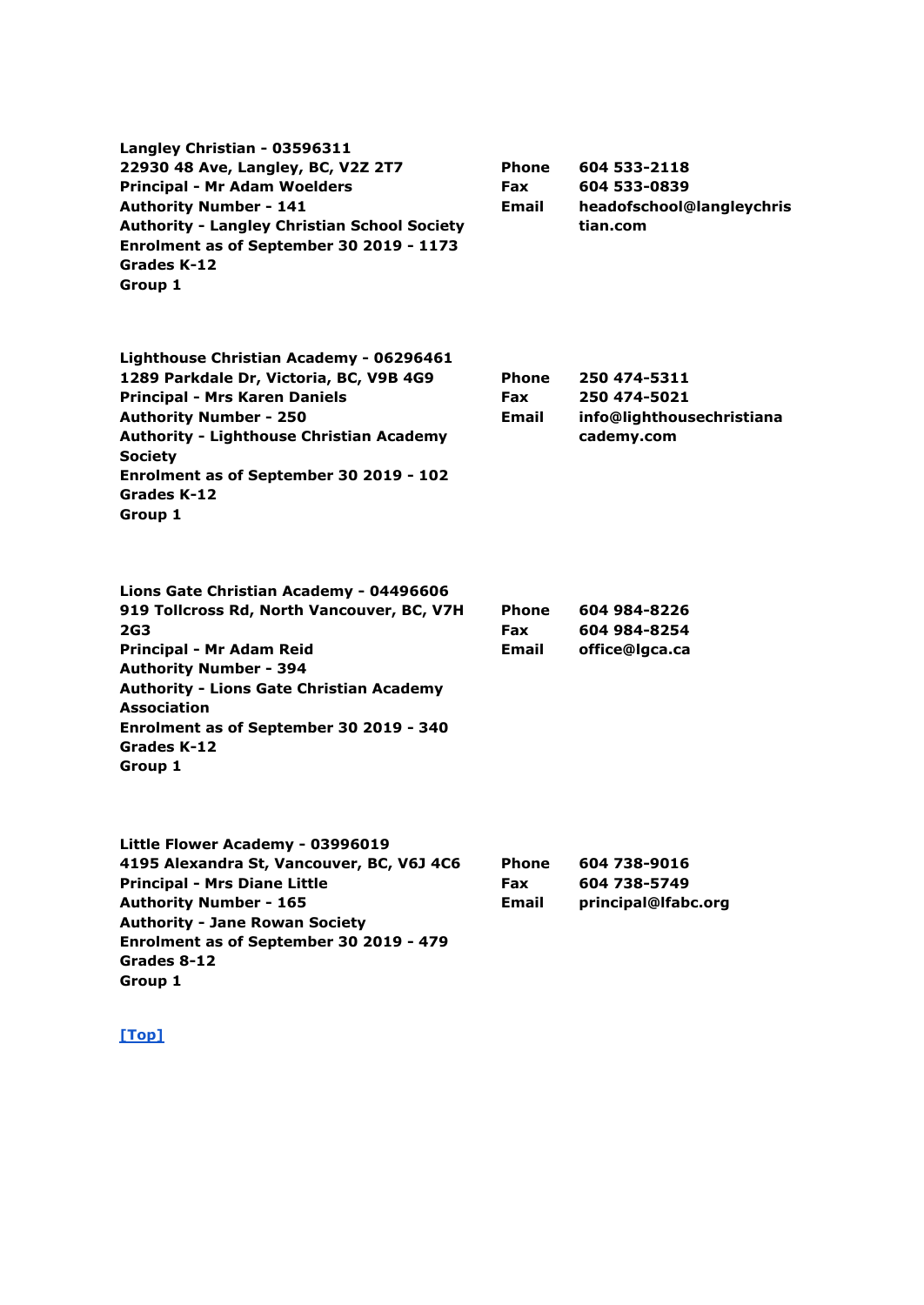| Living And Learning School - 05096623<br>PO Box 850, Queen Charlotte City, BC, VOT<br><b>1S0</b>                                                                                                     | <b>Phone</b><br><b>Fax</b> | 250 559-8757<br>250 559-8757        |
|------------------------------------------------------------------------------------------------------------------------------------------------------------------------------------------------------|----------------------------|-------------------------------------|
| Principal - Ms Bobbi-Lee Chatelaine<br><b>Authority Number - 409</b><br><b>Authority - Queen Charlotte Youth Education</b><br><b>Society</b><br>Enrolment as of September 30 2019 - 14<br>Grades K-5 | Email                      | livingandlearning@haidagw<br>aii.ca |
| Group 1                                                                                                                                                                                              |                            |                                     |
| Lowell High School - 03996899<br>210-750 Hamilton St, Vancouver, BC, V6B 2R5                                                                                                                         | Phone                      | 604 336-0456                        |
| Principal - Mr Yvan Zebroff                                                                                                                                                                          | <b>Fax</b>                 | 604 669-6998                        |
| <b>Authority Number - 649</b>                                                                                                                                                                        | Email                      | info@lowellhighschool.ca            |
| Authority - Lowell High School Inc.<br>Enrolment as of September 30 2019 - 46                                                                                                                        |                            |                                     |
| Grades 9-12                                                                                                                                                                                          |                            |                                     |
| Group 4                                                                                                                                                                                              |                            |                                     |
| Lower Nicola Band School - 05897032                                                                                                                                                                  |                            |                                     |
| 201 Horn Rd, Merritt, BC, V1K 1M9                                                                                                                                                                    | <b>Phone</b>               | 250 378-5527                        |
| <b>Principal - Ms Angie Sterling</b>                                                                                                                                                                 | Fax                        | 250 378-6389                        |
| <b>Authority Number - 523</b>                                                                                                                                                                        | Email                      | asterling@Inib.net                  |
| <b>Authority - Chief &amp; Council of Lower Nicola</b><br><b>Ind Band</b>                                                                                                                            |                            |                                     |
| Enrolment as of September 30 2019 - 109                                                                                                                                                              |                            |                                     |
| Grades K-7                                                                                                                                                                                           |                            |                                     |
| <b>Group 2</b>                                                                                                                                                                                       |                            |                                     |
| <b>Maaqtusiis Elementary - 07097490</b>                                                                                                                                                              |                            |                                     |
| General Delivery, Ahousaht, BC, VOR 1A0                                                                                                                                                              | <b>Phone</b>               | 250 670-9555                        |
| <b>Principal - Mr Patrick Callow</b>                                                                                                                                                                 | Fax                        | 250 670-9543                        |
| <b>Authority Number - 315</b>                                                                                                                                                                        | <b>Email</b>               | patrick.callow@ahousahted           |
| <b>Authority - Ahousat Education Authority</b><br>Enrolment as of September 30 2019 - 143<br>Grades K-7                                                                                              |                            | .ca                                 |
| Group 2                                                                                                                                                                                              |                            |                                     |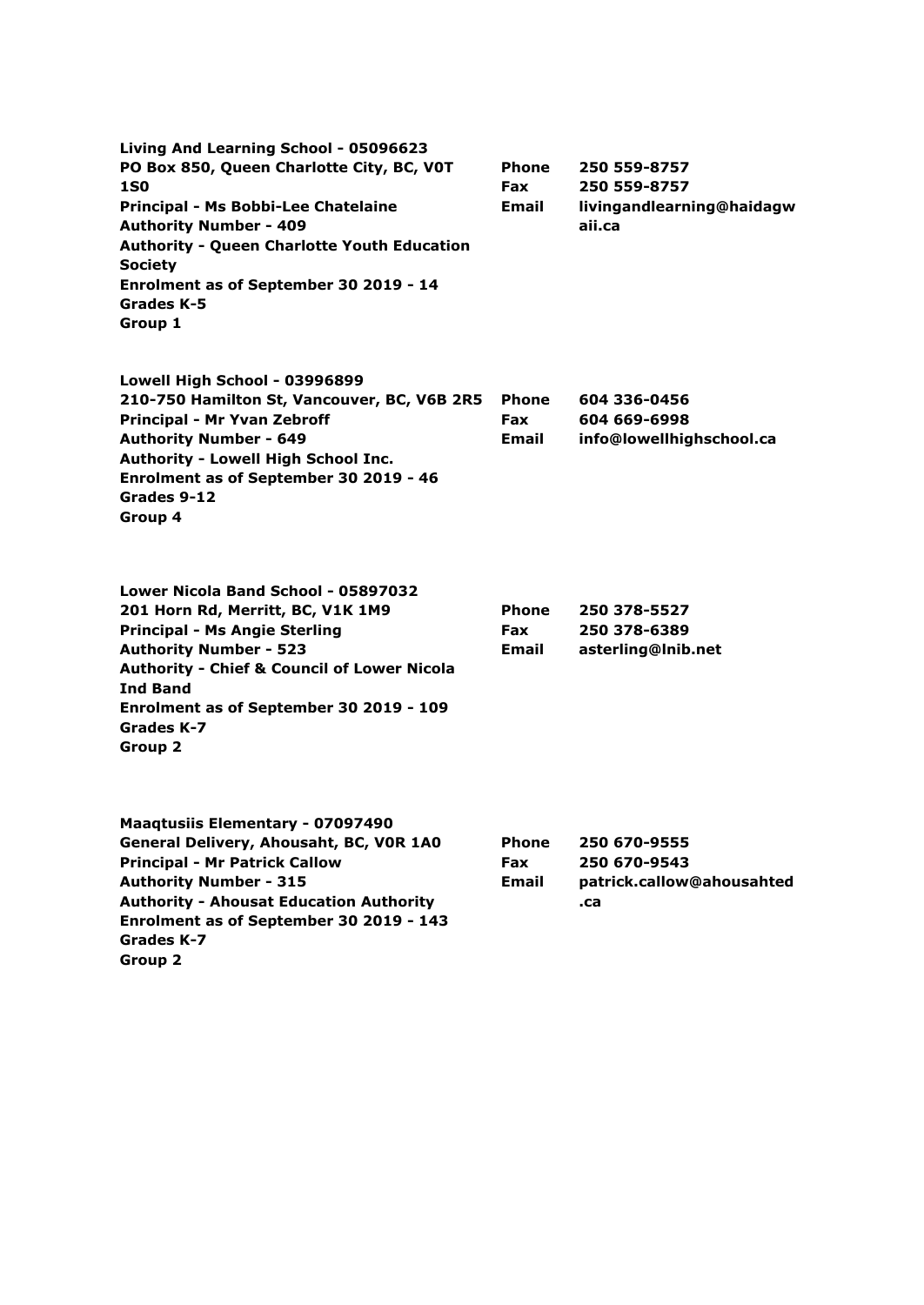| <b>Maaqtusiis Secondary - 07097045</b><br>General Delivery, Ahousaht, BC, VOR 1A0<br><b>Principal - Ms Kate Drexler</b><br><b>Authority Number - 315</b><br><b>Authority - Ahousat Education Authority</b><br>Enrolment as of September 30 2019 - 68<br>Grades 8-12<br>Group 2                      | Phone<br>Fax<br>Email        | 250 670-9680<br>250 670-9574<br>kate.drexler@ahousahted.c<br>a |
|-----------------------------------------------------------------------------------------------------------------------------------------------------------------------------------------------------------------------------------------------------------------------------------------------------|------------------------------|----------------------------------------------------------------|
| Maccabee Christian School - 06096658<br>PO Box 6051 STN Main, Fort St John, BC, V1J<br>4H6<br>Principal - Mr Karl Oysmueller<br><b>Authority Number - 445</b><br>Authority - Evangelical Christian Church of<br><b>Maccabee</b><br>Enrolment as of September 30 2019 - 66<br>Grades K-11<br>Group 3 | Phone<br><b>Fax</b><br>Email | 250 772-5010<br>250 772-5099<br>mcbschool95@yahoo.ca           |
| Madrona School - 03996594<br>2064 West 10th Avenue, Vancouver, BC, V6J<br>2B3<br><b>Principal - Ms Shelley Lammie</b><br><b>Authority Number - 382</b><br><b>Authority - Madrona School Society</b><br>Enrolment as of September 30 2019 - 85<br>Grades K-9<br><b>Group 2</b><br>$Top1$             | Phone<br>Fax<br>Email        | 604 499-7303<br>604 499-7303<br>slammie@madronaschool.co<br>m  |
| Maple Hill School - 03896927<br>2370 - 4000 No 3 Rd, Richmond, BC, V6X 0J8<br>Principal - Mr Eric Di Nozzi<br><b>Authority Number - 676</b><br><b>Authority - Maple Hill School Inc</b><br>Enrolment as of September 30 2019 - 105<br>Grades 10-12<br>Group 4                                       | Phone<br>Fax<br>Email        | 604 285-9665<br>admin@maplehilledu.com                         |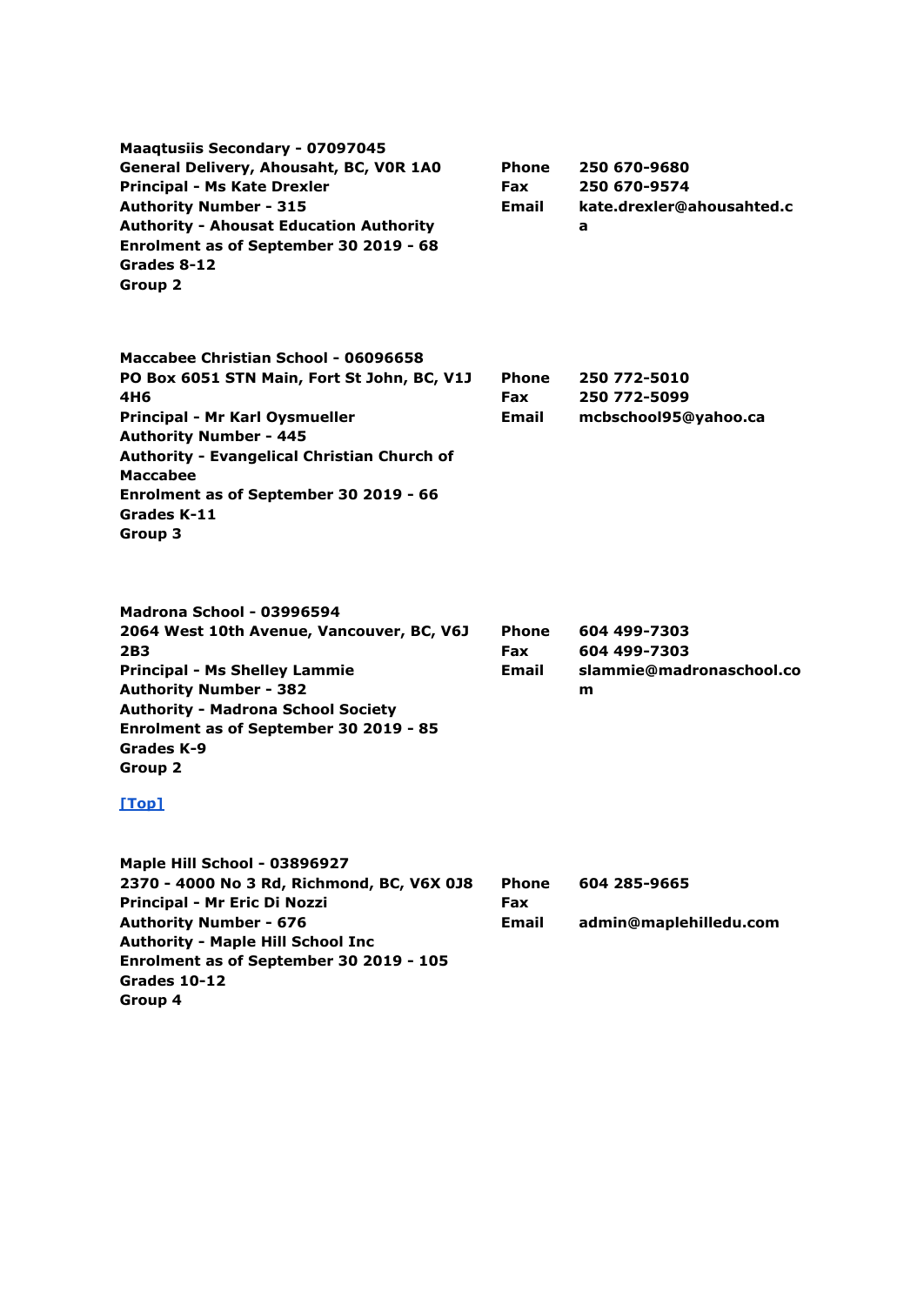**Maple Leaf School - KPU - 03896928 8771 Lansdowne Rd, Richmond, BC, V6X 3V8 Principal - Mr Brad Helgason Authority Number - 666 Authority - Maple Leaf Education North America Ltd Enrolment as of September 30 2019 - 45 Grades 10-12 Group 4**

**Phone Fax Email 604 599-2639 bradhelgason@mapleleafed u .com**

| Maple Leaf School - TRU - 07396916            |              |                           |
|-----------------------------------------------|--------------|---------------------------|
| 805 TRU Way, Kamloops, BC, V2C 0C8            | <b>Phone</b> | 250 299-2288              |
| <b>Principal - Mr Blake Defieux</b>           | <b>Fax</b>   |                           |
| <b>Authority Number - 666</b>                 | Email        | blakedefieux@mapleleafedu |
| <b>Authority - Maple Leaf Education North</b> |              | .com                      |
| America Ltd                                   |              |                           |
| Enrolment as of September 30 2019 - 55        |              |                           |
| Grades 10-12                                  |              |                           |
| Group 4                                       |              |                           |
|                                               |              |                           |

| Maple Ridge Christian School - 04296099         |              |                     |
|-------------------------------------------------|--------------|---------------------|
| 12140 204B St, Maple Ridge, BC, V2X 2Z5         | Phone        | 604 465-4442        |
| Principal - Mr Quentin Flokstra                 | Fax          | 604 465-1685        |
| <b>Authority Number - 137</b>                   | <b>Email</b> | mrcs.office@mrcs.ca |
| <b>Authority - Haney-Pitt Meadows Christian</b> |              |                     |
| <b>School</b>                                   |              |                     |
| Enrolment as of September 30 2019 - 347         |              |                     |
| Grades K-12                                     |              |                     |
| Group 1                                         |              |                     |
| Maranatha Christian School - 02796263           |              |                     |
| 1278 Lakeview Cres, Williams Lake, BC, V2G      | Phone        | 250 392-7410        |
| 1A3                                             | Fax          | 250 392-7409        |
| Principal - Mr Trevor Ragan                     | Email        | principal@wlefc.org |
| <b>Authority Number - 262</b>                   |              |                     |
| <b>Authority - Evangelical Free Church of</b>   |              |                     |
| <b>Williams Lake</b>                            |              |                     |
| Enrolment as of September 30 2019 - 139         |              |                     |
| Grades K-12, EU                                 |              |                     |
| Group 1                                         |              |                     |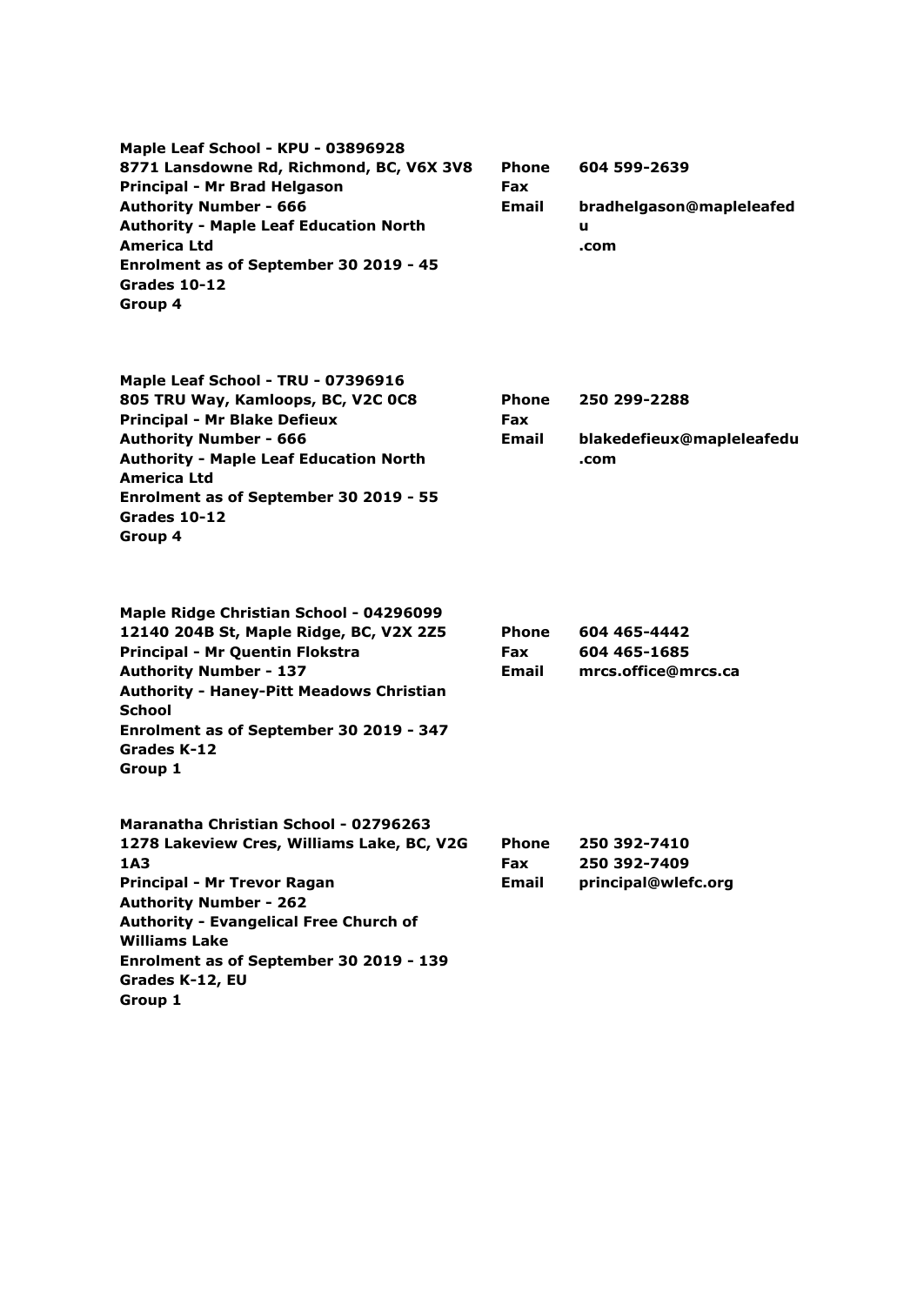**Maria Montessori Academy - 06196427 991 Ambassador Ave, Victoria, BC, V8N 1P8 Principal - Mr Patrick Vincentine Authority Number - 207 Authority - Int'l Assoc of Progressive Montessorians Enrolment as of September 30 2019 - 268 Grades K-12 Group 1**

**Phone Fax Email 250 882-1447 250 744-1925 principal@mariamontessori academy.net**

**McBride Christian Day School - 05796651 PO Box 285, McBride, BC, V0J 2E0 Principal - Mr Phillip Schapansky Authority Number - 438 Authority - Mcbride Mennonite Church Group 3 Phone Fax Email 250 569-7770**

| Meadow Montessori - 04296468                |              |                         |
|---------------------------------------------|--------------|-------------------------|
| 11391 Dartford St, Maple Ridge, BC, V2X 1V6 | <b>Phone</b> | 604 465-3492            |
| <b>Principal - Mrs Maria Bober</b>          | <b>Fax</b>   | 604 465-3492            |
| <b>Authority Number - 417</b>               | <b>Email</b> | admin@meadowmontessori. |
| <b>Authority - Meadow Montessori School</b> |              | ca                      |
| Enrolment as of September 30 2019 - 43      |              |                         |
| Grades K-7                                  |              |                         |
| Group 1                                     |              |                         |
|                                             |              |                         |
|                                             |              |                         |
|                                             |              |                         |

| Meadowridge School - 04296400                 |              |                         |
|-----------------------------------------------|--------------|-------------------------|
| 12224 240 St, Maple Ridge, BC, V4R 1N1        | <b>Phone</b> | 604 467-4444            |
| Principal - Mr Hugh Burke                     | Fax          | 604 467-4989            |
| <b>Authority Number - 222</b>                 | <b>Email</b> | Hugh.burke@meadowridge. |
| <b>Authority - Meadowridge School Society</b> |              | bс                      |
| Enrolment as of September 30 2019 - 652       |              | .ca                     |
| Grades K-12                                   |              |                         |
| Group 2                                       |              |                         |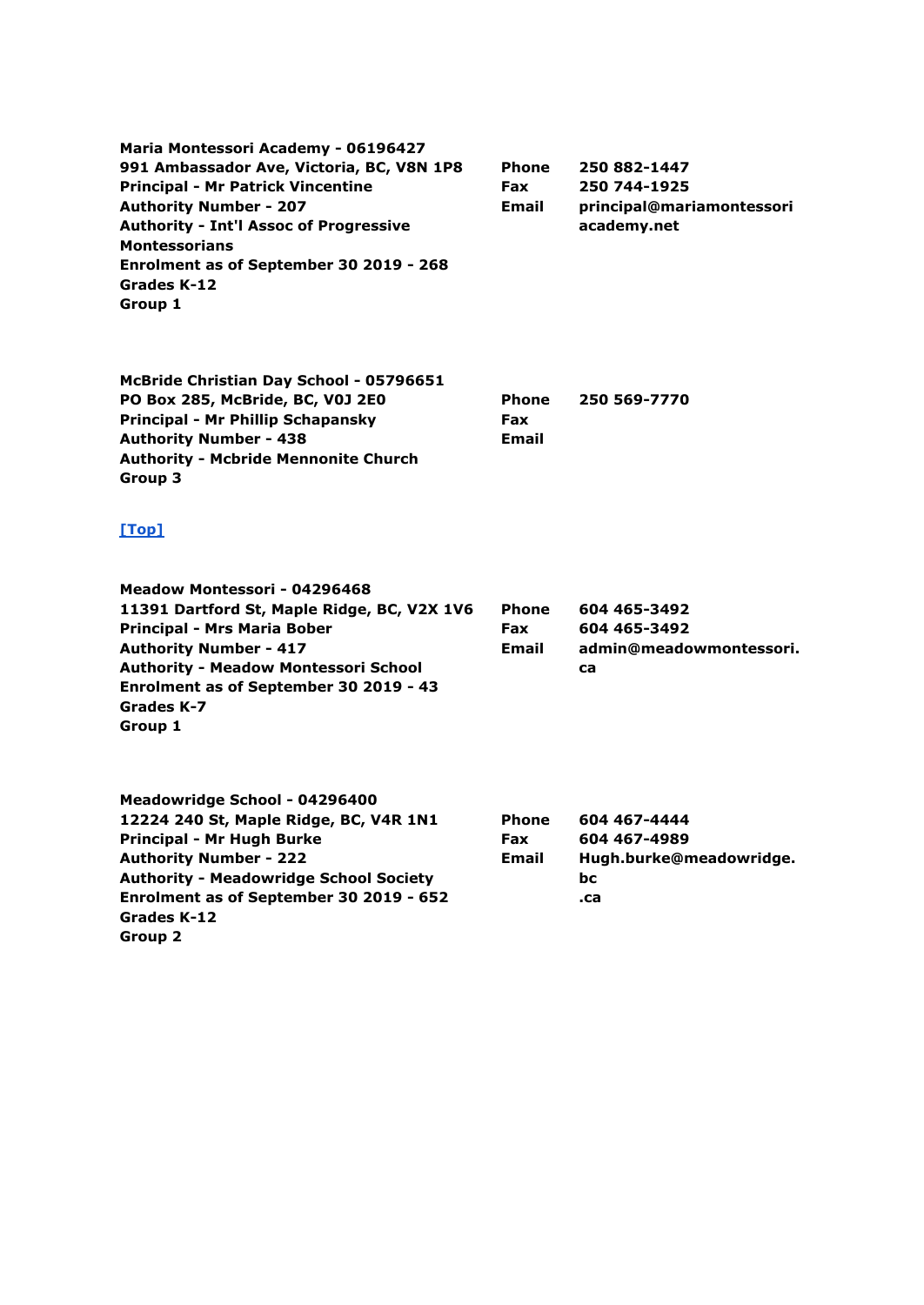**Mennonite Educational Institute - 03496020 4081 Clearbrook Rd, Abbotsford, BC, V4X 2M8 Principal - Mr Vijay Manuel Authority Number - 143 Authority - Mennonite Educational Institute Society Enrolment as of September 30 2019 - 1504 Grades K-12 Group 1 Phone Fax Email 604 859-3700 604 859-9206 lpauls@meischools.com**

| Mia Montessori Academy - 03896771                 |              |                         |
|---------------------------------------------------|--------------|-------------------------|
| 3128 Regent St, Richmond, BC, V7E 2M4             | <b>Phone</b> | 604 726-8428            |
| <b>Principal - Mrs Meenu Chaudhary</b>            | <b>Fax</b>   |                         |
| <b>Authority Number - 554</b>                     | <b>Email</b> | meenu@mia-montessori.co |
| <b>Authority - Mia Montessori Academy Society</b> |              | m                       |
| Enrolment as of September 30 2019 - 30            |              |                         |
| Grades K-6                                        |              |                         |
| Group 1                                           |              |                         |

**Montney Mennonite School - 06096677 PO Box 156, Montney, BC, V0C 1Y0 Principal - Mr Peter Siemens Authority Number - 467 Authority - Members of Montney Mennonite Church Enrolment as of September 30 2019 - 31 Grades 1-9 Group 3 Phone Fax Email 250 827-6910 250 827-6910**

| <b>Mormon Hills Elementary Secondary -</b>     |              |                       |
|------------------------------------------------|--------------|-----------------------|
| 00896726                                       | <b>Phone</b> | 250 428-4800          |
| 876 Lyons Rd, Creston, BC, V0B 1G2             | <b>Fax</b>   | 250 428-4895          |
| <b>Principal - Mr Peter Blackmore</b>          | <b>Email</b> | mormonhills@gmail.com |
| <b>Authority Number - 517</b>                  |              |                       |
| <b>Authority - Mormon Hills School Society</b> |              |                       |
| Enrolment as of September 30 2019 - 106        |              |                       |
| Grades K-9                                     |              |                       |
| Group 1                                        |              |                       |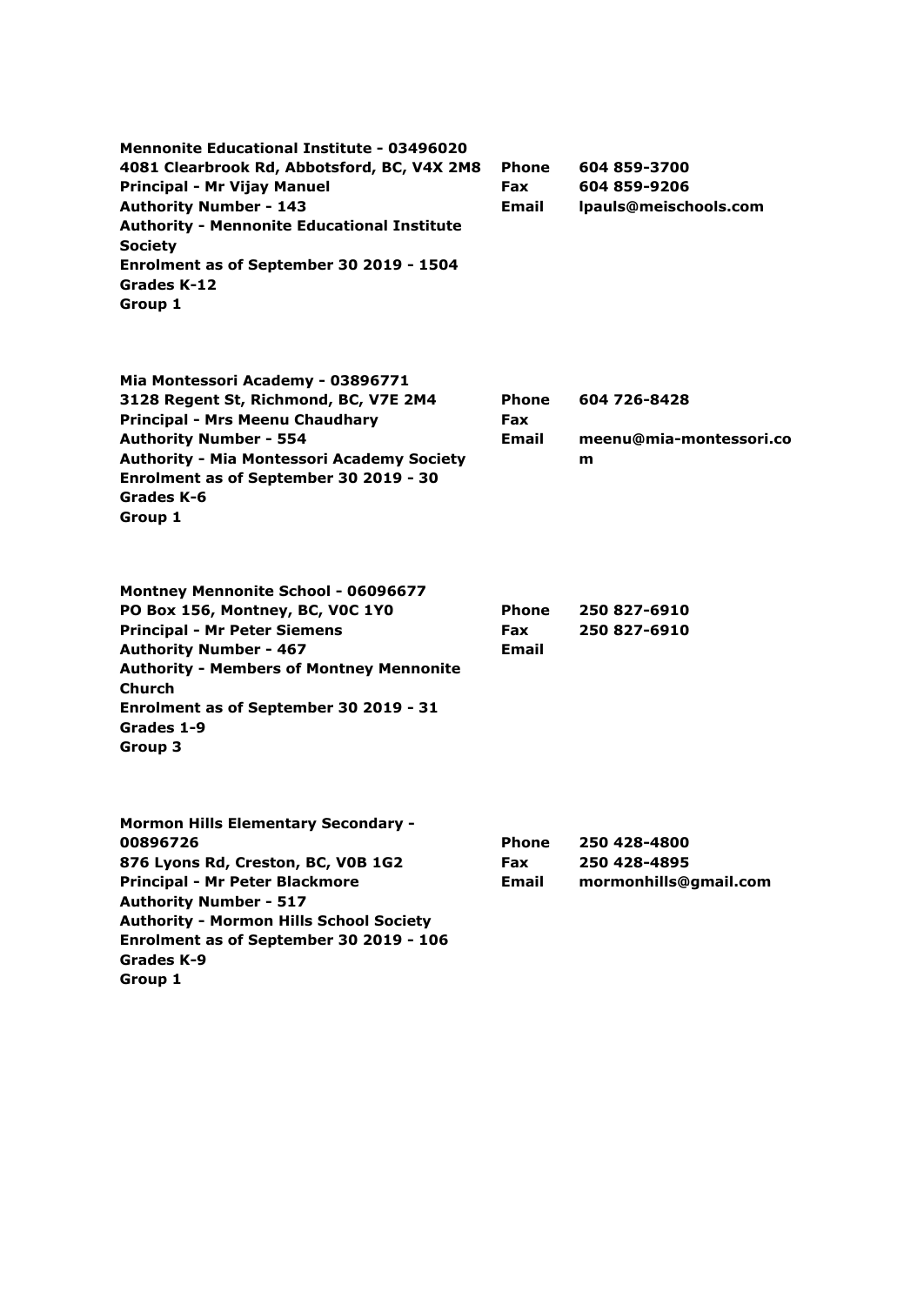**Mount Cheam Christian School - 03396354 48988 Yale Rd East, Chilliwack, BC, V4Z 0B2 Principal - Mr Jan Neels Authority Number - 146 Authority - Mount Cheam Christian School Society Enrolment as of September 30 2019 - 369 Grades K-12 Group 1 Phone Fax Email 604 794-3072 604 794-3078 jneels@mccs.ca**

| <b>Mountain Christian School - 05996252</b>          |              |                    |
|------------------------------------------------------|--------------|--------------------|
| 9700 5 St, Dawson Creek, BC, V1G 3L4                 | <b>Phone</b> | 250 782-9528       |
| Principal - Ms Eva Hutchinson                        | <b>Fax</b>   | 250 782-9528       |
| <b>Authority Number - 264</b>                        | Email        | principal@mcsed.ca |
| <b>Authority - Mountain Christian School Society</b> |              |                    |
| Enrolment as of September 30 2019 - 252              |              |                    |
| Grades K-12                                          |              |                    |
| Group 1                                              |              |                    |

| <b>Mountain View Christian - 08396846</b> |              |                  |
|-------------------------------------------|--------------|------------------|
| 20 Gardom Lake Rd, Enderby, BC, VOE 1V3   | <b>Phone</b> | 250 838-2134     |
| <b>Principal - Mr Eric Goossen</b>        | Fax          | 250 838-2181     |
| <b>Authority Number - 600</b>             | Email        | mtnycs@gmail.com |
| Authority - The Church of God in Christ,  |              |                  |
| <b>Mennonite</b>                          |              |                  |
| Enrolment as of September 30 2019 - 35    |              |                  |
| Grades 1-7                                |              |                  |
| Group 3                                   |              |                  |
|                                           |              |                  |

| mvcacademy@yahoo.ca |
|---------------------|
|                     |
|                     |
|                     |
|                     |
|                     |
|                     |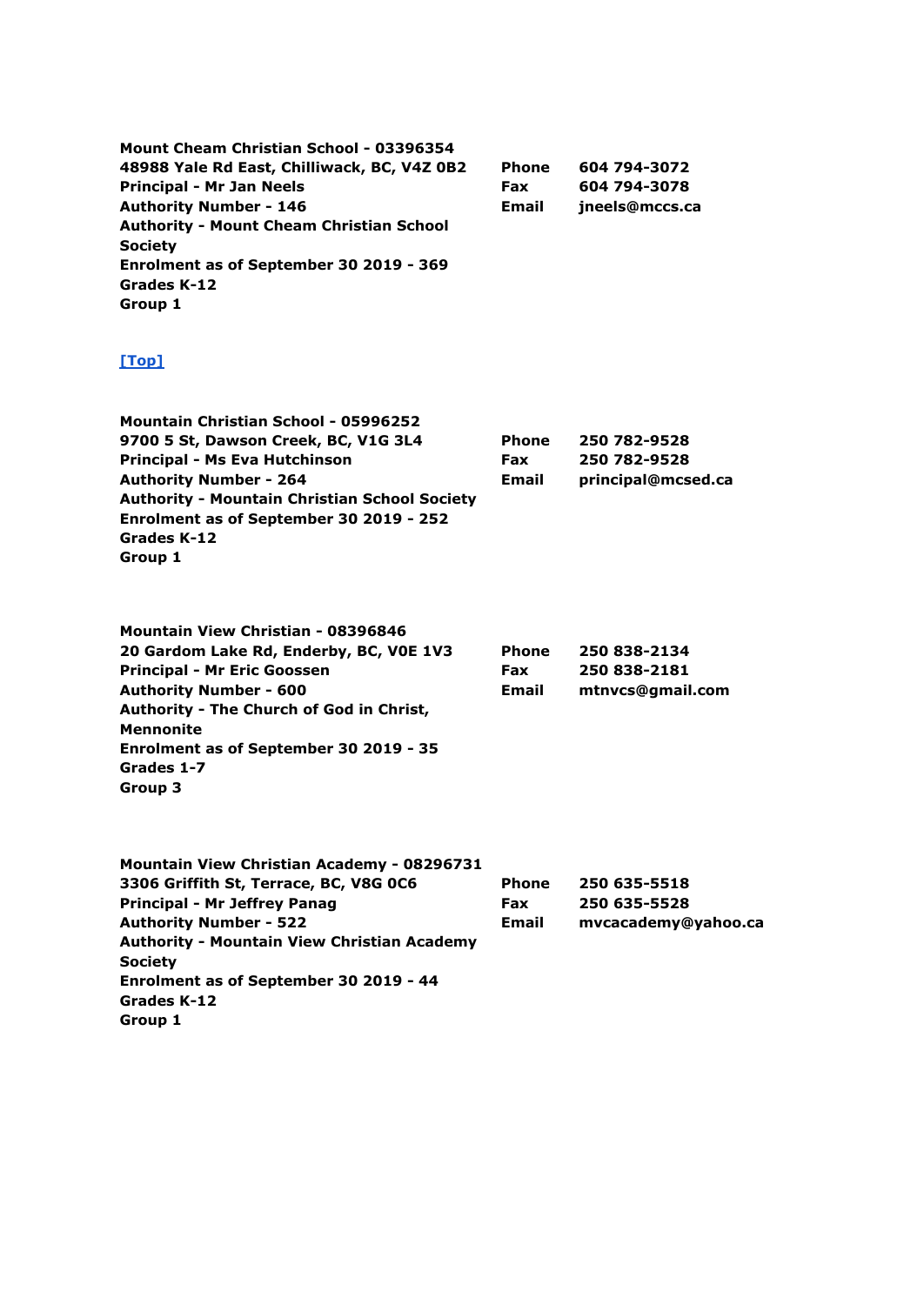**Mulgrave School - 04596701 2330 Cypress Bowl Lane, West Vancouver, BC, V7S 3H9 Principal - Mr John Wray Authority Number - 428 Authority - Mulgrave Independent School Society Enrolment as of September 30 2019 - 943 Grades K-12 Group 2 Phone Fax Email 604 922-3223 604 922-3328 jwray@mulgrave.com Murrayville Academy - 03596616 21488 Old Yale Road, Langley, BC, V3A 4M8 Principal - Ms Kim Nichols Authority Number - 403 Authority - West Coast Montessori Society Enrolment as of September 30 2019 - 45 Grades K-8 Group 1 Phone Fax Email 604 532-5667 604 532-5634 knichols@murrayvilleacade my.ca Nak'albun Elementary School - 09197495 PO Box 1390, Fort St James, BC, V0J 1P0 Principal - Ms Cheryl Peterson Authority Number - 411 Authority - Nak'al Bun Education Society Enrolment as of September 30 2019 - 167 Grades K-7 Group 2 Phone Fax Email 250 996-8441 250 996-2229 principal@nakalbun.ca Nanaimo Christian School - 06896256 198 Holland Rd, Nanaimo, BC, V9R 6W2 Principal - Mr James Sijpheer Authority Number - 148 Authority - Nanaimo Christian School (1988) Society Enrolment as of September 30 2019 - 589 Grades K-12 Group 1 Phone Fax Email 250 754-4512 250 754-4271 james.sijpheer@ncsnanaimo .com**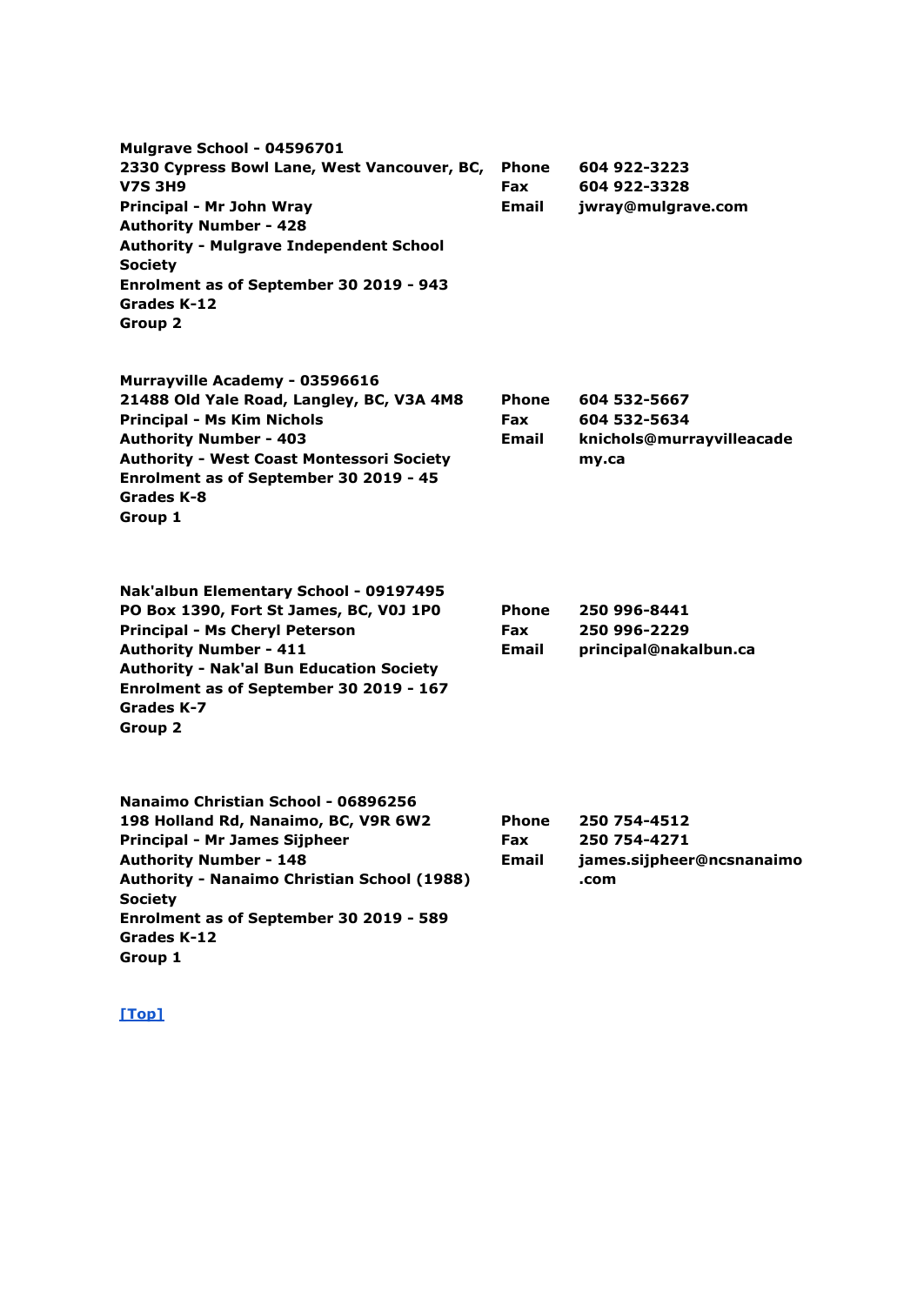| <b>Nelson Christian Community School -</b><br>00896710<br>810 Tenth St, Nelson, BC, V1L 3C7<br><b>Principal - Mrs Tracy Ashley</b><br><b>Authority Number - 502</b><br><b>Authority - Nelson Christian School Society</b><br>Enrolment as of September 30 2019 - 37<br>Grades K-8<br>Group 1   | <b>Phone</b><br><b>Fax</b><br>Email | 250 352-0526<br>250 352-0546<br>tashley@nelsonchristian.c<br>a     |
|------------------------------------------------------------------------------------------------------------------------------------------------------------------------------------------------------------------------------------------------------------------------------------------------|-------------------------------------|--------------------------------------------------------------------|
| Nelson Waldorf School - 00896449<br>PO Box 165 STN Main, Nelson, BC, V1L 5P9<br><b>Principal - Ms Diana Finley</b><br><b>Authority Number - 203</b><br><b>Authority - Nelson Area Waldorf School</b><br><b>Association</b><br>Enrolment as of September 30 2019 - 133<br>Grades K-7<br>Group 1 | <b>Phone</b><br><b>Fax</b><br>Email | 250 352-6919<br>250 352-6887<br>diana.finley@nelsonwaldor<br>f.org |
| Newbridge Academy - 03696923<br>251-1959 152 St, Surrey, BC, V4A 9E3<br>Principal - Mr Stephen Olah<br><b>Authority Number - 673</b><br><b>Authority - CVC Newbridge Academy Society</b><br>Enrolment as of September 30 2019 - 15<br>Grades K-4<br>Group 2                                    | <b>Phone</b><br><b>Fax</b><br>Email | 778 291-0110<br>604 560-6377<br>admin@newbridge-academy<br>.c<br>a |
| <b>Nkwala School - 05897019</b><br>PO Box 3700, Merritt, BC, V1K 1B8<br><b>Principal - Ms Stacy Zakall</b><br><b>Authority Number - 486</b><br><b>Authority - Chief &amp; Councillors of Upper Nicola</b><br><b>Band</b><br>Enrolment as of September 30 2019 - 17<br>Grades K-12<br>Group 2   | <b>Phone</b><br>Fax<br><b>Email</b> | 250 350-3370<br>250 350-3319<br>principal@uppernicola.com          |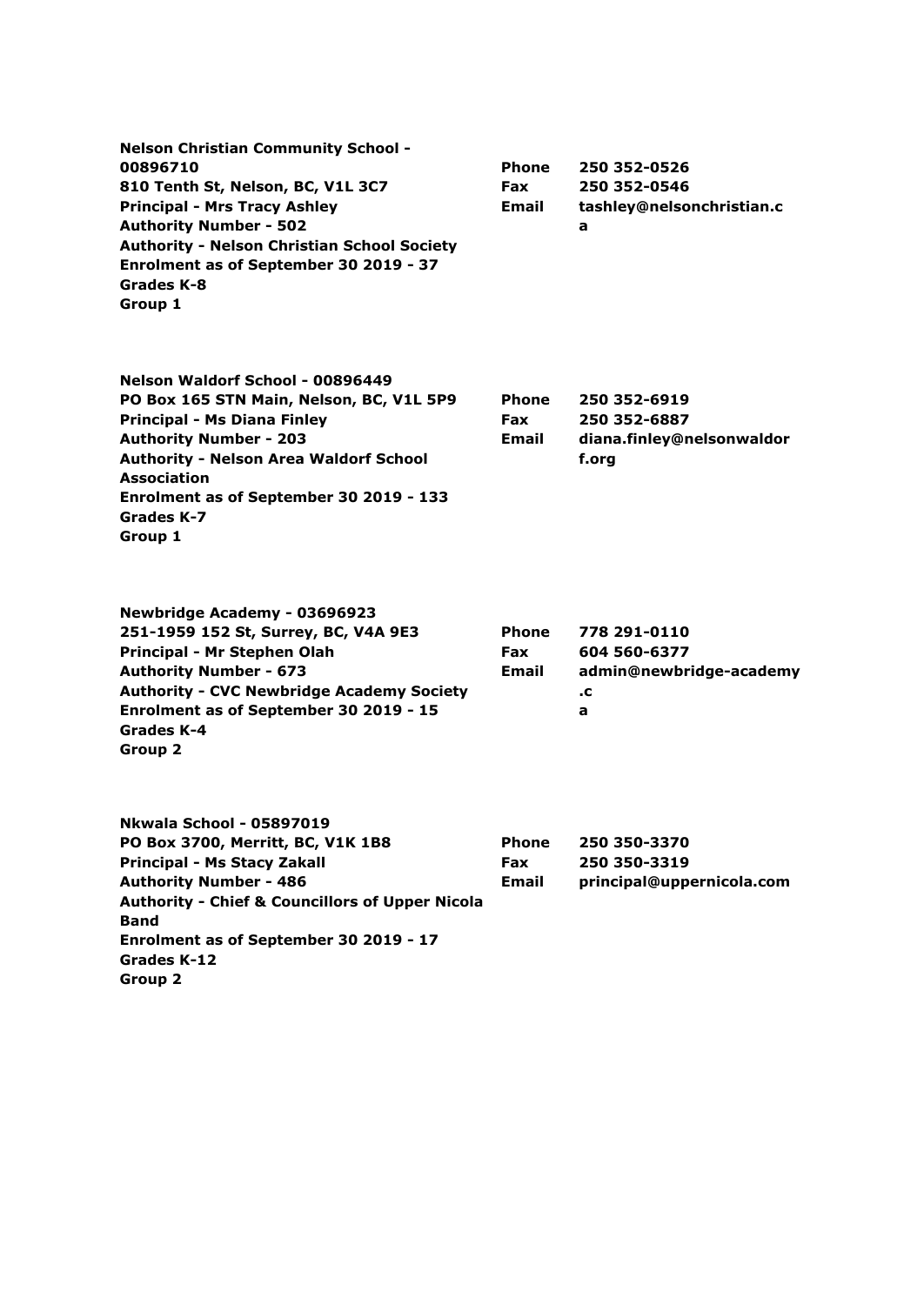| Noorunissa Montessori Academy of Canada -<br>07996959<br>2375 Koksilah Rd, Duncan, BC, V9L 6M5<br><b>Principal - Ms Valerie Russell</b><br><b>Authority Number - 700</b><br>Authority - Noorunissa Motessori Academy of<br>Canada<br>Group                                                                                         | Phone<br><b>Fax</b><br>Email        | 250 701-1532<br>vrussellnoorunissa@gmail.<br>com                     |
|------------------------------------------------------------------------------------------------------------------------------------------------------------------------------------------------------------------------------------------------------------------------------------------------------------------------------------|-------------------------------------|----------------------------------------------------------------------|
| North Cariboo Christian School - 02896621<br>2876 Red Bluff Rd, Quesnel, BC, V2J 6C7<br><b>Principal - Mr Bruce Birch</b><br><b>Authority Number - 407</b><br><b>Authority - North Cariboo Christian School</b><br><b>Society</b><br>Enrolment as of September 30 2019 - 112<br>Grades K-9<br>Group 1                              | <b>Phone</b><br><b>Fax</b><br>Email | 250 747-4417<br>250 747-4410<br>office@nccschool.ca                  |
| North Okanagan Junior Academy - 08396116<br>4699 South Grandview Flats Rd, Armstrong,<br><b>BC, VOE 1B5</b><br>Principal - Mrs Sibongile Nyanthi<br><b>Authority Number - 109</b><br><b>Authority - SDA Church - BC Conference</b><br>Enrolment as of September 30 2019 - 18<br>Grades K-9<br>Group 1                              | Phone<br><b>Fax</b><br>Email        | 250 546-8330<br>250 546-8343<br>info@noja.ca                         |
| [Top]                                                                                                                                                                                                                                                                                                                              |                                     |                                                                      |
| North Star Montessori Elementary School -<br>04496654<br>1325 Keith Rd E, North Vancouver, BC, V7J<br>1J3<br><b>Principal - Ms Tiffany Goulding</b><br><b>Authority Number - 441</b><br><b>Authority - North Star Montessori Elementary</b><br><b>Society</b><br>Enrolment as of September 30 2019 - 49<br>Grades K, EU<br>Group 1 | Phone<br><b>Fax</b><br><b>Email</b> | 604 980-1205<br>604 980-1805<br>tgoulding@northstarmontes<br>sori.ca |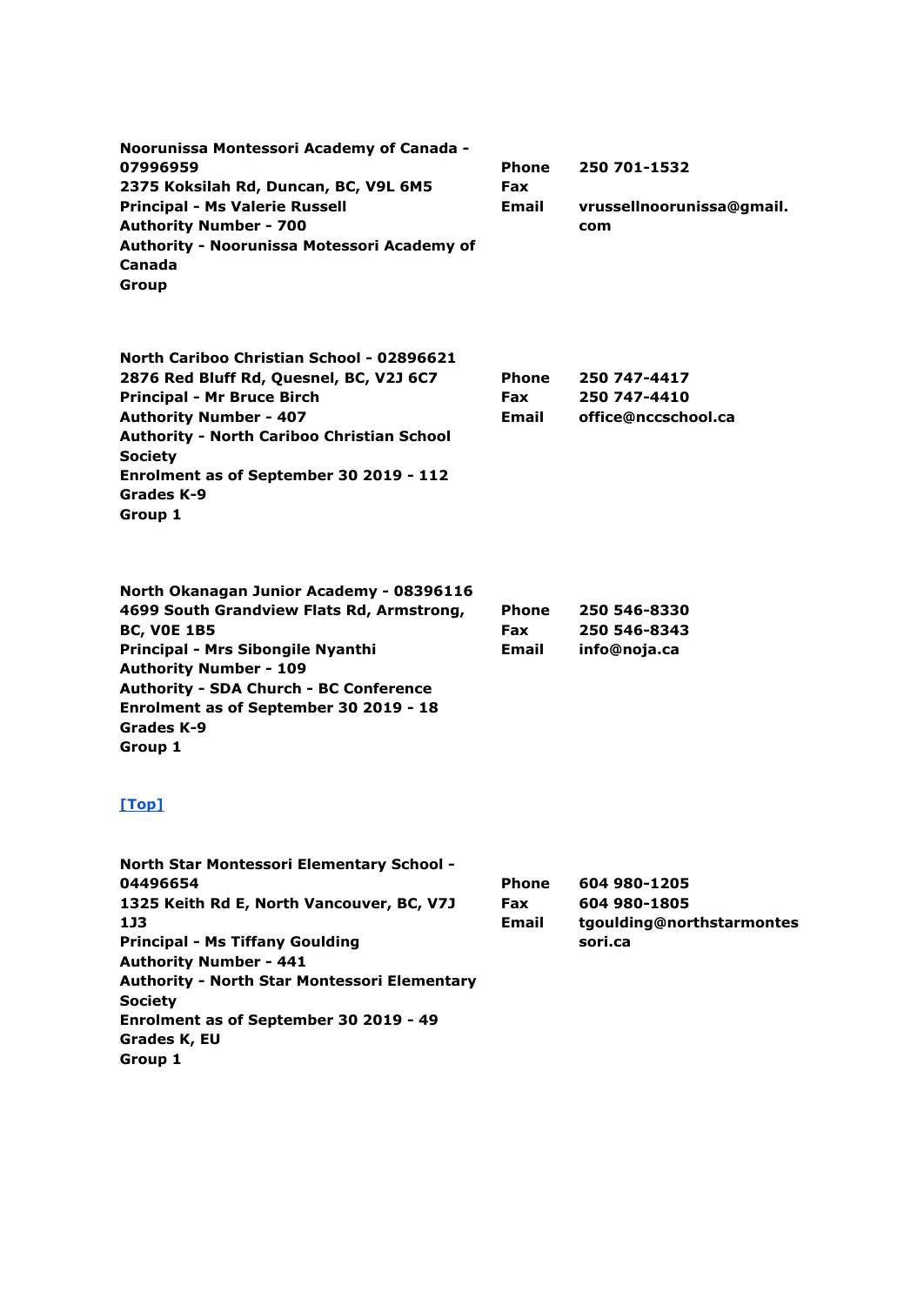**Northside Christian School - 09196232 3337 Voth Rd, Vanderhoof, BC, V0J 3A2 Principal - Mr Michael Shenk Authority Number - 329 Authority - Northside Mennonite Church Society Enrolment as of September 30 2019 - 138 Grades K-12, SU Group 1 Phone Fax Email 250 567-9335 250 567-9332 admin@thenorthsideschool. ca Notre Dame - 05996172 925 104 Ave, Dawson Creek, BC, V1G 2H8 Principal - Mrs Colleen Richard Authority Number - 116 Authority - Catholic Indep School Diocese of P.G. Enrolment as of September 30 2019 - 219 Grades K-7 Group 1 Phone Fax Email 250 782-4923 250 782-4388 crichard@cispg.ca Notre Dame Regional Secondary - 03996022 2880 Venables St, Vancouver, BC, V5K 4Z6 Principal - Mr Roger Deslauriers Authority Number - 117 Authority - CIS of Vancouver Archdiocese Enrolment as of September 30 2019 - 746 Grades 8-12 Group 1 Phone Fax Email 604 255-5454 604 255-2115 rdeslauriers@ndrs.org Oak & Orca School (DL) - 06196745 2738 Higgins St, Victoria, BC, V8T 3N1 Principal - Ms Kara Woodcock Authority Number - 488 Authority - Bioregional Education Association Enrolment as of September 30 2019 - 167 Grades K, EU, SU Group 1 Phone Fax Email 250 383-6609 250 383-6619 principal@oakandorca.ca Oak and Orca Bioregional School - 06196695 2738 Higgins St, Victoria, BC, V8T 3N1 Principal - Ms Kara Woodcock Authority Number - 488 Authority - Bioregional Education Association Enrolment as of September 30 2019 - 42 Grades K, EU, SU Group 1 Phone Fax Email 250 383-6609 877 544-3427 principal@oakandorca.ca**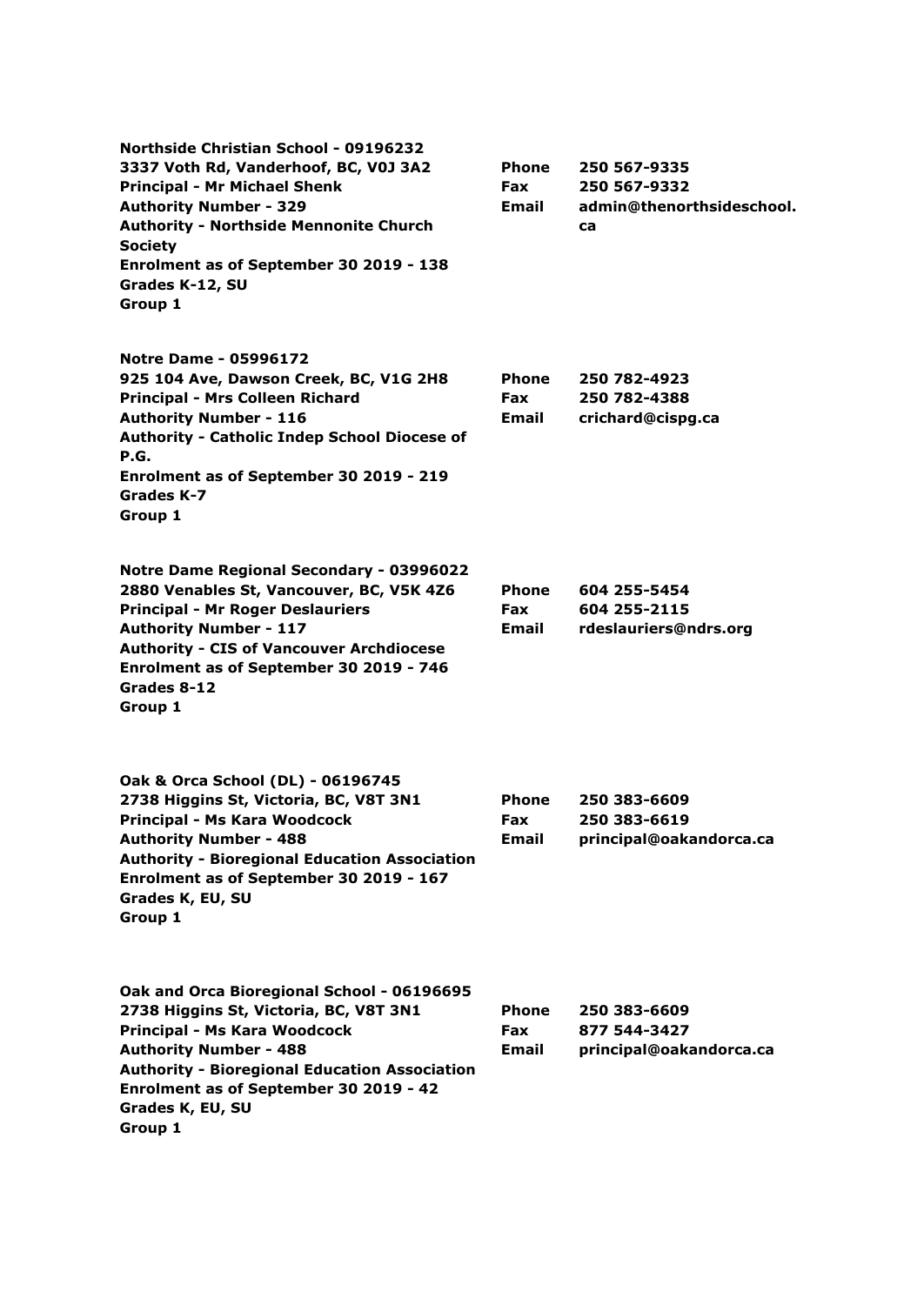| Oakridge Montessori Children's Learning -<br>03996963<br>619 45th Ave W, Vancouver, BC, V5Z 4G2<br><b>Principal - Ms Fiona Lee</b><br><b>Authority Number - 707</b><br>Authority - Oakridge Montessori Children's<br>Learning<br>Group 3                                                                                       | Phone<br>Fax<br>Email        | 604 263-1686<br>Oakridgemontessoriadmin@<br>s<br>haw.ca     |
|--------------------------------------------------------------------------------------------------------------------------------------------------------------------------------------------------------------------------------------------------------------------------------------------------------------------------------|------------------------------|-------------------------------------------------------------|
| [Top]                                                                                                                                                                                                                                                                                                                          |                              |                                                             |
| Okanagan Christian School - 02396023<br>1035 Hollywood Rd S, Kelowna, BC, V1X 4N3<br>Principal - Mr Jordan Wirtz<br><b>Authority Number - 109</b><br><b>Authority - SDA Church - BC Conference</b><br>Enrolment as of September 30 2019 - 88<br>Grades K-12<br>Group 2                                                         | Phone<br><b>Fax</b><br>Email | 250 860-5305<br>250 868-9703<br>principal@ocskelowna.com    |
| Okanagan Montessori Elementary School -<br>02396575<br>3439 East Kelowna Rd, Kelowna, BC, V1W<br>4H <sub>1</sub><br><b>Principal - Ms Bonnie Williams</b><br><b>Authority Number - 363</b><br>Authority - Okanagan Montessori Elem School<br><b>Society</b><br>Enrolment as of September 30 2019 - 25<br>Grades K-5<br>Group 1 | Phone<br><b>Fax</b><br>Email | 250 860-1165<br>250 860-1416<br>okmontessori@shaw.ca        |
| Okanagan Waldorf School - 02296858<br>730 Whitevale Rd, Lumby, BC, VOE 2G7<br>Principal - Ms Andrea Thiessen<br><b>Authority Number - 610</b><br><b>Authority - The Bridge Educational Society</b><br>Enrolment as of September 30 2019 - 68<br>Grades K-7<br>Group 1                                                          | Phone<br>Fax<br>Email        | 250 547-9212<br>athiessen@okanaganwaldor<br>f<br>school.org |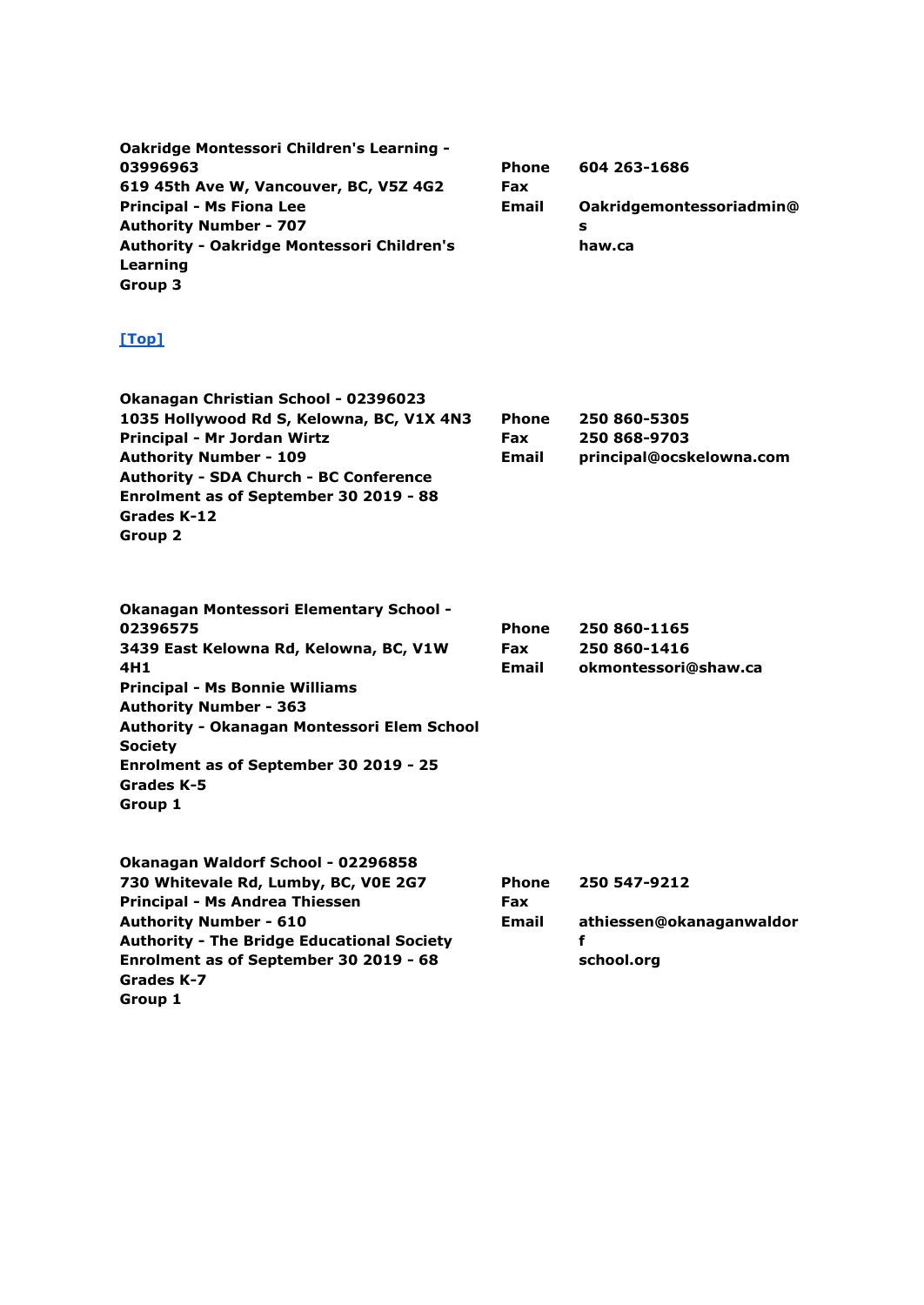| Our Lady of Fatima - 04396074<br>315 Walker St, Coquitlam, BC, V3K 4C7<br><b>Principal - Mrs Maria Katsionis</b><br><b>Authority Number - 117</b><br><b>Authority - CIS of Vancouver Archdiocese</b><br>Enrolment as of September 30 2019 - 364<br>Grades K-7<br>Group 1                     | <b>Phone</b><br><b>Fax</b><br><b>Email</b> | 604 936-4228<br>604 936-4403<br>maria.katsionis@fatimasch<br>ool.ca |
|----------------------------------------------------------------------------------------------------------------------------------------------------------------------------------------------------------------------------------------------------------------------------------------------|--------------------------------------------|---------------------------------------------------------------------|
| Our Lady of Good Counsel - 03696075<br>10504 139 St, Surrey, BC, V3T 4L5<br><b>Principal - Mr Gerard Wright</b><br><b>Authority Number - 117</b><br><b>Authority - CIS of Vancouver Archdiocese</b><br>Enrolment as of September 30 2019 - 243<br>Grades K-7<br>Group 1                      | <b>Phone</b><br><b>Fax</b><br><b>Email</b> | 604 581-3154<br>604 588-1633<br>olgcprincipal@shaw.ca               |
| Our Lady of Lourdes - 02396609<br>2547 Hebert Rd, West Kelowna, BC, V4T 2J6<br>Principal - Ms Kathryn Grootjes<br><b>Authority Number - 115</b><br><b>Authority - Catholic Indep Schools of Nelson</b><br><b>Diocese</b><br>Enrolment as of September 30 2019 - 138<br>Grades K-7<br>Group 1 | <b>Phone</b><br>Fax<br>Email               | 250 768-9008<br>250 768-0168<br>ololprincipal@cisnd.ca              |
| Our Lady of Mercy - 04196085<br>7481 10th Ave, Burnaby, BC, V3N 2S1<br><b>Principal - Mrs Neva Grout</b><br><b>Authority Number - 117</b><br><b>Authority - CIS of Vancouver Archdiocese</b><br>Enrolment as of September 30 2019 - 233                                                      | <b>Phone</b><br>Fax<br><b>Email</b>        | 604 526-7121<br>604 520-3194<br>office@ourladyofmercy.ca            |

**Grades K-7 Group 1**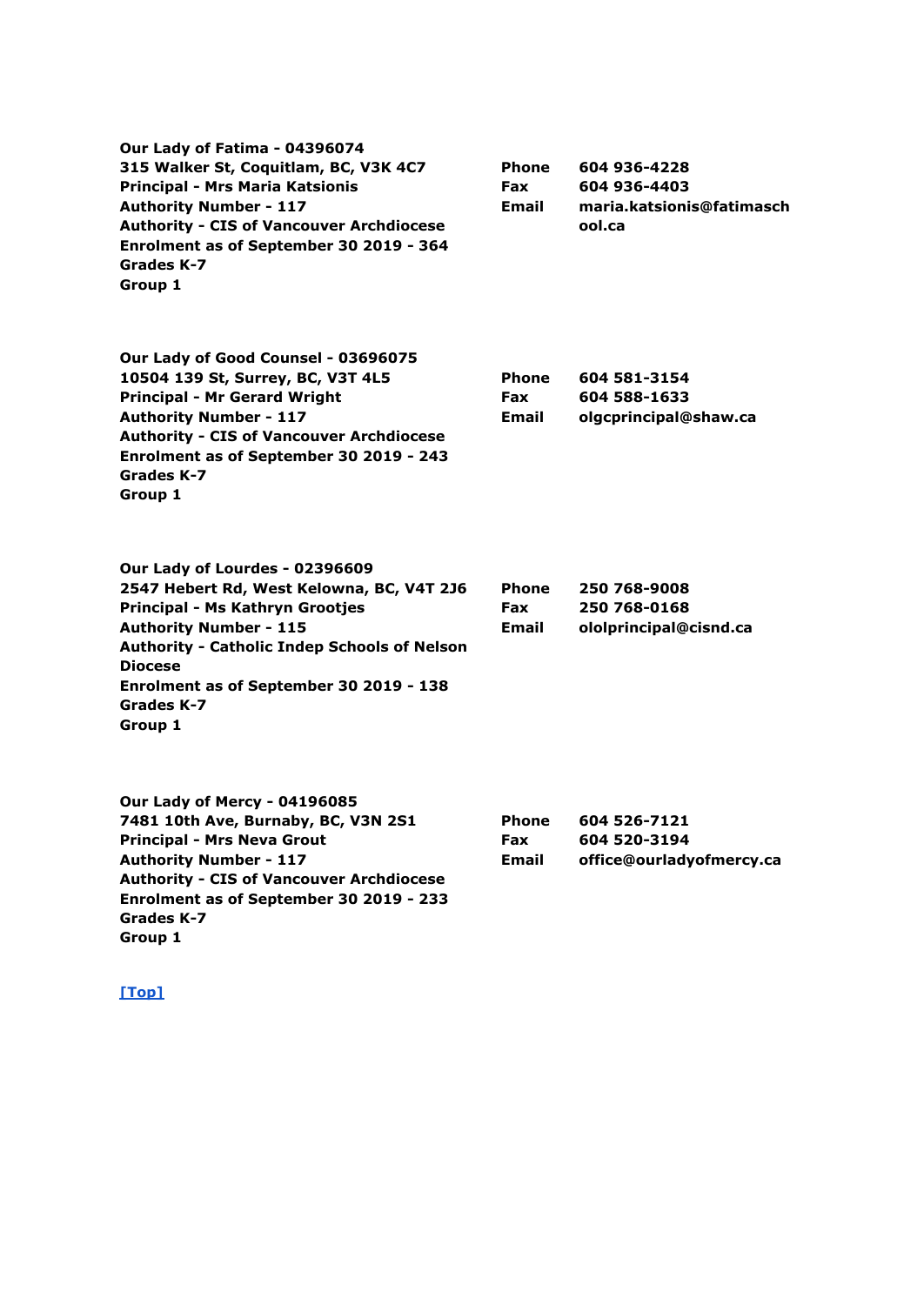| Our Lady of Perpetual Help - 03996173              |              |                           |
|----------------------------------------------------|--------------|---------------------------|
| 2550 Camosun St, Vancouver, BC, V6R 3W6            | <b>Phone</b> | 604 228-8811              |
| <b>Principal - Ms Lora Clarke</b>                  | <b>Fax</b>   | 604 224-6822              |
| <b>Authority Number - 117</b>                      | Email        | Iclarke@olphbc.ca         |
| <b>Authority - CIS of Vancouver Archdiocese</b>    |              |                           |
| Enrolment as of September 30 2019 - 426            |              |                           |
| Grades K-7                                         |              |                           |
| Group 1                                            |              |                           |
|                                                    |              |                           |
| Our Lady of Perpetual Help - 07396094              |              |                           |
| 235 Poplar St, Kamloops, BC, V2B 4B9               | <b>Phone</b> | 250 376-2343              |
| Principal - Mr Christopher Yuen                    | <b>Fax</b>   | 250 376-2361              |
| <b>Authority Number - 114</b>                      | Email        | christopher.yuen@olphscho |
| <b>Authority - Catholic Indep Schools Kamloops</b> |              | ol.ca                     |
| <b>Diocese</b>                                     |              |                           |
| Enrolment as of September 30 2019 - 162            |              |                           |
| Grades K-7                                         |              |                           |
| Group 1                                            |              |                           |
|                                                    |              |                           |
|                                                    |              |                           |

**Our Lady of Sorrows - 03996128 575 Slocan St, Vancouver, BC, V5K 3X5 Principal - Mr Pasquale Balletta Authority Number - 117 Authority - CIS of Vancouver Archdiocese Enrolment as of September 30 2019 - 240 Grades K-7 Group 1**

| <b>Phone</b> | 604 253-2434          |
|--------------|-----------------------|
| <b>Fax</b>   | 604 253-1523          |
| Email        | pballetta@cisva.bc.ca |

| Our Lady of the Assumption - 04396380           |            |                        |
|-------------------------------------------------|------------|------------------------|
| 2255 Fraser Ave, Port Coquitlam, BC, V3B 6G8    | Phone      | 604 942-5522           |
| Principal - Ms Rosaleen Heffernan               | <b>Fax</b> |                        |
| <b>Authority Number - 117</b>                   | Email      | rheffernan@cisva.bc.ca |
| <b>Authority - CIS of Vancouver Archdiocese</b> |            |                        |
| Enrolment as of September 30 2019 - 241         |            |                        |
| Grades K-7                                      |            |                        |
| Group 1                                         |            |                        |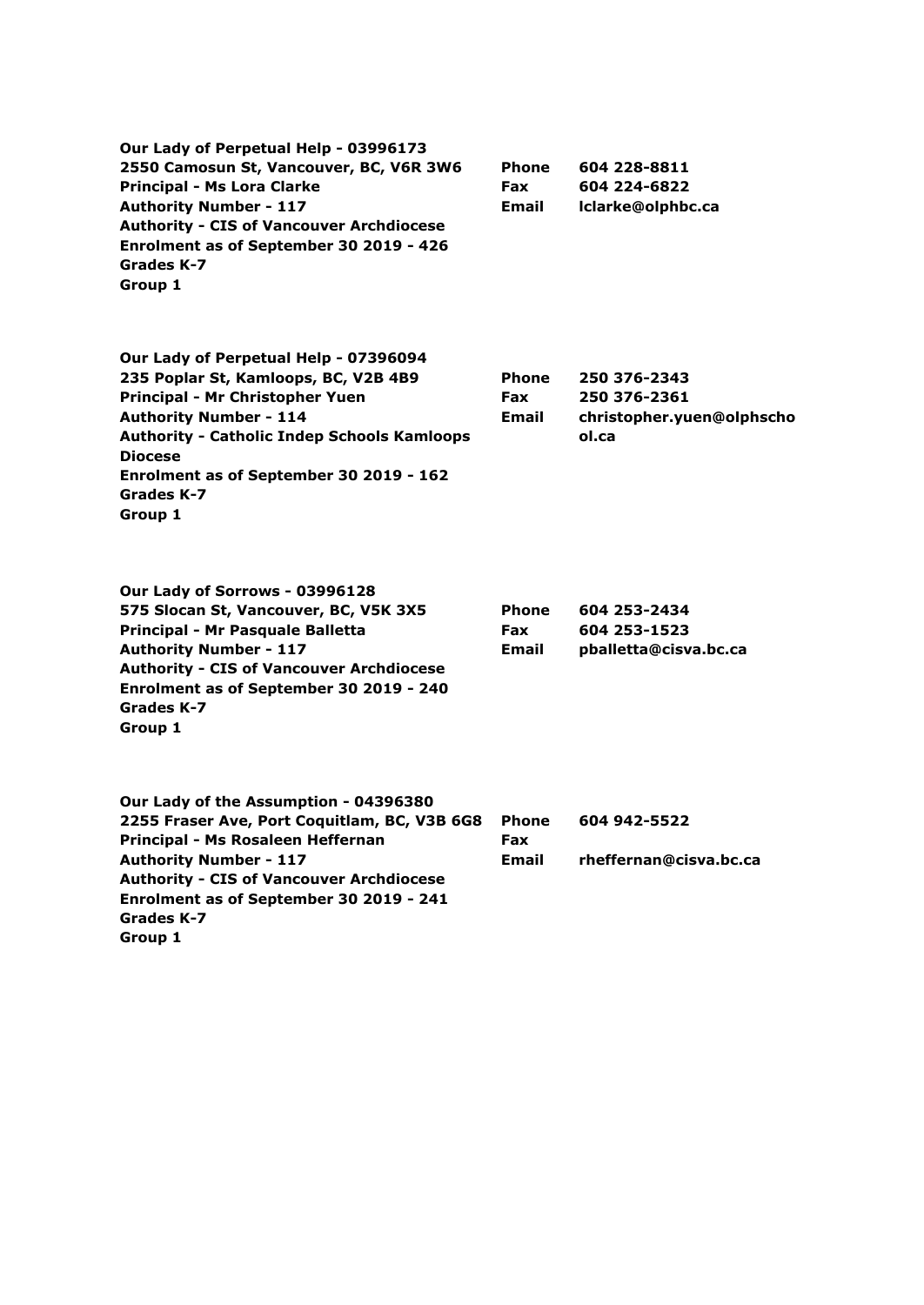| <b>PALS Autism Society (School Program) -</b> |              |                           |
|-----------------------------------------------|--------------|---------------------------|
| 04096785                                      | <b>Phone</b> | 604 251-7257              |
| 101 Third St, New Westminster, BC, V3L 2P9    | <b>Fax</b>   | 604 251-1627              |
| Principal - Ms Andrea Kasunic                 | Email        | andrea@palsautismschool.c |
| <b>Authority Number - 539</b>                 |              | a                         |
| <b>Authority - PALS Autism Society</b>        |              |                           |
| Enrolment as of September 30 2019 - 18        |              |                           |
| Grades 2-12                                   |              |                           |
| Group 1                                       |              |                           |

**Pacific Academy - 03696394 10238 168 St, Surrey, BC, V4N 1Z4 Principal - Mr Dennis Tjernagel Authority Number - 191 Authority - Pacific Pentecostal Ed & Com Society Enrolment as of September 30 2019 - 1409 Grades K-12 Group 1 Phone Fax Email 604 581-5353 604 581-0087 contact@pacificacademy.ne t**

| Pacific Christian School - 03496371        |              |                  |
|--------------------------------------------|--------------|------------------|
| 29623 Downes Rd, Abbotsford, BC, V4X 1Z8   | <b>Phone</b> | 604 856-2988     |
| Principal - Mr Cameron Klassen             | <b>Fax</b>   | 604 856-2983     |
| <b>Authority Number - 269</b>              | <b>Email</b> | pcschool@shaw.ca |
| <b>Authority - Church of God in Christ</b> |              |                  |
| (Mennonite)                                |              |                  |
| Enrolment as of September 30 2019 - 26     |              |                  |
| Grades 1-9                                 |              |                  |
| Group 3                                    |              |                  |

| Pacific Christian School - 06196084                 |              |                           |
|-----------------------------------------------------|--------------|---------------------------|
| 654 Agnes St, Victoria, BC, V8Z 2E6                 | <b>Phone</b> | 250 479-4532              |
| Principal - Mr John Lewis                           | <b>Fax</b>   | 250 479-3511              |
| <b>Authority Number - 174</b>                       | Email        | darren.lewis@pacificchris |
| <b>Authority - Victoria Christian Educ. Society</b> |              | tian.ca                   |
| Enrolment as of September 30 2019 - 868             |              |                           |
| Grades K-12                                         |              |                           |
| Group 1                                             |              |                           |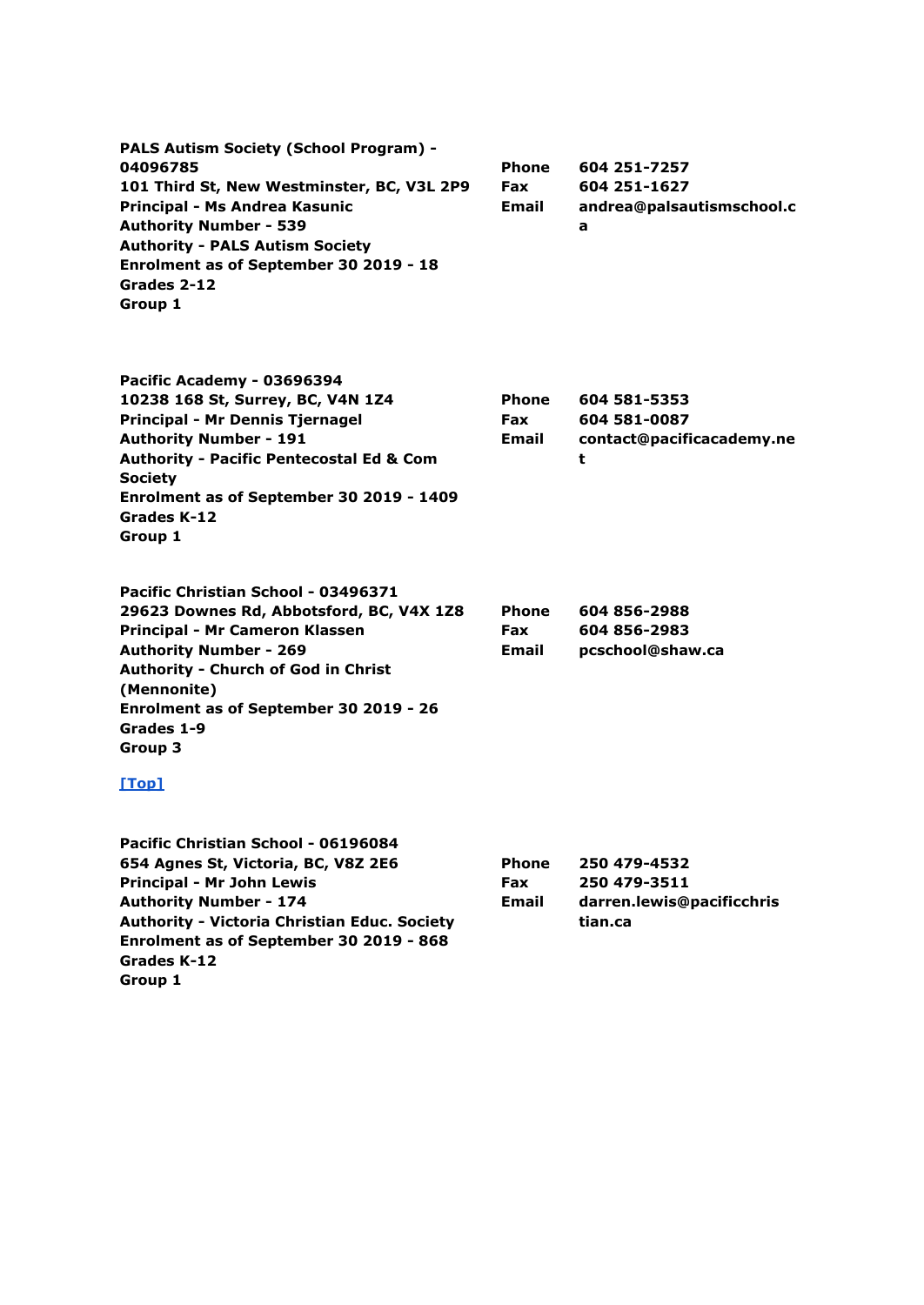| Pacific School of Innovation and Inquiry -<br>06196868<br>100-808 Douglas St, Victoria, BC, V8W 2B6<br><b>Principal - Mr Jeff Hopkins</b><br><b>Authority Number - 620</b><br><b>Authority - Learningstorm Education Society</b><br>Enrolment as of September 30 2019 - 95<br>Grades 9-12<br>Group 1         | <b>Phone</b><br><b>Fax</b><br>Email | 778 433-3409<br>psii@learningstorm.org                              |
|--------------------------------------------------------------------------------------------------------------------------------------------------------------------------------------------------------------------------------------------------------------------------------------------------------------|-------------------------------------|---------------------------------------------------------------------|
| Pacific Spirit School - 03996475<br>PO Box 34058 Station D, Vancouver, BC, V6J<br>4M1<br>Principal - Ms Heidi Anderson<br><b>Authority Number - 249</b><br><b>Authority - New Learning Society</b><br>Enrolment as of September 30 2019 - 77<br>Grades K-7<br>Group 1                                        | Phone<br><b>Fax</b><br>Email        | 604 222-1900<br>604 222-1934<br>info@pacificspiritschool.<br>org    |
| Pathways Academy Distributed Learning -<br>05796841<br>PO Box 10096 PROP HART, Prince George, BC,<br><b>V2K 5Y1</b><br>Principal - Mrs Tara Ferguson<br><b>Authority Number - 597</b><br><b>Authority - Diversity by Design Society</b><br>Enrolment as of September 30 2019 - 244<br>Grades K-12<br>Group 1 | <b>Phone</b><br><b>Fax</b><br>Email | 888 787-3618<br>888 263-8611<br>office@pathwaysacademy.c<br>a       |
| Pattison High School - 03996733<br>981 Nelson St, Vancouver, BC, V6Z 3B6<br><b>Principal - Mr Daniel Chowne</b><br><b>Authority Number - 547</b><br><b>Authority - Timesing Education Group Inc</b><br>Enrolment as of September 30 2019 - 174<br>Grades 9-12                                                | Phone<br><b>Fax</b><br>Email        | 604 608-8788<br>604 608-8789<br>principal@pattisonhighsch<br>ool.ca |

**Group 4**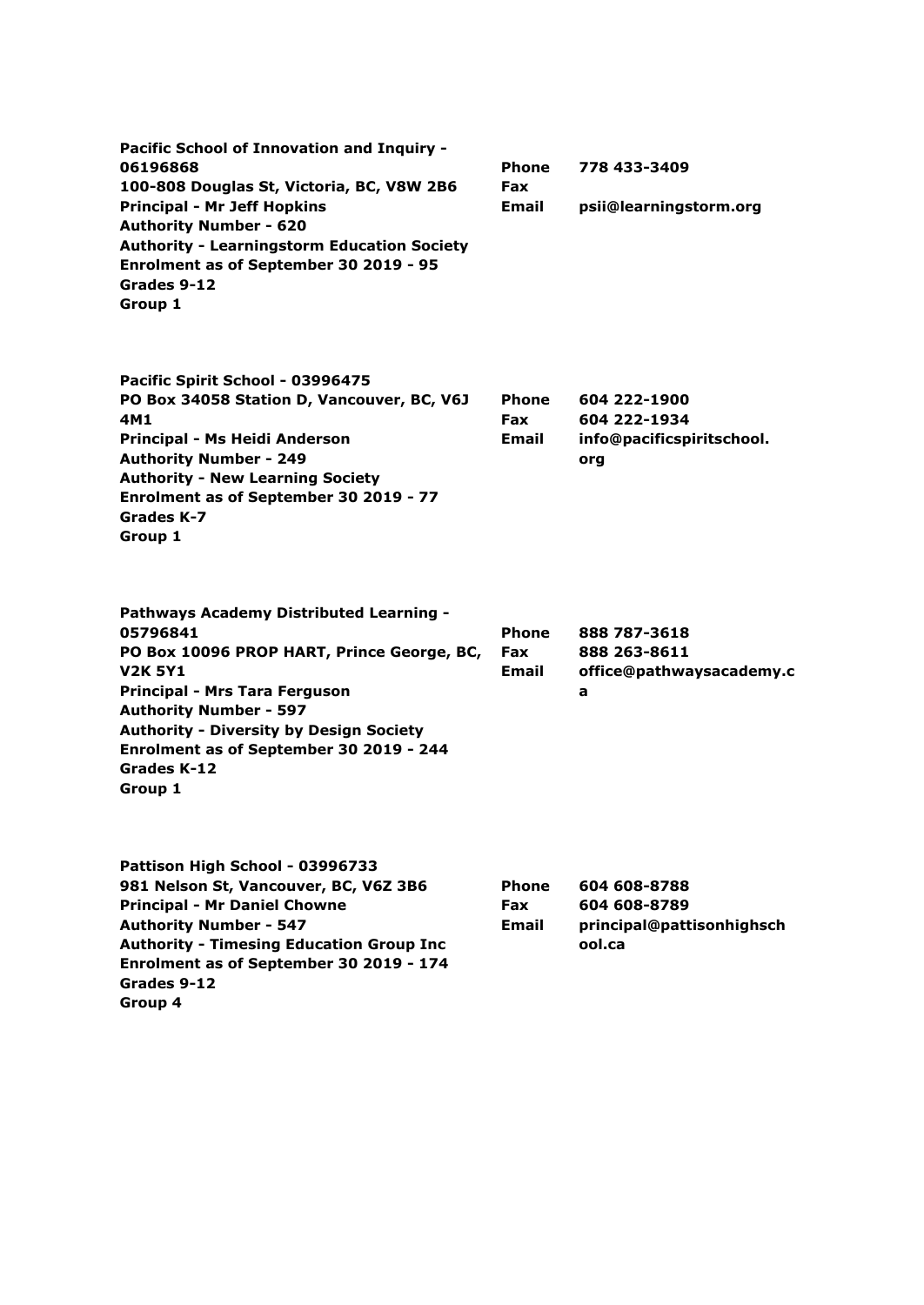| Peace Christian School - 05996188<br>PO Box 2050, Chetwynd, BC, VOC 1J0<br><b>Principal - Mrs Kristin Atherton</b><br><b>Authority Number - 109</b><br>Authority - SDA Church - BC Conference<br>Enrolment as of September 30 2019 - 87<br>Grades K-12<br>Group 1         | Phone<br><b>Fax</b><br>Email | 250 788-2044<br>888 615-9510<br>office@peacechristianscho<br>ol.ca       |
|---------------------------------------------------------------------------------------------------------------------------------------------------------------------------------------------------------------------------------------------------------------------------|------------------------------|--------------------------------------------------------------------------|
| Pear Tree Elementary - 03996918<br>215-2678 Broadway W, Vancouver, BC, V6K<br>2G3<br><b>Principal - Ms Alexis Birner</b><br><b>Authority Number - 668</b><br><b>Authority - Romani Holdings Ltd</b><br>Enrolment as of September 30 2019 - 30<br>Grades 1-7<br>Group 3    | Phone<br>Fax<br>Email        | 604 355-2155<br>alexis@peartree.school                                   |
| [Top]<br>Penelakut Island Learning Centre - 07997497                                                                                                                                                                                                                      |                              |                                                                          |
| PO Box 360 C/O Penelakut Tribes, Chemainus,<br><b>BC, VOR 1K0</b>                                                                                                                                                                                                         | <b>Phone</b><br>Fax          | 250 246-2327                                                             |
| <b>Principal - Ms Bernice Mckenzie</b><br><b>Authority Number - 642</b><br><b>Authority - Penelakut Island Learning Centre</b><br><b>Society</b><br>Enrolment as of September 30 2019 - 40<br>Grades 10-12, SU<br><b>Group 2</b>                                          | Email                        | pilc@penelakut.ca                                                        |
| Penticton Christian School - 06796500<br>102-96 Edmonton Ave, Penticton, BC, V2A<br>2G8<br>Principal - Mr Karl Boehmer<br><b>Authority Number - 260</b><br><b>Authority - Penticton Christian School Society</b><br>Enrolment as of September 30 2019 - 59<br>Grades K-12 | Phone<br><b>Fax</b><br>Email | 250 493-5233<br>250 276-4124<br>kboehmer@pentictonchristi<br>anschool.ca |

**Group 1**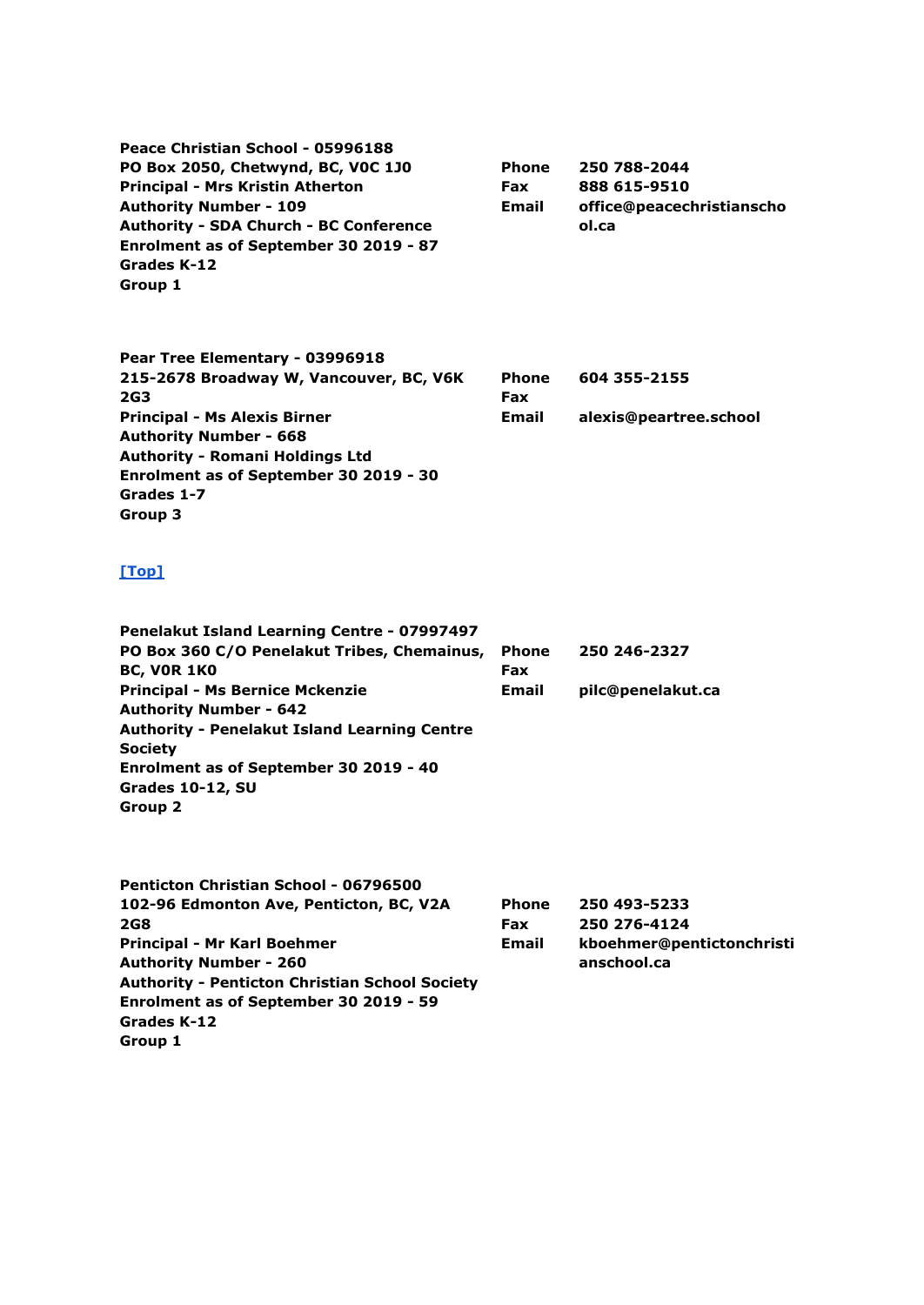**Phil & Jennie Gaglardi Academy - 07196327 1475 Noel Ave, Comox, BC, V9M 3H8 Principal - Mrs Bernadette Pitcher Authority Number - 614 Authority - Northgate Christian Education Society Enrolment as of September 30 2019 - 233 Grades K-12 Group 1 Phone Fax Email 250 339-1200 250 339-1215 office@gaglardiacademy.ca Pleasant Valley Christian Academy - 02296035 1802 45 Ave, Vernon, BC, V1T 3M7 Principal - Mrs Rosemary Fischer Authority Number - 109 Authority - SDA Church - BC Conference Enrolment as of September 30 2019 - 74 Grades K-8 Group 1 Phone Fax Email 250 545-7852 250 545-9230 admin@pleasantvalleychris tian.com Powell River Christian School - 04796622 6960 Quesnel St, Powell River, BC, V8A 1J2 Principal - Ms Jamie Mcgougan Authority Number - 408 Authority - Powell River Christian School Society Enrolment as of September 30 2019 - 76 Grades K-9 Group 1 Phone Fax Email 604 485-0006 604 485-0240 principal@powellriverchri stian.com Purpose Independent Secondary School - 04096707 40 Begbie St, New Westminster, BC, V3M 3L9 Principal - Ms Merrilyn Cook Authority Number - 499 Authority - Lower Mainland Purpose Society Enrolment as of September 30 2019 - 84 Grades 8-12 Group 1 Phone Fax Email 604 526-2522 604 526-6546 merrilyn.cook@purposesoci ety.org Pythagoras Academy - 03896867 8671 Odlin Cres, Richmond, BC, V6X 1G1 Principal - Mr Michael Bouchard Authority Number - 619 Authority - Pythagoras Academy Society Enrolment as of September 30 2019 - 230 Phone Fax Email 604 370-0199 604 370-1399 info@pythagorasacademy.ca**

**Grades K-8 Group 2**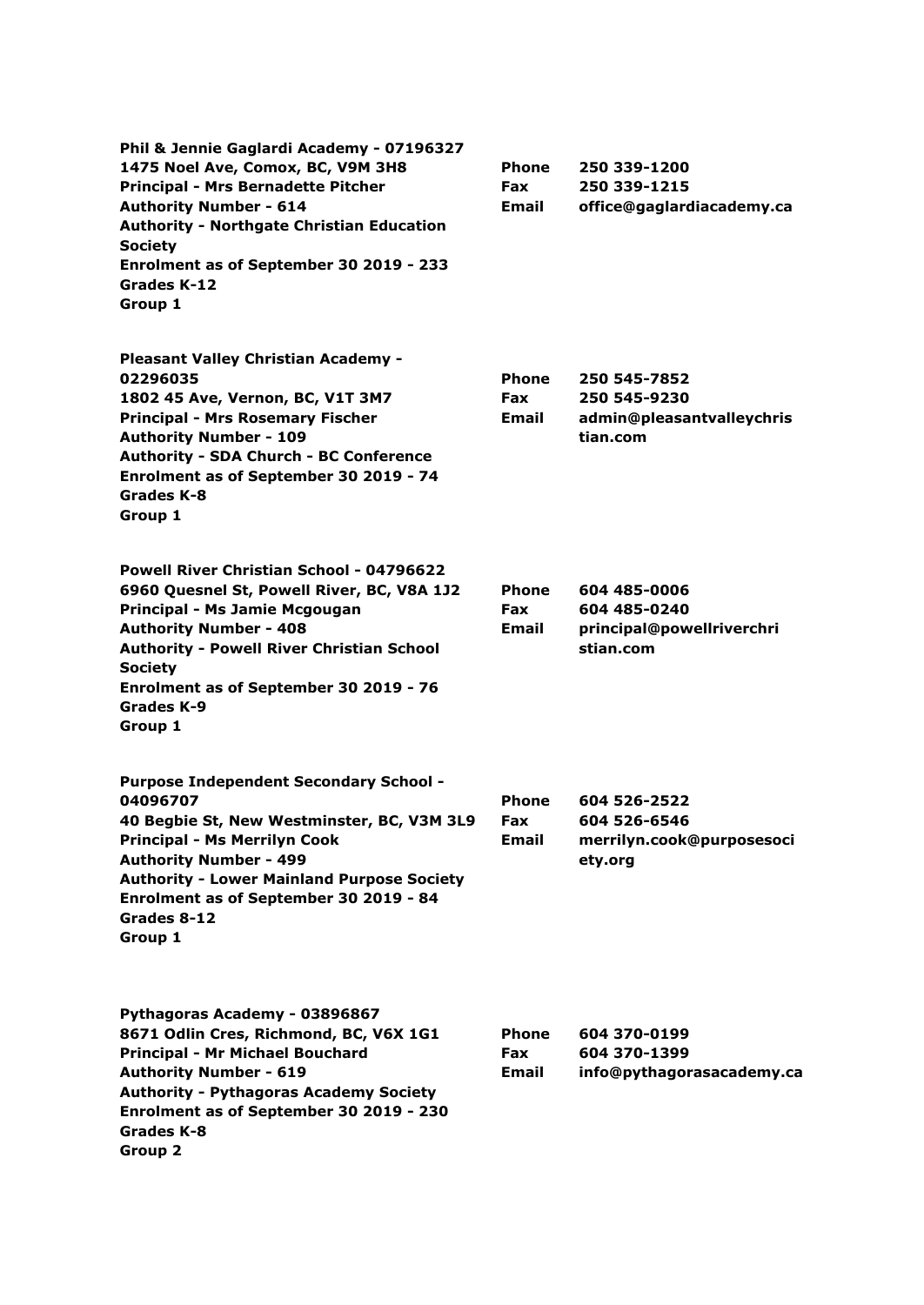| Qawsain Knowledge House - 03996901<br>PO Box 75044 RPO Main Street S, Vancouver,<br><b>BC, V5X 4V7</b><br>Principal - Ms Ayesha Hafeez<br><b>Authority Number - 654</b><br><b>Authority - Zawiyah Foundation</b><br>Enrolment as of September 30 2019 - 13<br>Grades K-6<br>Group 1   | <b>Phone</b><br>Fax<br>Email | 604 558-0559<br>info@qawsain.ca                                          |
|---------------------------------------------------------------------------------------------------------------------------------------------------------------------------------------------------------------------------------------------------------------------------------------|------------------------------|--------------------------------------------------------------------------|
| Queen Margaret's - 07996017<br>660 Brownsey Ave, Duncan, BC, V9L 1C2<br><b>Principal - Mr David Robertson</b><br><b>Authority Number - 152</b><br><b>Authority - Queen Margaret's School</b><br>Enrolment as of September 30 2019 - 345<br>Grades K-12<br>Group 2                     | Phone<br>Fax<br>Email        | 250 746-4185<br>250 746-4187<br>dbr@qms.bc.ca                            |
| Queen of All Saints Elementary - 04396137<br>1405 Como Lake Ave, Coquitlam, BC, V3J 3P4<br>Principal - Ms Joan Sandberg<br><b>Authority Number - 117</b><br><b>Authority - CIS of Vancouver Archdiocese</b><br>Enrolment as of September 30 2019 - 222<br>Grades K-7<br>Group 1       | Phone<br><b>Fax</b><br>Email | 604 931-9071<br>604 931-9089<br>queenofallsaintsschool@sh<br>awcable.com |
| Queen of Angels School - 07996167<br>2085 Maple Bay Rd, Duncan, BC, V9L 5L9<br>Principal - Mrs Kathleen Korman<br><b>Authority Number - 118</b><br><b>Authority - Catholic Indep Schools of Diocese</b><br>of Vic<br>Enrolment as of September 30 2019 - 384<br>Grades K-9<br>Group 1 | Phone<br>Fax<br><b>Email</b> | 250 746-5919<br>250 746-8689<br>kkorman@cisdv.bc.ca                      |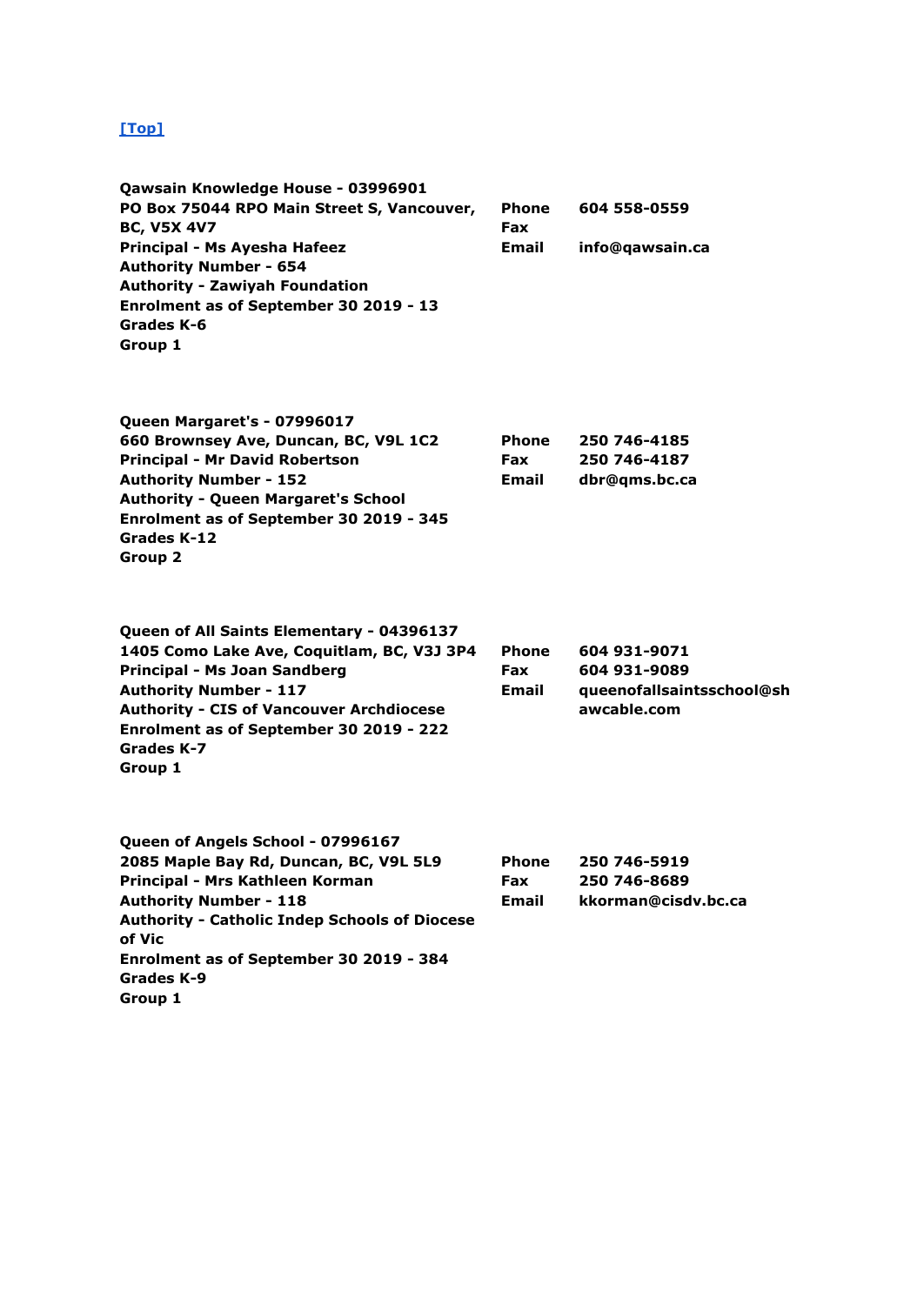| Regent Christian Academy - 03696476<br>15100 66A Ave, Surrey, BC, V3S 2A6<br><b>Principal - Mr Paul Johnson</b><br><b>Authority Number - 235</b><br><b>Authority - Regent Christian Academy Society</b><br>Enrolment as of September 30 2019 - 639<br>Grades K-12<br>Group 1                         | Phone<br><b>Fax</b><br>Email | 604 599-8171<br>604 599-8175<br>pjohnson@regent.bc.ca |
|------------------------------------------------------------------------------------------------------------------------------------------------------------------------------------------------------------------------------------------------------------------------------------------------------|------------------------------|-------------------------------------------------------|
| Regent Christian Online Academy - 06396767<br>107-19 Dallas Rd, Victoria, BC, V8V 5A6<br><b>Principal - Mrs Dennise Croswell</b><br><b>Authority Number - 235</b><br><b>Authority - Regent Christian Academy Society</b><br>Enrolment as of September 30 2019 - 1045<br>Grades K-12<br>Group 1       | Phone<br>Fax<br><b>Email</b> | 250 592-1759<br>250 721-0036<br>info@rcoa.ca          |
| <b>Richmond Christian School - 03896178</b><br>10200 No 5 Rd, Richmond, BC, V7A 4E5<br><b>Principal - Mr Roger Grose</b><br><b>Authority Number - 155</b><br><b>Authority - Richmond Christian School</b><br><b>Association</b><br>Enrolment as of September 30 2019 - 996<br>Grades K-12<br>Group 1 | Phone<br><b>Fax</b><br>Email | 604 274-1122<br>604 274-1192<br>rgrose@myrcs.ca       |
| [Top]                                                                                                                                                                                                                                                                                                |                              |                                                       |
| Richmond Jewish Day School - 03896570<br>8760 No. 5 Rd, Richmond, BC, V6Y 2V4<br><b>Principal - Ms Ronit Amihude</b><br><b>Authority Number - 356</b><br><b>Authority - Richmond Jewish Day School</b>                                                                                               | Phone<br>Fax<br>Email        | 604 275-3393<br>604 275-9322<br>info@rjds.ca          |

**Grades K-7 Group 1**

**Society**

**Enrolment as of September 30 2019 - 77**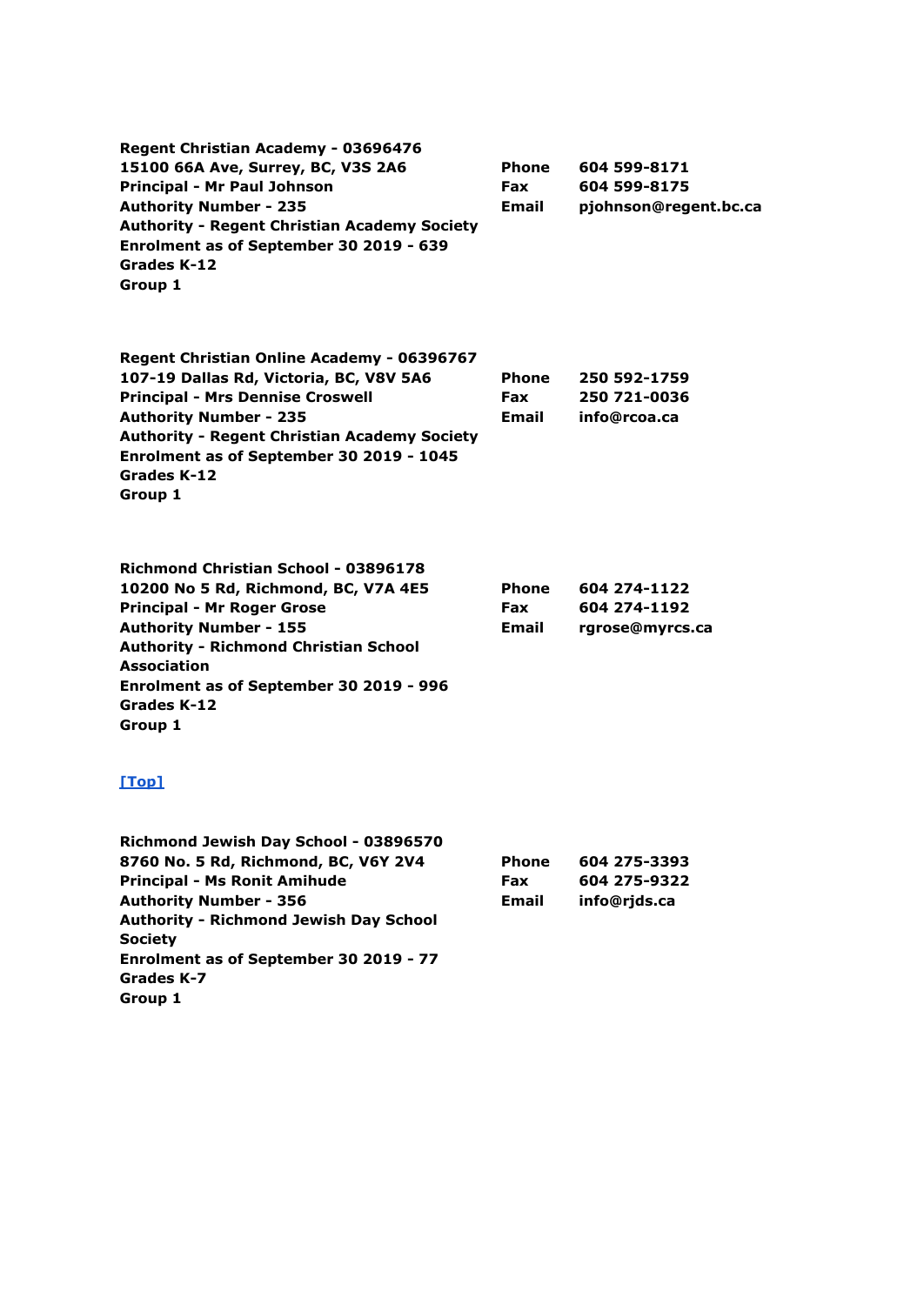**Royal Bridge High School - 04396924 301-1123 Westwood St, Coquitlam, BC, V3B 0M1 Principal - Mr James Ion Authority Number - 674 Authority - Royal Bridge High School Inc Enrolment as of September 30 2019 - 69 Grades 11-12, SU Group 4 Phone Fax Email 604 474-3718 604 474-3717 info@royalbridge.ca**

**Royal Canadian College - 03996538 8610 Ash St, Vancouver, BC, V6P 3M2 Principal - Mr Brian Kung Authority Number - 304 Authority - Royal Canadian College Society Enrolment as of September 30 2019 - 86 Grades 9-12 Group 4**

**Phone Fax Email 604 738-2221 604 738-2282 info@royalcanadiancollege .com**

**Sacred Heart - 03796095 PO Box 10 STN Main, Delta, BC, V4K 3N5 Principal - Mr Kelly Kozack Authority Number - 117 Authority - CIS of Vancouver Archdiocese Enrolment as of September 30 2019 - 391 Grades K-7 Group 1**

**Phone Fax Email 604 946-2611 604 946-0598 kkozack@cisva.bc.ca**

**Sacred Heart - 05796144 785 Patricia Blvd, Prince George, BC, V2L 3V5 Principal - Mr Bryan Maclean Authority Number - 116 Authority - Catholic Indep School Diocese of P.G. Enrolment as of September 30 2019 - 163 Grades K-7 Group 1 Phone Fax Email 250 563-5201 sacredheart@cispg.ca**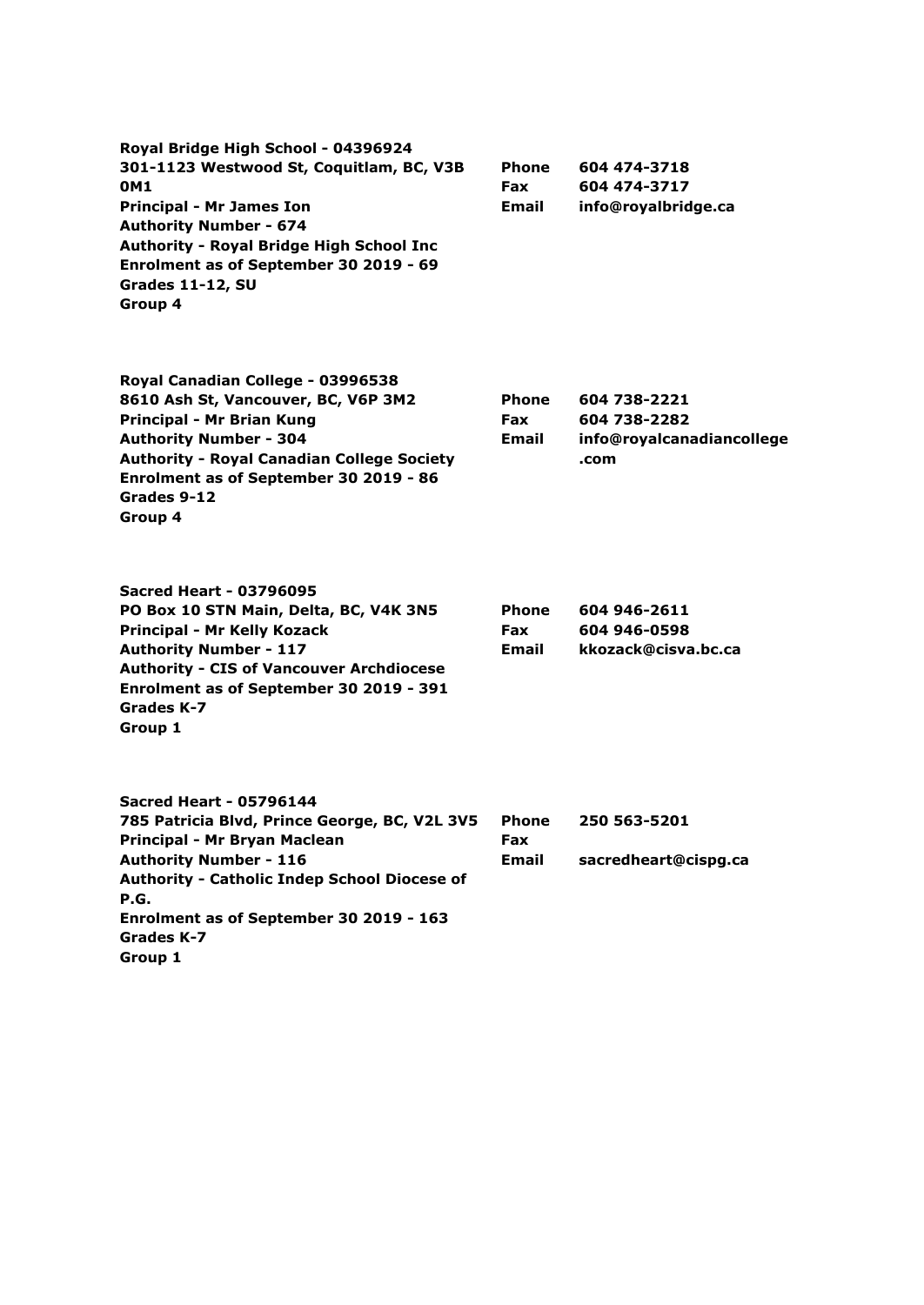| Sacred Heart Catholic School - 02796566<br>455 Pigeon Ave, Williams Lake, BC, V2G 4R5<br>Principal - Mrs Vanessa Fer<br><b>Authority Number - 114</b><br><b>Authority - Catholic Indep Schools Kamloops</b><br><b>Diocese</b><br>Enrolment as of September 30 2019 - 98<br>Grades K-7<br>Group 1            | Phone<br><b>Fax</b><br>Email               | 250 398-7770<br>250 398-5852<br>principal@sacredheartwl.c<br><b>om</b> |
|-------------------------------------------------------------------------------------------------------------------------------------------------------------------------------------------------------------------------------------------------------------------------------------------------------------|--------------------------------------------|------------------------------------------------------------------------|
| Salt Spring Centre School - 06496396<br>355B Blackburn Rd, Salt Spring Island, BC,<br><b>V8K 2B8</b><br><b>Principal - Ms Carol Bremner</b><br><b>Authority Number - 190</b><br><b>Authority - Ganges Educational Society</b><br>Enrolment as of September 30 2019 - 46<br>Grades K-6<br>Group 1            | <b>Phone</b><br><b>Fax</b><br><b>Email</b> | 250 537-9130<br>250 537-9132<br>info@saltspringcentrescho<br>ol.ca     |
| [Top]                                                                                                                                                                                                                                                                                                       |                                            |                                                                        |
| Seabird Island Community - 07897494<br>PO Box 530, Agassiz, BC, VOM 1A0<br><b>Principal - Ms Barbara White</b><br><b>Authority Number - 390</b><br><b>Authority - Seabird Island Education Society</b><br>Enrolment as of September 30 2019 - 250<br><b>Grades K-12</b><br>Group 2                          | <b>Phone</b><br><b>Fax</b><br>Email        | 604 796-3061<br>604 796-3068<br>barbara@seabirdisland.ca               |
| <b>SelfDesign Learning Community (DL) -</b><br>03996721<br>PO Box 74560 RPO Kitsilano, Vancouver, BC,<br><b>V6K 4P4</b><br>Principal - Ms Nikki Kenyon<br><b>Authority Number - 226</b><br><b>Authority - Selfdesign Learning Foundation</b><br>Enrolment as of September 30 2019 - 1883<br>Grades 8-12, EU | Phone<br><b>Fax</b><br>Email               | 604 224-3640<br>888 876-1940<br>info@selfdesign.org                    |

**Group 1**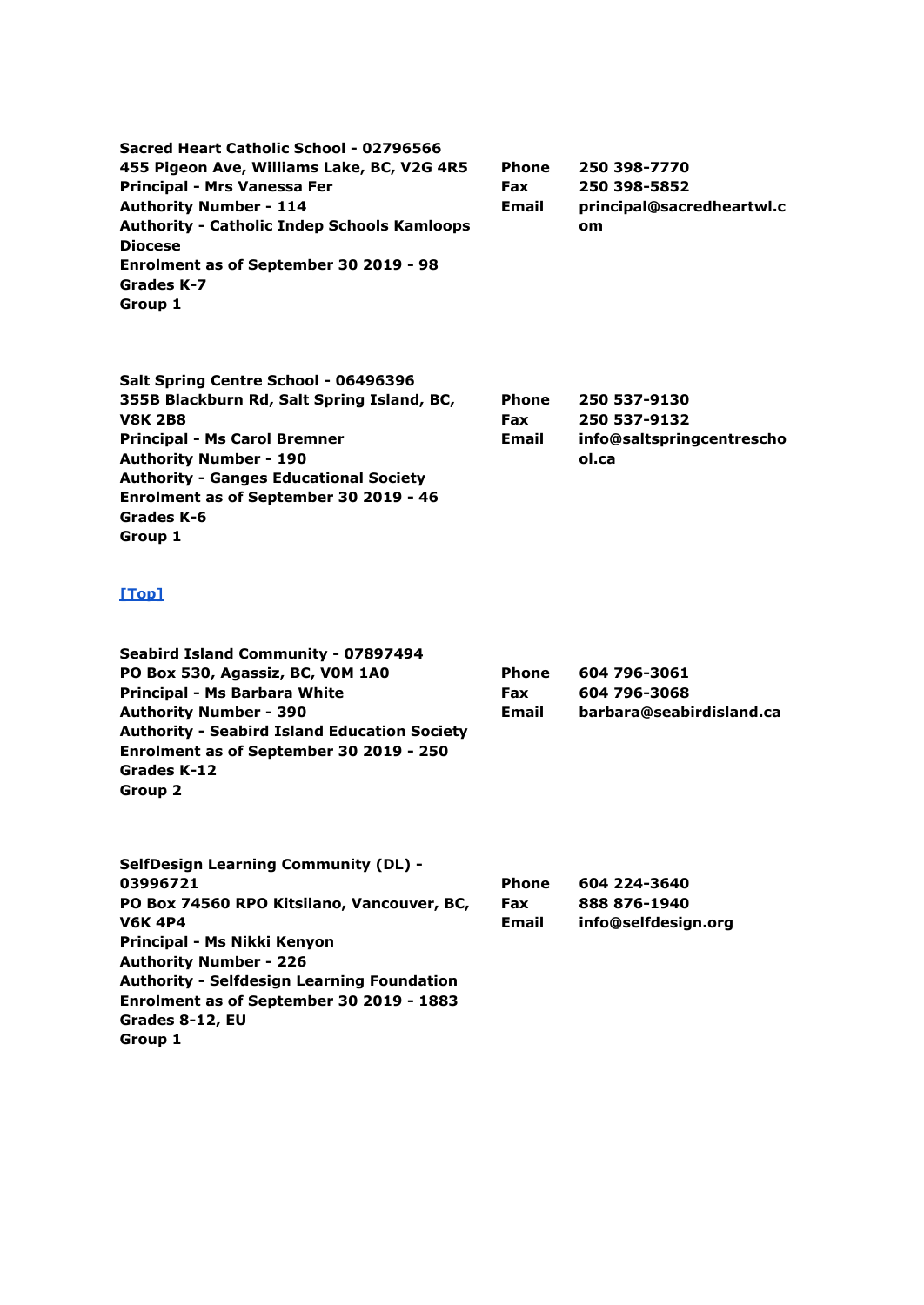| Selkirk Montessori School - 06196347<br>2970 Jutland Rd, Victoria, BC, V8T 5K2<br><b>Principal - Mrs Erin Hayes</b><br><b>Authority Number - 151</b><br><b>Authority - Pacific Montessori Society</b><br>Enrolment as of September 30 2019 - 248<br>Grades K-8<br>Group 1                    | <b>Phone</b><br><b>Fax</b><br>Email | 250 384-3414<br>250 384-3420<br>erin@selkirkmontessori.ca |
|----------------------------------------------------------------------------------------------------------------------------------------------------------------------------------------------------------------------------------------------------------------------------------------------|-------------------------------------|-----------------------------------------------------------|
| Seminary of Christ the King - 07596034<br>PO Box 3310, Mission, BC, V2V 4J5<br><b>Principal - Rev Peter Nygren</b><br><b>Authority Number - 163</b><br><b>Authority - Seminary of Christ the King</b><br>Enrolment as of September 30 2019 - 33<br>Grades 8-12<br>Group 1                    | <b>Phone</b><br><b>Fax</b><br>Email | 604 826-8975<br>604 826-8725<br>rector.minors@sck.ca      |
| Sen Pok Chin - 05397491<br>1155 SenPokChin Blvd, Oliver, BC, V0H 1T8<br><b>Principal - Ms Valerie Allen</b><br><b>Authority Number - 311</b><br><b>Authority - Senpokchin Education Society</b><br>Enrolment as of September 30 2019 - 99<br>Grades K-8<br>Group 2                           | Phone<br>Fax<br>Email               | 250 498-2019<br>250 498-3096<br>principal@senpokchin.com  |
| Sensisyusten House of Learning - 02397006<br>1920 Quail Lane, Westbank, BC, V4T 2H3<br><b>Principal - Mr Wes Malo</b><br><b>Authority Number - 479</b><br><b>Authority - Westbank First Nation, BC</b><br>Enrolment as of September 30 2019 - 53<br>Grades K-5<br>Group 2                    | Phone<br>Fax<br><b>Email</b>        | 250 768-2802<br>250 768-5462<br>school@wfn.ca             |
| Shalhevet Girls High School - 03996732<br>785 16th Ave W, Vancouver, BC, V5Z 1S8<br>Principal - Mrs Meira Federgrun<br><b>Authority Number - 703</b><br><b>Authority - Shalhevet Girls High School</b><br><b>Society</b><br>Enrolment as of September 30 2019 - 17<br>Grades 8-12<br>Group 2 | Phone<br><b>Fax</b><br>Email        | 604 568-9250<br>principal@shalhevet.ca                    |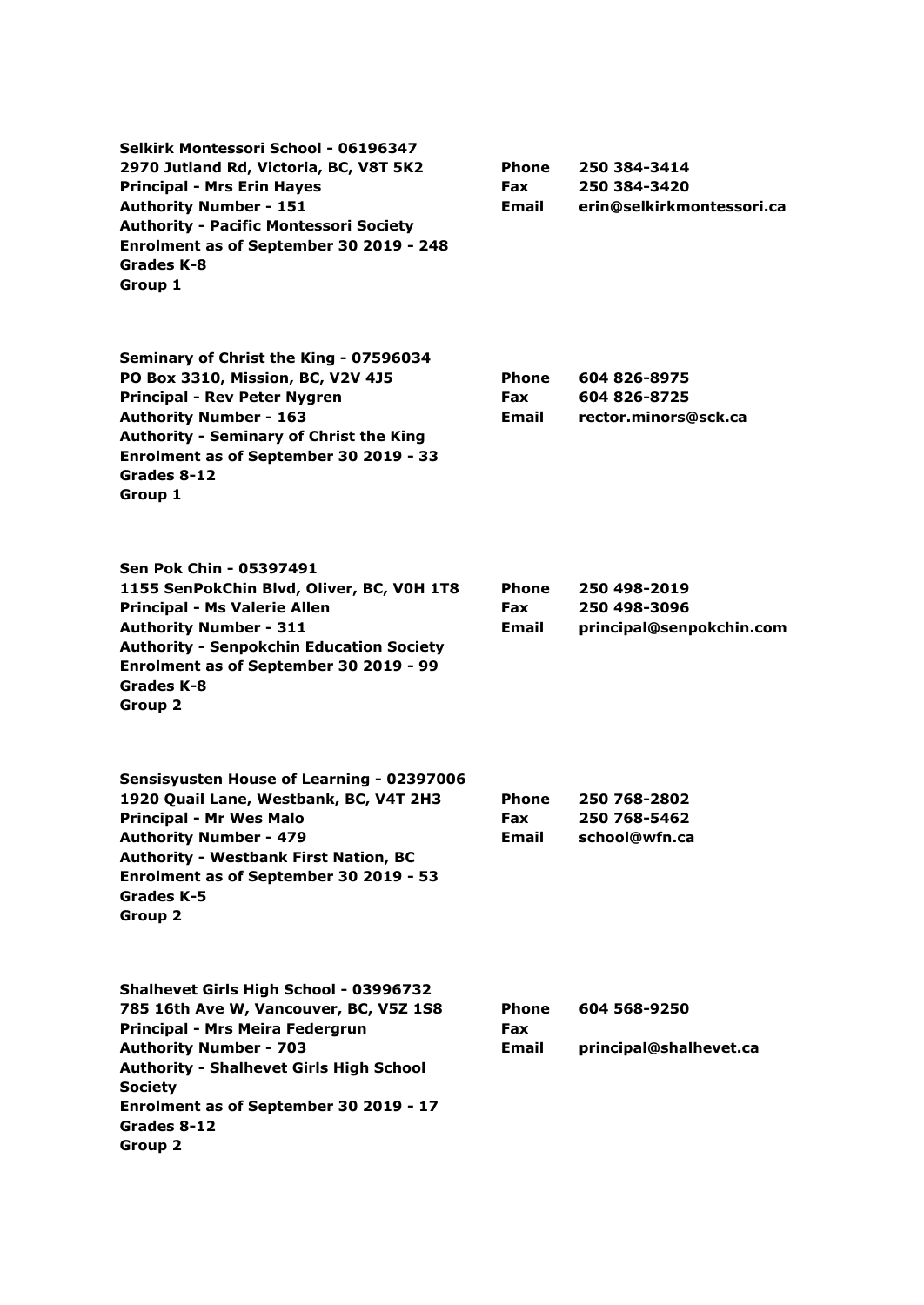| <b>Shawnigan Lake - 07996006</b>                 |              |                           |
|--------------------------------------------------|--------------|---------------------------|
| 1975 Renfrew Rd, Shawnigan Lake, BC, VOR         | <b>Phone</b> | 250 743-5516              |
| 2W1                                              | <b>Fax</b>   | 250 743-6200              |
| <b>Principal - Mr Richard Lamont</b>             | <b>Email</b> | executiveoffice@shawnigan |
| <b>Authority Number - 164</b>                    |              | .ca                       |
| <b>Authority - Shawnigan Lake School Society</b> |              |                           |
| Enrolment as of September 30 2019 - 519          |              |                           |
| Grades 8-12                                      |              |                           |
| Group 2                                          |              |                           |
|                                                  |              |                           |
|                                                  |              |                           |

| <b>Shuswap SDA - 08396329</b>                 |              |                    |
|-----------------------------------------------|--------------|--------------------|
| 3270 B 60th Ave NE, Salmon Arm, BC, V1E       | <b>Phone</b> | 250 804-0656       |
| <b>2A9</b>                                    | <b>Fax</b>   | 250 804-0640       |
| <b>Principal - Mrs Shellie Shipowick</b>      | <b>Email</b> | shuswapsda@shaw.ca |
| <b>Authority Number - 109</b>                 |              |                    |
| <b>Authority - SDA Church - BC Conference</b> |              |                    |
| Enrolment as of September 30 2019 - 27        |              |                    |
| Grades K-9                                    |              |                    |
| Group 1                                       |              |                    |
|                                               |              |                    |

| Sikh Academy - 03696797                                                                                                                                                            |                     |                                      |                                  |  |  |
|------------------------------------------------------------------------------------------------------------------------------------------------------------------------------------|---------------------|--------------------------------------|----------------------------------|--|--|
| 12895-85 Ave, Surrey, BC, V3W 0K8                                                                                                                                                  | <b>Phone</b>        | 604 599-3828                         |                                  |  |  |
| Principal - Mr Baldeep Hehar<br><b>Authority Number - 569</b><br><b>Authority - Guru Nanak Education Society of</b><br>BС<br>Enrolment as of September 30 2019 - 580<br>Grades K-7 | <b>Fax</b><br>Email | 604 599-3824<br>admin@sikhacademy.ca |                                  |  |  |
|                                                                                                                                                                                    |                     |                                      | Group 1                          |  |  |
|                                                                                                                                                                                    |                     |                                      | Sino Bright School BC - 03996890 |  |  |

| 300-328 Water St, Vancouver, BC, V6B 1B6       | <b>Phone</b> | 778 379-4999       |
|------------------------------------------------|--------------|--------------------|
| <b>Principal - Ms Liyan Ouyang</b>             | <b>Fax</b>   | 778 379-4993       |
| <b>Authority Number - 639</b>                  | <b>Email</b> | liyan@schoolbj.com |
| <b>Authority - Sino Bright Investment Ltd.</b> |              |                    |
| Enrolment as of September 30 2019 - 39         |              |                    |
| Grades 11-12                                   |              |                    |
| Group 4                                        |              |                    |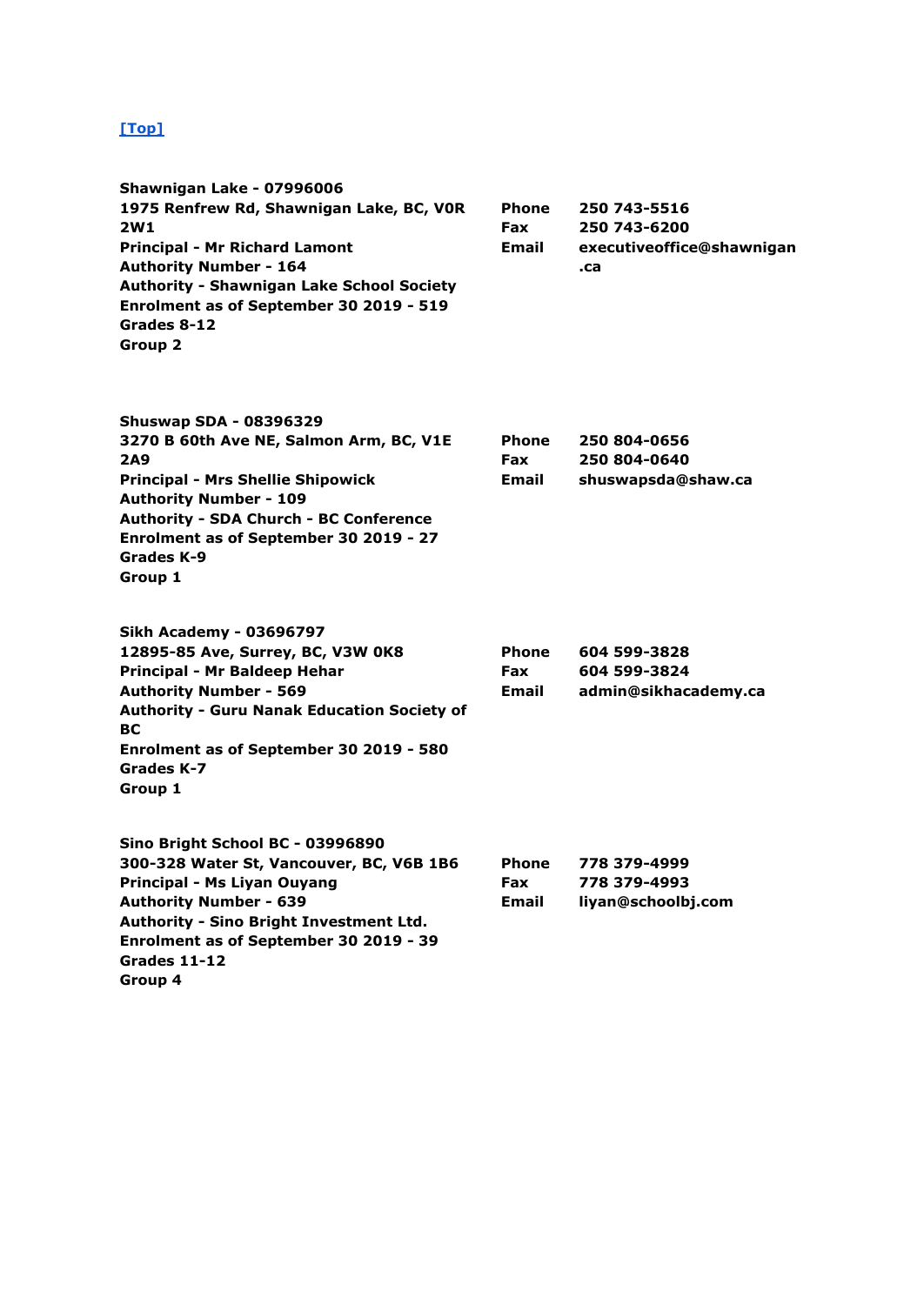**Sk'elep School of Excellence - 07397036 365 Pow Wow Trail, Kamloops, BC, V2H 1H1 Principal - Mrs Cheryl Sebastian Authority Number - 563 Authority - Chief & Council Kamloops Indian Band Enrolment as of September 30 2019 - 152 Grades K-7 Group 2 Phone Fax Email 250 828-9777 250 314-1572 cheryl.sebastian@skelep.c om**

| <b>Skeetchestn Community School - 07397035</b>  |              |                           |
|-------------------------------------------------|--------------|---------------------------|
| PO Box 178, Savona, BC, VOK 2J0                 | <b>Phone</b> | 250 373-2420              |
| <b>Principal - Mr Bryce Ross</b>                | <b>Fax</b>   | 250 373-2429              |
| <b>Authority Number - 552</b>                   | Email        | sibprincipal@skeetchestn. |
| <b>Authority - Skeetchestn Community School</b> |              | ca                        |
| <b>Society</b>                                  |              |                           |
| Enrolment as of September 30 2019 - 57          |              |                           |
| Grades K-12                                     |              |                           |
| Group 2                                         |              |                           |

| Southpointe Academy - 03796694                   |              |                           |
|--------------------------------------------------|--------------|---------------------------|
| 1900 56 St, Delta, BC, V4L 2B1                   | <b>Phone</b> | 604 948-8826              |
| <b>Principal - Mr Gordon Macintyre</b>           | <b>Fax</b>   | 604 948-8853              |
| <b>Authority Number - 487</b>                    | Email        | gmacintyre@southpointe.ca |
| <b>Authority - Tsawwassen Independent School</b> |              |                           |
| <b>Society</b>                                   |              |                           |
| Enrolment as of September 30 2019 - 561          |              |                           |
| Grades K-12                                      |              |                           |
| Group 2                                          |              |                           |

| Southridge School - 03696610                       |              |                           |
|----------------------------------------------------|--------------|---------------------------|
| 2656 160 St, Surrey, BC, V3Z 0B7                   | <b>Phone</b> | 604 535-5056              |
| <b>Principal - Mr Drew Stephens</b>                | <b>Fax</b>   | 604 535-3676              |
| <b>Authority Number - 397</b>                      | <b>Email</b> | stephens@southridge.bc.ca |
| <b>Authority - South Surrey Independent School</b> |              |                           |
| <b>Society</b>                                     |              |                           |
| Enrolment as of September 30 2019 - 682            |              |                           |
| Grades K-12                                        |              |                           |
| Group 2                                            |              |                           |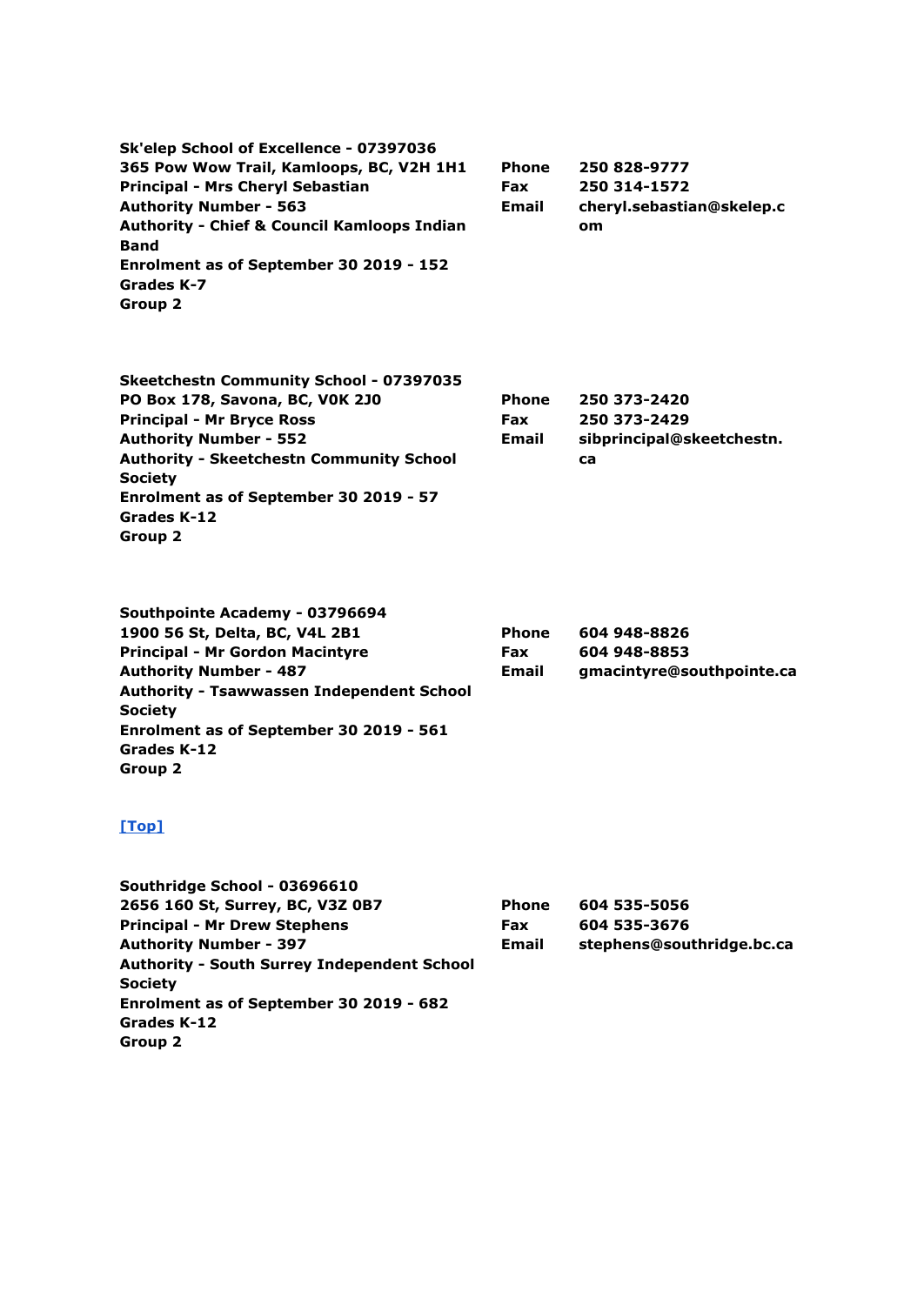| Squamish Montessori Elementary - 04896826<br>41273 Horizon Dr, Squamish, BC, V8B 0Y7<br><b>Principal - Ms Catrin Webb</b><br><b>Authority Number - 586</b><br><b>Authority - Squamish Montessori Society</b><br>Enrolment as of September 30 2019 - 96<br>Grades K-6<br>Group 1                                                       | <b>Phone</b><br><b>Fax</b><br>Email        | 604 390-0031<br>catrin@squamishmontessori<br>.ca         |
|---------------------------------------------------------------------------------------------------------------------------------------------------------------------------------------------------------------------------------------------------------------------------------------------------------------------------------------|--------------------------------------------|----------------------------------------------------------|
| Squamish Waldorf School - 04896709<br>38265 Westway Ave, Squamish, BC, V8B 0Y5<br><b>Principal - Mrs Christine Martin</b><br><b>Authority Number - 501</b><br><b>Authority - Squamish Waldorf School</b><br>Enrolment as of September 30 2019 - 72<br>Grades K-7<br>Group 1                                                           | <b>Phone</b><br>Fax<br>Email               | 604 898-3287<br>Christine@squamishwaldorf<br>.com        |
| St Alcuin College for the Liberal Arts -<br>04496861<br>200-1046 St. Georges Ave, North Vancouver,<br><b>BC, V7L 3H6</b><br><b>Principal - Mrs Stella Ablett</b><br><b>Authority Number - 613</b><br>Authority - St Alcuin College for the Liberal<br><b>Arts</b><br>Enrolment as of September 30 2019 - 73<br>Grades 3-12<br>Group 2 | <b>Phone</b><br><b>Fax</b><br>Email        | 604 360-8656<br>604 926-6782<br>info@stalcuincollege.com |
| St Andrew's - 03996135<br>450 47th Ave E, Vancouver, BC, V5W 2B4<br>Principal - Mr Peter Veltri<br><b>Authority Number - 117</b><br><b>Authority - CIS of Vancouver Archdiocese</b><br>Enrolment as of September 30 2019 - 185<br>Grades K-7<br>Group 1                                                                               | <b>Phone</b><br><b>Fax</b><br><b>Email</b> | 604 325-6317<br>604 325-0920<br>pveltri@cisva.bc.ca      |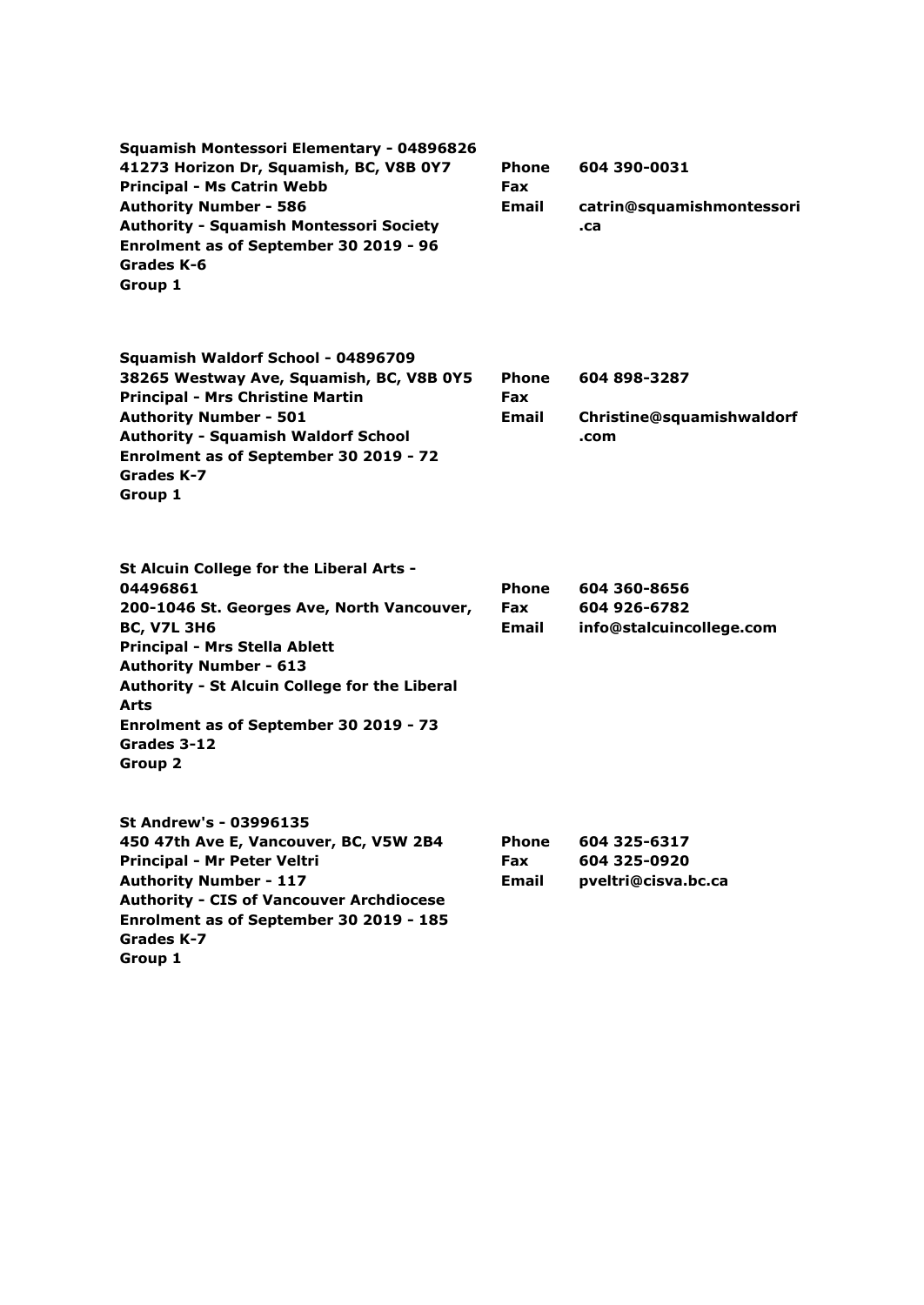**St Andrew's Regional High - 06196341 880 Mckenzie Ave, Victoria, BC, V8X 3G5 Principal - Mr Glen Palahicky Authority Number - 118 Authority - Catholic Indep Schools of Diocese of Vic Enrolment as of September 30 2019 - 381 Grades 8-12 Group 1 Phone Fax Email 250 479-1414 250 479-5356 sarhs@cisdv.bc.ca**

**St Ann's Academy - 07396194 205 Columbia St, Kamloops, BC, V2C 2S7 Principal - Mr Patrick Niwa Authority Number - 114 Authority - Catholic Indep Schools Kamloops Diocese Enrolment as of September 30 2019 - 414 Grades K-12 Group 1 Phone Fax Email 250 372-5452 250 372-5257 pniwa@st-anns.ca**

| <b>St Ann's School - 02896434</b>                  |            |                           |
|----------------------------------------------------|------------|---------------------------|
| 150 Sutherland Ave, Quesnel, BC, V2J 2J5           | Phone      | 250 992-6237              |
| Principal - Ms Amanda Gilmore                      | <b>Fax</b> | 250 992-6234              |
| <b>Authority Number - 114</b>                      | Email      | principal@stannseagles.co |
| <b>Authority - Catholic Indep Schools Kamloops</b> |            | m                         |
| <b>Diocese</b>                                     |            |                           |
| Enrolment as of September 30 2019 - 125            |            |                           |
| Grades K-7                                         |            |                           |
| Group 1                                            |            |                           |
|                                                    |            |                           |

| St Anthony of Padua - 03996662                  |              |                    |
|-------------------------------------------------|--------------|--------------------|
| 1370 73rd Ave W, Vancouver, BC, V6P 3E8         | <b>Phone</b> | 604 261-4043       |
| <b>Principal - Mr Michael Perry</b>             | <b>Fax</b>   | 604 261-4036       |
| <b>Authority Number - 117</b>                   | Email        | mperry@cisva.bc.ca |
| <b>Authority - CIS of Vancouver Archdiocese</b> |              |                    |
| Enrolment as of September 30 2019 - 220         |              |                    |
| Grades K-7                                      |              |                    |
| Group 1                                         |              |                    |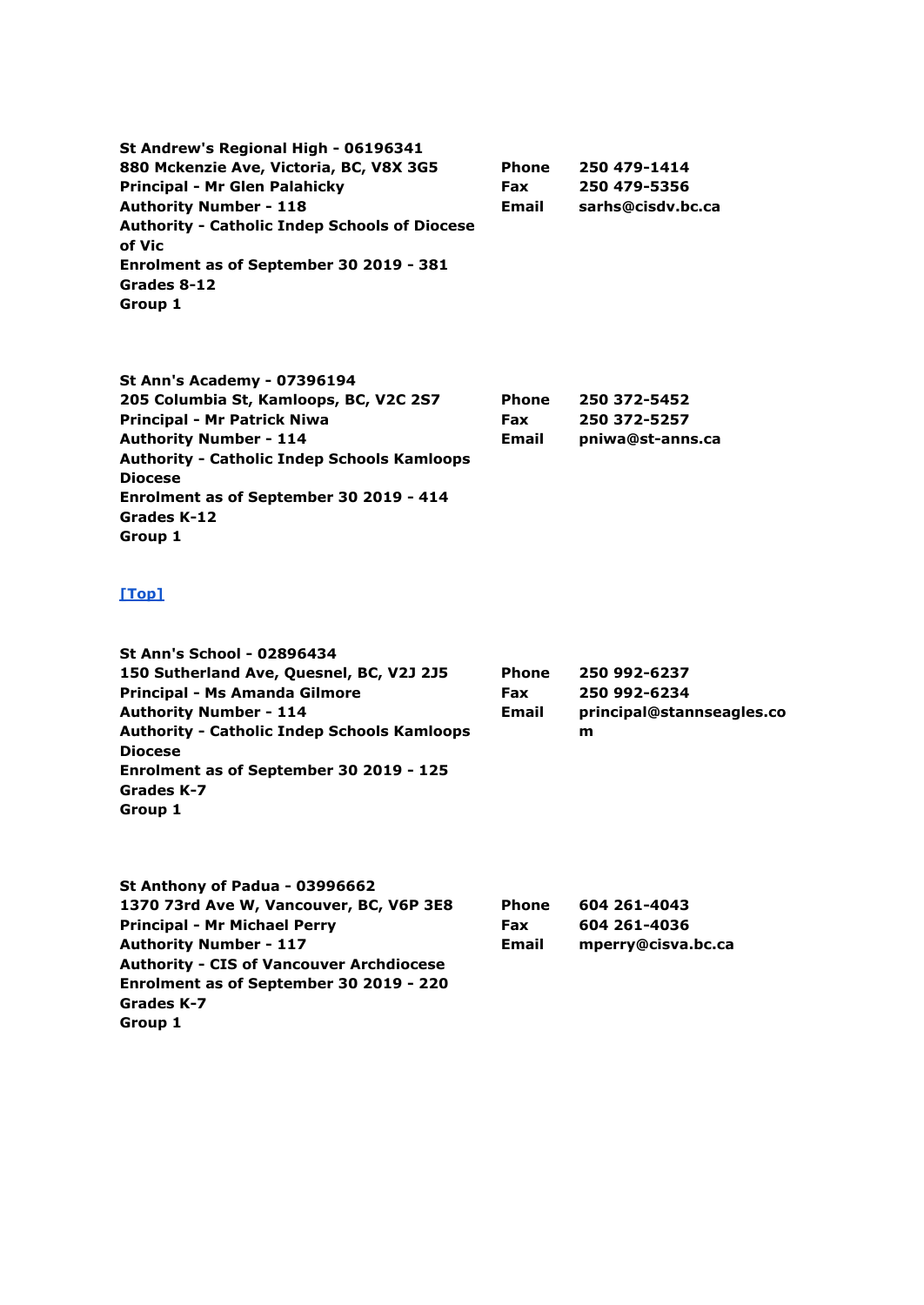| <b>St Anthony's - 04596076</b><br>595 Keith Rd, West Vancouver, BC, V7T 1L8<br><b>Principal - Ms Laila Maravillas</b><br><b>Authority Number - 117</b><br><b>Authority - CIS of Vancouver Archdiocese</b><br>Enrolment as of September 30 2019 - 215<br>Grades K-7<br>Group 1 | Phone<br><b>Fax</b><br>Email        | 604 922-0011<br>604 922-3196<br>principal@saswv.ca      |
|-------------------------------------------------------------------------------------------------------------------------------------------------------------------------------------------------------------------------------------------------------------------------------|-------------------------------------|---------------------------------------------------------|
| St Anthony's - 08296115<br>1750 Nalabila Blvd, Kitimat, BC, V8C 1E6<br>Principal - Mr Christopher Reilly<br><b>Authority Number - 116</b><br><b>Authority - Catholic Indep School Diocese of</b><br>P.G.<br>Enrolment as of September 30 2019 - 200<br>Grades K-9<br>Group 1  | <b>Phone</b><br><b>Fax</b><br>Email | 250 632-6313<br>250 632-6317<br>creilly@cispg.ca        |
| <b>St Augustine's - 03996138</b><br>2154 7th Ave W, Vancouver, BC, V6K 0E3<br>Principal - Mr Michael Yaptinchay<br><b>Authority Number - 117</b><br><b>Authority - CIS of Vancouver Archdiocese</b><br>Enrolment as of September 30 2019 - 350<br>Grades K-7<br>Group 1       | <b>Phone</b><br><b>Fax</b><br>Email | 604 731-8024<br>604 739-1712<br>principal@saschool.ca   |
| <b>St Bernadette - 03696457</b><br>13130 65B Ave, Surrey, BC, V3W 9M1<br>Principal - Mr Michael Van Der Pauw<br><b>Authority Number - 117</b><br><b>Authority - CIS of Vancouver Archdiocese</b><br>Enrolment as of September 30 2019 - 224<br>Grades K-7<br>Group 1          | Phone<br><b>Fax</b><br><b>Email</b> | 604 596-1101<br>604 596-1550<br>mvanderpauw@cisva.bc.ca |
| St Catherines School - 03596458<br>20244 32 Ave, Langley, BC, V2Z 2E1<br><b>Principal - Mr Jeff Brophy</b><br><b>Authority Number - 117</b><br><b>Authority - CIS of Vancouver Archdiocese</b><br>Enrolment as of September 30 2019 - 240<br>Grades K-7<br>Group 1            | <b>Phone</b><br><b>Fax</b><br>Email | 604 534-6564<br>604 534-4871<br>jbrophy@stcatherines.ca |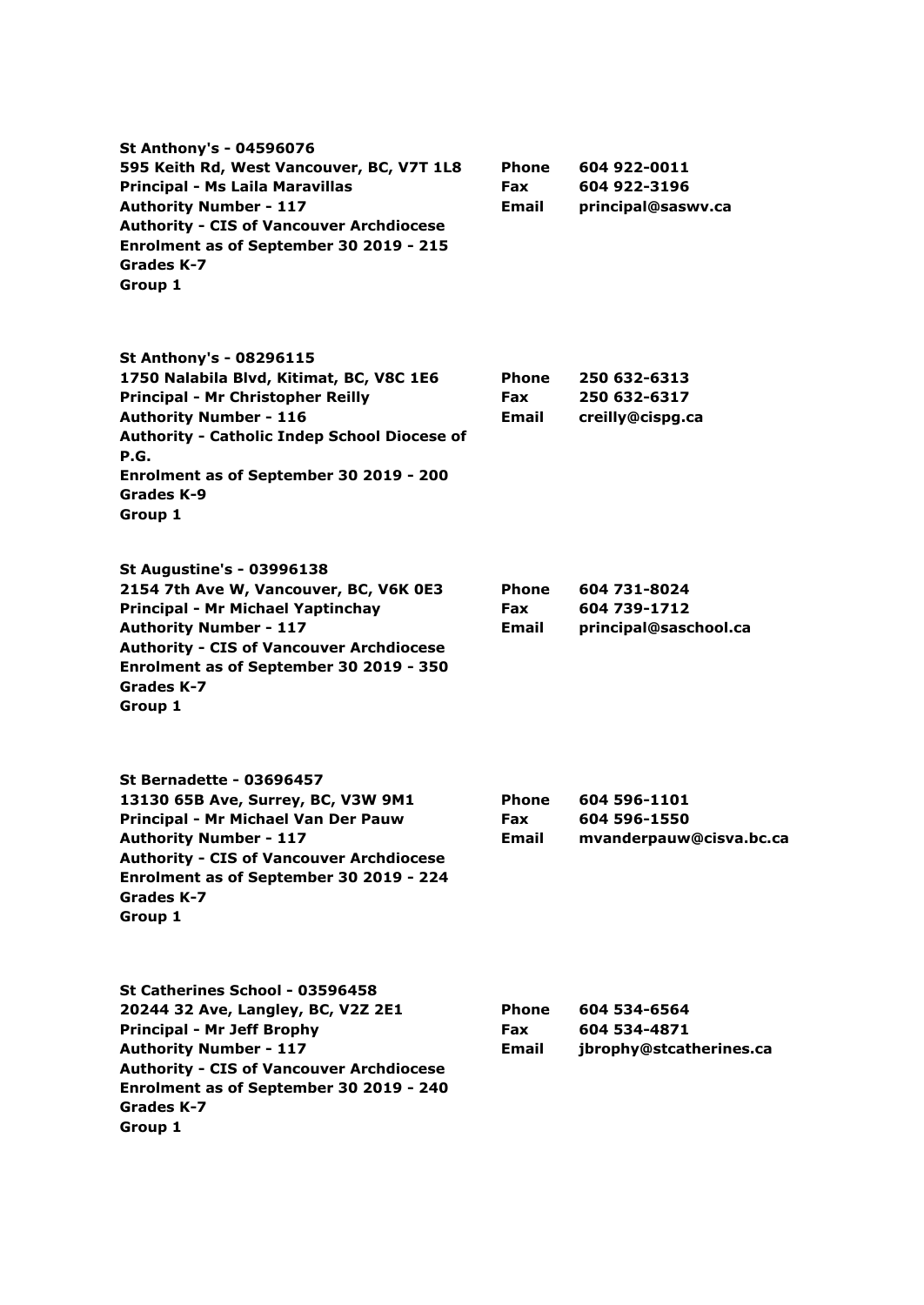| St Christopher's Montessori - 06196097<br>2619 Currie Rd, Victoria, BC, V8S 3B9<br>Principal - Mr Ricky De Souza<br><b>Authority Number - 153</b><br><b>Authority - Queenswood Montessori Society</b><br>Enrolment as of September 30 2019 - 9<br><b>Grades K</b><br>Group 1  | <b>Phone</b><br><b>Fax</b><br><b>Email</b> | 250 595-3213<br>250 595-3208<br>stcms@shaw.ca       |
|-------------------------------------------------------------------------------------------------------------------------------------------------------------------------------------------------------------------------------------------------------------------------------|--------------------------------------------|-----------------------------------------------------|
| St Edmund's - 04496151<br>535 Mahon Ave, North Vancouver, BC, V7M<br>2R7<br>Principal - Ms Diana Silva<br><b>Authority Number - 117</b><br><b>Authority - CIS of Vancouver Archdiocese</b><br>Enrolment as of September 30 2019 - 192<br>Grades K-7<br>Group 1                | <b>Phone</b><br><b>Fax</b><br>Email        | 604 988-7364<br>604 988-7350<br>dsilva@stedmunds.ca |
| St Francis Xavier - 03996140<br>428 Great Northern Way, Vancouver, BC, V5T<br>4S5<br>Principal - Mr Brian Fader<br><b>Authority Number - 117</b><br><b>Authority - CIS of Vancouver Archdiocese</b><br>Enrolment as of September 30 2019 - 443<br>Grades K-7<br>Group 1       | <b>Phone</b><br>Fax<br><b>Email</b>        | 604 254-2714<br>604 254-2514<br>bfader@sfxschool.ca |
| <b>St Francis de Sales - 04196139</b><br>6656 Balmoral St, Burnaby, BC, V5E 1J1<br><b>Principal - Mrs Irene Wihak</b><br><b>Authority Number - 117</b><br><b>Authority - CIS of Vancouver Archdiocese</b><br>Enrolment as of September 30 2019 - 250<br>Grades K-7<br>Group 1 | <b>Phone</b><br><b>Fax</b><br>Email        | 604 435-5311<br>604 434-4798<br>office@sfds.school  |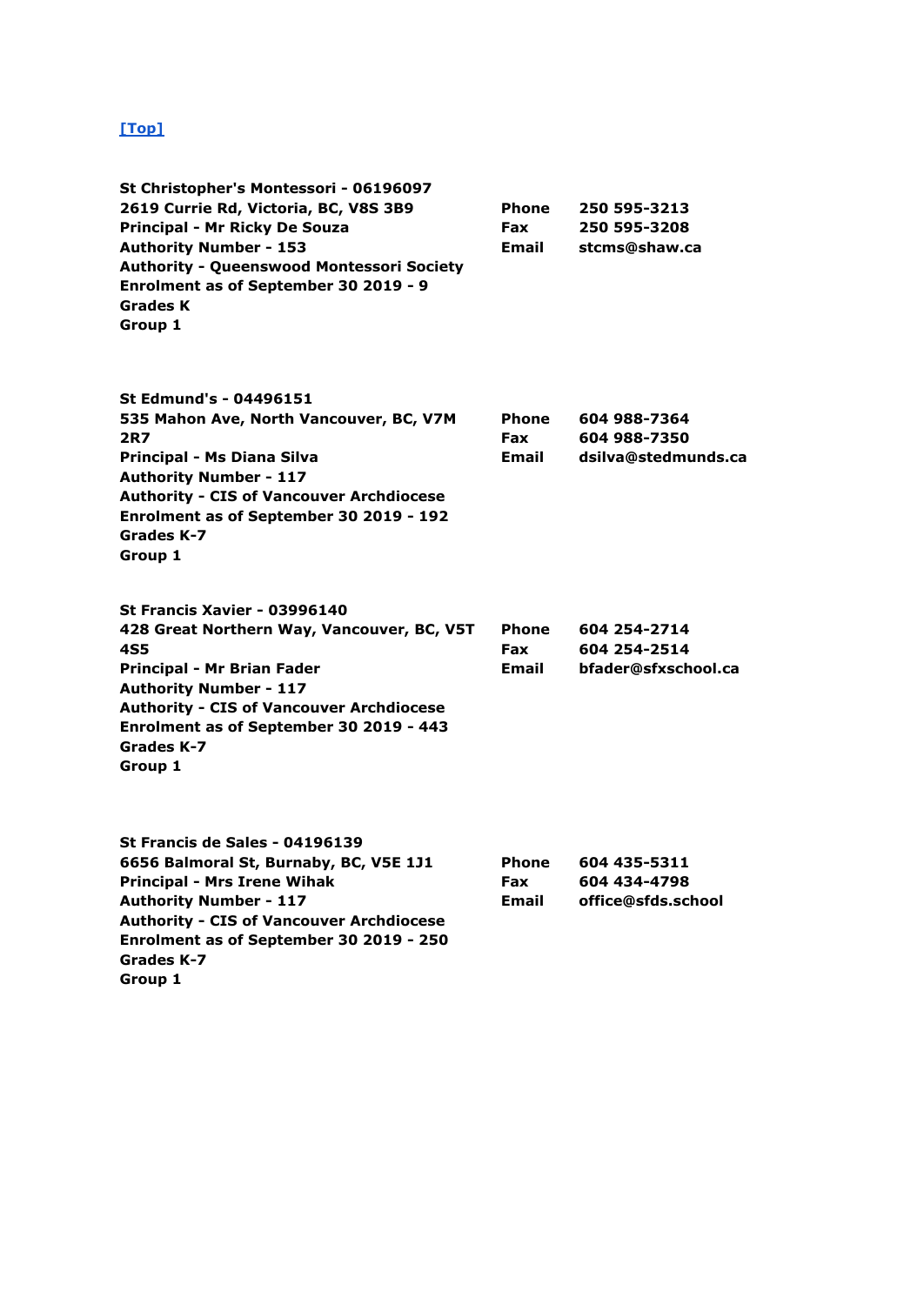**St Francis of Assisi - 03996077 870 Victoria Dr, Vancouver, BC, V5L 4E7 Principal - Mrs Anne Yam Authority Number - 117 Authority - CIS of Vancouver Archdiocese Enrolment as of September 30 2019 - 232 Grades K-7 Group 1 Phone Fax Email 604 253-7311 604 253-7375 mrs.yam@sfaschool.ca St George's School - 03996002 4175 W 29th Ave, Vancouver, BC, V6S 1V1 Principal - Dr Tom Matthews Authority Number - 157 Authority - St George's School Enrolment as of September 30 2019 - 1168 Grades 1-12 Group 2 Phone Fax Email 604 221-3608 604 221-3607 sradmin@stgeorges.bc.ca St Helen's - 04196141**

**3894 Triumph St, Burnaby, BC, V5C 1Y7 Principal - Mr Waldemar Sambor Authority Number - 117 Authority - CIS of Vancouver Archdiocese Enrolment as of September 30 2019 - 311 Grades K-7 Group 1 Phone Fax Email 604 299-2234 604 299-3565 office.shel@cisva.bc.ca**

#### **[\[Top\]](http://www.bced.gov.bc.ca/apps/imcl/imclWeb/IndSchool.do?school_category=Independent%20School#top)**

**St James - 02296078 2700 28 Ave, Vernon, BC, V1T 1V7 Principal - Mr Paul Rossetti Authority Number - 114 Authority - Catholic Indep Schools Kamloops Diocese Enrolment as of September 30 2019 - 177 Grades K-7 Group 1 Phone Fax Email 250 542-4081 250 542-5696 mrrossetti@stjamesvernon. com**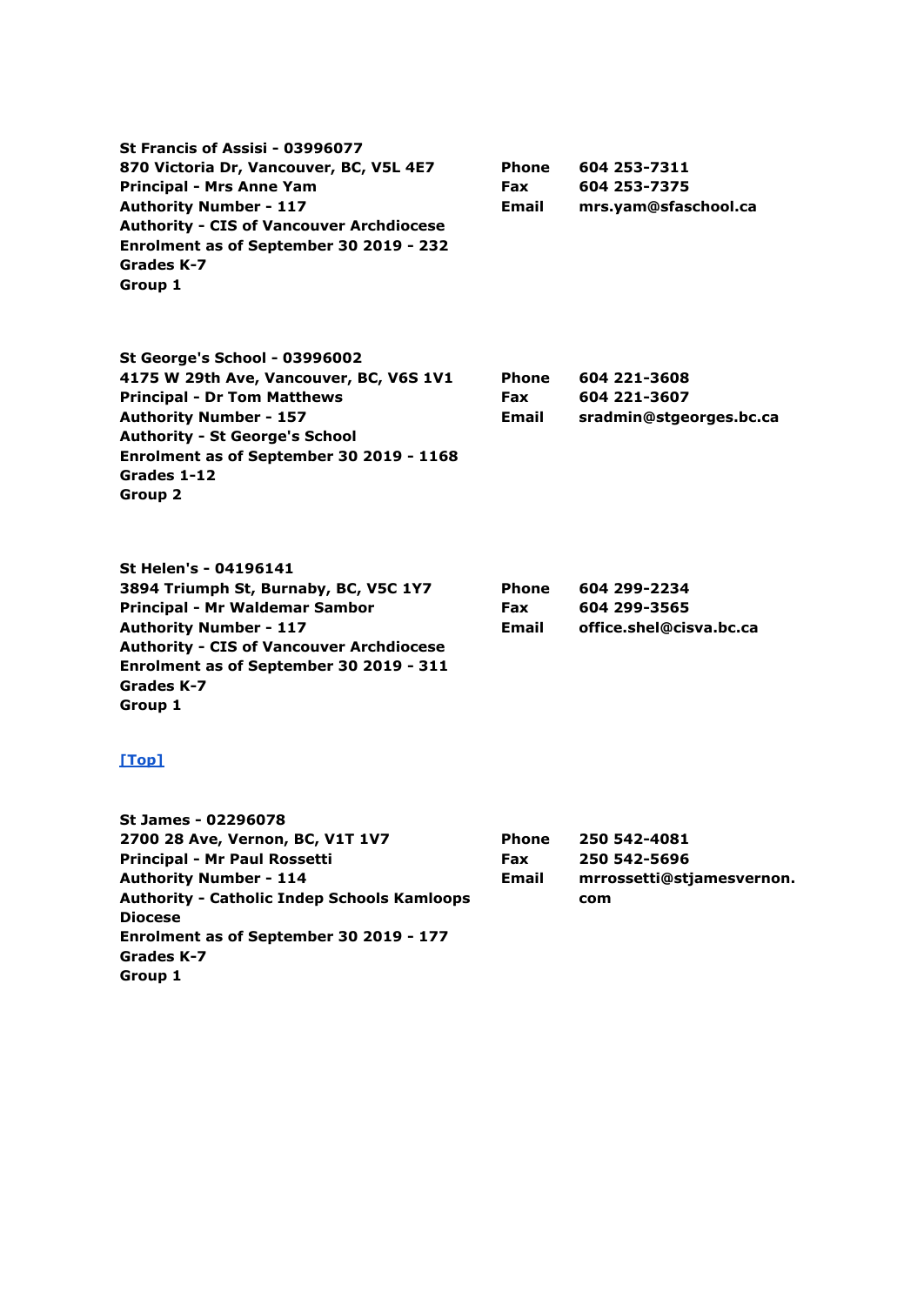| St James - 03496454<br>2767 Townline Rd, Abbotsford, BC, V2T 5E1<br>Principal - Mrs Teresa-Lynn Sask<br><b>Authority Number - 117</b><br><b>Authority - CIS of Vancouver Archdiocese</b><br>Enrolment as of September 30 2019 - 236<br>Grades K-7<br>Group 1                                | <b>Phone</b><br>Fax<br><b>Email</b>        | 604 852-1788<br>principal@stjameselementa<br>ry.ca               |
|---------------------------------------------------------------------------------------------------------------------------------------------------------------------------------------------------------------------------------------------------------------------------------------------|--------------------------------------------|------------------------------------------------------------------|
| <b>St John Brebeuf - 03496595</b><br>2747 Townline Rd, Abbotsford, BC, V2T 5E1<br>Principal - Mr Gianni Bittante<br><b>Authority Number - 117</b><br><b>Authority - CIS of Vancouver Archdiocese</b><br>Enrolment as of September 30 2019 - 395<br>Grades 8-12<br>Group 1                   | <b>Phone</b><br><b>Fax</b><br><b>Email</b> | 604 855-0571<br>604 855-0572<br>gbittante@stjohnbrebeuf.c<br>a   |
| St John Paul II Academy - 03696941<br>15262 Pacific Ave, White Rock, BC, V4B 1P7<br><b>Principal - Mr Michel Des Lauriers</b><br><b>Authority Number - 117</b><br><b>Authority - CIS of Vancouver Archdiocese</b><br>Enrolment as of September 30 2019 - 40<br>Grades 8-9<br><b>Group 2</b> | <b>Phone</b><br><b>Fax</b><br>Email        | 604 560-8210<br>604 560-8209<br>mdeslauriers@sjp2academy.<br>com |
| St John's Academy - 03996527<br>395 West Broadway, Vancouver, BC, V5Y 1A7<br><b>Principal - Dr Michelle Meadows</b><br><b>Authority Number - 375</b><br>Authority - St John's International School Ltd<br>Enrolment as of September 30 2019 - 59<br>Grades 10-12<br>Group 4                 | <b>Phone</b><br><b>Fax</b><br>Email        | 604 683-4572<br>604 683-4679<br>michellem@stjohnsis.com          |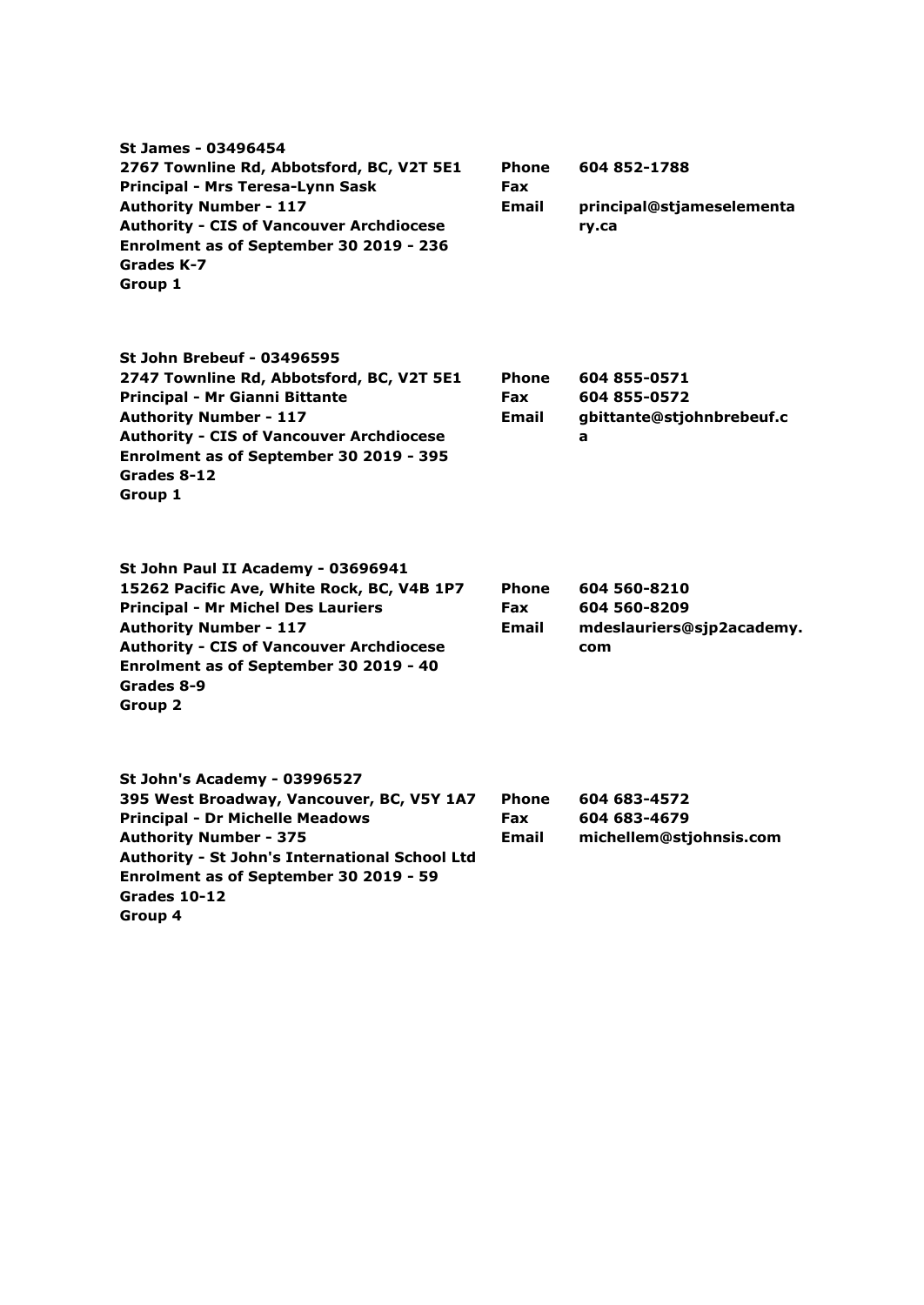| St John's Academy Shawnigan Lake -<br>07996956<br>2371 Shawnigan Lake Road, Shawnigan Lake,<br><b>BC, VOR 2W5</b><br><b>Principal - Mr Dave Pontich</b><br><b>Authority Number - 697</b><br>Authority - St John's Shawnigan Lake School<br>Ltd<br>Enrolment as of September 30 2019 - 52<br>Grades 6-11<br>Group 4 | <b>Phone</b><br><b>Fax</b><br>Email | 250 220-4888<br>250 925-996<br>dave.pontich@stjohnsacade<br>my.ca  |
|--------------------------------------------------------------------------------------------------------------------------------------------------------------------------------------------------------------------------------------------------------------------------------------------------------------------|-------------------------------------|--------------------------------------------------------------------|
| St John's Preparatory Academy Shawnigan -<br>07996965<br>237 Shawnigan Lake Road, Shawnigan Lake,<br><b>BC</b><br><b>Principal - Mr David Pontich</b><br><b>Authority Number - 709</b><br>Authority - St John's Academy Shawnigan<br><b>Lake Society</b><br>Group 3                                                | <b>Phone</b><br><b>Fax</b><br>Email | 250 220-4888<br>250 929-5996<br>dave.pontich@stjohnsacade<br>my.ca |
| [Top]                                                                                                                                                                                                                                                                                                              |                                     |                                                                    |
| <b>St John's School - 03996435</b><br>2215 10th Ave W, Vancouver, BC, V6K 2J1<br><b>Principal - Mr Blayne Addley</b><br><b>Authority Number - 224</b><br>Authority - SJS St John's School Society<br>Enrolment as of September 30 2019 - 547<br>Grades K-12<br>Group 2                                             | Phone<br><b>Fax</b><br>Email        | 604 732-4434<br>604 732-1074<br>mrichards@stjohns.bc.ca            |
| St Joseph Elementary School - 02396081<br>839 Sutherland Ave, Kelowna, BC, V1Y 5X4<br><b>Principal - Ms Maddy Pedrette</b><br><b>Authority Number - 115</b><br><b>Authority - Catholic Indep Schools of Nelson</b><br><b>Diocese</b><br>Enrolment as of September 30 2019 - 270<br>Grades K-7<br>Group 1           | <b>Phone</b><br><b>Fax</b><br>Email | 250 763-3371<br>250 763-2740<br>mpedrette@cisnd.ca                 |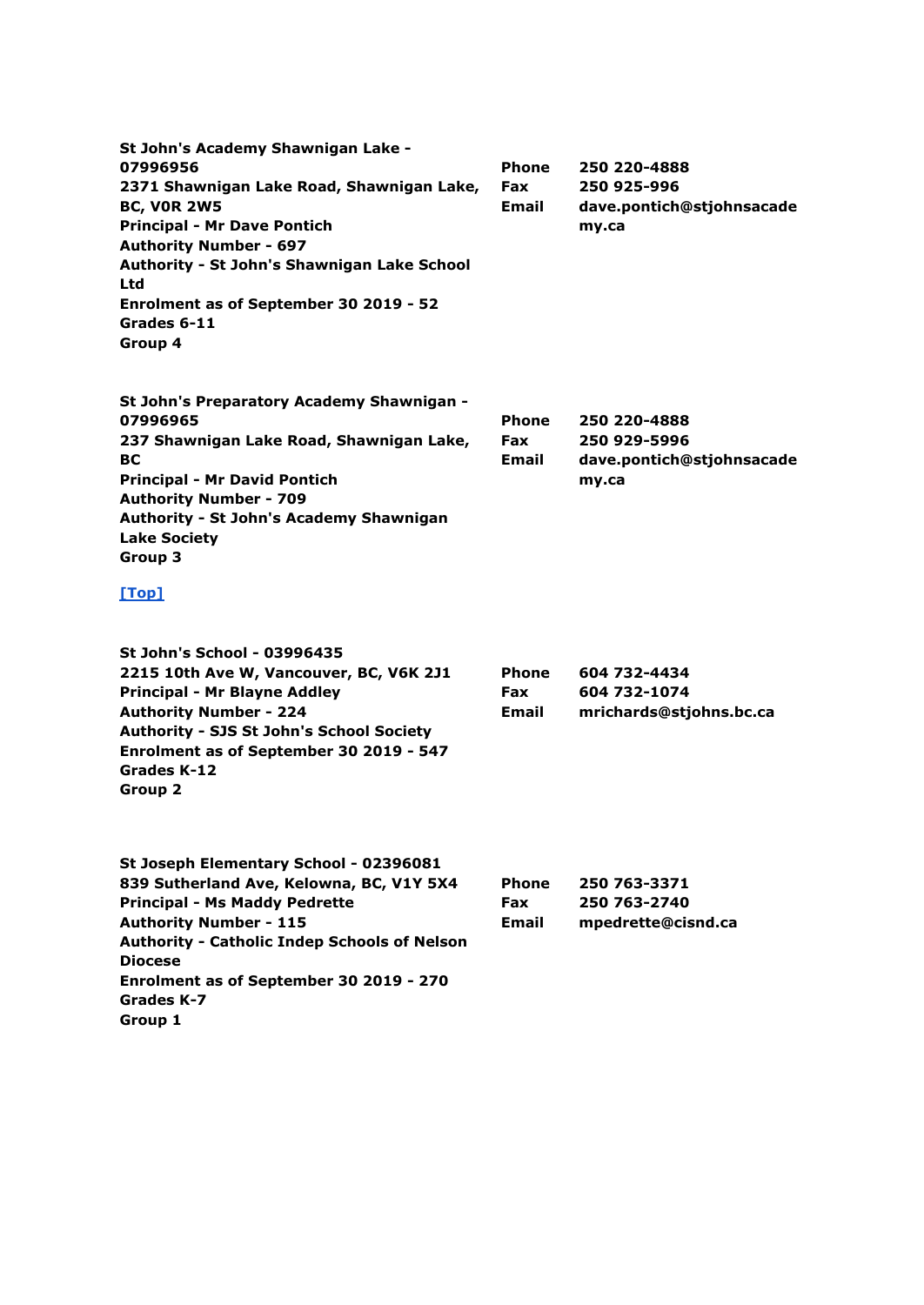**St Joseph School - 00896143 523 Mill St, Nelson, BC, V1L 4S2 Principal - Mr Michael Carere Authority Number - 115 Authority - Catholic Indep Schools of Nelson Diocese Enrolment as of September 30 2019 - 151 Grades K-8 Group 1 Phone Fax Email 250 352-3041 250 352-9188 sjnprincipal@cisnd.ca St Joseph the Worker - 03896463 4451 Williams Rd, Richmond, BC, V7E 1J7 Principal - Mr Paul Fraser Authority Number - 117 Authority - CIS of Vancouver Archdiocese Enrolment as of September 30 2019 - 224 Grades K-7 Group 1 Phone Fax Email 604 277-1115 604 272-5214 office.sjosw@cisva.bc.ca St Joseph's - 03996145 3261 Fleming St, Vancouver, BC, V5N 3V6 Principal - Ms Deirdre O'Callaghan Authority Number - 117 Authority - CIS of Vancouver Archdiocese Enrolment as of September 30 2019 - 164 Grades K-7 Group 1 Phone Fax Email 604 872-5715 stjosephsvancouver@telus. net St Joseph's - 05496157 PO Box 454, Smithers, BC, V0J 2N0 Principal - Mrs Rosemary Mckenzie Authority Number - 116 Authority - Catholic Indep School Diocese of P.G. Phone Fax Email 250 847-9414 250 847-9402 stjosephs@cispg.ca**

**Enrolment as of September 30 2019 - 197 Grades K-7**

**Group 1**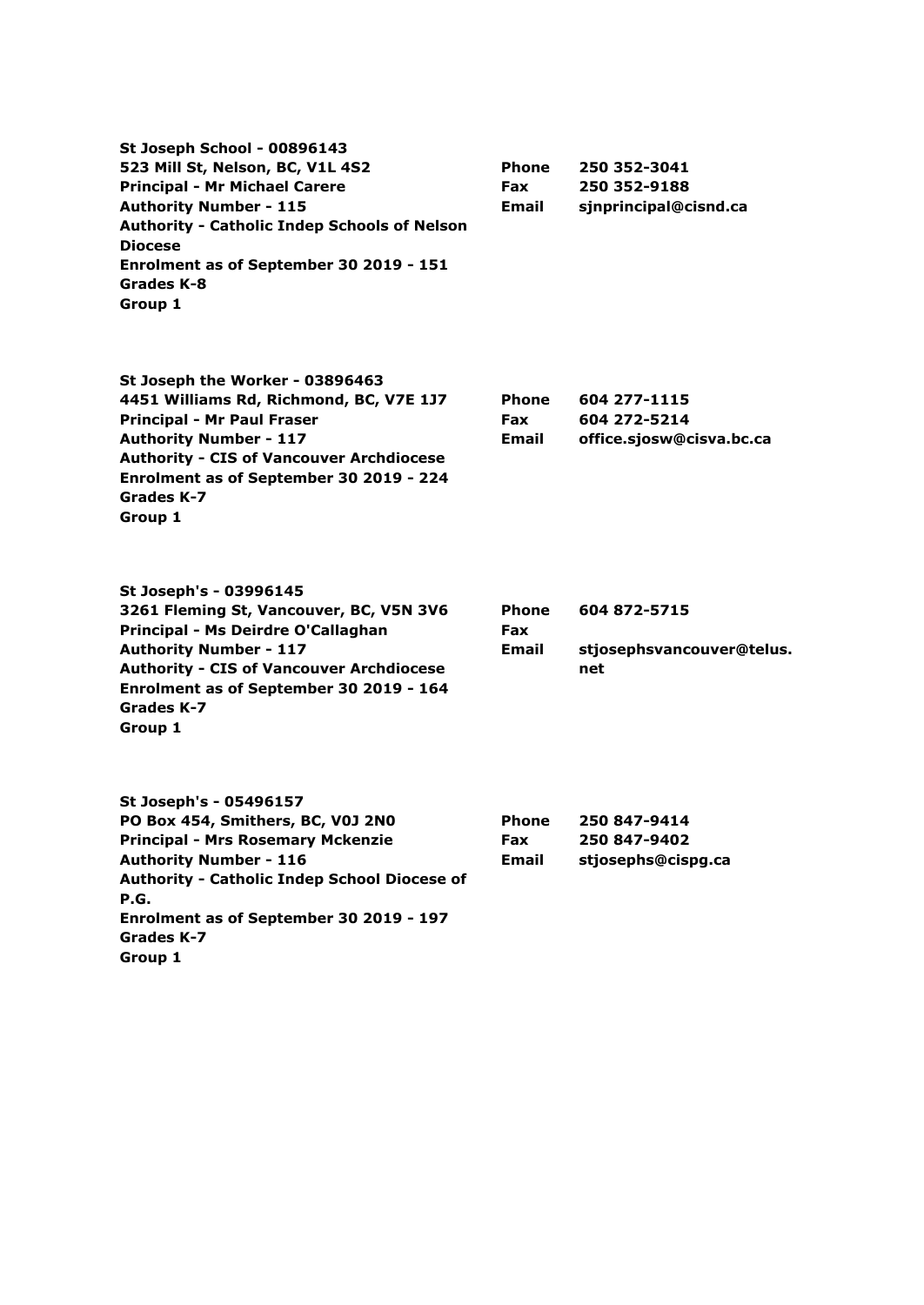**St Joseph's Catholic - 06196107 757 Burnside Rd W, Victoria, BC, V8Z 1M9 Principal - Ms Katja Groves Authority Number - 118 Authority - Catholic Indep Schools of Diocese of Vic Enrolment as of September 30 2019 - 380 Grades K-7 Group 1 Phone Fax Email 250 479-1232 250 479-1907 kgroves@cisdv.bc.ca**

| St Jude's - 03996147                            |              |                  |
|-------------------------------------------------|--------------|------------------|
| 2953 15th Ave E, Vancouver, BC, V5M 2K7         | <b>Phone</b> | 604 434-1633     |
| Principal - Mr Chris Van Der Pauw               | <b>Fax</b>   | 604 434-8677     |
| <b>Authority Number - 117</b>                   | <b>Email</b> | office@stjude.ca |
| <b>Authority - CIS of Vancouver Archdiocese</b> |              |                  |
| Enrolment as of September 30 2019 - 214         |              |                  |
| Grades K-7                                      |              |                  |
| Group 1                                         |              |                  |

| <b>St Margaret's - 06196010</b>         |              |                  |
|-----------------------------------------|--------------|------------------|
| 1080 Lucas Ave, Victoria, BC, V8X 3P7   | <b>Phone</b> | 250 479-7171     |
| Principal - Ms Sharon Klein             | <b>Fax</b>   | 250 479-3244     |
| <b>Authority Number - 158</b>           | Email        | sklein@stmarg.ca |
| <b>Authority - St Margaret's School</b> |              |                  |
| Enrolment as of September 30 2019 - 298 |              |                  |
| Grades K-12                             |              |                  |
| Group 2                                 |              |                  |

| St Mary's - 03396149                            |              |                           |
|-------------------------------------------------|--------------|---------------------------|
| 8909 Mary St, Chilliwack, BC, V2P 4J4           | <b>Phone</b> | 604 792-7715              |
| <b>Principal - Mrs Jeanine Sallos</b>           | <b>Fax</b>   | 604 792-7031              |
| <b>Authority Number - 117</b>                   | Email        | jsallos@saintmarysschool. |
| <b>Authority - CIS of Vancouver Archdiocese</b> |              | ca                        |
| Enrolment as of September 30 2019 - 190         |              |                           |
| Grades K-7                                      |              |                           |
| Group 1                                         |              |                           |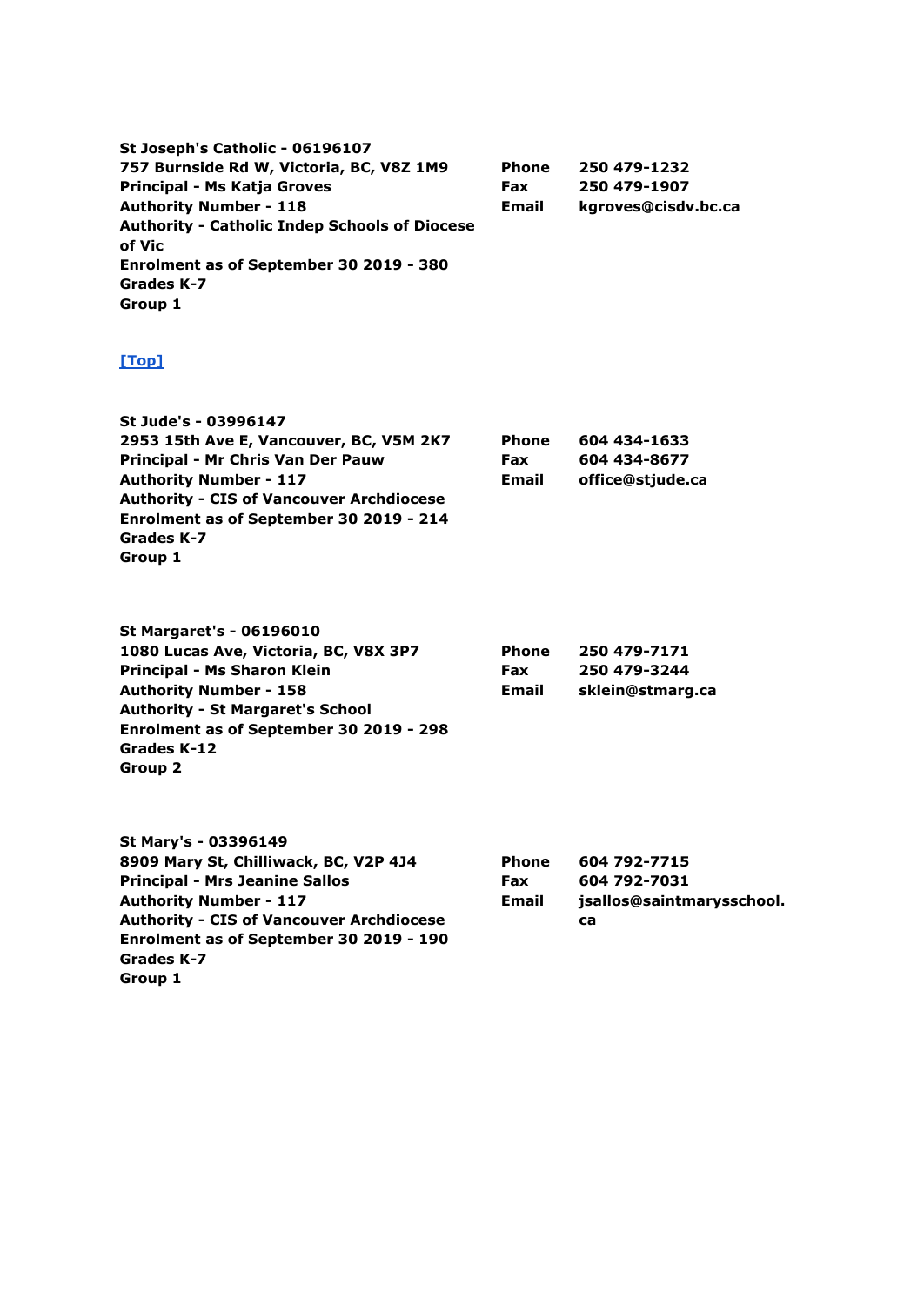| St Mary's - 03996150<br>5239 Joyce St, Vancouver, BC, V5R 4G8<br>Principal - Ms Brenda Krivuzoff<br><b>Authority Number - 117</b><br><b>Authority - CIS of Vancouver Archdiocese</b><br>Enrolment as of September 30 2019 - 294<br>Grades K-7<br>Group 1                                             | <b>Phone</b><br><b>Fax</b><br><b>Email</b> | 604 437-1312<br>604 437-1193<br>bkrivuzoff@cisva.bc.ca                |
|------------------------------------------------------------------------------------------------------------------------------------------------------------------------------------------------------------------------------------------------------------------------------------------------------|--------------------------------------------|-----------------------------------------------------------------------|
| St Mary's - 05796160<br>1088 Gillett St, Prince George, BC, V2M 2V3<br>Principal - Mrs Jenny Schroeder<br><b>Authority Number - 116</b><br>Authority - Catholic Indep School Diocese of<br>P.G.                                                                                                      | <b>Phone</b><br><b>Fax</b><br>Email        | 250 563-7502<br>250 563-7818<br>jschroeder@cispg.ca                   |
| Enrolment as of September 30 2019 - 197<br>Grades K-7<br>Group 1                                                                                                                                                                                                                                     |                                            |                                                                       |
| St Mary's Catholic Independent - 00596109<br>1701 5th St S, Cranbrook, BC, V1C 1K1<br>Principal - Mrs Jerelynn Macneil<br><b>Authority Number - 115</b><br><b>Authority - Catholic Indep Schools of Nelson</b><br><b>Diocese</b><br>Enrolment as of September 30 2019 - 100<br>Grades K-6<br>Group 1 | <b>Phone</b><br><b>Fax</b><br>Email        | 250 426-5017<br>250 426-5076<br>stmprincipal@shaw.ca                  |
| St Matthew's Elementary - 03696866<br>16065 88 Ave, Surrey, BC, V4N 1G3<br>Principal - Ms Deborah Welsh<br><b>Authority Number - 117</b><br><b>Authority - CIS of Vancouver Archdiocese</b><br>Enrolment as of September 30 2019 - 240<br>Grades K-7                                                 | <b>Phone</b><br><b>Fax</b><br>Email        | 604 589-7545<br>604 589-7113<br>welsh@stmatthewselement<br>ar<br>y.ca |

**Group 1**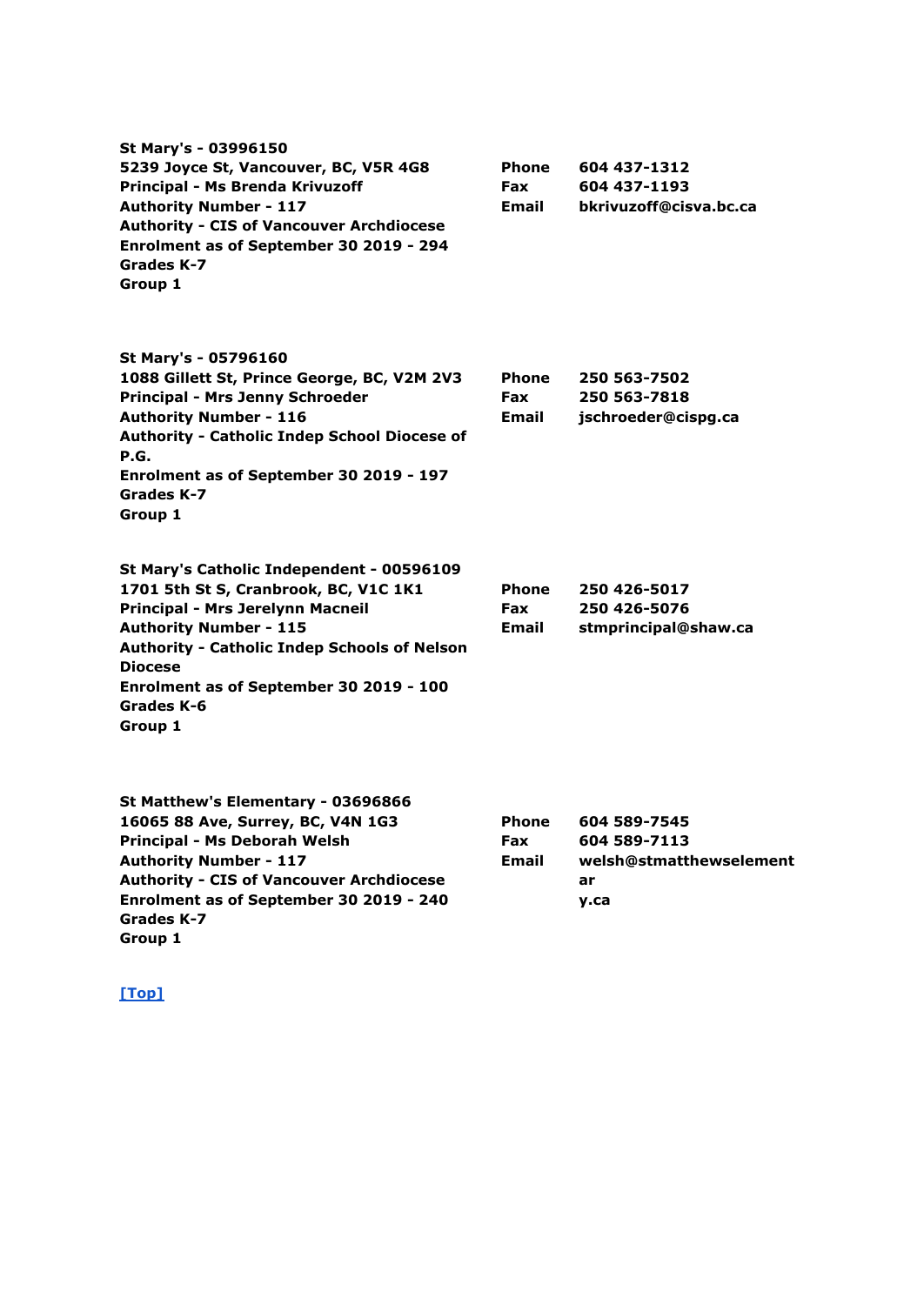**St Michael's Elementary - 02096098 1329 Fourth Ave, Trail, BC, V1R 1S3 Principal - Mrs Julia Mason Authority Number - 115 Authority - Catholic Indep Schools of Nelson Diocese Enrolment as of September 30 2019 - 164 Grades K-7 Group 1 Phone Fax Email 250 368-6151 250 368-9962 smprincipal@smces.ca**

**St Michaels - 04196118 9387 Holmes St, Burnaby, BC, V3N 4C3 Principal - Mrs Caterina Kennedy Authority Number - 117 Authority - CIS of Vancouver Archdiocese Enrolment as of September 30 2019 - 236 Grades K-7 Group 1 Phone Fax Email**

**St Michaels University School - Junior - 06196469 820 Victoria Ave, Victoria, BC, V8S 4N3 Principal - Mrs Becky Anderson Authority Number - 159 Authority - St Michaels University School Society Enrolment as of September 30 2019 - 211 Grades K-5 Group 2 Phone Fax Email 250 598-3922 250 592-0783 becky.anderson@smus.ca St Michaels University School - Middle - 06196470 Phone 250 592-3549**

**3400 Richmond Rd, Victoria, BC, V8P 4P5 Principal - Mr Richard Brambley Authority Number - 159 Authority - St Michaels University School Society Enrolment as of September 30 2019 - 203 Grades 6-8 Email**

**Group 2**

**Fax 250 592-3942 richard.brambley@smus.ca**

**604 526-9768 604 727-5355**

**ckennedy@cisva.bc.ca**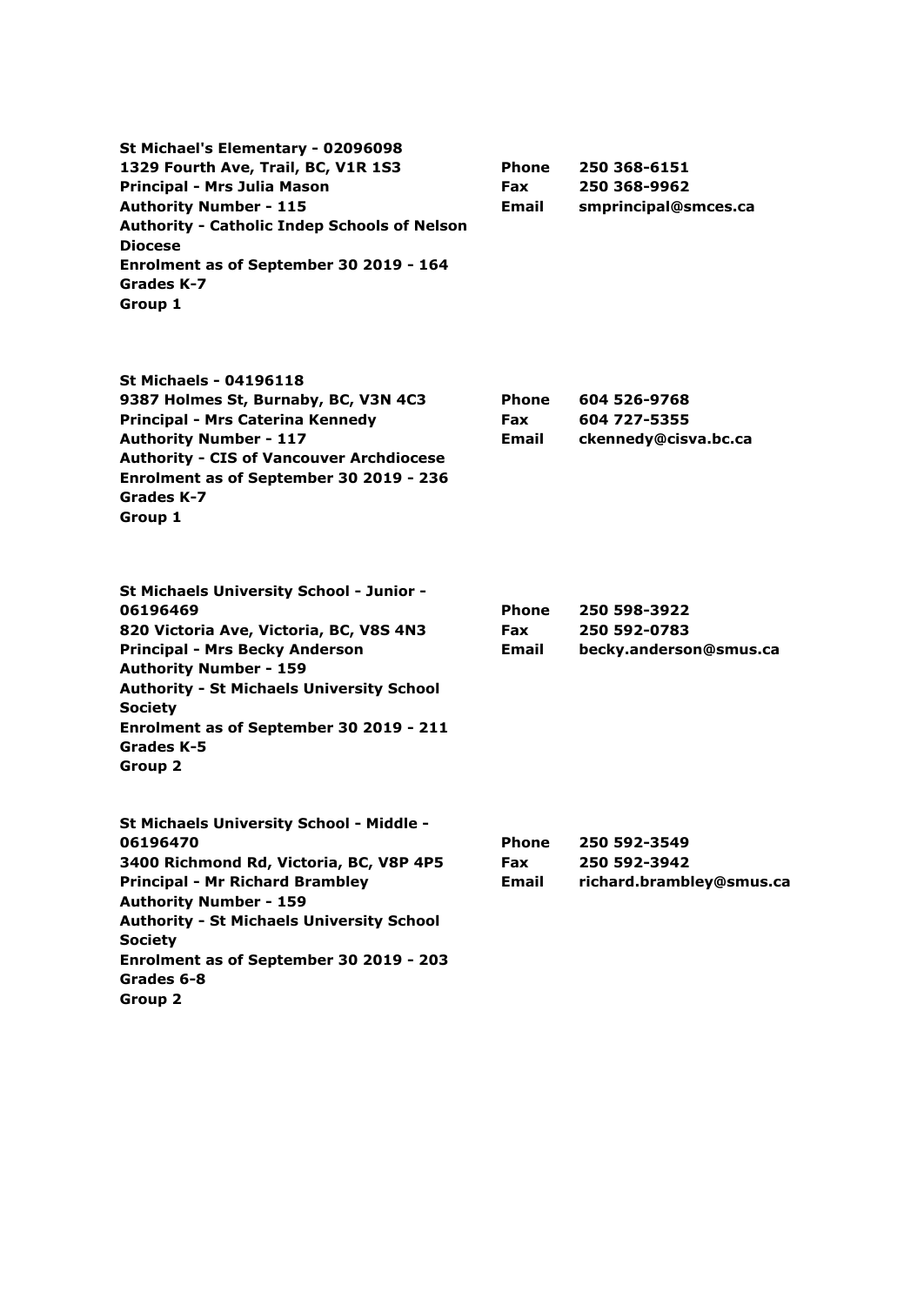**St Michaels University School - Senior - 06196008 3400 Richmond Rd, Victoria, BC, V8P 4P5 Principal - Mr Eliot Anderson Authority Number - 159 Authority - St Michaels University School Society Enrolment as of September 30 2019 - 596 Grades 9-12 Group 2 Phone Fax Email 250 592-2411 250 592-2812 eliot.anderson@smus.ca**

**St Patrick Regional Secondary - 03996030 115 11th Ave E, Vancouver, BC, V5T 2C1 Principal - Mr Ralph Gabriele Authority Number - 117 Authority - CIS of Vancouver Archdiocese Enrolment as of September 30 2019 - 488 Grades 8-12 Group 1**

**Phone Fax Email 604 874-6422 604 874-5176 rgabriele@stpats.bc.ca**

**St Patrick's - 04296153 22589 121 Ave, Maple Ridge, BC, V2X 3T5 Principal - Mrs Maria Fonseca Authority Number - 117 Authority - CIS of Vancouver Archdiocese Enrolment as of September 30 2019 - 259 Grades K-7 Group 1**

| <b>Phone</b> | 604 467-1571            |
|--------------|-------------------------|
| <b>Fax</b>   | 604 467-2686            |
| <b>Email</b> | school@stpatsschool.org |

#### **[\[Top\]](http://www.bced.gov.bc.ca/apps/imcl/imclWeb/IndSchool.do?school_category=Independent%20School#top)**

**St Patrick's Elementary - 03996161 2850 Quebec St, Vancouver, BC, V5T 3A9 Principal - Mrs Diane Sorochuk Authority Number - 117 Authority - CIS of Vancouver Archdiocese Enrolment as of September 30 2019 - 209 Grades K-7 Group 1**

**Phone Fax Email 604 879-4411 dianesorochuk@spev.ca**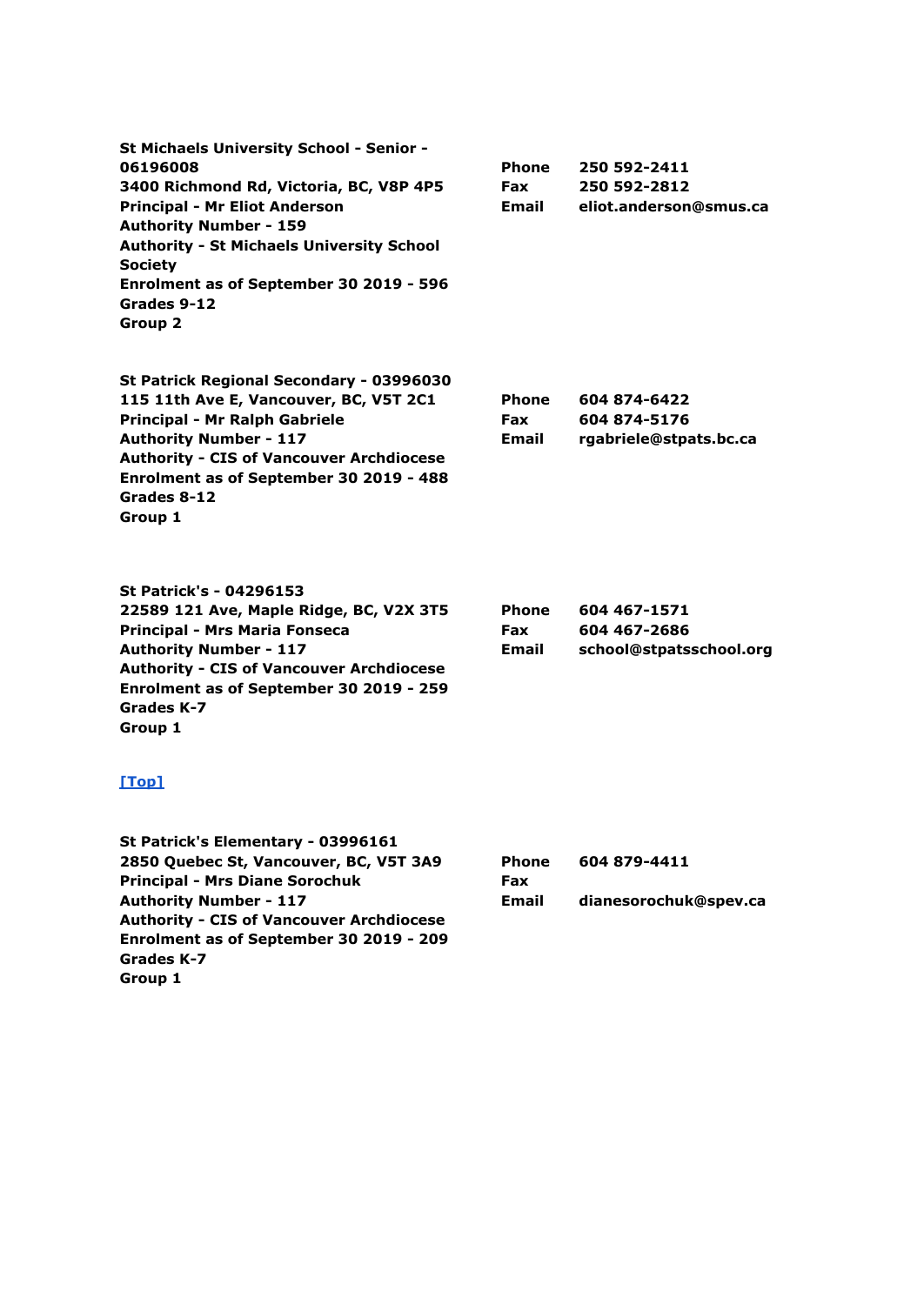**St Patrick's School - 06196154 2368 Trent St, Victoria, BC, V8R 4Z3 Principal - Ms Deanne Paulson Authority Number - 118 Authority - Catholic Indep Schools of Diocese of Vic Enrolment as of September 30 2019 - 306 Grades K-7 Group 1 Phone Fax Email 250 592-6713 250 592-6717 dpaulson@cisdv.bc.ca St Paul School - 03896103 8251 St. Albans Rd, Richmond, BC, V6Y 2L2 Principal - Ms Maureen Moorehead Authority Number - 117 Authority - CIS of Vancouver Archdiocese Enrolment as of September 30 2019 - 248 Grades K-7 Group 1 Phone Fax Email 604 277-4487 604 277-1810 office@stpaulschool.ca St Pius X Elementary School - 04496652 1150 Mount Seymour Rd, North Vancouver, BC, V7G 1R6 Principal - Mrs Lisa Bond Authority Number - 117 Authority - CIS of Vancouver Archdiocese Enrolment as of September 30 2019 - 208 Grades K-7 Group 1 Phone Fax Email 604 929-0345 604 929-5051 office@saintpius.ca St Regis Secondary School - 03996944 2140 41st Ave W, Vancouver, BC, V6M 1Z1 Principal - Mr Paul Hsu Authority Number - 689 Authority - New Castle Inst. of English Research Cor Enrolment as of September 30 2019 - 26 Grades 10-12 Group 4 Phone Fax Email 604 559-6045 paul.hsu@ncschool.ca**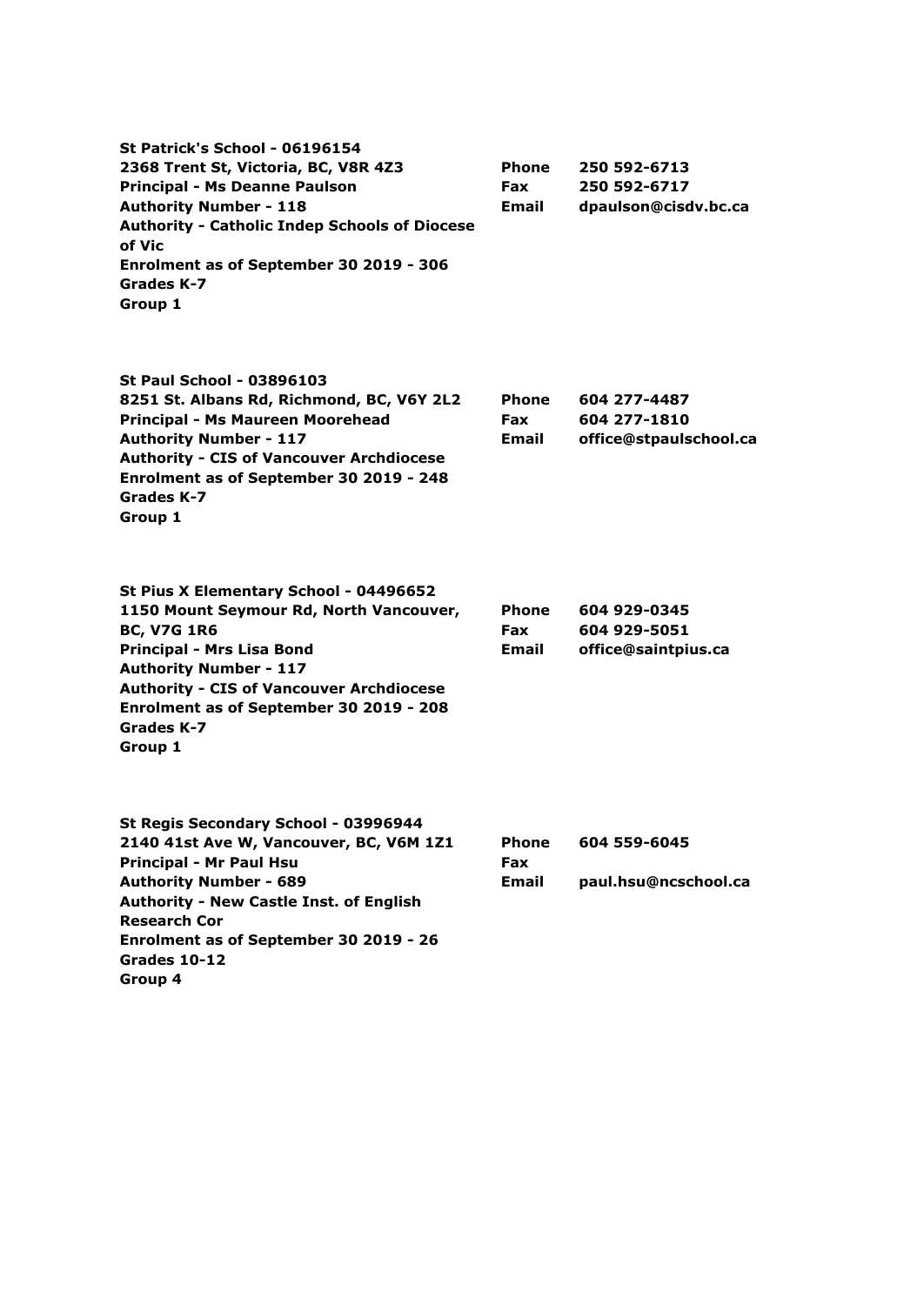**St Thomas Aquinas - 04496062 541 Keith Rd W, North Vancouver, BC, V7M 1M5 Principal - Mr John Campbell Authority Number - 117 Authority - CIS of Vancouver Archdiocese Enrolment as of September 30 2019 - 573 Grades 8-12 Group 1 Phone Fax Email**

**St Thomas More Collegiate - 04196031 7450 12th Ave, Burnaby, BC, V3N 2K1 Principal - Mr Stephen Garland Authority Number - 160 Authority - St Thomas More Collegiate Ltd Enrolment as of September 30 2019 - 687 Grades 8-12 Group 1**

| <b>Phone</b> | 604 521-1801              |
|--------------|---------------------------|
| <b>Fax</b>   | 604 520-0725              |
| Email        | stephen.garland@stmc.bc.c |
|              | а                         |

**604 987-4431 604 987-7816**

**jcampbell@aquinas.org**

| <b>Star of the Sea - 03696321</b>               |              |                         |
|-------------------------------------------------|--------------|-------------------------|
| 15024 24 Ave, Surrey, BC, V4A 2H8               | <b>Phone</b> | 604 531-6316            |
| Principal - Mr Jason Borkowski                  | <b>Fax</b>   | 604 531-0171            |
| <b>Authority Number - 117</b>                   | <b>Email</b> | jborkowski@sosschool.ca |
| <b>Authority - CIS of Vancouver Archdiocese</b> |              |                         |
| Enrolment as of September 30 2019 - 435         |              |                         |
| Grades K-7                                      |              |                         |
| Group 1                                         |              |                         |
| Stein Valley Nlakapamux School - 07497493       |              |                         |
| <b>Bag 200 Lytton BC VOK 170</b>                | Dhana        | JEN JEE_JEJJ            |

| Bag 300, Lytton, BC, VOK 1Z0                      | <b>Phone</b> | 250 455-2522      |
|---------------------------------------------------|--------------|-------------------|
| <b>Principal - Mr Todd Morrow</b>                 | <b>Fax</b>   | 250 455-2512      |
| <b>Authority Number - 383</b>                     | <b>Email</b> | principal@svns.ca |
| <b>Authority - Stein Valley Nlakapamux School</b> |              |                   |
| <b>Society</b>                                    |              |                   |
| Enrolment as of September 30 2019 - 95            |              |                   |
| Grades K-12                                       |              |                   |
| Group 2                                           |              |                   |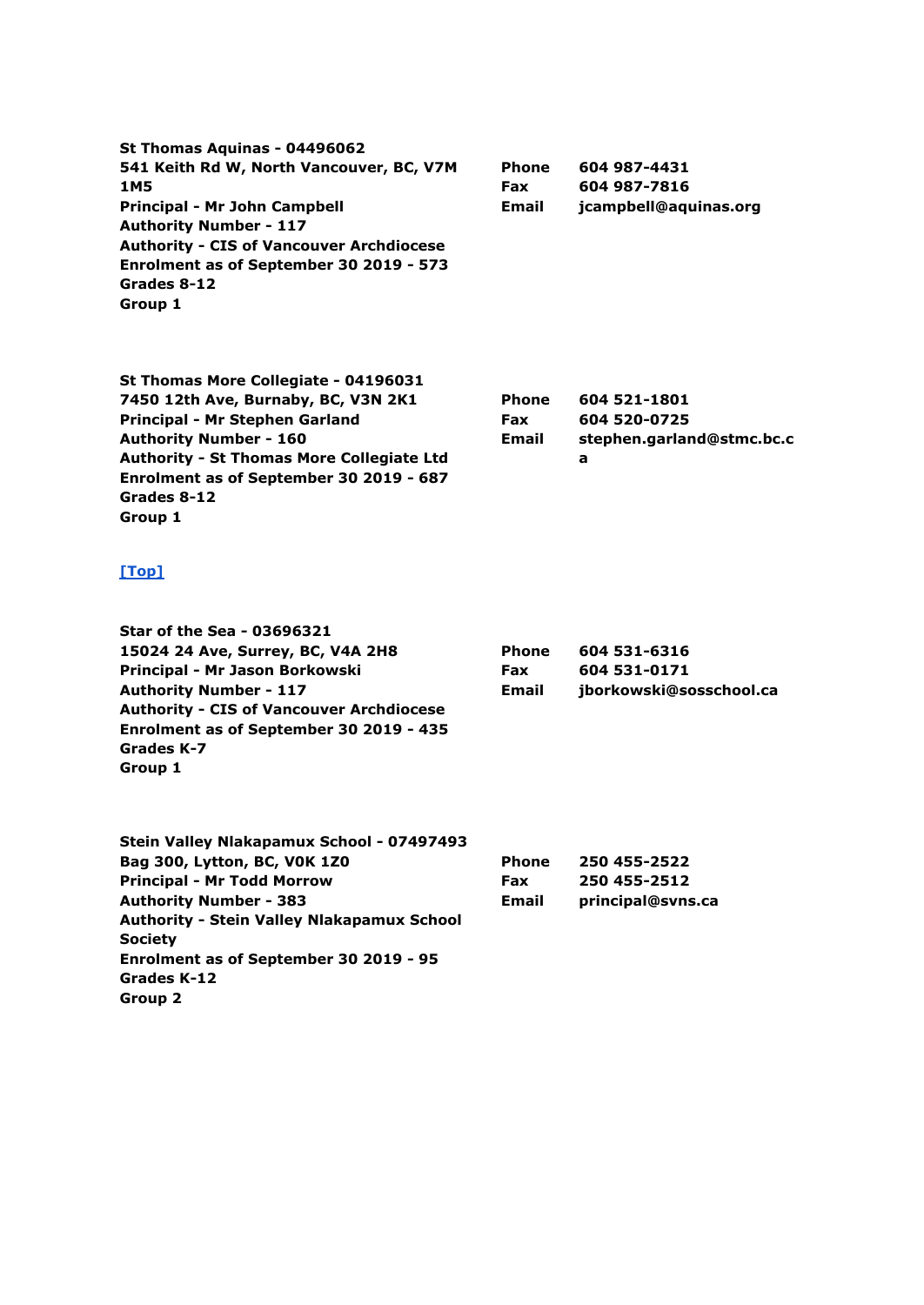| <b>Stratford Hall - 03996692</b><br>3000 Commercial Dr, Vancouver, BC, V5N 4E2<br><b>Principal - Mr Dean Croy</b><br><b>Authority Number - 451</b><br><b>Authority - Stratford Hall (School) Society</b><br>Enrolment as of September 30 2019 - 534<br>Grades K-12<br><b>Group 2</b>                              | <b>Phone</b><br>Fax<br>Email               | 604 436-0608<br>604 436-0616<br>dean.croy@stratfordhall.c<br>a   |
|-------------------------------------------------------------------------------------------------------------------------------------------------------------------------------------------------------------------------------------------------------------------------------------------------------------------|--------------------------------------------|------------------------------------------------------------------|
| Studio 9 Independent School of the Arts -<br>02396676<br>1180 Houghton Rd, Kelowna, BC, V1X 2C9<br><b>Principal - Mrs Cadence Trites</b><br><b>Authority Number - 466</b><br><b>Authority - Studio 9 Independent School</b><br><b>Society</b><br>Enrolment as of September 30 2019 - 73<br>Grades K-12<br>Group 1 | Phone<br><b>Fax</b><br>Email               | 250 868-8816<br>250 868-8836<br>cadence@studio9.ca               |
| Stz'uminus Senior Secondary - 06897002<br>3951 Shell Beach Rd, Ladysmith, BC, V9G 1K6<br><b>Principal - Ms Gina Mae Harris</b><br><b>Authority Number - 449</b><br><b>Authority - Chemainus Native College Society</b><br>Enrolment as of September 30 2019 - 46<br>Grades 10-12, SU, GA<br><b>Group 2</b>        | <b>Phone</b><br><b>Fax</b><br><b>Email</b> | 250 245-6650<br>250 924-1317<br>ginamae.harris@stzuminus.<br>com |
| Summerland Montessori School - 06796687<br>Box 603, Summerland, BC, V0H 1Z0<br><b>Principal - Mrs Jennifer Peters</b><br><b>Authority Number - 482</b><br>Authority - South Okanagan Montessori<br><b>School Society</b><br>Enrolment as of September 30 2019 - 41<br>Grades K-5<br>Group 1                       | Phone<br>Fax<br><b>Email</b>               | 250 494-7266<br>250 494-7286<br>smsheadofschool@shaw.ca          |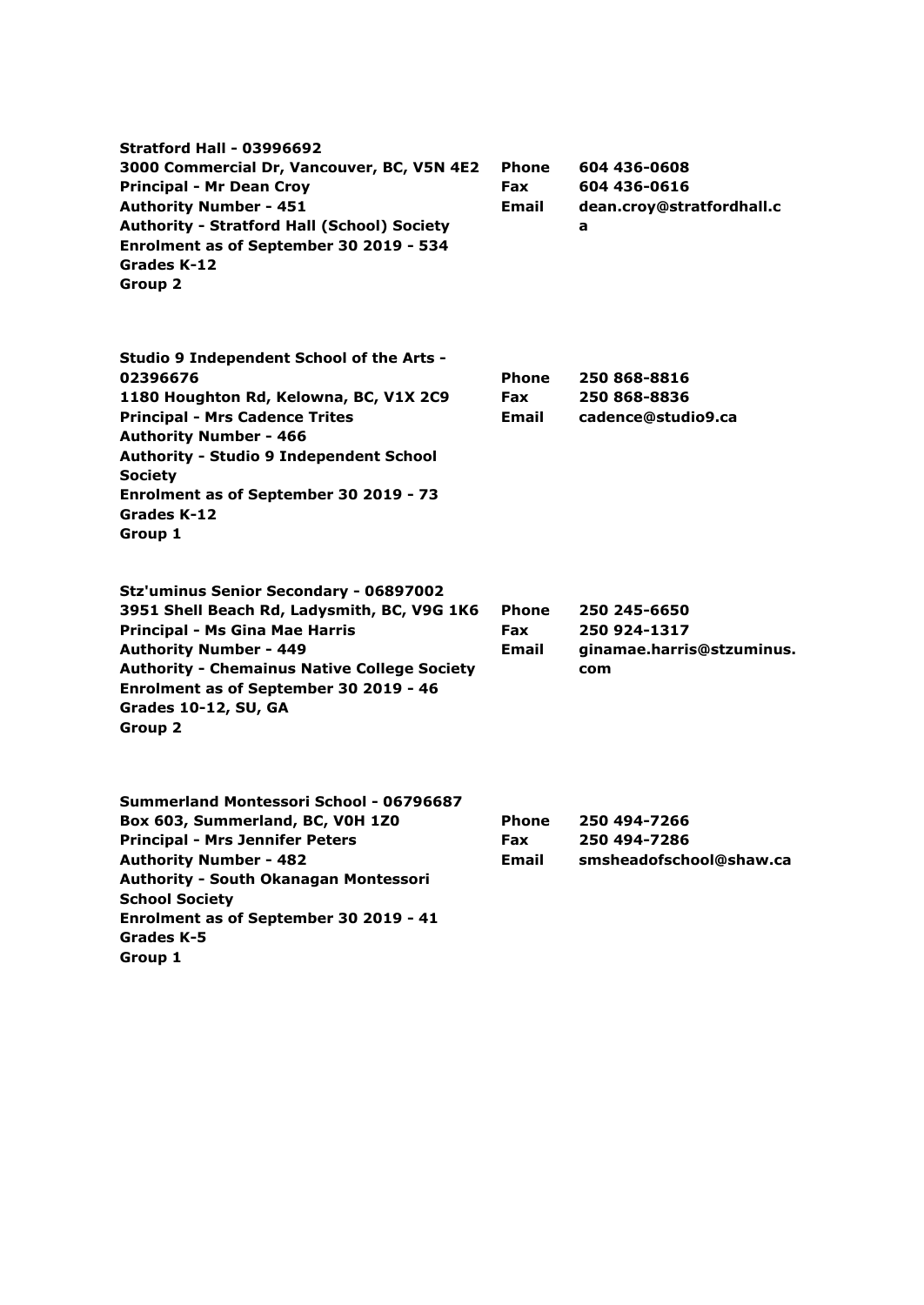| Sunrise Waldorf School - 07996368<br>2148 Lakeside Rd, Duncan, BC, V9L 6M3<br><b>Principal - Mr Kevin Mcduff</b><br><b>Authority Number - 225</b><br><b>Authority - Sunrise Educational Society</b><br>Enrolment as of September 30 2019 - 160<br>Grades K-8<br>Group 1  | <b>Phone</b><br><b>Fax</b><br><b>Email</b> | 250 743-7253<br>250 743-7245<br>hos@sunrisewaldorfschool.<br>org |
|--------------------------------------------------------------------------------------------------------------------------------------------------------------------------------------------------------------------------------------------------------------------------|--------------------------------------------|------------------------------------------------------------------|
| [Top]                                                                                                                                                                                                                                                                    |                                            |                                                                  |
| Surrey Christian - 03696266<br>8930-162 St, Surrey, BC, V4N 3G1<br><b>Principal - Dr Dave Loewen</b><br><b>Authority Number - 188</b><br><b>Authority - Surrey Christian School Society</b><br>Enrolment as of September 30 2019 - 1178<br><b>Grades K-12</b><br>Group 1 | <b>Phone</b><br><b>Fax</b><br><b>Email</b> | 604 498-3233<br>604 581-3520<br>info@surreychristian.com         |
| Surrey Muslim School - 03696675<br>119-7475 135 St, Surrey, BC, V3W 0M8<br>Principal - Mr Hussain Mohammed<br><b>Authority Number - 274</b><br><b>Authority - BC Muslim Association</b><br>Enrolment as of September 30 2019 - 249<br>Grades K-7<br>Group 1              | <b>Phone</b><br><b>Fax</b><br>Email        | 604 599-6608<br>604 599-6790<br>mhussain@bcmaschools.ca          |
| T'lisalagi'lakw School - 08597094<br>PO Box 50, Alert Bay, BC, VON 1A0<br><b>Principal - Mr Shane Douglas</b><br><b>Authority Number - 147</b><br><b>Authority - Namgis Education Society</b><br>Enrolment as of September 30 2019 - 60<br>Grades K-7<br>Group 2         | <b>Phone</b><br>Fax<br><b>Email</b>        | 250 974-5591<br>250 974-2475<br>shane.douglas@namgis.bc.c<br>a   |
| The Balsam School - 02396966<br>205-251 Lawrence Ave, Kelowna, BC, V1Y 6L2<br><b>Principal - Mr Erin Hussey</b><br><b>Authority Number - 577</b><br><b>Authority - Independent Magnet Schools</b><br><b>Society</b><br>Group 3                                           | Phone<br><b>Fax</b><br><b>Email</b>        | 250 575-0832<br>office@thebalsamschool.ca                        |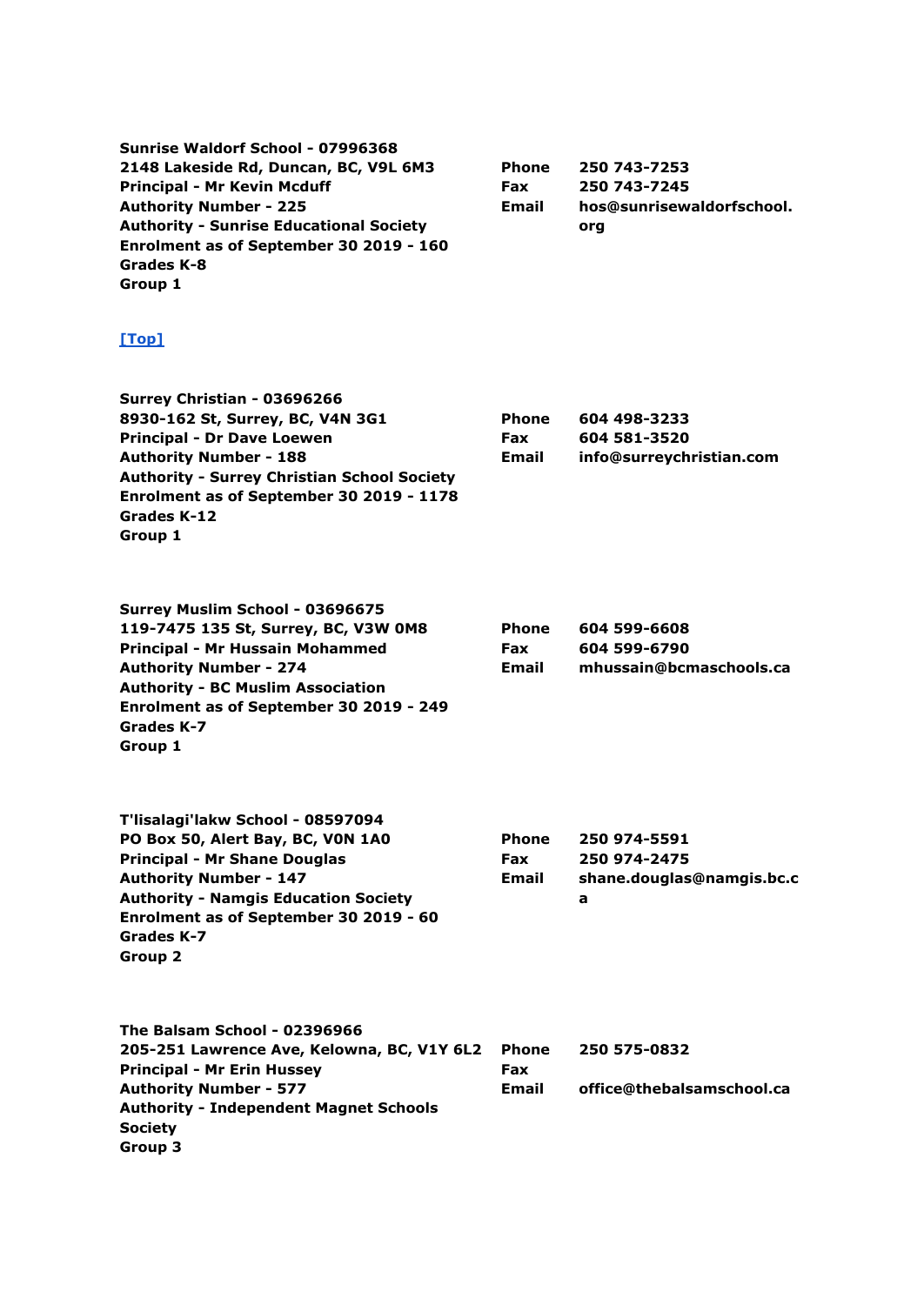**The Fernie Academy - 00596715 PO Box 2677 451 2nd Ave, Fernie, BC, V0B 1M0 Principal - Mrs Jocelyn Sombrowski Authority Number - 509 Authority - The Fernie Academy Society Enrolment as of September 30 2019 - 310 Grades K-12 Group 1**

**The Global School - 03596779 19785 55A Ave, Langley, BC, V3A 3X1 Principal - Ms Shelley Carruthers Authority Number - 561 Authority - Global School Society Enrolment as of September 30 2019 - 29 Grades K-6 Group 1**

**The High School at VIU - 06896807 900 Fifth St, Nanaimo, BC, V9R 5S5 Principal - Ms Catherine Brazier Authority Number - 564 Authority - The High School at VIU Enrolment as of September 30 2019 - 24 Grades 10-12 Group 2**

#### **[\[Top\]](http://www.bced.gov.bc.ca/apps/imcl/imclWeb/IndSchool.do?school_category=Independent%20School#top)**

**The International High School @ VIU - 06896650 900 Fifth St, Nanaimo, BC, V9R 5S5 Principal - Ms Catherine Brazier Authority Number - 436 Authority - The Int'l High School at VIU Association Enrolment as of September 30 2019 - 74 Grades 10-12, SU Group 4 Phone Fax Email 250 740-6317 250 740-6470 catherine.brazier@viu.ca**

**Phone Fax Email**

**Phone Fax Email**

**Phone Fax Email**

**250 423-9195 250 423-4799**

**604 534-1556 604 532-4358**

**school.com**

**250 740-6317 250 740-6470**

**catherine.brazier@viu.ca**

**a**

**office@thefernieacademy.c**

**shelleyc@globalmontessori**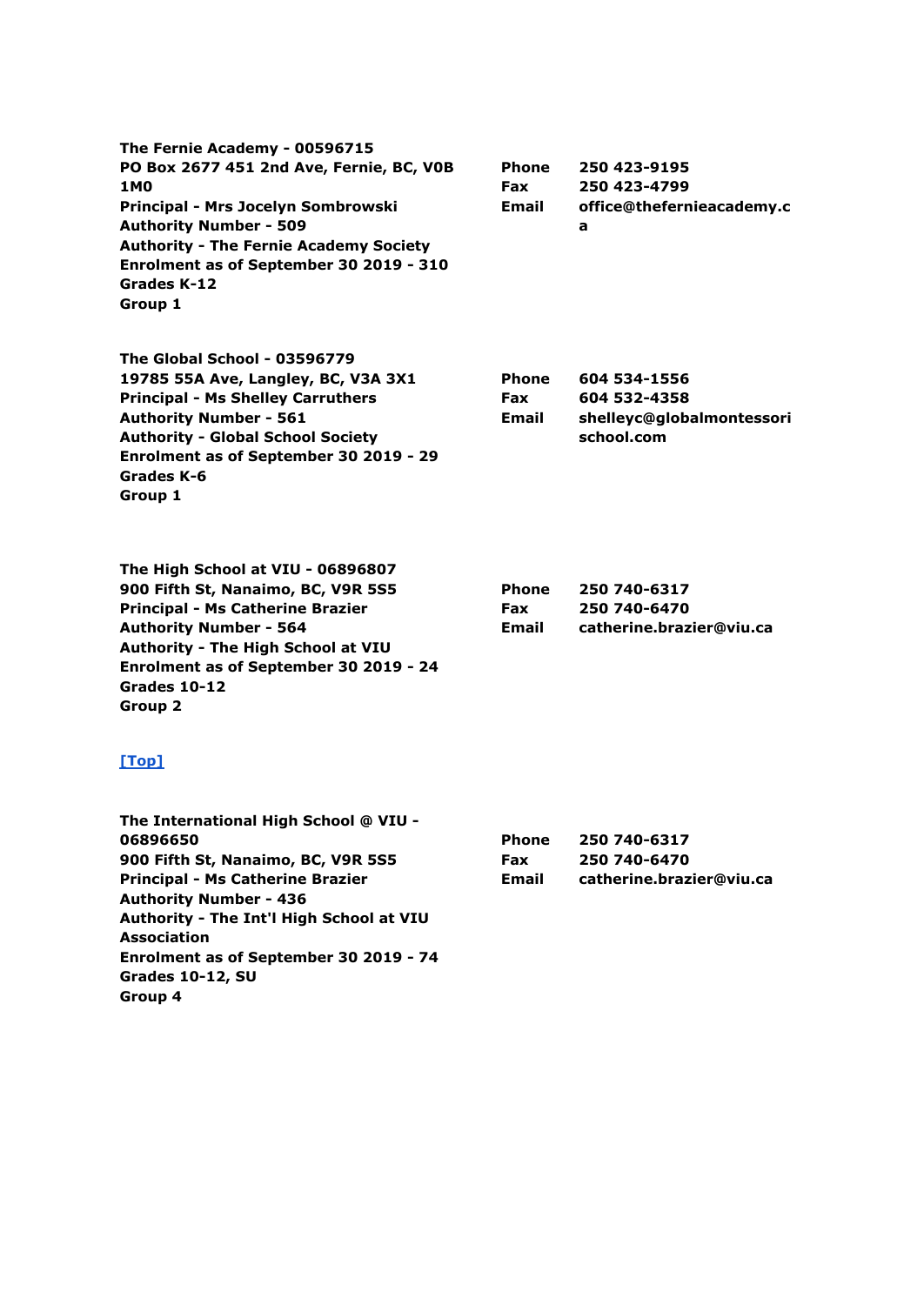| The Westside School - 03996724<br>788 Beatty St, Vancouver, BC, V6B 2M1<br><b>Principal - Ms Christie Berkey</b><br><b>Authority Number - 527</b><br><b>Authority - Westside Preparatory Society</b><br>Enrolment as of September 30 2019 - 370<br>Grades K-12<br>Group 2                        | <b>Phone</b><br>Fax<br>Email | 604 687-8021<br>604 687-8024<br>christie.berkey@thewestsi<br>deschools.ca |
|--------------------------------------------------------------------------------------------------------------------------------------------------------------------------------------------------------------------------------------------------------------------------------------------------|------------------------------|---------------------------------------------------------------------------|
| Timothy Christian School - 03396209<br>50420 Castleman Rd, Chilliwack, BC, V2P 6H4<br>Principal - Mr Jacob Stam<br><b>Authority Number - 149</b><br><b>Authority - Netherlands Reformed</b><br>Congregation<br>Enrolment as of September 30 2019 - 272<br>Grades K-12<br>Group 1                 | Phone<br>Fax<br>Email        | 604 794-7114<br>888 794-7114<br>office@timothychristian.c<br>a            |
| <b>Traditional Learning Academy - 04396588</b><br>1189 Rochester Ave, Coquitlam, BC, V3K 2X3<br><b>Principal - Mr Martin Dale</b><br><b>Authority Number - 349</b><br><b>Authority - Traditional Learning Society of BC</b><br>Enrolment as of September 30 2019 - 194<br>Grades K-12<br>Group 1 | Phone<br>Fax<br><b>Email</b> | 604 931-7265<br>604 931-3432<br>tlaprincipal@traditionall<br>earning.com  |
| <b>Traditional Learning Academy Online -</b><br>03696720<br>5741 176 St, Surrey, BC, V3S 4C9<br>Principal - Mr Gabe Linder<br><b>Authority Number - 349</b><br><b>Authority - Traditional Learning Society of BC</b><br>Enrolment as of September 30 2019 - 1090<br>Grades K-12<br>Group 1       | Phone<br>Fax<br>Email        | 604 575-8596<br>604 575-8565<br>glinder@schoolathome.ca                   |
| Unisus Junior School - 06796942<br>7808 Pierre Dr, Summerland, BC, V0H 1Z2<br>Principal - Dr Tosca Killoran<br><b>Authority Number - 687</b><br><b>Authority - Unisus International Schools</b><br><b>Society</b><br>Enrolment as of September 30 2019 - 21<br>Grades K-7<br><b>Group 2</b>      | Phone<br>Fax<br>Email        | 250 404-3232<br>tosca.killoran@unisus.ca                                  |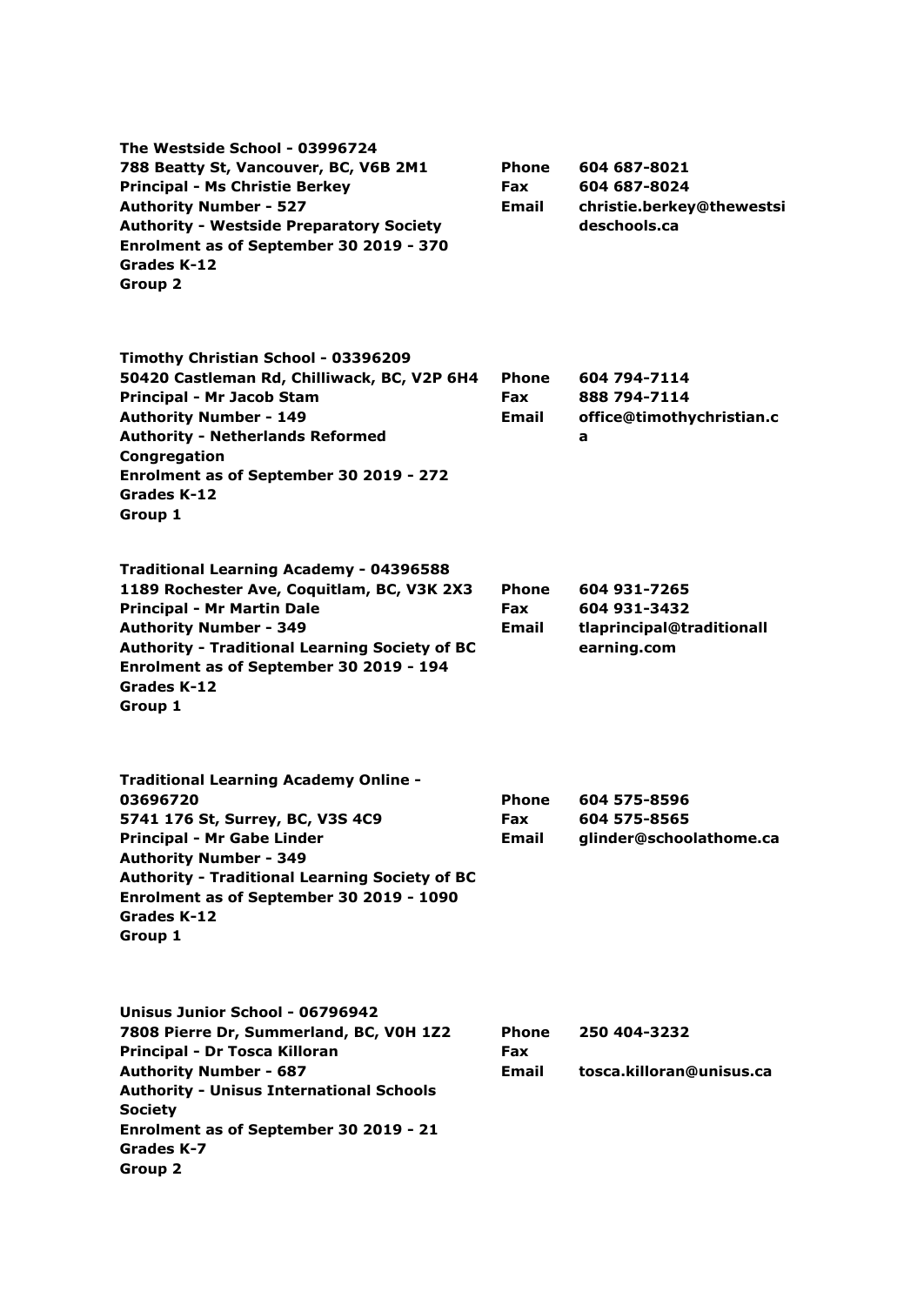| Unisus Senior School - 06796951<br>7808 Pierre Dr, Summerland, BC, V0H 1Z2<br>Principal - Dr Tosca Killoran<br><b>Authority Number - 691</b><br><b>Authority - Unisus International School Ltd</b><br>Enrolment as of September 30 2019 - 21<br>Grades 8-10<br>Group 4                | <b>Phone</b><br>Fax<br>Email               | 883 404-3232<br>tosca.killoran@unisus.ca                             |
|---------------------------------------------------------------------------------------------------------------------------------------------------------------------------------------------------------------------------------------------------------------------------------------|--------------------------------------------|----------------------------------------------------------------------|
| [Top]                                                                                                                                                                                                                                                                                 |                                            |                                                                      |
| Unity Christian School - 03396181<br>PO Box 371 STN Main, Chilliwack, BC, V2P 6J4<br>Principal - Mr Matthew Van Muyen<br><b>Authority Number - 120</b><br><b>Authority - Chilliwack Christian School Society</b><br>Enrolment as of September 30 2019 - 524<br>Grades K-12<br>Group 1 | <b>Phone</b><br><b>Fax</b><br>Email        | 604 794-7797<br>604 794-7667<br>mvanmuyen@unitychristian.<br>ca      |
| Urban Academy Junior - 04096708<br>466 Rousseau St, New Westminster, BC, V3L<br>3R3<br><b>Principal - Mr Mike Slinger</b><br><b>Authority Number - 500</b><br><b>Authority - Urban Academy Society</b><br>Enrolment as of September 30 2019 - 220<br><b>Grades K-7</b><br>Group 1     | <b>Phone</b><br><b>Fax</b><br><b>Email</b> | 604 524-2211<br>604 524-2711<br>headofschool@urbanacadem<br>у<br>.ca |
| Urban Academy Senior - 04096946<br>466 Rousseau St, New Westminster, BC, V3L<br>3R3<br><b>Principal - Mr Mike Slinger</b><br><b>Authority Number - 500</b><br><b>Authority - Urban Academy Society</b><br>Enrolment as of September 30 2019 - 31<br>Grades 8-12<br>Group 2            | <b>Phone</b><br><b>Fax</b><br><b>Email</b> | 604 524-2211<br>604 524-2711<br>headofschool@urbanacadem<br>у<br>.ca |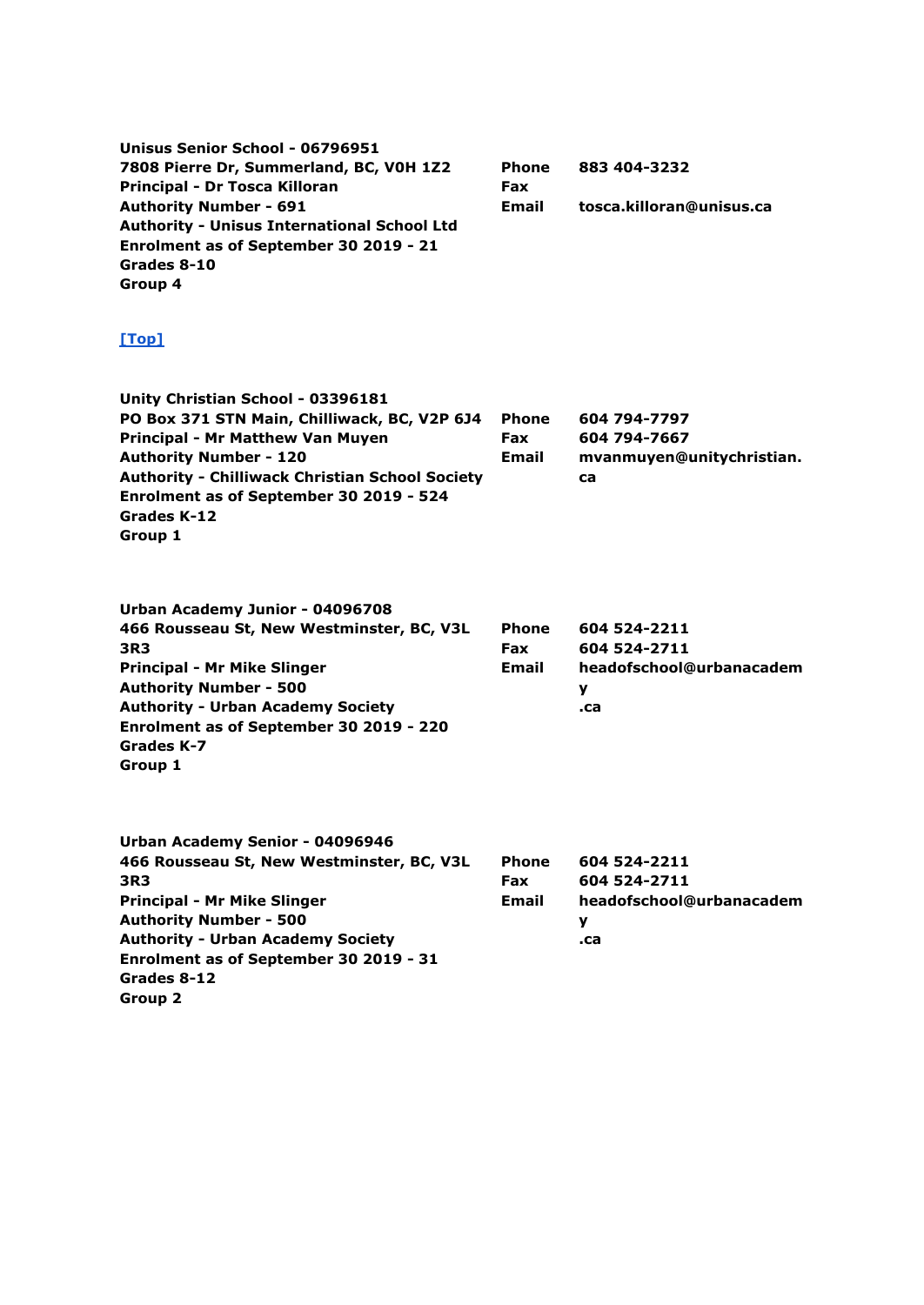| Valley Christian School - 07596460<br>8955 Cedar St, Mission, BC, V4S 1A3<br><b>Principal - Mr Ron Donkersloot</b><br><b>Authority Number - 200</b><br><b>Authority - Valley Christian School Society</b><br>Enrolment as of September 30 2019 - 107<br>Grades K-8<br>Group 1   | <b>Phone</b><br><b>Fax</b><br><b>Email</b> | 604 826-1388<br>604 826-2744<br>r.donkersloot@valleychris<br>tianschool.ca |
|---------------------------------------------------------------------------------------------------------------------------------------------------------------------------------------------------------------------------------------------------------------------------------|--------------------------------------------|----------------------------------------------------------------------------|
| Valley Christian School DL - 07596839<br>8955 Cedar St, Mission, BC, V4S 1A3<br><b>Principal - Mr Ron Donkersloot</b><br><b>Authority Number - 200</b><br><b>Authority - Valley Christian School Society</b><br>Enrolment as of September 30 2019 - 25<br>Grades K-8<br>Group 1 | <b>Phone</b><br><b>Fax</b><br><b>Email</b> | 604 826-1388<br>604 826-2744<br>r.donkersloot@valleychris<br>tianschool.ca |
| Vancouver Christian - 03996071<br>3496 Mons Drive, Vancouver, BC, V5M 3E6<br><b>Principal - Mr Jeremy Tinsley</b><br><b>Authority Number - 168</b><br><b>Authority - Vancouver Christian School</b><br><b>Association</b><br>Enrolment as of September 30 2019 - 799            | <b>Phone</b><br>Fax<br><b>Email</b>        | 604 435-3113<br>604 430-1591<br>jtinsley@vancs.org                         |

| Vancouver College - 03996007                 |              |                       |
|----------------------------------------------|--------------|-----------------------|
| 5400 Cartier St, Vancouver, BC, V6M 3A5      | <b>Phone</b> | 604 261-4285          |
| <b>Principal - Mr Daryl Weaver</b>           | <b>Fax</b>   | 604 261-2284          |
| <b>Authority Number - 169</b>                | Email        | dweaver@mail.vc.bc.ca |
| <b>Authority - Vancouver College Limited</b> |              |                       |
| Enrolment as of September 30 2019 - 1042     |              |                       |
| Grades K-12                                  |              |                       |
| Group 1                                      |              |                       |

**Grades K-12 Group 1**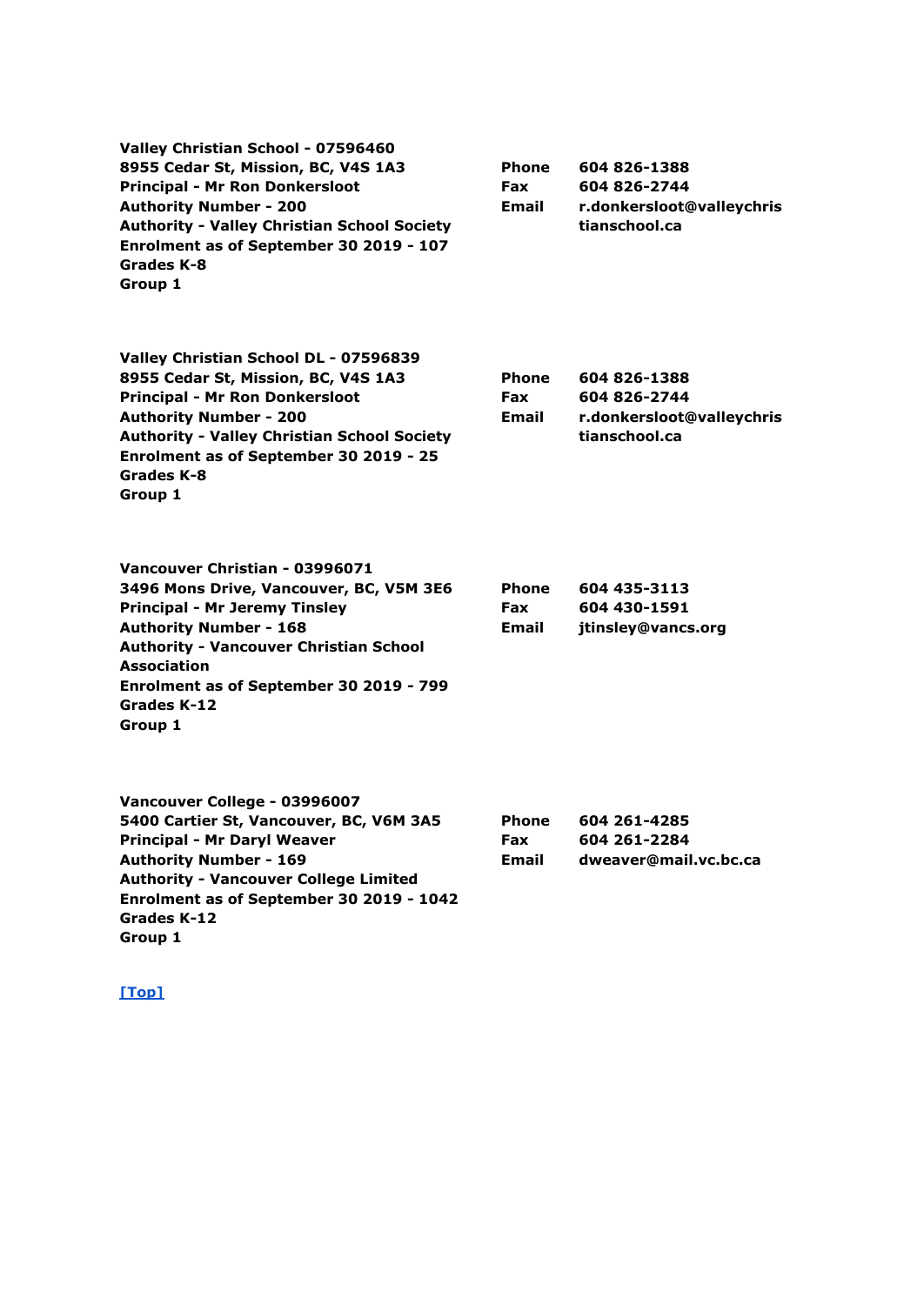| Vancouver Formosa Academy - 03996509<br>5621 Killarney St, Vancouver, BC, V5R 3W4<br>Principal - Mrs Julia Tajiri<br><b>Authority Number - 353</b><br><b>Authority - Vancouver Formosa Academy Ltd</b><br>Enrolment as of September 30 2019 - 36<br>Grades 9-12<br>Group 4                                     | Phone<br><b>Fax</b><br>Email | 604 436-2332<br>604 436-2331<br>jtajiri@vfa.bc.ca                       |
|----------------------------------------------------------------------------------------------------------------------------------------------------------------------------------------------------------------------------------------------------------------------------------------------------------------|------------------------------|-------------------------------------------------------------------------|
| Vancouver Hebrew Academy - 03996322<br>1545 62nd Ave W, Vancouver, BC, V6P 2E8<br>Principal - Rabbi Don Pacht<br><b>Authority Number - 119</b><br><b>Authority - Vancouver Hebrew Academy</b><br><b>Society</b><br>Enrolment as of September 30 2019 - 75<br>Grades K-8<br>Group 1                             | Phone<br>Fax<br><b>Email</b> | 604 266-1245<br>vha@vhebrewacademy.com                                  |
| Vancouver Montessori School - 03996225<br>8650 Barnard St, Vancouver, BC, V6P 5G5<br>Principal - Ms Prasannata Runkel<br><b>Authority Number - 170</b><br><b>Authority - Vancouver Montessori School</b><br><b>Society</b><br>Enrolment as of September 30 2019 - 147<br>Grades K, EU<br>Group 1               | Phone<br><b>Fax</b><br>Email | 604 261-0315<br>604 261-2643<br>vancouvermontessorischool<br>@telus.net |
| Vancouver Talmud Torah Elementary -<br>03996083<br>998 West 26th Ave, Vancouver, BC, V5Z 2G1<br><b>Principal - Mrs Emily Greenberg</b><br><b>Authority Number - 172</b><br><b>Authority - Vancouver Talmud Torah</b><br><b>Association</b><br>Enrolment as of September 30 2019 - 391<br>Grades K-7<br>Group 1 | Phone<br>Fax<br><b>Email</b> | 604 736-7307<br>604 736-9754<br>egreenberg@talmudtorah.co<br>m          |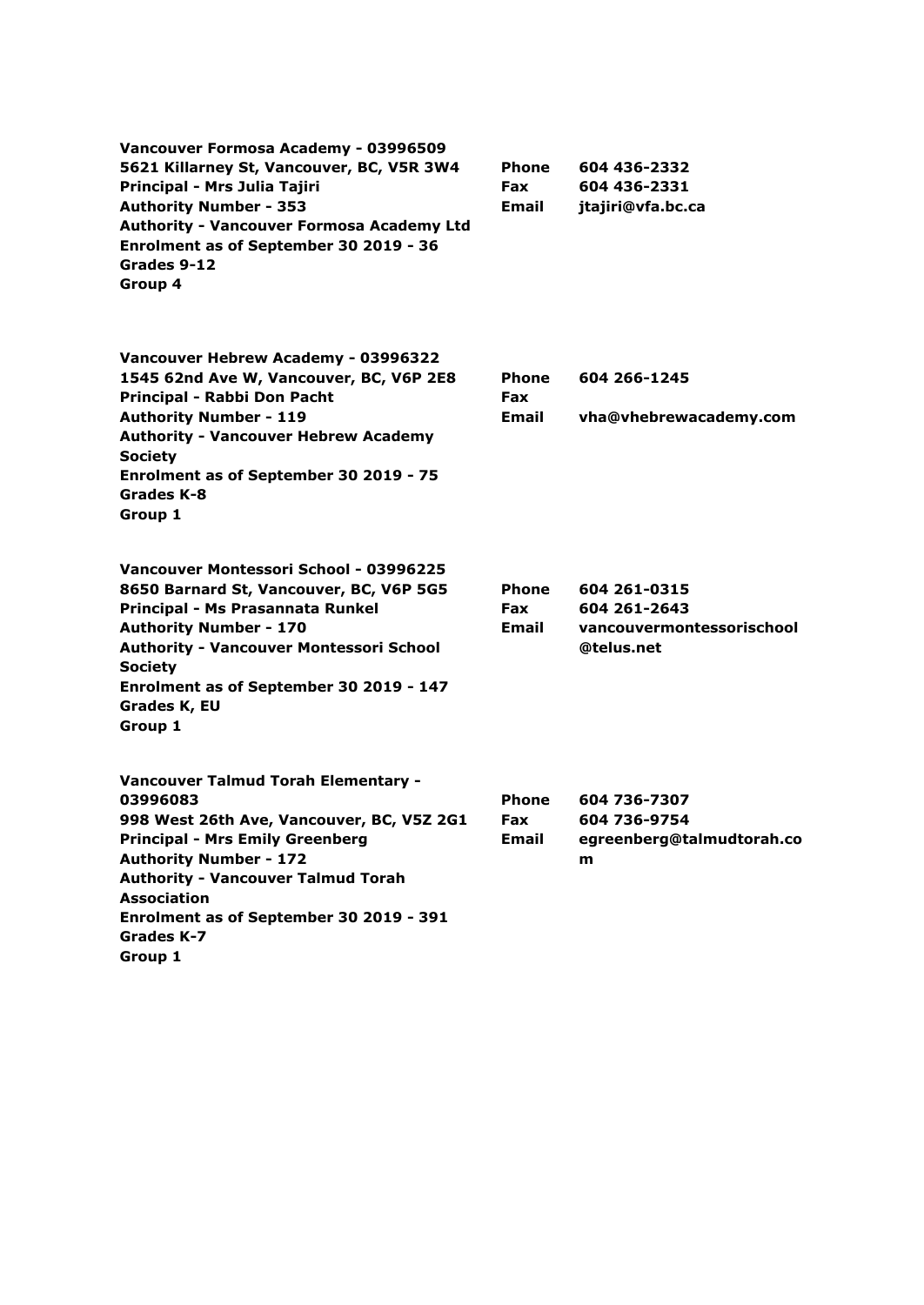| Vancouver Waldorf School - 04496214                 |              |                  |
|-----------------------------------------------------|--------------|------------------|
| 2725 St. Christopher's Rd, North Vancouver,         | <b>Phone</b> | 604 985-7535     |
| <b>BC, V7K 2B6</b>                                  | <b>Fax</b>   | 604 985-4948     |
| <b>Principal - Mrs Lorna Fortin</b>                 | <b>Email</b> | principal@vws.ca |
| <b>Authority Number - 175</b>                       |              |                  |
| <b>Authority - Vancouver Waldorf School Society</b> |              |                  |
| Enrolment as of September 30 2019 - 236             |              |                  |
| Grades K-12                                         |              |                  |
| Group 1                                             |              |                  |

| Vanderhoof Mennonite School - 09196531             |              |                          |
|----------------------------------------------------|--------------|--------------------------|
| 5275 Griffith Rd, Vanderhoof, BC, V0J 3A1          | <b>Phone</b> | 250 567-3193             |
| Principal - Mr Stephen Burkholder                  | <b>Fax</b>   | 250 567-3193             |
| <b>Authority Number - 327</b>                      | <b>Email</b> | srburkholder@emypeople.n |
| <b>Authority - Members of Vanderhoof Mennonite</b> |              | е                        |
| <b>Church</b>                                      |              | t                        |
| Enrolment as of September 30 2019 - 27             |              |                          |
| Grades 1-10                                        |              |                          |
| Group 3                                            |              |                          |
|                                                    |              |                          |

| Veritas Catholic - 08296162                         |              |                |
|-----------------------------------------------------|--------------|----------------|
| 4836 Straume Ave, Terrace, BC, V8G 4G3              | Phone        | 250 635-3035   |
| Principal - Mrs Tamara Berg                         | <b>Fax</b>   | 250 635-7588   |
| <b>Authority Number - 116</b>                       | <b>Email</b> | tberg@cispg.ca |
| <b>Authority - Catholic Indep School Diocese of</b> |              |                |
| P.G.                                                |              |                |
| Enrolment as of September 30 2019 - 240             |              |                |
| Grades K-9                                          |              |                |
| Group 1                                             |              |                |

| Vernon Christian School - 02296261                 |              |              |
|----------------------------------------------------|--------------|--------------|
| 6920 Pleasant Valley Rd, Vernon, BC, V1B 3R5       | <b>Phone</b> | 250 545-7345 |
| <b>Principal - Mr Matthew Driediger</b>            | <b>Fax</b>   | 250 545-0254 |
| <b>Authority Number - 173</b>                      | Email        | info@vcs.ca  |
| <b>Authority - Vernon Christian School Society</b> |              |              |
| Enrolment as of September 30 2019 - 417            |              |              |
| Grades K-12                                        |              |              |
| Group 1                                            |              |              |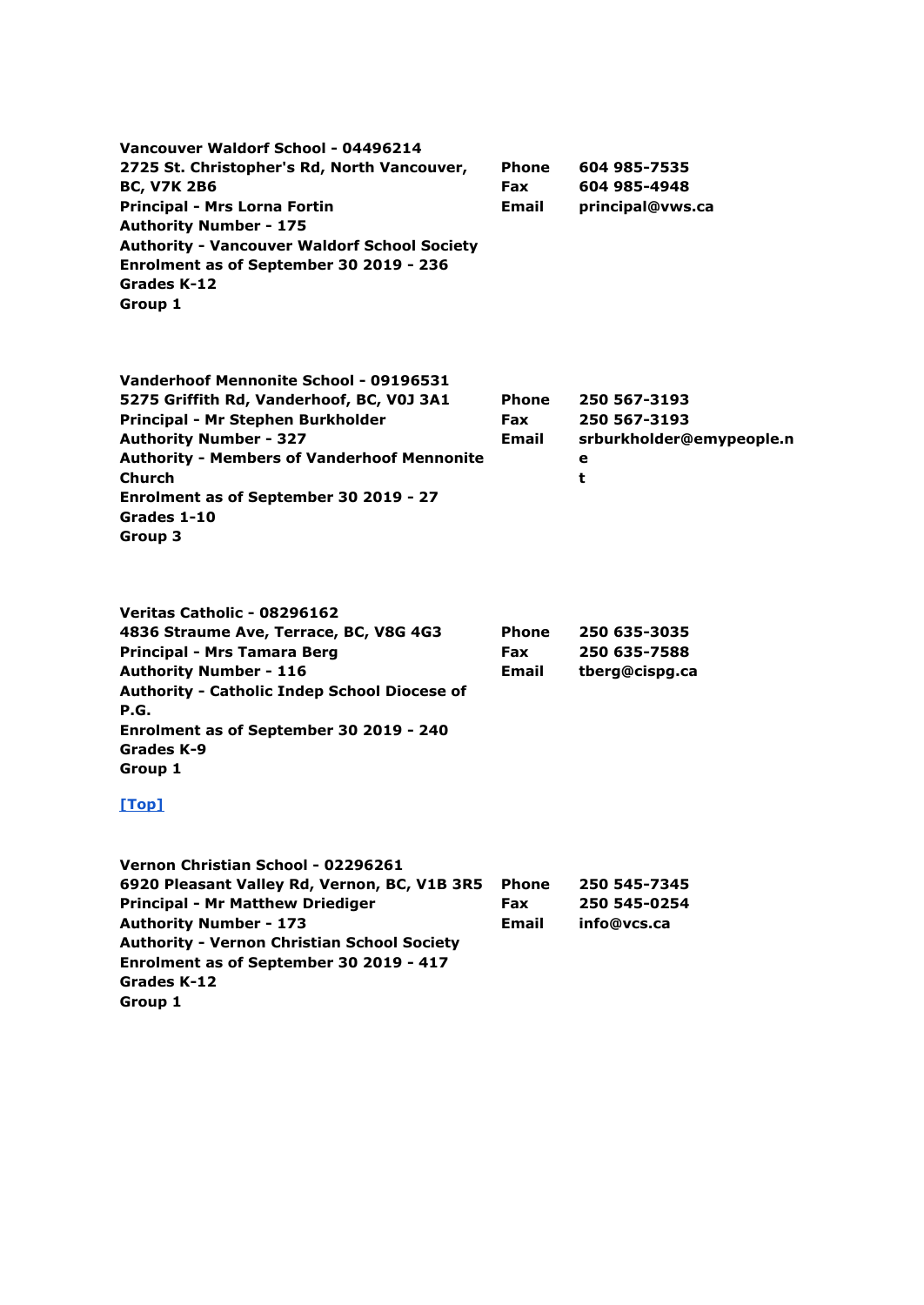| Victoria School for Ideal Education -<br>06196395<br>2820 Belmont Ave, Victoria, BC, V8R 4B1<br><b>Principal - Mrs Ginny Lovick</b><br><b>Authority Number - 257</b><br><b>Authority - Maharishi Age of Enlightenment</b><br><b>Society</b><br>Enrolment as of September 30 2019 - 80<br>Grades K-8<br>Group 1 | <b>Phone</b><br><b>Fax</b><br>Email        | 250 383-6654<br>250 590-8549<br>admin@vsie.ca                          |
|----------------------------------------------------------------------------------------------------------------------------------------------------------------------------------------------------------------------------------------------------------------------------------------------------------------|--------------------------------------------|------------------------------------------------------------------------|
| West Coast Adventist DL School - 03496801<br>PO Box 1000 STN Del Ctr, Abbotsford, BC, V2S<br>4P5<br><b>Principal - Mrs Melanie Kartik</b><br><b>Authority Number - 109</b><br><b>Authority - SDA Church - BC Conference</b><br>Enrolment as of September 30 2019 - 150<br>Grades K-12, SU<br>Group 1           | <b>Phone</b><br><b>Fax</b><br>Email        | 877 853-5053<br>604 853-8681<br>office@wcasdl.ca                       |
| West Coast Christian School - 03996601<br>15 Renfrew St N, Vancouver, BC, V5K 3N6<br><b>Principal - Mr David Ferguson</b><br><b>Authority Number - 399</b><br><b>Authority - West Coast Christian Fellowship</b><br>Enrolment as of September 30 2019 - 135<br>Grades K-12, EU, SU<br>Group 1                  | <b>Phone</b><br>Fax<br>Email               | 604 255-2990<br>604 255-2103<br>office@westcoastchristian<br>school.ca |
| West Point Grey Academy - 03996645<br>4125 West 8th Avenue, Vancouver, BC, V6R<br>4P9<br>Principal - Mr Jason Parker<br><b>Authority Number - 430</b><br><b>Authority - West Point Grey Academy</b><br>Enrolment as of September 30 2019 - 916<br>Grades K-12<br>Group 2                                       | <b>Phone</b><br><b>Fax</b><br><b>Email</b> | 604 222-8750<br>604 222-8756<br>jparker@wpga.ca                        |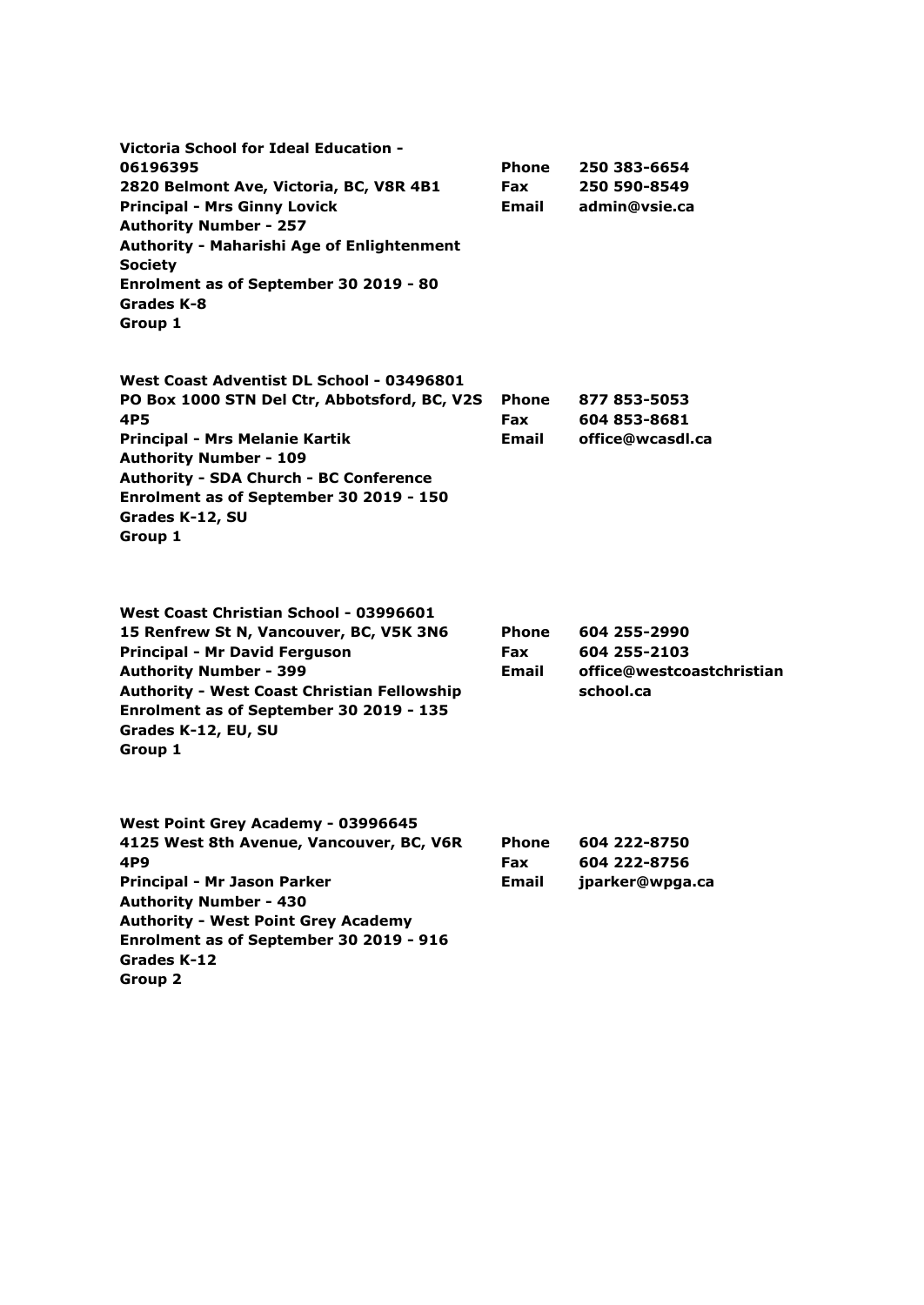**West-Mont School - 06296432 4075 Metchosin Rd, Victoria, BC, V9C 4A4 Principal - Mr Magnus Hanton Authority Number - 217 Authority - Western Communities Montessori Society Enrolment as of September 30 2019 - 164 Grades K-10 Group 1 Phone Fax Email 250 474-2626 250 478-8944 principal@west-mont.ca Westside Academy - 05796491 3791 Highway 16 W, Prince George, BC, V2N 5P8 Principal - Mrs Kerri Nava Authority Number - 346 Authority - Westside Family Fellowship Society Enrolment as of September 30 2019 - 155 Grades K-12 Group 1 Phone Fax Email 250 964-9600 250 964-9604 office@westsideacademy.ca [\[Top\]](http://www.bced.gov.bc.ca/apps/imcl/imclWeb/IndSchool.do?school_category=Independent%20School#top) Westside Montessori Academy - 03996810 3075 Slocan St, Vancouver, BC, V5M 3E4 Principal - Ms Pamela Woronko Authority Number - 573 Authority - Westside Montessori Academy Society Enrolment as of September 30 2019 - 93 Grades K-7 Group 2 Phone Fax Email 604 434-9611 pworonko@westsidemontes so riacademy.ca Westside Montessori Elementary School - 03996937 3396 Cambie St, Vancouver, BC, V5Z 2W5 Principal - Ms Victoria Wedgbury Authority Number - 684 Authority - Westside Montessori School Society Enrolment as of September 30 2019 - 23 Grades K-5 Group 2 Phone Fax Email 604 731-6594 elementary@westsidemonte s sori.ca**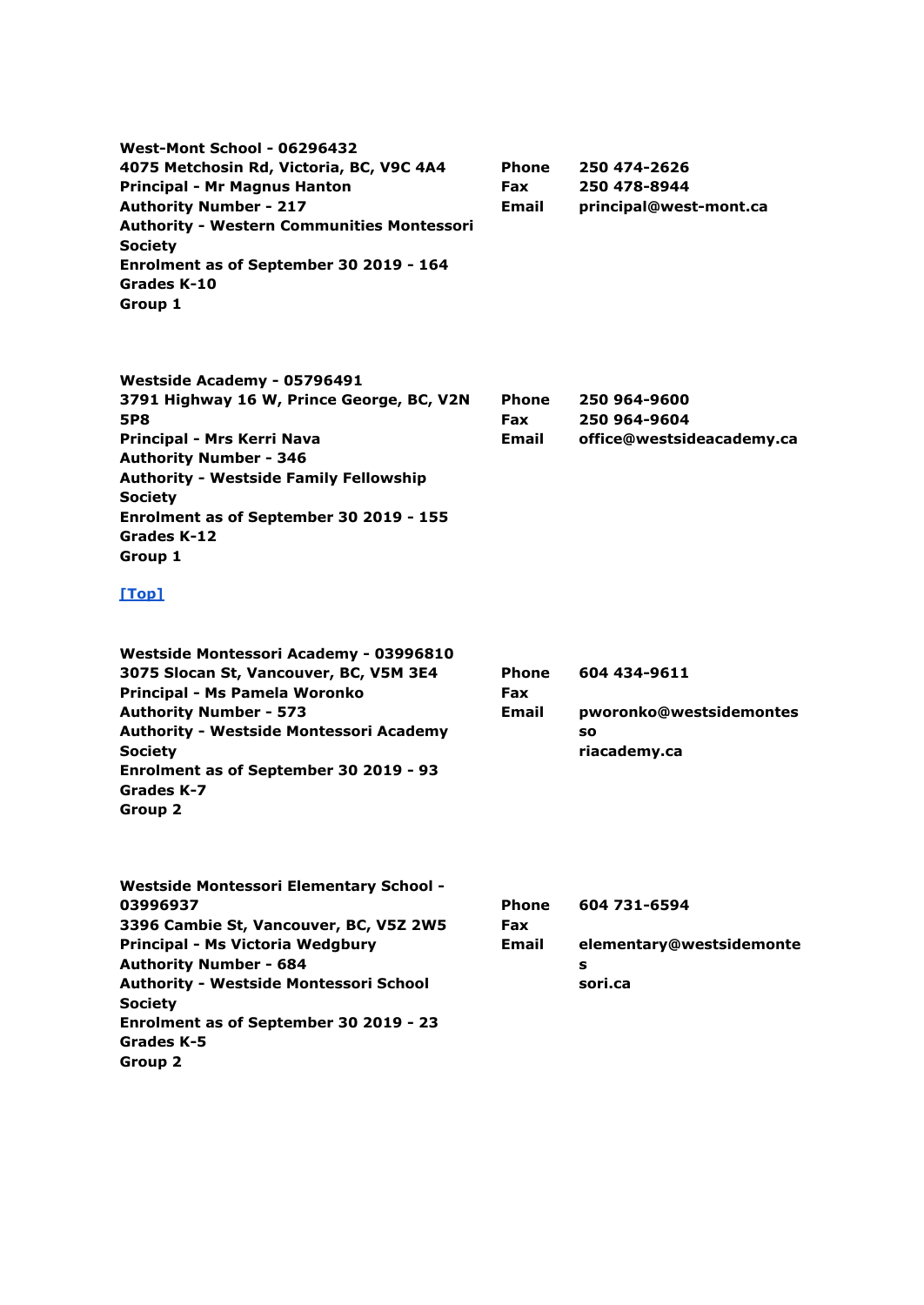**Westside Montessori School - 03996683 4157 Oak St, Vancouver, BC, V6H 2N1 Principal - Ms Bettina Tioseco Authority Number - 474 Authority - Westside Montessori School (2011) Ltd Enrolment as of September 30 2019 - 21 Grades K Group 3**

**Phone Fax Email 604 731-6594 admin@westsidemontessori . ca**

| Whistler Waldorf School - 04896700                 |              |                           |
|----------------------------------------------------|--------------|---------------------------|
| PO Box 1501, Whistler, BC, V8E 0E8                 | <b>Phone</b> | 604 932-1885              |
| Principal - Ms Rubeena Sandhu                      | <b>Fax</b>   | 604 932-1876              |
| <b>Authority Number - 493</b>                      | <b>Email</b> | principal@whistlerwaldorf |
| <b>Authority - Whistler Waldorf School Society</b> |              | .com                      |
| Enrolment as of September 30 2019 - 174            |              |                           |
| Grades K-12                                        |              |                           |
| Group 1                                            |              |                           |

| White Rock Christian Academy - 03696309         |              |              |
|-------------------------------------------------|--------------|--------------|
| 2265 152 St, Surrey, BC, V4A 4P1                | <b>Phone</b> | 604 531-9186 |
| <b>Principal - Mr David Michel</b>              | <b>Fax</b>   | 604 531-1727 |
| <b>Authority Number - 233</b>                   | <b>Email</b> | wrca@wrca.ca |
| <b>Authority - White Rock Christian Academy</b> |              |              |
| <b>Society</b>                                  |              |              |
| Enrolment as of September 30 2019 - 552         |              |              |
| Grades K-12                                     |              |              |
| Group 1                                         |              |              |

| <b>Whole School - 00896220</b>             |              |                       |
|--------------------------------------------|--------------|-----------------------|
| PO Box 240, Winlaw, BC, V0G 2J0            | <b>Phone</b> | 250 226-7737          |
| <b>Principal - Ms Anniah Lang</b>          | <b>Fax</b>   | 250 226-0041          |
| <b>Authority Number - 246</b>              | <b>Email</b> | wholeschool@gmail.com |
| <b>Authority - West Kootenay Education</b> |              |                       |
| <b>Resource Society</b>                    |              |                       |
| Enrolment as of September 30 2019 - 31     |              |                       |
| Grades K, EU                               |              |                       |
| Group 1                                    |              |                       |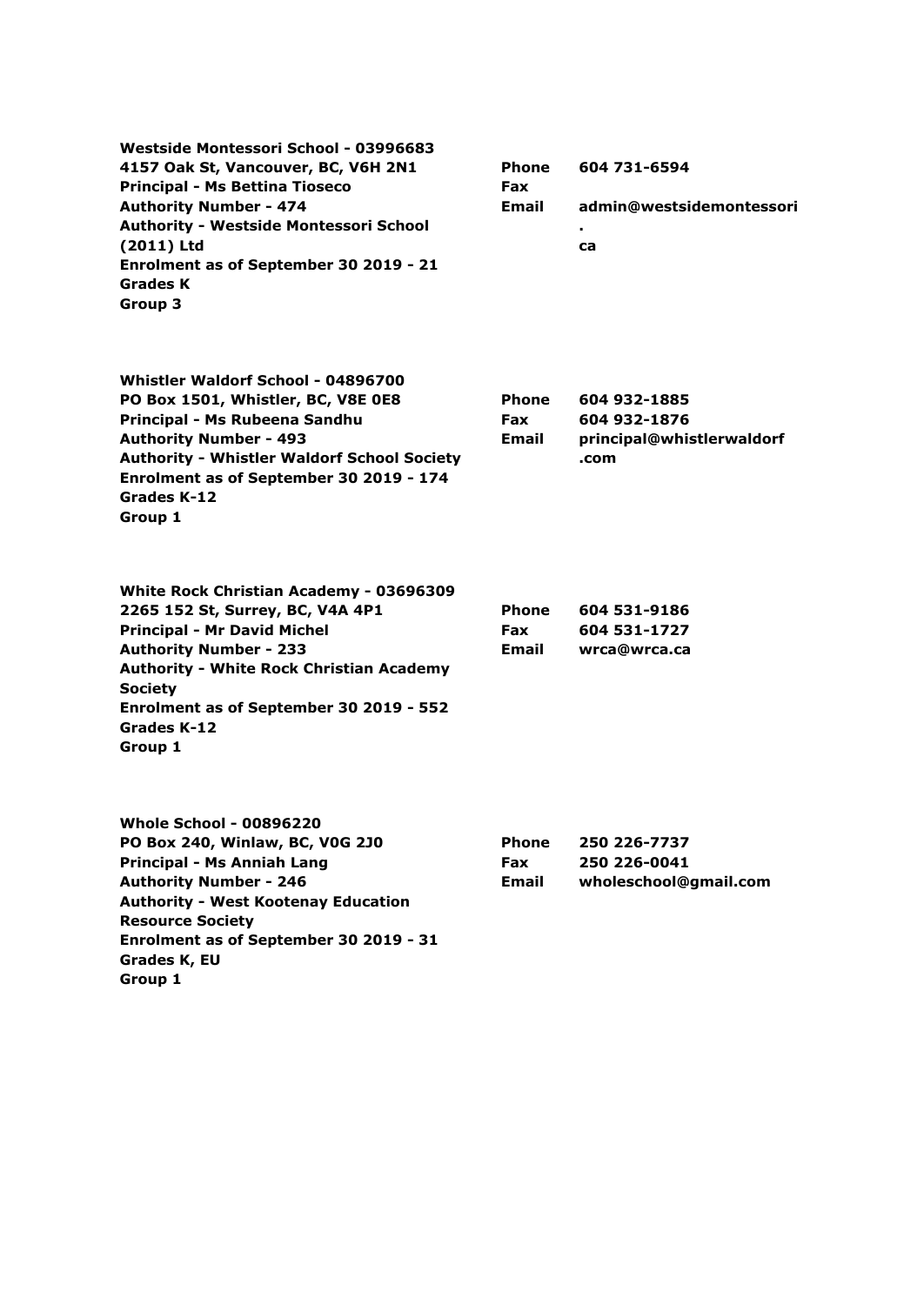| <b>Whytecliff Agile Learning Centre-Burnaby -</b> |            |                   |
|---------------------------------------------------|------------|-------------------|
| 04196753                                          | Phone      | 604 438-4451      |
| 3450 Boundary Rd, Burnaby, BC, V5M 4A5            | <b>Fax</b> | 604 438-5572      |
| Principal - Ms Ilona Davidson                     | Email      | idavidson@walc.ca |
| <b>Authority Number - 432</b>                     |            |                   |
| <b>Authority - Focus Foundation of BC</b>         |            |                   |
| Enrolment as of September 30 2019 - 32            |            |                   |
| Grades 8-12                                       |            |                   |
| Group 1                                           |            |                   |

| <b>Whytecliff Agile Learning Centre-Langley -</b> |              |                 |
|---------------------------------------------------|--------------|-----------------|
| 03596631                                          | <b>Phone</b> | 604 532-1268    |
| 20561 Logan Ave, Langley, BC, V3A 7R3             | <b>Fax</b>   | 604 532-1269    |
| <b>Principal - Shelley Donald</b>                 | Email        | sdonald@walc.ca |
| <b>Authority Number - 432</b>                     |              |                 |
| <b>Authority - Focus Foundation of BC</b>         |              |                 |
| Enrolment as of September 30 2019 - 45            |              |                 |
| Grades 8-12                                       |              |                 |
| Group 1                                           |              |                 |

| William of Orange Christian - 03696158      |              |                |
|---------------------------------------------|--------------|----------------|
| PO Box 34090 RPO Cloversquare, Surrey, BC,  | <b>Phone</b> | 604 576-2144   |
| <b>V3S 8C4</b>                              | <b>Fax</b>   | 604 576-0975   |
| <b>Principal - Mr James Kanis</b>           | Email        | admin@wofo.org |
| <b>Authority Number - 112</b>               |              |                |
| <b>Authority - Canadian Reformed School</b> |              |                |
| <b>Association</b>                          |              |                |
| Enrolment as of September 30 2019 - 63      |              |                |
| Grades K-7                                  |              |                |
| Group 1                                     |              |                |
|                                             |              |                |

| Willowstone Academy - 02396612          |              |                          |
|-----------------------------------------|--------------|--------------------------|
| 4091 Lakeshore Rd, Kelowna, BC, V1W 1V7 | <b>Phone</b> | 250 764-3111             |
| <b>Principal - Jessica Frebs</b>        | <b>Fax</b>   | 250 764-3129             |
| <b>Authority Number - 418</b>           | <b>Email</b> | jkrebs@willowstoneacadem |
| <b>Authority - Willowstone Academy</b>  |              | v                        |
| Enrolment as of September 30 2019 - 175 |              | .com                     |
| Grades K-9                              |              |                          |
| Group 1                                 |              |                          |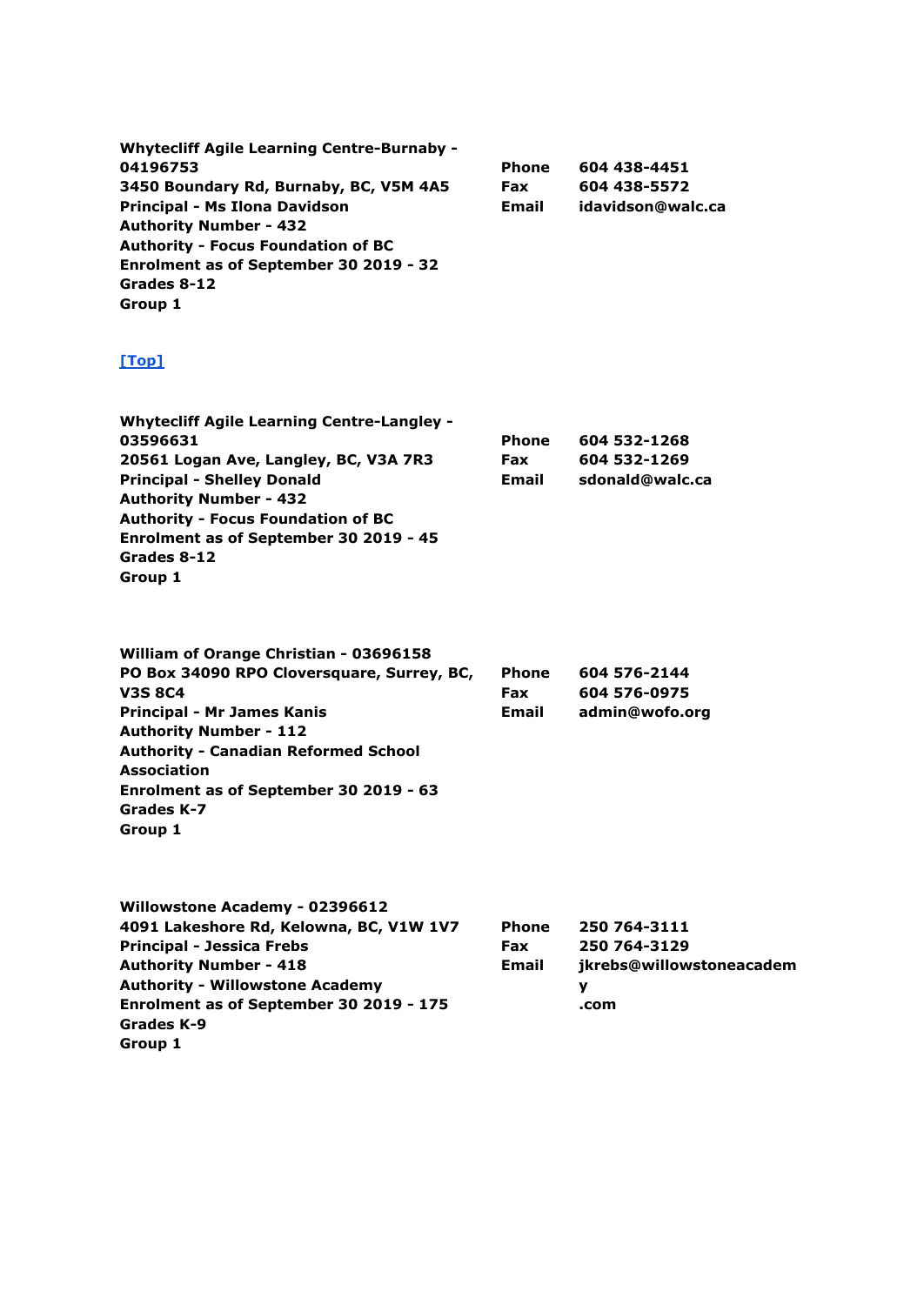| Witset Elementary & Secondary School -          |              |                      |
|-------------------------------------------------|--------------|----------------------|
| 08297485                                        | <b>Phone</b> | 250 847-2244         |
| 205 Beaver Rd Unit 2, Smithers, BC, V0J 2N1     | <b>Fax</b>   | 250 877-5092         |
| <b>Principal - Mr Aaron Burgess</b>             | <b>Email</b> | maburgess@kyahwes.ca |
| <b>Authority Number - 244</b>                   |              |                      |
| <b>Authority - Kyah Wiget Education Society</b> |              |                      |
| Enrolment as of September 30 2019 - 87          |              |                      |
| Grades K-12                                     |              |                      |
| Group 2                                         |              |                      |
|                                                 |              |                      |

| Woodland Centre School - 09196759               |              |                           |
|-------------------------------------------------|--------------|---------------------------|
| 7360 Hwy 16E, Vanderhoof, BC, V0J 3A1           | <b>Phone</b> | 250 567-6755              |
| <b>Principal - Mr Devonne Friesen</b>           | <b>Fax</b>   | 250 567-5114              |
| <b>Authority Number - 544</b>                   | Email        | office.woodlandcentrescho |
| <b>Authority - Woodland Centre Congregation</b> |              | ol@gmail.com              |
| Enrolment as of September 30 2019 - 35          |              |                           |
| Grades 1-7                                      |              |                           |
| Group 3                                         |              |                           |

| Yaqan Nukiy School - 00897558                           |              |                           |
|---------------------------------------------------------|--------------|---------------------------|
| 904 Simon Rd, Creston, BC, V0B 1G2                      | <b>Phone</b> | 250 428-9816              |
| <b>Principal - Ms Shelley Jacobs</b>                    | <b>Fax</b>   | 250 428-9408              |
| <b>Authority Number - 341</b>                           | <b>Email</b> | principal@yaqannukiyschoo |
| <b>Authority - Lower Kootenay Ind. Band Chief &amp;</b> |              | l.org                     |
| Council                                                 |              |                           |
| Enrolment as of September 30 2019 - 84                  |              |                           |
| Grades K-7                                              |              |                           |
| Group 2                                                 |              |                           |
|                                                         |              |                           |

| York House School - 03996011                 |              |                         |
|----------------------------------------------|--------------|-------------------------|
| 4176 Alexandra St, Vancouver, BC, V6J 2V6    | <b>Phone</b> | 604 736-6551            |
| Principal - Mme Julie Rousseau               | <b>Fax</b>   | 604 736-6530            |
| <b>Authority Number - 177</b>                | Email        | nrodrigues@yorkhouse.ca |
| <b>Authority - York House School Society</b> |              |                         |
| Enrolment as of September 30 2019 - 638      |              |                         |
| Grades K-12                                  |              |                         |
| Group 2                                      |              |                         |